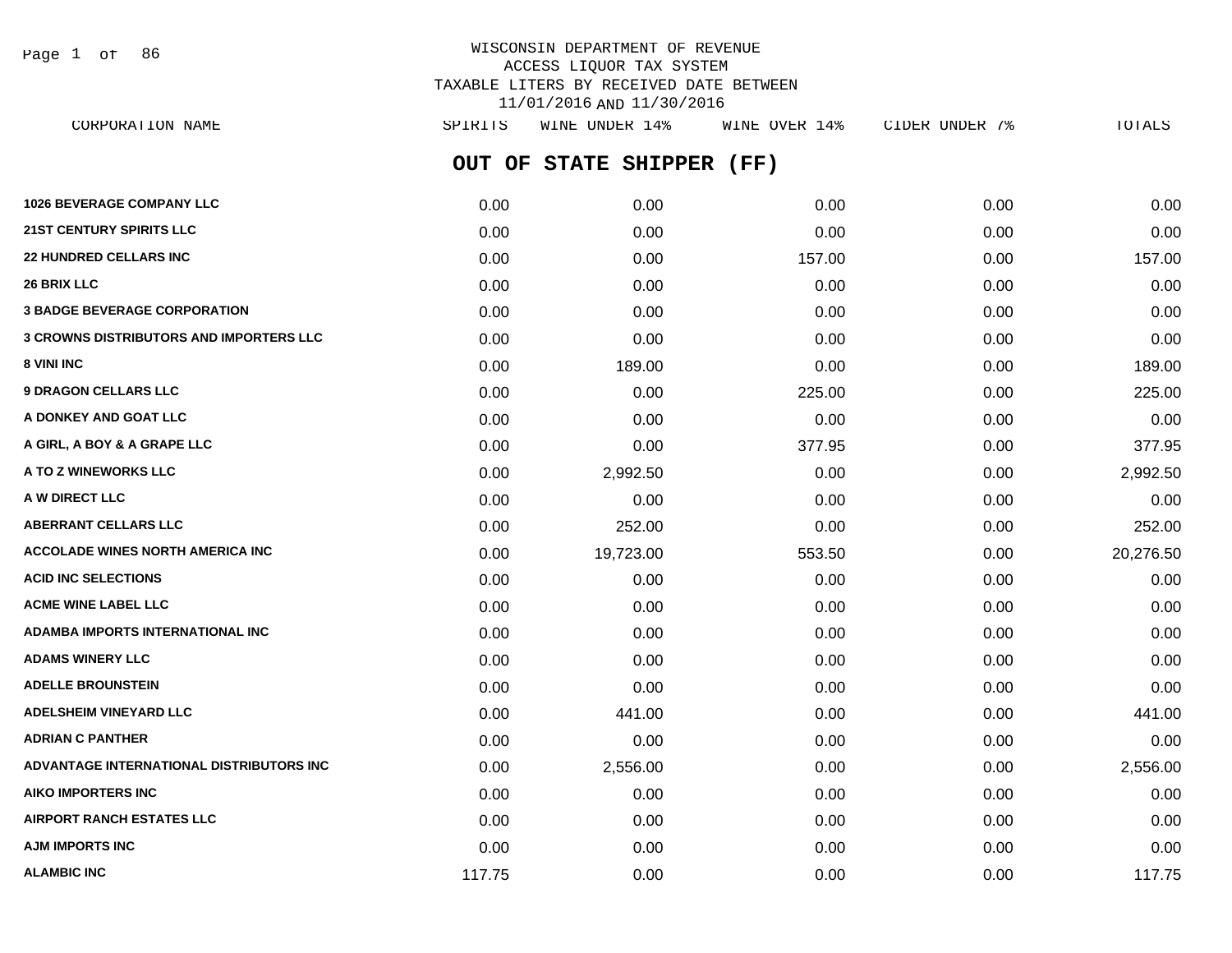| CORPORATION NAME                       | SPIRITS  | WINE UNDER 14% | WINE OVER 14% | CIDER UNDER 7% | <b>TOTALS</b> |
|----------------------------------------|----------|----------------|---------------|----------------|---------------|
| ALEXANDRIA NICOLE CELLARS LLC          | 0.00     | 0.00           | 0.00          | 0.00           | 0.00          |
| <b>ALLIED IMPORTERS USA LTD</b>        | 0.00     | 0.00           | 0.00          | 0.00           | 0.00          |
| <b>ALLORO VINEYARD INC</b>             | 0.00     | 126.00         | 0.00          | 0.00           | 126.00        |
| <b>ALLTECH'S BEVERAGE DIVISION LLC</b> | 175.50   | 0.00           | 0.00          | 0.00           | 175.50        |
| <b>ALPHA &amp; OMEGA WINERY LLC</b>    | 0.00     | 0.00           | 22.50         | 0.00           | 22.50         |
| ALPHA MARKETING NETWORK INC            | 0.00     | 648.00         | 0.00          | 0.00           | 648.00        |
| <b>ALTAMAR BRANDS LLC</b>              | 0.00     | 0.00           | 0.00          | 0.00           | 0.00          |
| <b>ALTAMURA WINERY INC</b>             | 0.00     | 0.00           | 0.00          | 0.00           | 0.00          |
| <b>AMAVI CELLARS LLC</b>               | 0.00     | 0.00           | 126.00        | 0.00           | 126.00        |
| <b>AMBRABEV LLC</b>                    | 0.00     | 0.00           | 0.00          | 0.00           | 0.00          |
| <b>AMERICAN BEVERAGE CORP</b>          | 0.00     | 0.00           | 0.00          | 0.00           | 0.00          |
| <b>AMERICAN ESTATES WINES INC</b>      | 0.00     | 1,422.00       | 0.00          | 0.00           | 1,422.00      |
| AMERICAN NORTHWEST DISTRIBUTORS INC    | 0.00     | 315.00         | 135.00        | 0.00           | 450.00        |
| AMERICAN VINTAGE BEVERAGE INC.         | 3,780.00 | 0.00           | 0.00          | 0.00           | 3,780.00      |
| <b>AMERICAN VINTNERS LLC</b>           | 0.00     | 0.00           | 0.00          | 0.00           | 0.00          |
| <b>AMERICAN WINE TRADE INC</b>         | 0.00     | 504.00         | 0.00          | 0.00           | 504.00        |
| <b>AMICUS CELLARS LLC</b>              | 0.00     | 252.00         | 198.00        | 0.00           | 450.00        |
| <b>AMIR PEAY</b>                       | 0.00     | 0.00           | 0.00          | 0.00           | 0.00          |
| <b>AMUSE BOUCHE LLC</b>                | 0.00     | 0.00           | 0.00          | 0.00           | 0.00          |
| ANCHOR DISTILLING COMPANY LLC          | 0.00     | 0.00           | 0.00          | 0.00           | 0.00          |
| <b>ANCIEN WINES INC</b>                | 0.00     | 252.00         | 189.00        | 0.00           | 441.00        |
| <b>ANDERS-LANE ARTISAN WINES LP</b>    | 0.00     | 0.00           | 0.00          | 0.00           | 0.00          |
| ANDERSONS CONN VALLEY WINERY INC       | 0.00     | 0.00           | 0.00          | 0.00           | 0.00          |
| <b>ANDIS WINES LLC</b>                 | 0.00     | 0.00           | 0.00          | 0.00           | 0.00          |
| <b>ANDREW T BECKSTOFFER</b>            | 0.00     | 0.00           | 0.00          | 0.00           | 0.00          |
| <b>ANGELA OSBORNE</b>                  | 0.00     | 0.00           | 0.00          | 0.00           | 0.00          |
| <b>ANHEUSER-BUSCH COMPANIES LLC</b>    | 0.00     | 0.00           | 0.00          | 12,524.31      | 12,524.31     |
| <b>ANNE HUBATCH</b>                    | 0.00     | 0.00           | 0.00          | 576.00         | 576.00        |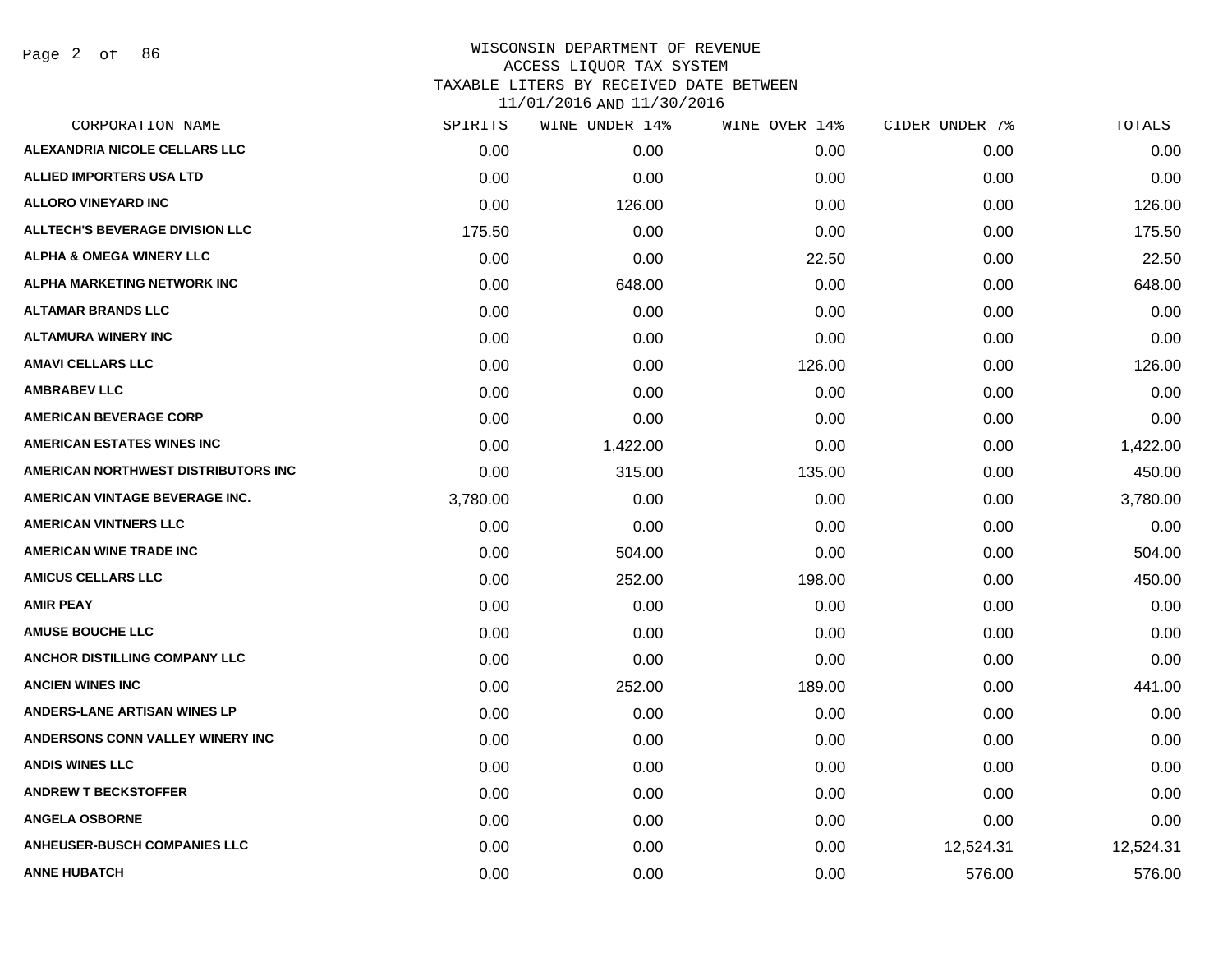Page 3 of 86

| CORPORATION NAME                       | SPIRITS    | WINE UNDER 14% | WINE OVER 14% | CIDER UNDER 7% | <b>TOTALS</b> |
|----------------------------------------|------------|----------------|---------------|----------------|---------------|
| <b>ANTHONY BOZZANO</b>                 | 0.00       | 0.00           | 0.00          | 0.00           | 0.00          |
| <b>ANTHONY M TRUCHARD</b>              | 0.00       | 0.00           | 0.00          | 0.00           | 0.00          |
| <b>ANTHONY ROAD WINE CO INC</b>        | 0.00       | 0.00           | 0.00          | 0.00           | 0.00          |
| <b>ANTIPODEAN WINES LLC</b>            | 0.00       | 0.00           | 0.00          | 0.00           | 0.00          |
| <b>APOSTROPHE BRANDS LLC</b>           | 378.00     | 0.00           | 0.00          | 0.00           | 378.00        |
| <b>APPELLATION TRADING COMPANY LLC</b> | 0.00       | 0.00           | 0.00          | 0.00           | 0.00          |
| <b>APRIORI CELLAR LLC</b>              | 0.00       | 0.00           | 0.00          | 0.00           | 0.00          |
| <b>AQUA PUMPKIN INC</b>                | 0.00       | 0.00           | 0.00          | 0.00           | 0.00          |
| <b>ARCHANA A DAVE</b>                  | 0.00       | 0.00           | 0.00          | 0.00           | 0.00          |
| AREL GROUP WINE & SPIRITS INC          | 0.00       | 0.00           | 0.00          | 0.00           | 0.00          |
| <b>ARETE WINES LLC</b>                 | 0.00       | 0.00           | 0.00          | 0.00           | 0.00          |
| <b>ARIETTA INC</b>                     | 0.00       | 0.00           | 0.00          | 0.00           | 0.00          |
| <b>ARNOT-ROBERTS LLC</b>               | 0.00       | 0.00           | 0.00          | 0.00           | 0.00          |
| <b>ARTISANAL IMPORTS INC</b>           | 0.00       | 0.00           | 0.00          | 24.00          | 24.00         |
| <b>ASCENT WINES INC</b>                | 0.00       | 0.00           | 0.00          | 0.00           | 0.00          |
| <b>ASSOCIATED BREWING COMPANY</b>      | 0.00       | 0.00           | 0.00          | 0.00           | 0.00          |
| <b>ASV WINES INC</b>                   | 0.00       | 720.00         | 0.00          | 0.00           | 720.00        |
| ATHENEE IMPORTERS & DISTRIBUTORS LTD   | 0.00       | 0.00           | 0.00          | 0.00           | 0.00          |
| <b>ATOMIC BRANDS INC</b>               | 0.00       | 0.00           | 0.00          | 0.00           | 0.00          |
| <b>AUGUST WINE GROUP LLC</b>           | 0.00       | 2,169.00       | 0.00          | 0.00           | 2,169.00      |
| <b>AUSTRAL WINES LLC</b>               | 0.00       | 0.00           | 0.00          | 0.00           | 0.00          |
| <b>AV BRANDS INC</b>                   | 0.00       | 2,088.00       | 828.00        | 0.00           | 2,916.00      |
| <b>AVV WINERY CO LLC</b>               | 0.00       | 0.00           | 954.00        | 0.00           | 954.00        |
| <b>AXIOS INC</b>                       | 0.00       | 0.00           | 0.00          | 0.00           | 0.00          |
| <b>B &amp; I OVERSEAS TRADING INC</b>  | 0.00       | 0.00           | 0.00          | 0.00           | 0.00          |
| <b>B UNITED INTERNATIONAL INC</b>      | 0.00       | 9.02           | 135.24        | 94.04          | 238.30        |
| <b>B. NEKTAR LLC</b>                   | 0.00       | 360.00         | 0.00          | 457.85         | 817.85        |
| <b>BACARDI USA INC</b>                 | 258,781.20 | 598.11         | 916.50        | 0.00           | 260,295.81    |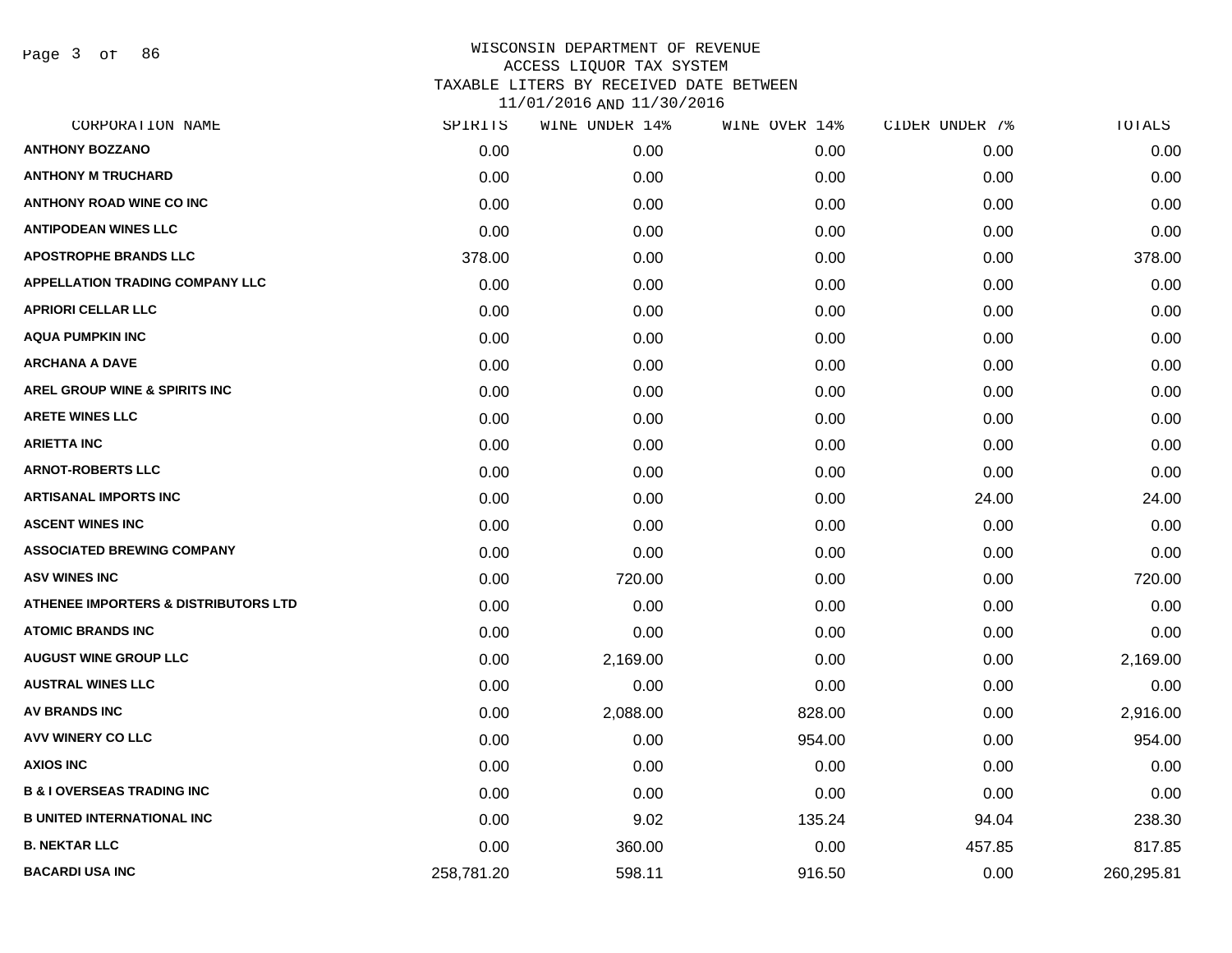## WISCONSIN DEPARTMENT OF REVENUE ACCESS LIQUOR TAX SYSTEM

TAXABLE LITERS BY RECEIVED DATE BETWEEN

| CORPORATION NAME                           | SPIRITS | WINE UNDER 14% | WINE OVER 14% | CIDER UNDER 7% | TOTALS   |
|--------------------------------------------|---------|----------------|---------------|----------------|----------|
| <b>BACCHUS TECHNOLOGIES LLC</b>            | 0.00    | 1,173.68       | 432.00        | 0.00           | 1,605.68 |
| <b>BACIO DIVINO CELLARS LLC</b>            | 0.00    | 0.00           | 90.00         | 0.00           | 90.00    |
| <b>BADGER MOUNTAIN INC</b>                 | 0.00    | 0.00           | 0.00          | 0.00           | 0.00     |
| <b>BALCONES DISTILLING LLC</b>             | 0.00    | 0.00           | 0.00          | 0.00           | 0.00     |
| <b>BALIUS CELLARS LLC</b>                  | 0.00    | 0.00           | 0.00          | 0.00           | 0.00     |
| <b>BANFI PRODUCTS CORPORATION</b>          | 13.50   | 9,354.76       | 108.00        | 0.00           | 9,476.26 |
| <b>BANSHEE WINES LLC</b>                   | 0.00    | 0.00           | 0.00          | 0.00           | 0.00     |
| <b>BANVILLE &amp; JONES WINE MERCHANTS</b> | 0.00    | 72.52          | 0.00          | 0.00           | 72.52    |
| <b>BANZAI BEVERAGE CORPORATION</b>         | 0.00    | 0.00           | 0.00          | 0.00           | 0.00     |
| <b>BARGETTOS SANTA CRUZ WINERY INC</b>     | 0.00    | 0.00           | 0.00          | 0.00           | 0.00     |
| <b>BARLOW VINEYARDS LLC</b>                | 0.00    | 0.00           | 0.00          | 0.00           | 0.00     |
| <b>BARNARD GRIFFIN INC</b>                 | 0.00    | 0.00           | 0.00          | 0.00           | 0.00     |
| <b>BARNETT VINEYARDS LP</b>                | 0.00    | 0.00           | 0.00          | 0.00           | 0.00     |
| <b>BATCH 206 DISTILLERY LLC</b>            | 0.00    | 0.00           | 0.00          | 0.00           | 0.00     |
| <b>BATTAGLIA DISTRIBUTING CORP INC</b>     | 0.00    | 0.00           | 0.00          | 0.00           | 0.00     |
| <b>BAUM WINE IMPORTS INC</b>               | 49.50   | 7,722.00       | 390.75        | 0.00           | 8,162.25 |
| <b>BAVARIAN LION WINERY LLC</b>            | 0.00    | 0.00           | 0.00          | 0.00           | 0.00     |
| <b>BAYWOOD CELLARS INC</b>                 | 0.00    | 0.00           | 0.00          | 0.00           | 0.00     |
| <b>BCTLD LLC</b>                           | 0.00    | 0.00           | 0.00          | 0.00           | 0.00     |
| <b>BEATBOX BEVERAGES LLC</b>               | 0.00    | 0.00           | 0.00          | 0.00           | 0.00     |
| <b>BEATBOX BEVERAGES LLC</b>               | 0.00    | 0.00           | 0.00          | 0.00           | 0.00     |
| <b>BEAUX FRERES LLC</b>                    | 0.00    | 0.00           | 0.00          | 0.00           | 0.00     |
| <b>BENDISTILLERY INC</b>                   | 0.00    | 0.00           | 0.00          | 0.00           | 0.00     |
| <b>BENESSERE VINEYARDS LTD</b>             | 0.00    | 0.00           | 0.00          | 0.00           | 0.00     |
| <b>BENNETT LANE WINERY LLC</b>             | 0.00    | 0.00           | 0.00          | 0.00           | 0.00     |
| <b>BENOVIA WINERY LLC</b>                  | 0.00    | 0.00           | 0.00          | 0.00           | 0.00     |
| <b>BENTON-LANE LLC</b>                     | 0.00    | 0.00           | 0.00          | 0.00           | 0.00     |
| <b>BERGSTROM WINES LLC</b>                 | 0.00    | 63.00          | 0.00          | 0.00           | 63.00    |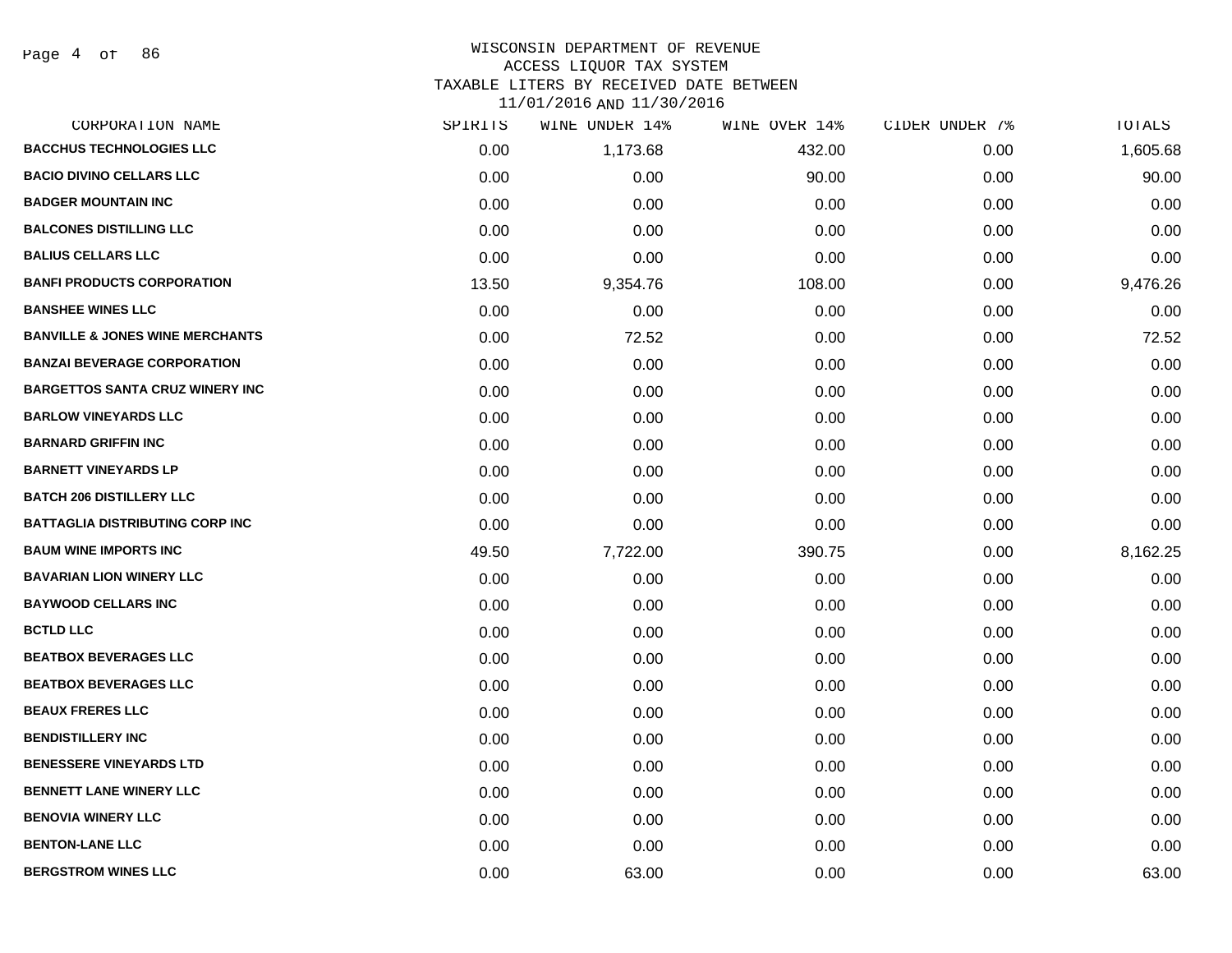Page 5 of 86

| SPIRITS | WINE UNDER 14% | WINE OVER 14% | CIDER UNDER 7% | TOTALS     |
|---------|----------------|---------------|----------------|------------|
| 0.00    | 0.00           | 0.00          | 0.00           | 0.00       |
| 0.00    | 0.00           | 0.00          | 0.00           | 0.00       |
| 0.00    | 198.00         | 306.00        | 0.00           | 504.00     |
| 0.00    | 0.00           | 0.00          | 0.00           | 0.00       |
| 0.00    | 0.00           | 0.00          | 1,753.95       | 1,753.95   |
| 0.00    | 0.00           | 0.00          | 0.00           | 0.00       |
| 0.00    | 0.00           | 0.00          | 0.00           | 0.00       |
| 0.00    | 99.00          | 0.00          | 0.00           | 99.00      |
| 0.00    | 0.00           | 0.00          | 0.00           | 0.00       |
| 0.00    | 0.00           | 0.00          | 0.00           | 0.00       |
| 0.00    | 0.00           | 0.00          | 0.00           | 0.00       |
| 0.00    | 0.00           | 0.00          | 0.00           | 0.00       |
| 0.00    | 18.00          | 562.50        | 0.00           | 580.50     |
| 0.00    | 99.00          | 108.00        | 0.00           | 207.00     |
| 0.00    | 0.00           | 0.00          | 0.00           | 0.00       |
| 792.00  | 0.00           | 0.00          | 0.00           | 792.00     |
| 0.00    | 0.00           | 0.00          | 0.00           | 0.00       |
| 0.00    | 0.00           | 0.00          | 0.00           | 0.00       |
| 0.00    | 504.00         | 0.00          | 0.00           | 504.00     |
| 0.00    | 0.00           | 0.00          | 0.00           | 0.00       |
| 0.00    | 0.00           | 315.00        | 0.00           | 315.00     |
| 0.00    | 4,032.00       | 2,268.00      | 0.00           | 6,300.00   |
| 0.00    | 0.00           | 0.00          | 0.00           | 0.00       |
| 0.00    | 54.00          | 0.00          | 0.00           | 54.00      |
| 0.00    | 0.00           | 0.00          | 152,081.75     | 152,081.75 |
| 0.00    | 0.00           | 0.00          | 0.00           | 0.00       |
| 0.00    | 0.00           | 0.00          | 0.00           | 0.00       |
|         |                |               |                |            |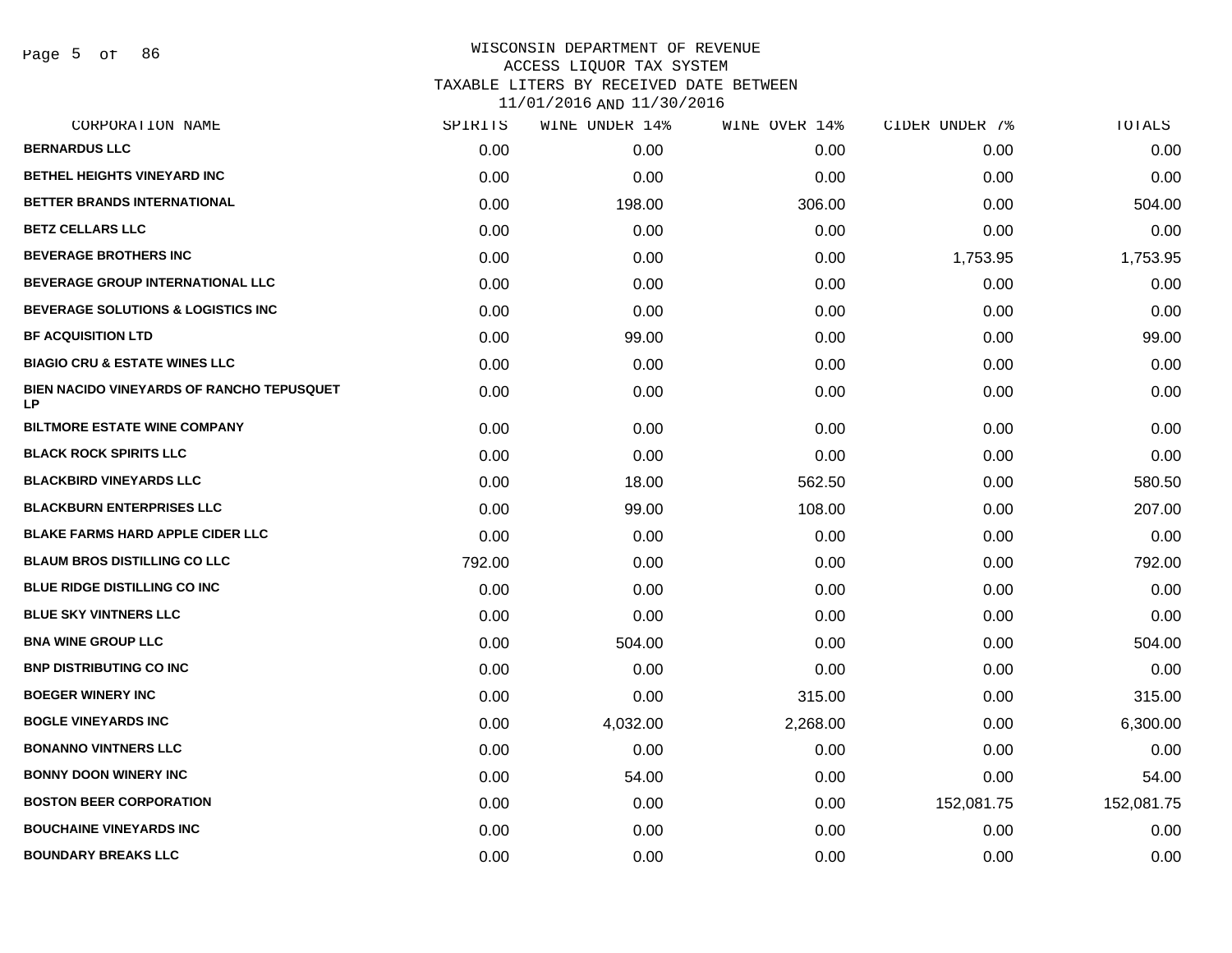Page 6 of 86

#### WISCONSIN DEPARTMENT OF REVENUE ACCESS LIQUOR TAX SYSTEM

TAXABLE LITERS BY RECEIVED DATE BETWEEN

| CORPORATION NAME                               | SPIRITS    | WINE UNDER 14% | WINE OVER 14% | CIDER UNDER 7% | TOTALS     |
|------------------------------------------------|------------|----------------|---------------|----------------|------------|
| <b>BOUTINOT USA INC</b>                        | 0.00       | 0.00           | 0.00          | 0.00           | 0.00       |
| <b>BRASSFIELD ESTATE WINERY LLC</b>            | 0.00       | 441.00         | 1,008.00      | 0.00           | 1,449.00   |
| <b>BRAZOS WINE IMPORTS LLC</b>                 | 0.00       | 1,197.00       | 1,008.00      | 0.00           | 2,205.00   |
| <b>BREWER-CLIFTON LLC</b>                      | 0.00       | 0.00           | 0.00          | 0.00           | 0.00       |
| <b>BRICKELL WINES LLC</b>                      | 0.00       | 0.00           | 0.00          | 0.00           | 0.00       |
| <b>BRIDGEVIEW VINEYARDS INC</b>                | 0.00       | 252.00         | 0.00          | 0.00           | 252.00     |
| <b>BROADBENT SELECTIONS INC</b>                | 0.00       | 954.75         | 99.75         | 0.00           | 1,054.50   |
| <b>BRONCO WINE COMPANY</b>                     | 0.00       | 56,761.65      | 1,170.00      | 0.00           | 57,931.65  |
| <b>BROTHERS INTERNATIONAL FOOD CORPORATION</b> | 0.00       | 0.00           | 0.00          | 0.00           | 0.00       |
| <b>BROVO SPIRITS LLC</b>                       | 0.00       | 0.00           | 0.00          | 0.00           | 0.00       |
| <b>BROWN-FORMAN CORPORATION</b>                | 387,502.50 | 19,429.97      | 1,584.00      | 0.00           | 408,516.47 |
| <b>BRUTOCAO CELLARS LP</b>                     | 0.00       | 0.00           | 0.00          | 0.00           | 0.00       |
| <b>BUEHLER VINEYARDS INC</b>                   | 0.00       | 585.00         | 0.00          | 0.00           | 585.00     |
| <b>BULGARIAN MASTER VINTNERS LLC</b>           | 0.00       | 126.00         | 0.00          | 0.00           | 126.00     |
| <b>BULLY HILL VINEYARDS INC</b>                | 0.00       | 0.00           | 0.00          | 0.00           | 0.00       |
| <b>BUONA VITA LLC</b>                          | 0.00       | 0.00           | 0.00          | 0.00           | 0.00       |
| <b>BUONCRISTIANI WINE CO LLC</b>               | 0.00       | 0.00           | 0.00          | 0.00           | 0.00       |
| <b>BURGESS CELLARS INC</b>                     | 0.00       | 0.00           | 327.75        | 0.00           | 327.75     |
| <b>BUZZBALLZ LLC</b>                           | 0.00       | 0.00           | 0.00          | 0.00           | 0.00       |
| <b>BUZZBOX BEVERAGES INC</b>                   | 0.00       | 0.00           | 0.00          | 0.00           | 0.00       |
| <b>BYRON T DOOLEY</b>                          | 0.00       | 0.00           | 0.00          | 0.00           | 0.00       |
| <b>C &amp; C WINE SERVICES INC</b>             | 0.00       | 0.00           | 270.00        | 0.00           | 270.00     |
| <b>C MONDAVI &amp; SONS</b>                    | 0.00       | 21,006.00      | 1,413.00      | 0.00           | 22,419.00  |
| <b>CA'MOMI WINERY LLC</b>                      | 0.00       | 0.00           | 0.00          | 0.00           | 0.00       |
| <b>CABERNET CORP</b>                           | 0.00       | 1,089.00       | 45.00         | 0.00           | 1,134.00   |
| <b>CAIN CELLARS INC</b>                        | 0.00       | 0.00           | 0.00          | 0.00           | 0.00       |
| <b>CAL VIN ENTERPRISES CORPORATION</b>         | 0.00       | 0.00           | 0.00          | 0.00           | 0.00       |
| <b>CALCAREOUS VINEYARD LLC</b>                 | 0.00       | 0.00           | 0.00          | 0.00           | 0.00       |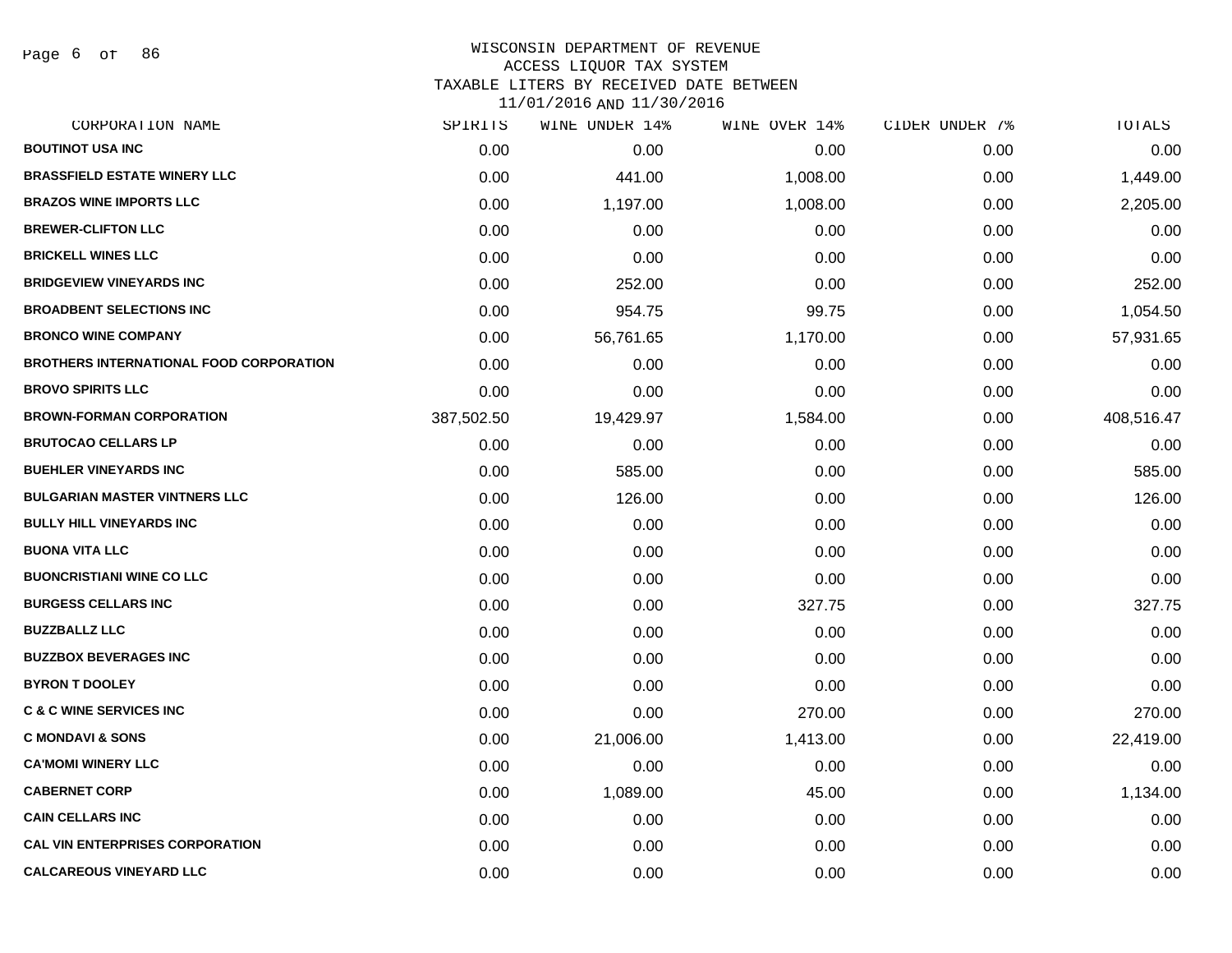Page 7 of 86

| CORPORATION NAME                            | SPIRITS   | WINE UNDER 14% | WINE OVER 14% | CIDER UNDER 7% | TOTALS    |
|---------------------------------------------|-----------|----------------|---------------|----------------|-----------|
| <b>CALERA WINE COMPANY LP</b>               | 0.00      | 0.00           | 378.00        | 0.00           | 378.00    |
| <b>CALIFORNIA CIDER COMPANY</b>             | 0.00      | 0.00           | 0.00          | 757.56         | 757.56    |
| <b>CALIFORNIA NATURAL PRODUCTS INC</b>      | 0.00      | 564.00         | 0.00          | 0.00           | 564.00    |
| <b>CALIFORNIA VINEYARDS INC</b>             | 0.00      | 0.00           | 0.00          | 0.00           | 0.00      |
| <b>CALISTOGA PARTNERS LP</b>                | 0.00      | 0.00           | 0.00          | 0.00           | 0.00      |
| <b>CALLUNA VINEYARDS LLC</b>                | 0.00      | 0.00           | 0.00          | 0.00           | 0.00      |
| <b>CAMARDA CORP</b>                         | 0.00      | 0.00           | 0.00          | 0.00           | 0.00      |
| <b>CAMPARI AMERICA LLC</b>                  | 50,212.80 | 0.00           | 0.00          | 0.00           | 50,212.80 |
| <b>CANNON RIVER WINERY LLC</b>              | 0.00      | 0.00           | 0.00          | 0.00           | 0.00      |
| <b>CAPE CLASSICS INC</b>                    | 0.00      | 1,278.00       | 144.00        | 0.00           | 1,422.00  |
| <b>CARAVEL GROUP LLC</b>                    | 0.00      | 0.00           | 0.00          | 0.00           | 0.00      |
| <b>CARDWELL HILL CELLARS LLC</b>            | 0.00      | 0.00           | 0.00          | 0.00           | 0.00      |
| <b>CARIBBEAN DISTILLERS LLC</b>             | 0.00      | 0.00           | 0.00          | 0.00           | 0.00      |
| <b>CARIBBEAN SPIRITS INC</b>                | 0.00      | 0.00           | 0.00          | 0.00           | 0.00      |
| <b>CARL JEPPSON COMPANY</b>                 | 218.00    | 0.00           | 0.00          | 0.00           | 218.00    |
| <b>CARL THOMA</b>                           | 0.00      | 252.00         | 0.00          | 0.00           | 252.00    |
| <b>CARLSON VINEYARDS INC</b>                | 0.00      | 0.00           | 0.00          | 0.00           | 0.00      |
| <b>CAROLE MINOGUE</b>                       | 0.00      | 1,008.00       | 0.00          | 0.00           | 1,008.00  |
| <b>CAROLINA DISTRIBUTION LLC</b>            | 0.00      | 0.00           | 0.00          | 0.00           | 0.00      |
| <b>CARRIAGE HOUSE IMPORTS, LTD.</b>         | 135.00    | 0.00           | 0.00          | 0.00           | 135.00    |
| <b>CASTLE BRANDS USA CORP</b>               | 2,985.00  | 0.00           | 0.00          | 0.00           | 2,985.00  |
| <b>CASTORO CELLARS</b>                      | 0.00      | 252.00         | 0.00          | 0.00           | 252.00    |
| <b>CEDAR KNOLL VINEYARDS INC</b>            | 0.00      | 0.00           | 0.00          | 0.00           | 0.00      |
| <b>CELEBRATION DISTILLATION CORPORATION</b> | 0.00      | 0.00           | 0.00          | 0.00           | 0.00      |
| <b>CELLARS INTERNATIONAL INC</b>            | 0.00      | 161.70         | 0.00          | 0.00           | 161.70    |
| <b>CELLIER WINES DISTRIBUTING INC</b>       | 0.00      | 0.00           | 0.00          | 0.00           | 0.00      |
| <b>CELLO VIA INC</b>                        | 0.00      | 0.00           | 0.00          | 0.00           | 0.00      |
| <b>CENTER VALLEY ORCHARDS LLC</b>           | 0.00      | 0.00           | 0.00          | 0.00           | 0.00      |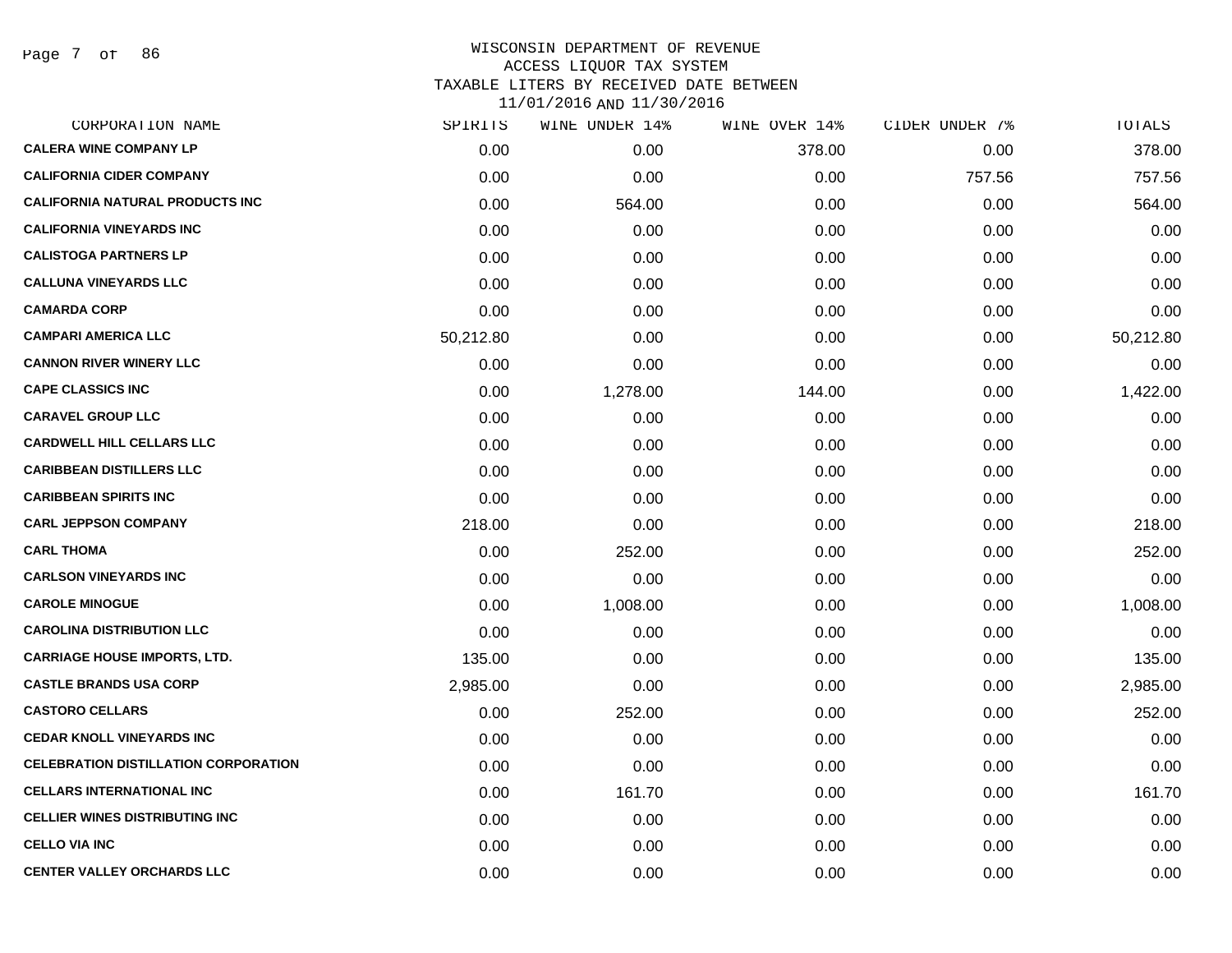Page 8 of 86

| CORPORATION NAME                      | SPIRITS   | WINE UNDER 14% | WINE OVER 14% | CIDER UNDER 7% | TOTALS    |
|---------------------------------------|-----------|----------------|---------------|----------------|-----------|
| <b>CHAISE VENTURES INC</b>            | 0.00      | 0.00           | 47.55         | 0.00           | 47.55     |
| <b>CHANNING DAUGHTERS WINERY LLC</b>  | 0.00      | 0.00           | 0.00          | 0.00           | 0.00      |
| <b>CHAPPELLET WINERY INC</b>          | 0.00      | 0.00           | 864.00        | 0.00           | 864.00    |
| <b>CHARBAUT AMERICA INC</b>           | 0.00      | 45.00          | 0.00          | 0.00           | 45.00     |
| <b>CHARLES &amp; MARTHA BARRA</b>     | 0.00      | 144.00         | 0.00          | 0.00           | 144.00    |
| <b>CHARLES JACQUIN ET CIE INC</b>     | 35,991.19 | 0.00           | 836.64        | 0.00           | 36,827.83 |
| <b>CHARLES NEAL SELECTIONS INC</b>    | 0.00      | 126.00         | 0.00          | 0.00           | 126.00    |
| <b>CHARLES REININGER LLC</b>          | 0.00      | 0.00           | 0.00          | 0.00           | 0.00      |
| <b>CHATEAU BARNABY LLC</b>            | 0.00      | 92.72          | 0.00          | 0.00           | 92.72     |
| <b>CHATEAU DIANA LLC</b>              | 0.00      | 2,142.00       | 504.00        | 0.00           | 2,646.00  |
| <b>CHATHAM IMPORTS INC</b>            | 548.25    | 0.00           | 0.00          | 0.00           | 548.25    |
| <b>CHEHALEM INC</b>                   | 0.00      | 729.00         | 27.00         | 0.00           | 756.00    |
| <b>CHICAGO DISTILLING COMPANY LLC</b> | 0.00      | 0.00           | 0.00          | 0.00           | 0.00      |
| <b>CHOYA UMESHU USA INC</b>           | 0.00      | 117.00         | 126.00        | 0.00           | 243.00    |
| <b>CHRISTIAN P SCHAEFER</b>           | 0.00      | 558.00         | 0.00          | 0.00           | 558.00    |
| <b>CHRISTOPHER DRAKE WHITCRAFT</b>    | 0.00      | 0.00           | 0.00          | 0.00           | 0.00      |
| <b>CHRISTOPHER F PITTENGER</b>        | 0.00      | 0.00           | 0.00          | 0.00           | 0.00      |
| <b>CHRISTOPHER FIGGINS</b>            | 0.00      | 0.00           | 0.00          | 0.00           | 0.00      |
| <b>CHRISTOPHER J FLOOD</b>            | 0.00      | 0.00           | 0.00          | 0.00           | 0.00      |
| <b>CHRISTOPHER M JAMES</b>            | 0.00      | 0.00           | 0.00          | 0.00           | 0.00      |
| <b>CHRISTOPHER MICHAEL WINES LLC</b>  | 0.00      | 567.00         | 0.00          | 0.00           | 567.00    |
| <b>CLAAR CELLARS LLC</b>              | 0.00      | 0.00           | 0.00          | 0.00           | 0.00      |
| <b>CLARA STREET COMPANY</b>           | 0.00      | 0.00           | 0.00          | 0.00           | 0.00      |
| <b>CLASSIC WINE IMPORTS INC</b>       | 486.00    | 0.00           | 0.00          | 0.00           | 486.00    |
| <b>CLASSICAL WINES FROM SPAIN LTD</b> | 0.00      | 0.00           | 0.00          | 0.00           | 0.00      |
| <b>CLENDENENLINDQUIST VINTNERS</b>    | 0.00      | 0.00           | 0.00          | 0.00           | 0.00      |
| <b>CLINE CELLARS INC</b>              | 0.00      | 2,016.00       | 2,583.00      | 0.00           | 4,599.00  |
| <b>CLINE SISTERS IMPORTS LLC</b>      | 0.00      | 0.00           | 0.00          | 0.00           | 0.00      |
|                                       |           |                |               |                |           |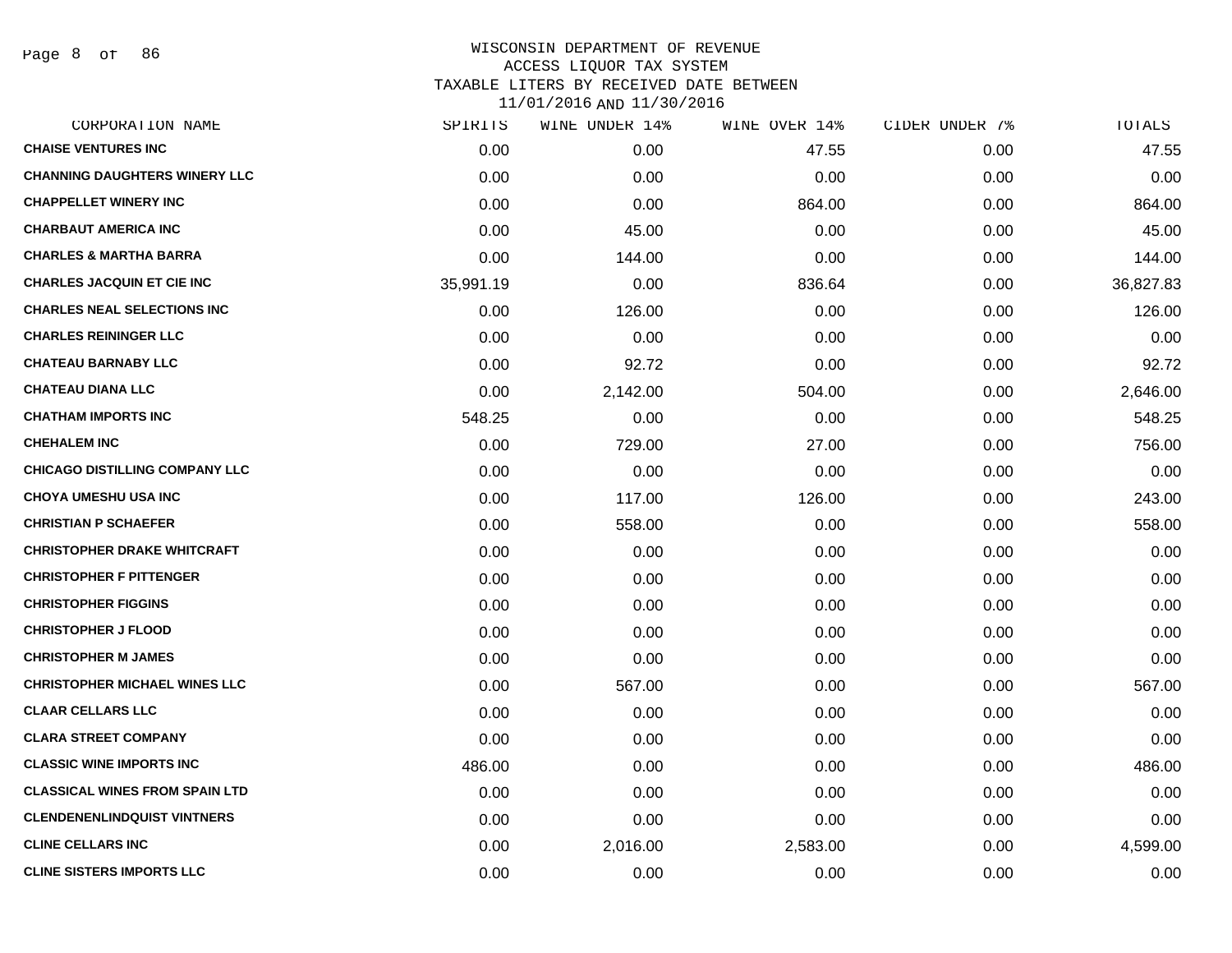Page 9 of 86

#### WISCONSIN DEPARTMENT OF REVENUE ACCESS LIQUOR TAX SYSTEM TAXABLE LITERS BY RECEIVED DATE BETWEEN

| CORPORATION NAME                             | SPIRITS    | WINE UNDER 14% | WINE OVER 14% | CIDER UNDER 7% | TOTALS     |
|----------------------------------------------|------------|----------------|---------------|----------------|------------|
| <b>CLINT PROPERTIES INC</b>                  | 0.00       | 0.00           | 0.00          | 0.00           | 0.00       |
| <b>CLOS DU VAL WINE CO LTD</b>               | 0.00       | 0.00           | 63.00         | 0.00           | 63.00      |
| <b>COCKERELL WINE CONSULTING LLC</b>         | 0.00       | 0.00           | 0.00          | 0.00           | 0.00       |
| <b>CODY T WRIGHT</b>                         | 0.00       | 0.00           | 0.00          | 0.00           | 0.00       |
| <b>COHO WINES LLC</b>                        | 0.00       | 0.00           | 0.00          | 0.00           | 0.00       |
| <b>COLORADO CIDER COMPANY LLC</b>            | 0.00       | 0.00           | 0.00          | 0.00           | 0.00       |
| <b>CONSTELLATION BRANDS INC</b>              | 111,036.90 | 453,558.05     | 21,225.00     | 0.00           | 585,819.95 |
| <b>COOL HAND VINEYARDS LLC</b>               | 0.00       | 0.00           | 873.00        | 0.00           | 873.00     |
| <b>COPA CACHACA CORPORATION</b>              | 0.00       | 0.00           | 0.00          | 0.00           | 0.00       |
| <b>COPPER &amp; KINGS AMERICAN BRANDY CO</b> | 1,152.00   | 0.00           | 0.00          | 0.00           | 1,152.00   |
| <b>COPPER CANE LLC</b>                       | 0.00       | 0.00           | 900.00        | 0.00           | 900.00     |
| <b>CORA IMPORTS LTD</b>                      | 0.00       | 0.00           | 0.00          | 0.00           | 0.00       |
| <b>CORDELINA WINE COMPANY LLC</b>            | 0.00       | 0.00           | 0.00          | 0.00           | 0.00       |
| <b>CORK ALLIANCE INC</b>                     | 0.00       | 1,755.00       | 0.00          | 0.00           | 1,755.00   |
| <b>CORNERSTONE CELLARS INC</b>               | 0.00       | 0.00           | 0.00          | 0.00           | 0.00       |
| <b>COUP DE FOUDRE LLC</b>                    | 0.00       | 0.00           | 0.00          | 0.00           | 0.00       |
| <b>COURAGEOUS INC</b>                        | 0.00       | 0.00           | 0.00          | 0.00           | 0.00       |
| <b>CRACOVIA BRANDS INC</b>                   | 303.00     | 36.00          | 18.00         | 0.00           | 357.00     |
| <b>CRAFTED ARTISAN MEADERY LLC</b>           | 0.00       | 1,273.57       | 0.00          | 0.00           | 1,273.57   |
| <b>CRAIG JAFFURS</b>                         | 0.00       | 144.00         | 193.50        | 0.00           | 337.50     |
| <b>CRAIG S HANDLY</b>                        | 0.00       | 0.00           | 0.00          | 0.00           | 0.00       |
| <b>CREATIVE WINE CONCEPTS INC</b>            | 0.00       | 0.00           | 0.00          | 0.00           | 0.00       |
| <b>CREW WINE COMPANY LLC</b>                 | 0.00       | 2,443.50       | 252.00        | 0.00           | 2,695.50   |
| <b>CRIBARI VINEYARDS INC</b>                 | 0.00       | 20,585.00      | 0.00          | 0.00           | 20,585.00  |
| <b>CRIMSON WINE GROUP LTD</b>                | 0.00       | 2.25           | 0.00          | 0.00           | 2.25       |
| <b>CRISPIN CIDER COMPANY</b>                 | 0.00       | 0.00           | 0.00          | 0.00           | 0.00       |
| <b>CRISTOM VINEYARDS INC</b>                 | 0.00       | 0.00           | 0.00          | 0.00           | 0.00       |
| <b>CROWLEY WINES LLC</b>                     | 0.00       | 0.00           | 0.00          | 0.00           | 0.00       |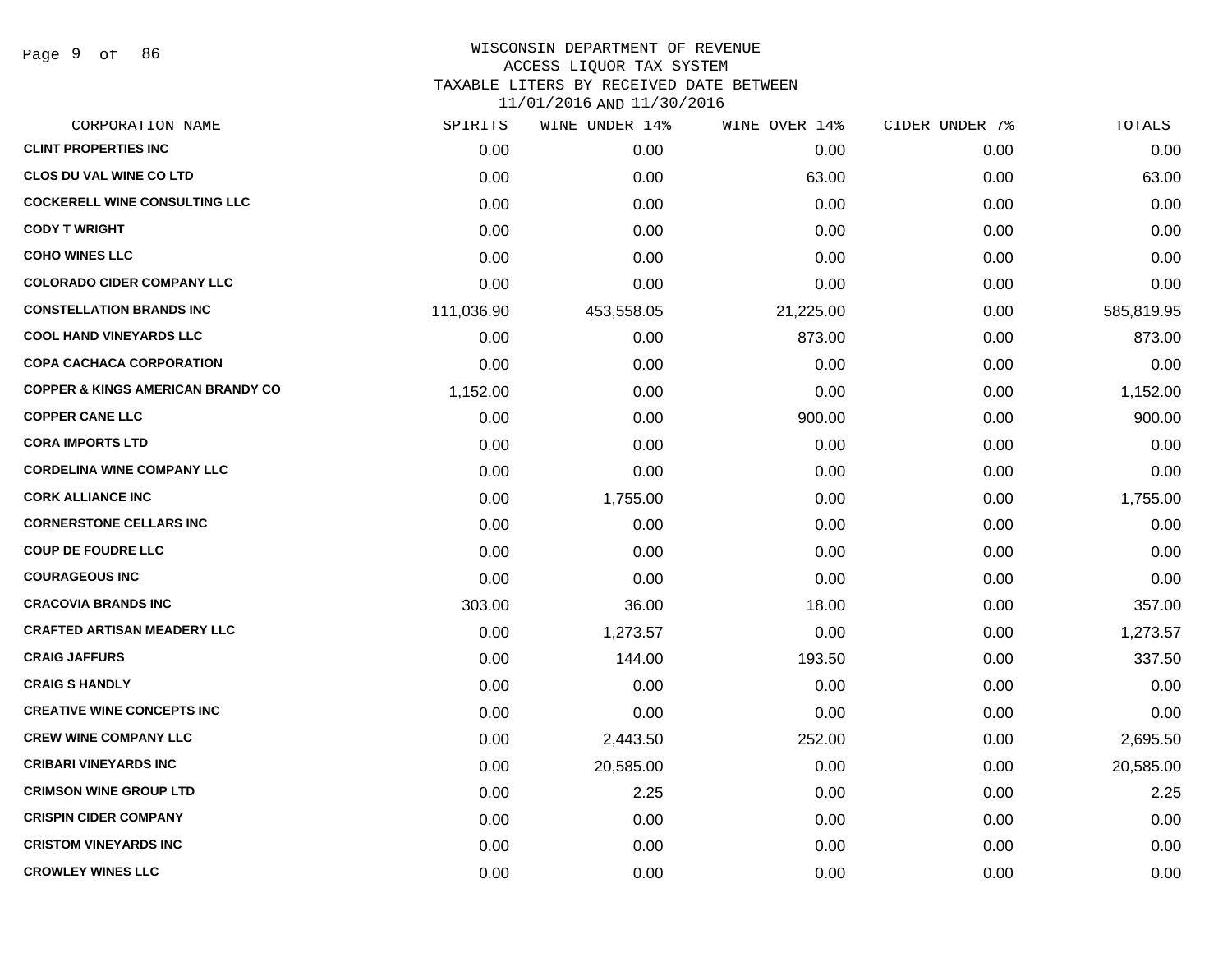| CORPORATION NAME                        | SPIRITS  | WINE UNDER 14% | WINE OVER 14% | CIDER UNDER 7% | <b>TOTALS</b> |
|-----------------------------------------|----------|----------------|---------------|----------------|---------------|
| <b>CROWN POINT WINERY LLC</b>           | 0.00     | 0.00           | 0.00          | 0.00           | 0.00          |
| <b>CROWN VALLEY WINERY INC</b>          | 0.00     | 0.00           | 0.00          | 0.00           | 0.00          |
| <b>CULT OF 8</b>                        | 0.00     | 2,583.00       | 504.00        | 0.00           | 3,087.00      |
| <b>CULTIVATE WINES LLC</b>              | 0.00     | 2,142.00       | 531.00        | 0.00           | 2,673.00      |
| <b>CURIOUS VINE LLC</b>                 | 0.00     | 0.00           | 0.00          | 0.00           | 0.00          |
| <b>CUSHMAN WINERY CORPORATION</b>       | 0.00     | 0.00           | 234.00        | 0.00           | 234.00        |
| <b>CUTLER'S ARTISAN SPIRITS INC</b>     | 0.00     | 0.00           | 0.00          | 0.00           | 0.00          |
| <b>CUTWATER SPIRITS LLC</b>             | 0.00     | 0.00           | 0.00          | 0.00           | 0.00          |
| <b>CUVAISON INC</b>                     | 0.00     | 0.00           | 0.00          | 0.00           | 0.00          |
| <b>D &amp; D VINEYARDS INC</b>          | 0.00     | 0.00           | 0.00          | 0.00           | 0.00          |
| <b>D &amp; J F CELLARS INC</b>          | 0.00     | 0.00           | 0.00          | 0.00           | 0.00          |
| <b>D.G.L. DISTRIBUTORS, INC</b>         | 8.33     | 9.33           | 0.00          | 0.00           | 17.66         |
| <b>DAEDALUS CELLARS CO</b>              | 0.00     | 0.00           | 0.00          | 0.00           | 0.00          |
| <b>DAN CAREY</b>                        | 0.00     | 0.00           | 0.00          | 0.00           | 0.00          |
| <b>DANCING COYOTE WINES</b>             | 0.00     | 126.00         | 189.00        | 0.00           | 315.00        |
| <b>DANIEL SCHOENFELD</b>                | 0.00     | 0.00           | 0.00          | 0.00           | 0.00          |
| <b>DANNY RAKOVIC</b>                    | 0.00     | 0.00           | 0.00          | 0.00           | 0.00          |
| <b>DAOU VINEYARDS LLC</b>               | 0.00     | 0.00           | 0.00          | 0.00           | 0.00          |
| <b>DAQUINO ITALIAN IMPORTING CO INC</b> | 0.00     | 0.00           | 0.00          | 0.00           | 0.00          |
| <b>DARIOUSH KHALEDI WINERY LLC</b>      | 0.00     | 0.00           | 0.00          | 0.00           | 0.00          |
| DAVID ARTHUR VINEYARDS LLC              | 0.00     | 0.00           | 0.00          | 0.00           | 0.00          |
| <b>DAVID B POTTER</b>                   | 0.00     | 0.00           | 0.00          | 0.00           | 0.00          |
| <b>DAVID N RAYNE</b>                    | 2,865.00 | 54,922.95      | 7,813.20      | 0.00           | 65,601.15     |
| <b>DAVID R BARNES</b>                   | 0.00     | 0.00           | 18.00         | 0.00           | 18.00         |
| <b>DAVIDS PINOT VINEYARDS INC</b>       | 0.00     | 0.00           | 0.00          | 0.00           | 0.00          |
| <b>DAVIN A SHERWOOD</b>                 | 0.00     | 0.00           | 0.00          | 0.00           | 0.00          |
| DE MAISON SELECTIONS INC                | 9.00     | 856.50         | 28.50         | 0.00           | 894.00        |
| <b>DEANNA BASTIANICH</b>                | 0.00     | 36.00          | 18.00         | 0.00           | 54.00         |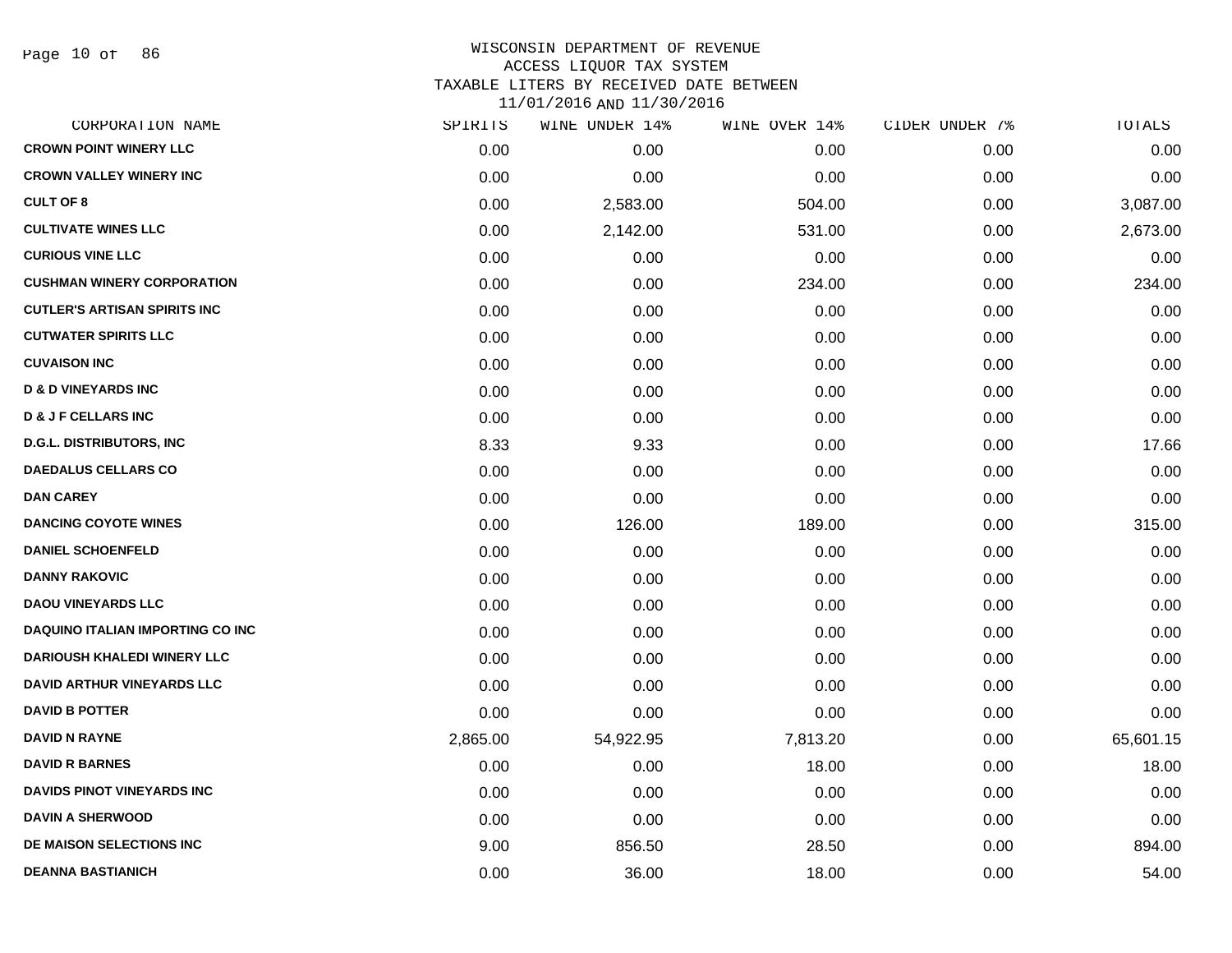Page 11 of 86

#### WISCONSIN DEPARTMENT OF REVENUE ACCESS LIQUOR TAX SYSTEM

TAXABLE LITERS BY RECEIVED DATE BETWEEN

| CORPORATION NAME                                                         | SPIRITS    | WINE UNDER 14% | WINE OVER 14% | CIDER UNDER 7% | TOTALS     |
|--------------------------------------------------------------------------|------------|----------------|---------------|----------------|------------|
| <b>DELEGAT USA INC</b>                                                   | 0.00       | 3,024.00       | 0.00          | 0.00           | 3,024.00   |
| <b>DELIA E RODRIGUEZ</b>                                                 | 0.00       | 0.00           | 0.00          | 0.00           | 0.00       |
| <b>DELICATO VINEYARDS INC</b>                                            | 0.00       | 96,396.00      | 11,718.00     | 0.00           | 108,114.00 |
| <b>DELILLE CELLARS LLC</b>                                               | 0.00       | 0.00           | 0.00          | 0.00           | 0.00       |
| DEMERARA DISTILLERS (USA) INC                                            | 0.00       | 0.00           | 0.00          | 0.00           | 0.00       |
| <b>DEROSE WINERY INC</b>                                                 | 0.00       | 0.00           | 432.00        | 0.00           | 432.00     |
| <b>DERRICK C MANCINI</b>                                                 | 0.00       | 0.00           | 0.00          | 0.00           | 0.00       |
| <b>DIAGEO AMERICAS INC</b>                                               | 637,293.75 | 0.00           | 0.00          | 0.00           | 637,293.75 |
| <b>DIAGEO CHATEAU &amp; ESTATE WINES COMPANY</b>                         | 0.00       | 0.00           | 0.00          | 0.00           | 0.00       |
| <b>DIAMOND IMPORTERS INC</b>                                             | 0.00       | 22.50          | 0.00          | 0.00           | 22.50      |
| <b>DIRTY IMPORTS LLC</b>                                                 | 0.00       | 0.00           | 0.00          | 0.00           | 0.00       |
| <b>DISARONNO INTERNATIONAL LLC</b>                                       | 705.00     | 2,916.00       | 0.00          | 0.00           | 3,621.00   |
| DISTILLERY NO. 209 LTD NAPA CALIFORNIA                                   | 0.00       | 0.00           | 0.00          | 0.00           | 0.00       |
| <b>DIVOT ENTERPRISES LLC</b>                                             | 0.00       | 0.00           | 0.00          | 0.00           | 0.00       |
| DOMAINE DE LA TERRE ROUGE LTD                                            | 0.00       | 0.00           | 576.00        | 0.00           | 576.00     |
| <b>DOMAINE DE MARIA SOTER LLC</b>                                        | 0.00       | 0.00           | 0.00          | 0.00           | 0.00       |
| <b>DOMAINE MB LLC</b>                                                    | 0.00       | 0.00           | 0.00          | 0.00           | 0.00       |
| <b>DOMAINE SELECT WINE &amp; SPIRITS LLC</b>                             | 0.00       | 0.00           | 0.00          | 0.00           | 0.00       |
| <b>DOMAINE SELECT WINE ESTATES LLC</b>                                   | 0.00       | 0.00           | 0.00          | 0.00           | 0.00       |
| <b>DOMAINE SERENE VINEYARDS &amp; WINERY INC</b>                         | 0.00       | 432.00         | 9.00          | 0.00           | 441.00     |
| <b>DOMAINE ST GEORGE</b>                                                 | 0.00       | 630.00         | 0.00          | 0.00           | 630.00     |
| <b>DON SEBASTIANI &amp; SONS INTERNATIONAL WINE</b><br><b>NEGOCIANTS</b> | 0.00       | 9,966.00       | 1,512.00      | 0.00           | 11,478.00  |
| <b>DONALD PHILLIPS HILL JR</b>                                           | 0.00       | 0.00           | 0.00          | 0.00           | 0.00       |
| <b>DOUBLE DIAMOND DISTILLERY LLC</b>                                     | 0.00       | 0.00           | 0.00          | 0.00           | 0.00       |
| <b>DOUBLE DOWN SPIRITS LLC</b>                                           | 162.00     | 0.00           | 0.00          | 0.00           | 162.00     |
| <b>DOYNA LTD</b>                                                         | 846.00     | 126.00         | 0.00          | 0.00           | 972.00     |
| <b>DREYER WINE LLC</b>                                                   | 0.00       | 252.00         | 0.00          | 0.00           | 252.00     |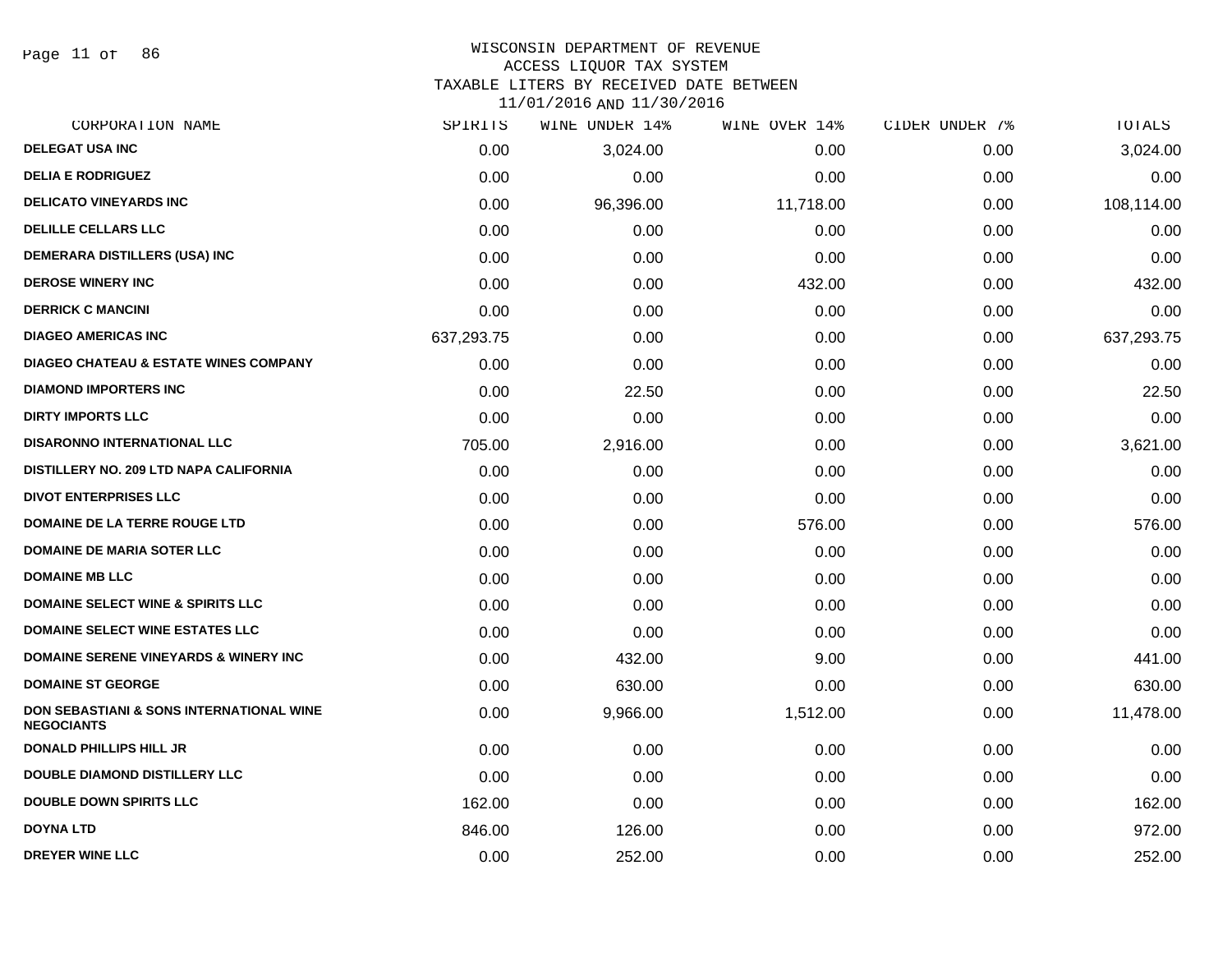Page 12 of 86

# WISCONSIN DEPARTMENT OF REVENUE

# ACCESS LIQUOR TAX SYSTEM

TAXABLE LITERS BY RECEIVED DATE BETWEEN

| CORPORATION NAME                        | SPIRITS    | WINE UNDER 14% | WINE OVER 14% | CIDER UNDER 7% | TOTALS       |
|-----------------------------------------|------------|----------------|---------------|----------------|--------------|
| <b>DREYFUS ASHBY INC</b>                | 0.00       | 1,998.00       | 445.50        | 0.00           | 2,443.50     |
| <b>DRINKS AMERICAS INC</b>              | 0.00       | 0.00           | 0.00          | 0.00           | 0.00         |
| DRY CREEK VINEYARD INC                  | 0.00       | 2,010.37       | 1,683.00      | 0.00           | 3,693.37     |
| DRY FLY DISTILLING INC                  | 0.00       | 0.00           | 0.00          | 0.00           | 0.00         |
| <b>DUCKHORN WINE COMPANY</b>            | 0.00       | 16,002.00      | 2,380.50      | 0.00           | 18,382.50    |
| DUGGANS DISTILLERS PRODUCTS CORPORATION | 450.00     | 0.00           | 0.00          | 0.00           | 450.00       |
| <b>DUMOL INC</b>                        | 0.00       | 0.00           | 0.00          | 0.00           | 0.00         |
| <b>DUNDEE FOODS LLC</b>                 | 0.00       | 0.00           | 0.00          | 0.00           | 0.00         |
| <b>DUNHAM CELLARS LLC</b>               | 0.00       | 0.00           | 0.00          | 0.00           | 0.00         |
| <b>DUNN VINEYARDS LLC</b>               | 0.00       | 216.00         | 0.00          | 0.00           | 216.00       |
| DUTTON GOLDFIELD WINERY LLC             | 0.00       | 0.00           | 0.00          | 0.00           | 0.00         |
| <b>DV SPIRITS LLC</b>                   | 0.00       | 0.00           | 0.00          | 0.00           | 0.00         |
| <b>E &amp; J GALLO WINERY</b>           | 217,211.60 | 1,115,163.40   | 46,053.00     | 0.00           | 1,378,428.00 |
| <b>EAGLE EYE IMPORTS LLC</b>            | 0.00       | 252.00         | 0.00          | 0.00           | 252.00       |
| <b>EAGLES LANDING WINERY LLC</b>        | 0.00       | 318.25         | 0.00          | 0.00           | 318.25       |
| <b>EASTERN LIQUORS USA INC</b>          | 0.00       | 0.00           | 0.00          | 0.00           | 0.00         |
| <b>EBERLE WINERY LP</b>                 | 0.00       | 0.00           | 0.00          | 0.00           | 0.00         |
| <b>ECLIPSE ASSETS LLC</b>               | 0.00       | 0.00           | 135.00        | 0.00           | 135.00       |
| <b>ECOSUR GROUP LLC</b>                 | 0.00       | 0.00           | 0.00          | 0.00           | 0.00         |
| <b>EHREN JORDAN WINE CELLARS LLC</b>    | 0.00       | 540.00         | 612.00        | 0.00           | 1,152.00     |
| <b>EIGHT BOTTLES LLC</b>                | 0.00       | 0.00           | 0.00          | 0.00           | 0.00         |
| ELK COVE VINEYARDS INC                  | 0.00       | 0.00           | 0.00          | 0.00           | 0.00         |
| <b>ELV-OREGON LLC</b>                   | 0.00       | 0.00           | 0.00          | 0.00           | 0.00         |
| <b>ELYSE WINERY LLC</b>                 | 0.00       | 0.00           | 0.00          | 0.00           | 0.00         |
| <b>EMCO CHEMICAL DISTRIBUTORS, INC.</b> | 0.00       | 0.00           | 0.00          | 0.00           | 0.00         |
| <b>EMILIO GUGLIELMO WINERY INC</b>      | 0.00       | 941.00         | 0.00          | 0.00           | 941.00       |
| <b>EMPSON USA INC</b>                   | 0.00       | 10,151.08      | 0.00          | 0.00           | 10,151.08    |
| <b>ENOS VINEYARDS INC</b>               | 0.00       | 0.00           | 0.00          | 0.00           | 0.00         |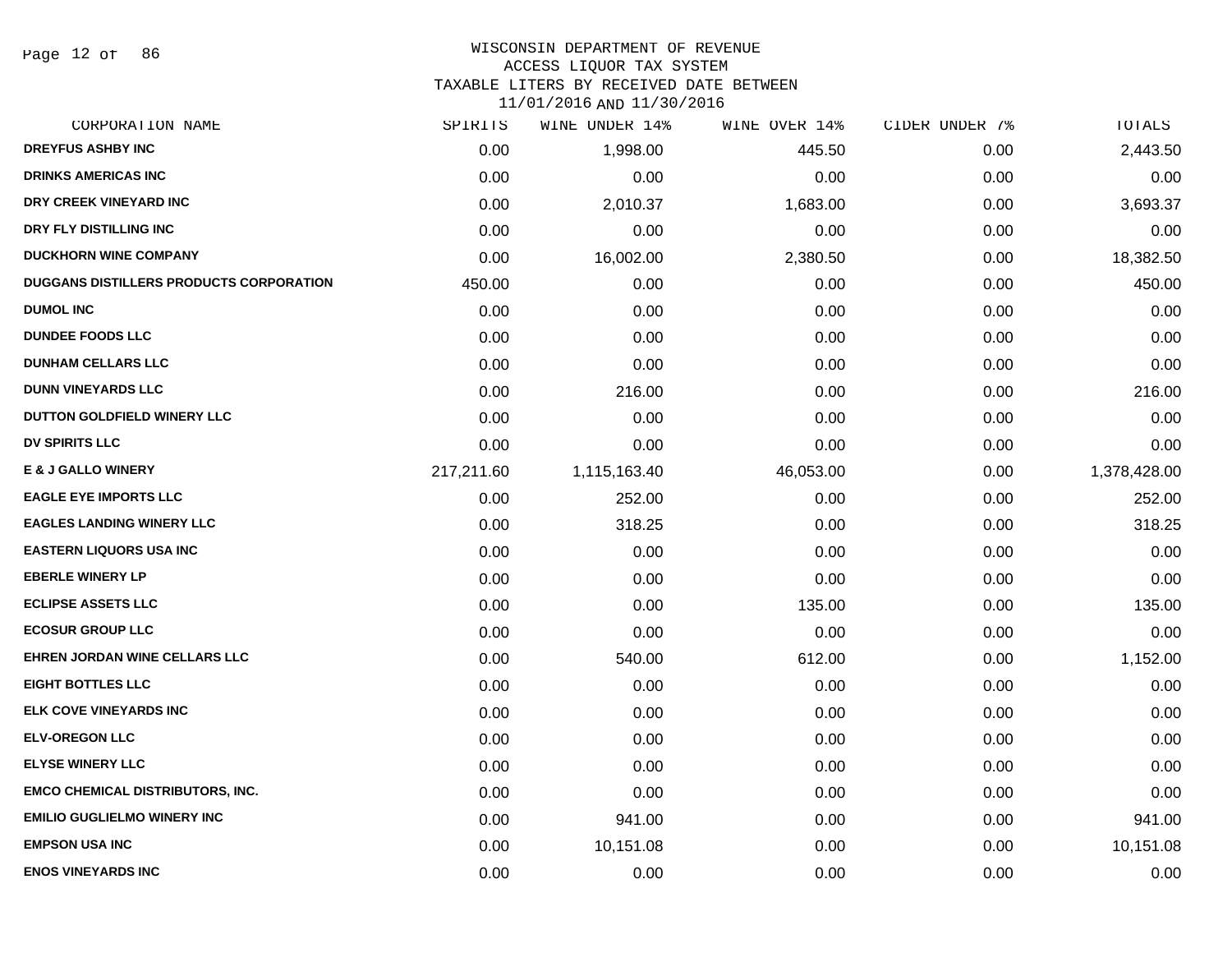Page 13 of 86

# WISCONSIN DEPARTMENT OF REVENUE

ACCESS LIQUOR TAX SYSTEM

TAXABLE LITERS BY RECEIVED DATE BETWEEN

| CORPORATION NAME                                 | SPIRITS   | WINE UNDER 14% | WINE OVER 14% | CIDER UNDER 7% | TOTALS    |
|--------------------------------------------------|-----------|----------------|---------------|----------------|-----------|
| <b>ENOTEC IMPORTS INC</b>                        | 0.00      | 2,150.88       | 58.48         | 0.00           | 2,209.36  |
| <b>ENOVATION BRANDS INC</b>                      | 0.00      | 171.00         | 0.00          | 0.00           | 171.00    |
| <b>EPIC VENTURES INC</b>                         | 0.00      | 0.00           | 0.00          | 0.00           | 0.00      |
| <b>EPICUREAN WINES LLC</b>                       | 0.00      | 126.00         | 9.00          | 0.00           | 135.00    |
| <b>ERIC FLANAGAN</b>                             | 0.00      | 0.00           | 0.00          | 0.00           | 0.00      |
| <b>ERIC TRUMP WINE MANUFACTURING LLC</b>         | 0.00      | 0.00           | 0.00          | 0.00           | 0.00      |
| <b>ERNST A STORM</b>                             | 0.00      | 27.00          | 0.00          | 0.00           | 27.00     |
| <b>ESSER WINES LLC</b>                           | 0.00      | 0.00           | 0.00          | 0.00           | 0.00      |
| <b>EUGENE WINE CELLARS LLC</b>                   | 0.00      | 0.00           | 0.00          | 0.00           | 0.00      |
| <b>EUROPEAN IMPORTS &amp; EXPORTS LLC</b>        | 0.00      | 0.00           | 0.00          | 0.00           | 0.00      |
| EUROPEAN WINE IMPORTS INC                        | 0.00      | 0.00           | 0.00          | 0.00           | 0.00      |
| <b>EVAKI INC</b>                                 | 0.00      | 0.00           | 0.00          | 0.00           | 0.00      |
| EVESHAM WOOD VINEYARD AND WINERY LLC             | 0.00      | 0.00           | 0.00          | 0.00           | 0.00      |
| <b>EXCELSIOR WINE COMPANY LLC</b>                | 0.00      | 3,028.50       | 0.00          | 0.00           | 3,028.50  |
| <b>F KORBEL &amp; BROS INC</b>                   | 0.00      | 0.00           | 0.00          | 0.00           | 0.00      |
| <b>FL NAVARRO LIMITED</b>                        | 0.00      | 0.00           | 0.00          | 0.00           | 0.00      |
| <b>F&amp;F FINE WINES INTERNATIONAL INC</b>      | 0.00      | 251.28         | 0.00          | 0.00           | 251.28    |
| F.X. MAGNER SELECTIONS, INC.                     | 0.00      | 0.00           | 0.00          | 0.00           | 0.00      |
| <b>FANTIS IMPORTS INC</b>                        | 0.00      | 288.00         | 13.50         | 0.00           | 301.50    |
| <b>FAR NORTH SPIRITS INC</b>                     | 243.00    | 0.00           | 0.00          | 0.00           | 243.00    |
| <b>FASEL SHENSTONE LLC</b>                       | 60.00     | 0.00           | 150.00        | 0.00           | 210.00    |
| <b>FERRARI CARANO VINEYARDS &amp; WINERY LLC</b> | 0.00      | 0.00           | 0.00          | 0.00           | 0.00      |
| <b>FETZER VINEYARDS</b>                          | 0.00      | 12,463.80      | 3,177.00      | 0.00           | 15,640.80 |
| <b>FIDDLEHEAD CELLARS LP</b>                     | 0.00      | 0.00           | 0.00          | 0.00           | 0.00      |
| FIELD STONE WINERY & VINEYARD INC                | 0.00      | 0.00           | 0.00          | 0.00           | 0.00      |
| <b>FIFTH GENERATION INC</b>                      | 83,451.00 | 0.00           | 0.00          | 0.00           | 83,451.00 |
| FIFTY FOURTH STREET ENTERPRISES LLC              | 0.00      | 0.00           | 0.00          | 0.00           | 0.00      |
| FIJI WATER COMPANY HOLDINGS LLC                  | 0.00      | 0.00           | 1,120.50      | 0.00           | 1,120.50  |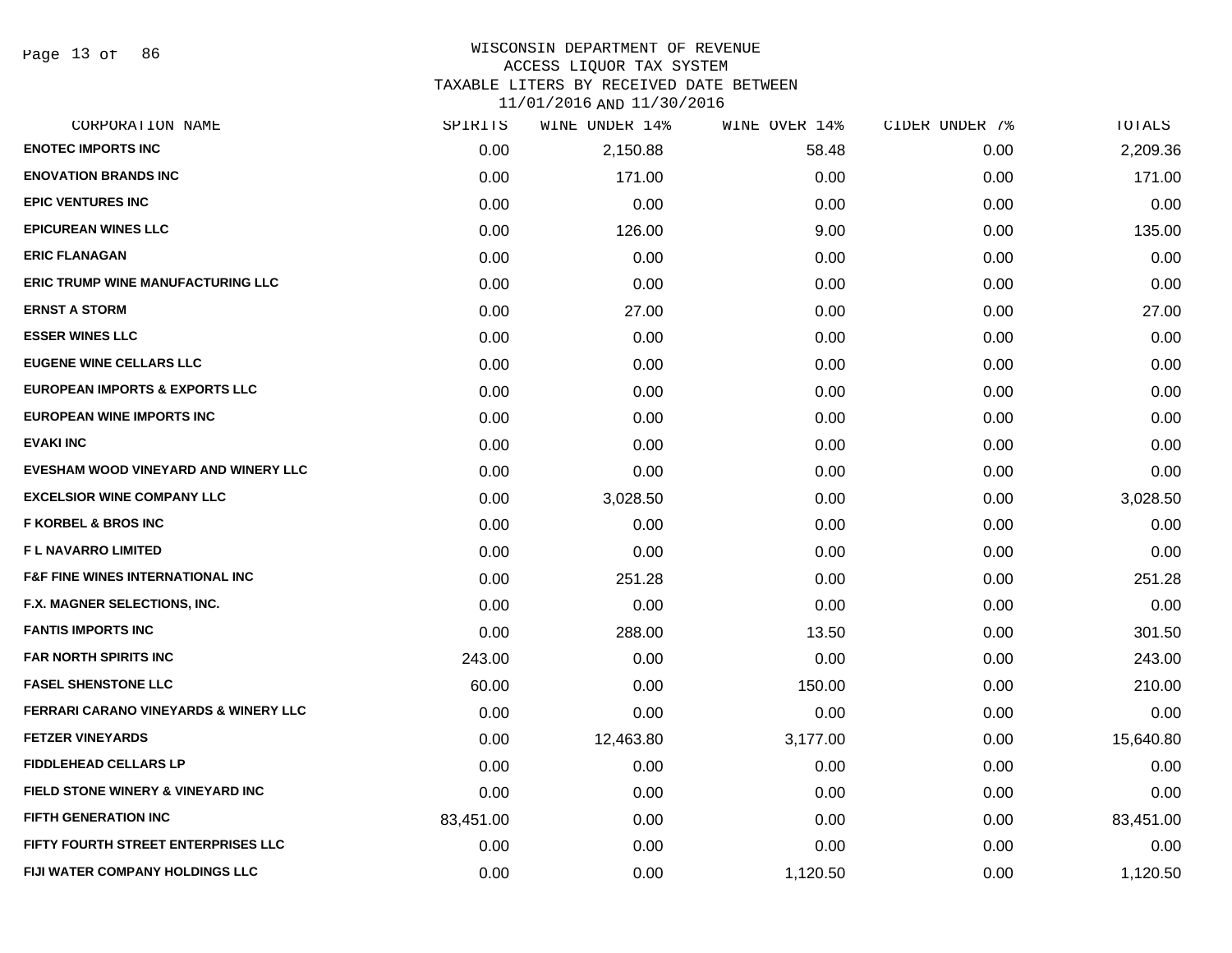Page 14 of 86

| CORPORATION NAME                        | SPIRITS  | WINE UNDER 14% | WINE OVER 14% | CIDER UNDER 7% | TOTALS    |
|-----------------------------------------|----------|----------------|---------------|----------------|-----------|
| <b>FIRE HOUSE LLC</b>                   | 0.00     | 0.00           | 0.00          | 0.00           | 0.00      |
| <b>FIRESTEED CORPORATION</b>            | 0.00     | 0.00           | 0.00          | 0.00           | 0.00      |
| <b>FISHER VINEYARDS</b>                 | 0.00     | 0.00           | 0.00          | 0.00           | 0.00      |
| FJN FINE WINES LLC                      | 0.00     | 0.00           | 0.00          | 0.00           | 0.00      |
| <b>FLAVOR SEEKERS LLC</b>               | 0.00     | 0.00           | 0.00          | 0.00           | 0.00      |
| <b>FLORA SPRINGS WINE COMPANY</b>       | 0.00     | 0.00           | 72.00         | 0.00           | 72.00     |
| FN CELLARS LLC                          | 0.00     | 63.00          | 868.50        | 0.00           | 931.50    |
| <b>FOLEY FAMILY WINES INC</b>           | 13.50    | 6,360.74       | 2,196.00      | 0.00           | 8,570.24  |
| <b>FOLIO WINE COMPANY LLC</b>           | 0.00     | 3,707.53       | 87.75         | 0.00           | 3,795.28  |
| FORT ROSS VINEYARD & WINERY LLC         | 0.00     | 0.00           | 0.00          | 0.00           | 0.00      |
| <b>FOUR BEARS WINERY LLC</b>            | 0.00     | 404.88         | 0.00          | 0.00           | 404.88    |
| FOUR DAUGHTERS VINEYARD AND WINERY LLC  | 0.00     | 0.00           | 0.00          | 0.00           | 0.00      |
| FOUR ROSES DISTILLERY LLC               | 3,019.50 | 0.00           | 0.00          | 0.00           | 3,019.50  |
| <b>FOWLES WINE USA INC</b>              | 0.00     | 279.00         | 0.00          | 0.00           | 279.00    |
| <b>FOXEN VINEYARD INC</b>               | 0.00     | 0.00           | 0.00          | 0.00           | 0.00      |
| <b>FRANCIS COPPOLA WINERY LLC</b>       | 0.00     | 14,696.70      | 621.00        | 0.00           | 15,317.70 |
| <b>FRANK FAMILY VINEYARDS LLC</b>       | 0.00     | 0.00           | 0.00          | 0.00           | 0.00      |
| FRANK LIN DISTILLERS PRODUCTS LTD       | 2,765.96 | 0.00           | 0.00          | 0.00           | 2,765.96  |
| <b>FRED C SCHERRER</b>                  | 0.00     | 0.00           | 0.00          | 0.00           | 0.00      |
| <b>FREDERICK WILDMAN &amp; SONS LTD</b> | 0.00     | 0.00           | 0.00          | 0.00           | 0.00      |
| <b>FREELANCE WINES LLC</b>              | 0.00     | 0.00           | 0.00          | 0.00           | 0.00      |
| <b>FREIXENET USA INC</b>                | 0.00     | 864.00         | 0.00          | 0.00           | 864.00    |
| <b>FREY VINEYARDS LTD</b>               | 0.00     | 378.00         | 0.00          | 0.00           | 378.00    |
| <b>FRIEND WINE MARKETING</b>            | 0.00     | 0.00           | 0.00          | 0.00           | 0.00      |
| FRITZ CELLARS INC                       | 0.00     | 0.00           | 0.00          | 0.00           | 0.00      |
| <b>FROGS LEAP WINERY</b>                | 0.00     | 0.00           | 0.00          | 0.00           | 0.00      |
| <b>FRONTIER CORPORATION</b>             | 0.00     | 306.00         | 18.00         | 0.00           | 324.00    |
| <b>FRUIT OF THE VINES INC</b>           | 0.00     | 1,149.87       | 0.00          | 0.00           | 1,149.87  |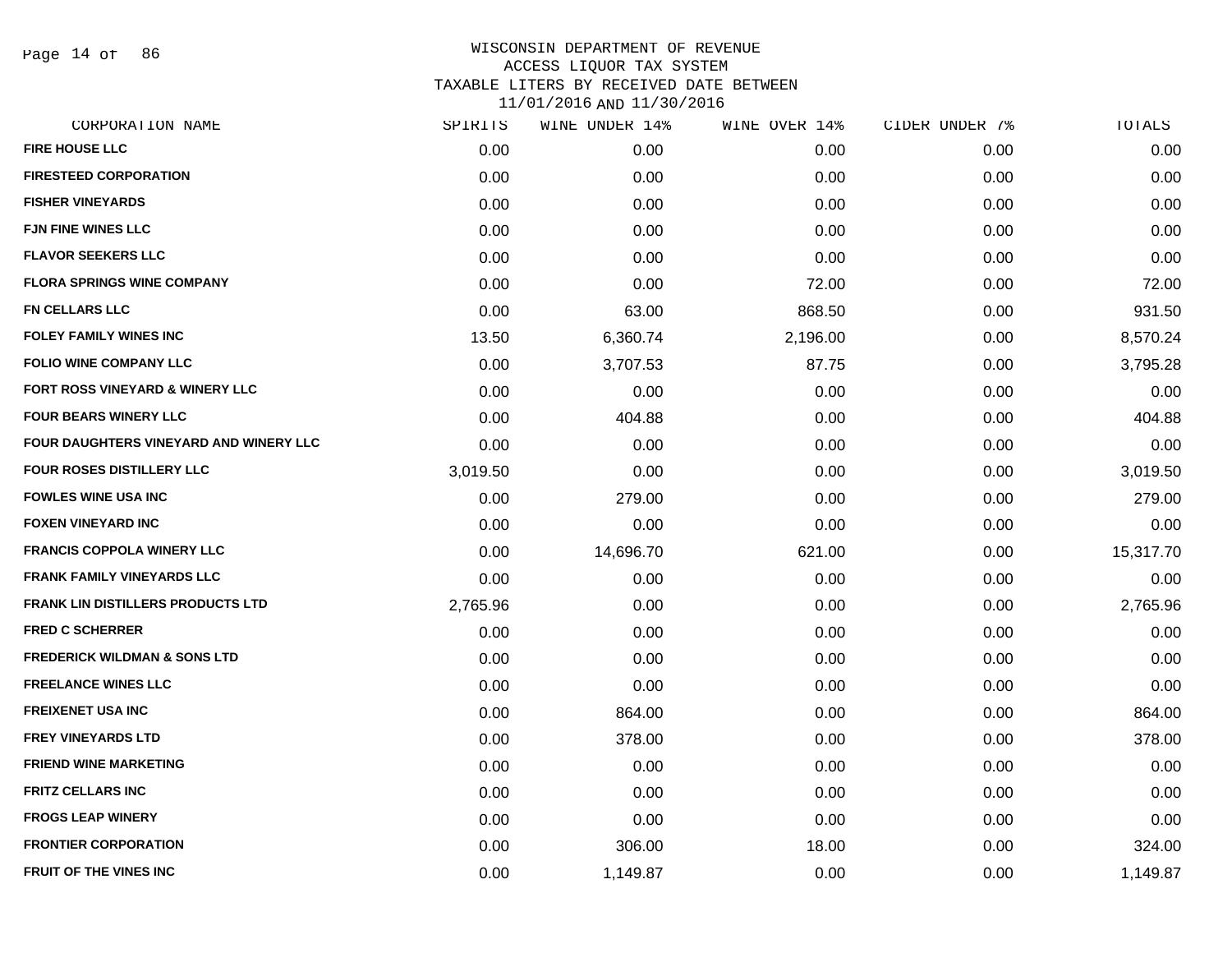# WISCONSIN DEPARTMENT OF REVENUE ACCESS LIQUOR TAX SYSTEM TAXABLE LITERS BY RECEIVED DATE BETWEEN

| CORPORATION NAME                                    | SPIRITS  | WINE UNDER 14% | WINE OVER 14% | CIDER UNDER 7% | TOTALS   |
|-----------------------------------------------------|----------|----------------|---------------|----------------|----------|
| FULL THROTTLE SLOON SHINE LLC                       | 0.00     | 0.00           | 0.00          | 0.00           | 0.00     |
| <b>FULTON STREET BREWERY LLC</b>                    | 0.00     | 0.00           | 0.00          | 0.00           | 0.00     |
| <b>G K SKAGGS INC</b>                               | 0.00     | 0.00           | 0.00          | 0.00           | 0.00     |
| G.S.W.C. INC.                                       | 0.00     | 2,142.00       | 310.50        | 504.00         | 2,956.50 |
| <b>GAMBA VINEYARDS AND WINERY LLC</b>               | 0.00     | 0.00           | 693.00        | 0.00           | 693.00   |
| <b>GAMBLE FAMILY VINEYARDS LLC</b>                  | 0.00     | 0.00           | 0.00          | 0.00           | 0.00     |
| <b>GENERATIONS OF SONOMA LLC</b>                    | 0.00     | 0.00           | 0.00          | 0.00           | 0.00     |
| <b>GENESEO PARTNERS LP</b>                          | 0.00     | 0.00           | 69.75         | 0.00           | 69.75    |
| <b>GEORGE BOZIC JR</b>                              | 0.00     | 0.00           | 0.00          | 0.00           | 0.00     |
| <b>GERBER, GERBER &amp; GERBER DISCLAIMER TRUST</b> | 0.00     | 540.00         | 0.00          | 0.00           | 540.00   |
| <b>GF WINES LLC</b>                                 | 0.00     | 0.00           | 0.00          | 0.00           | 0.00     |
| <b>GH HOLDINGS LP</b>                               | 0.00     | 504.00         | 504.00        | 0.00           | 1,008.00 |
| <b>GIBSON WINE COMPANY</b>                          | 0.00     | 0.00           | 540.00        | 0.00           | 540.00   |
| <b>GILBERT CELLARS LLC</b>                          | 0.00     | 0.00           | 0.00          | 0.00           | 0.00     |
| <b>GLOBAL SPIRITS USA LLC</b>                       | 1,176.00 | 0.00           | 0.00          | 0.00           | 1,176.00 |
| <b>GLOBAL VINEYARD IMPORTERS INC</b>                | 0.00     | 0.00           | 0.00          | 0.00           | 0.00     |
| <b>GLUNZ FAMILY WINERY &amp; CELLARS INC</b>        | 0.00     | 1,344.00       | 0.00          | 0.00           | 1,344.00 |
| <b>GMS WINERY LLC</b>                               | 0.00     | 315.00         | 0.00          | 0.00           | 315.00   |
| <b>GNEKOW FAMILY WINERY LLC</b>                     | 0.00     | 0.00           | 1,260.00      | 0.00           | 1,260.00 |
| <b>GOAMERICAGO BEVERAGES LLC</b>                    | 288.00   | 0.00           | 0.00          | 0.00           | 288.00   |
| <b>GOLDSCHMIDT VINEYARDS LLC</b>                    | 0.00     | 1,134.00       | 1,386.00      | 0.00           | 2,520.00 |
| <b>GONZAGUE &amp; CLAIRE LURTON VINEYARDS INC</b>   | 0.00     | 0.00           | 0.00          | 0.00           | 0.00     |
| <b>GOOSE RIDGE LLC</b>                              | 0.00     | 189.00         | 252.00        | 0.00           | 441.00   |
| <b>GORDON BROTHERS CELLARS INC</b>                  | 0.00     | 0.00           | 0.00          | 0.00           | 0.00     |
| <b>GOTHIC WINE LLC</b>                              | 0.00     | 0.00           | 0.00          | 0.00           | 0.00     |
| <b>GRAPE SOLUTIONS INC</b>                          | 0.00     | 0.00           | 0.00          | 0.00           | 0.00     |
| <b>GRAPE VISIONS LLC</b>                            | 0.00     | 0.00           | 0.00          | 0.00           | 0.00     |
| <b>GRAPES OF SPAIN INC</b>                          | 0.00     | 0.00           | 0.00          | 0.00           | 0.00     |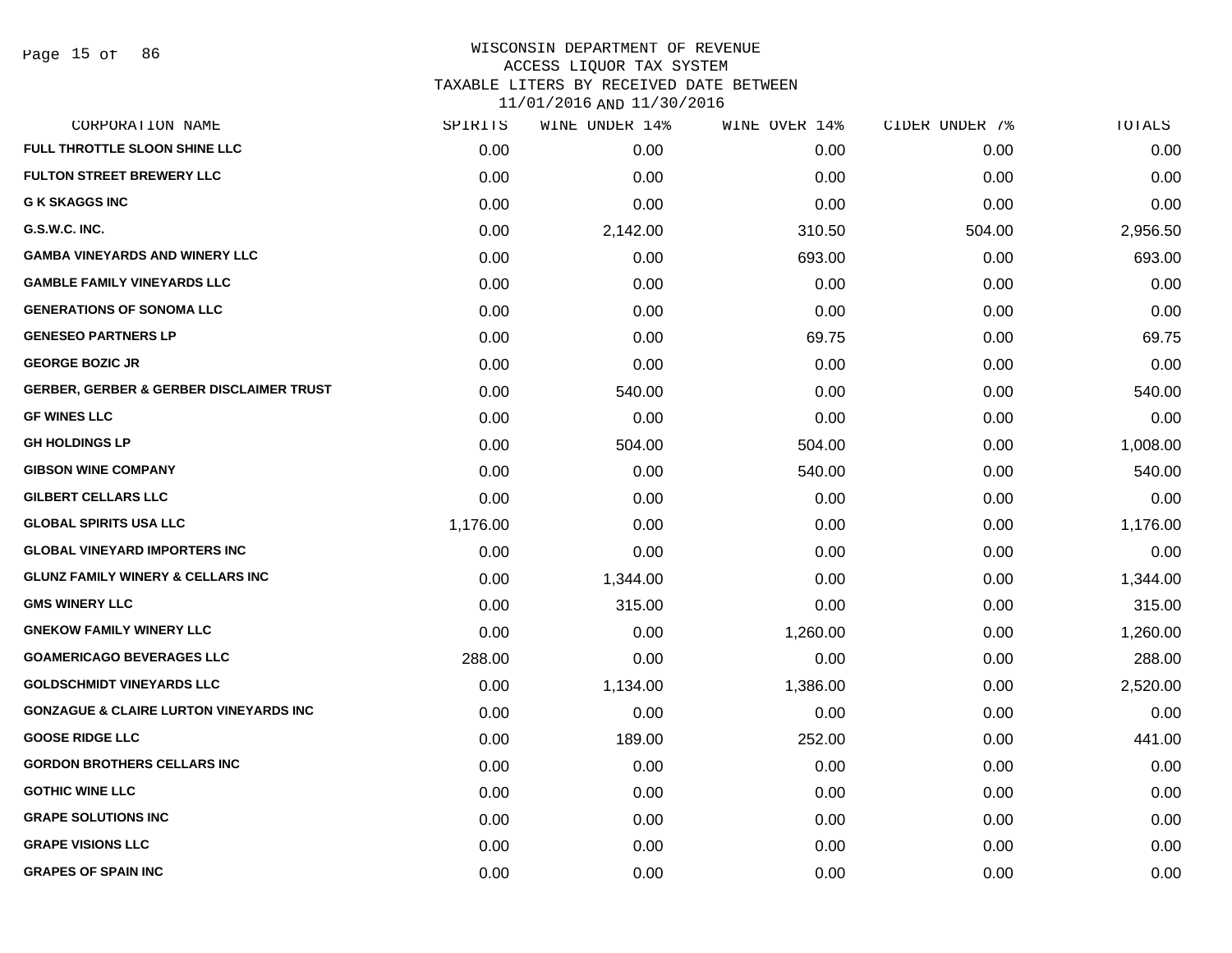| CORPORATION NAME                           | SPIRITS    | WINE UNDER 14% | WINE OVER 14% | CIDER UNDER 7% | TOTALS     |
|--------------------------------------------|------------|----------------|---------------|----------------|------------|
| <b>GREAT DOMAINS &amp; ESTATES LLC</b>     | 0.00       | 252.00         | 252.00        | 0.00           | 504.00     |
| <b>GREG &amp; GREG INC</b>                 | 0.00       | 0.00           | 0.00          | 0.00           | 0.00       |
| <b>GREG &amp; PAM HARRINGTON WINES LLC</b> | 0.00       | 0.00           | 126.00        | 0.00           | 126.00     |
| <b>GREG KRILL</b>                          | 0.00       | 0.00           | 0.00          | 0.00           | 0.00       |
| <b>GREG SANDERS</b>                        | 0.00       | 0.00           | 0.00          | 0.00           | 0.00       |
| <b>GREGORY F BUONOCORE</b>                 | 0.00       | 0.00           | 0.00          | 0.00           | 0.00       |
| <b>GREGORY GRAZIANO</b>                    | 0.00       | 81.00          | 90.00         | 0.00           | 171.00     |
| <b>GRGICH HILLS CELLAR</b>                 | 0.00       | 0.00           | 30.00         | 0.00           | 30.00      |
| <b>GROTH VINEYARDS &amp; WINERY LLC</b>    | 0.00       | 0.00           | 72.00         | 0.00           | 72.00      |
| <b>GUARACHI WINE PARTNERS INC</b>          | 0.00       | 12,609.00      | 1,134.00      | 0.00           | 13,743.00  |
| <b>H ERIK ZETTERSTROM</b>                  | 0.00       | 0.00           | 0.00          | 0.00           | 0.00       |
| <b>H2 VINO LLC</b>                         | 0.00       | 0.00           | 0.00          | 0.00           | 0.00       |
| <b>HAAS BROTHERS INC</b>                   | 0.00       | 0.00           | 0.00          | 0.00           | 0.00       |
| <b>HAHN FAMILY WINES</b>                   | 0.00       | 0.00           | 558.00        | 0.00           | 558.00     |
| <b>HALBY MARKETING INC</b>                 | 0.00       | 567.00         | 0.00          | 0.00           | 567.00     |
| <b>HALCYON SYNDICATE LTD LLC</b>           | 0.00       | 0.00           | 0.00          | 0.00           | 0.00       |
| <b>HALL WINES LLC</b>                      | 0.00       | 0.00           | 211.50        | 0.00           | 211.50     |
| <b>HAMEL FAMILY WINES LLC</b>              | 0.00       | 0.00           | 0.00          | 0.00           | 0.00       |
| HAND PICKED SELECTIONS INC                 | 0.00       | 0.00           | 0.00          | 0.00           | 0.00       |
| <b>HARDY USA LTD</b>                       | 108.00     | 0.00           | 0.00          | 0.00           | 108.00     |
| <b>HARLAN ESTATE WINERY INC</b>            | 0.00       | 0.00           | 0.00          | 0.00           | 0.00       |
| <b>HARRIS &amp; HARRIS</b>                 | 0.00       | 0.00           | 0.00          | 0.00           | 0.00       |
| HARTWELL VINEYARDS LLC                     | 0.00       | 0.00           | 0.00          | 0.00           | 0.00       |
| <b>HAUS WINE &amp; SPIRITS INC</b>         | 0.00       | 0.00           | 0.00          | 0.00           | 0.00       |
| <b>HAWAII SEA SPIRITS LLC</b>              | 0.00       | 0.00           | 0.00          | 0.00           | 0.00       |
| <b>HDD LLC</b>                             | 0.00       | 630.00         | 252.00        | 0.00           | 882.00     |
| <b>HEADFRAME SPIRITS INC</b>               | 0.00       | 0.00           | 0.00          | 0.00           | 0.00       |
| <b>HEAVEN HILL DISTILLERIES INC</b>        | 326,245.80 | 1,332.00       | 1,170.00      | 0.00           | 328,747.80 |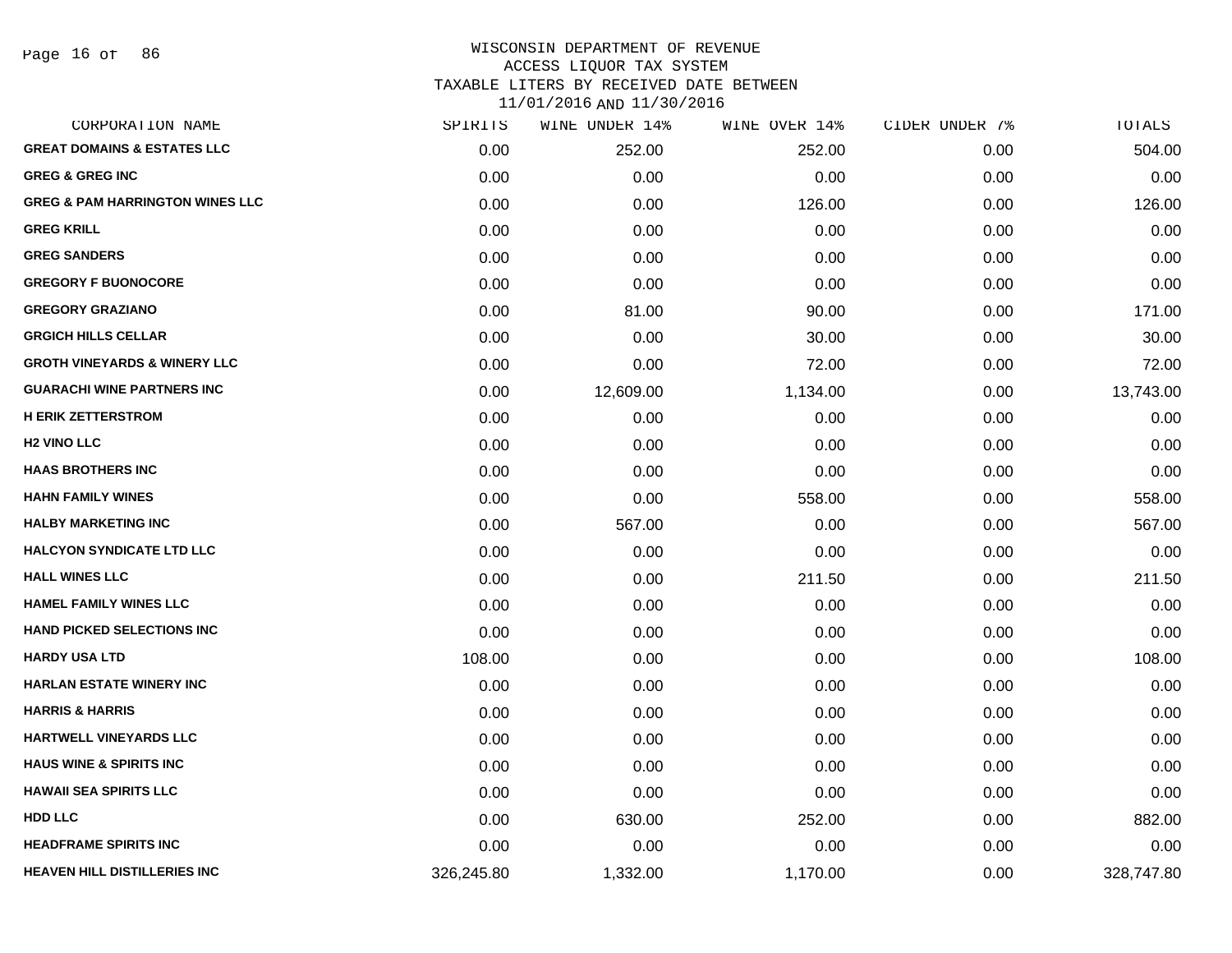| <b>HEINEKEN USA INCORPORATED</b><br><b>HEITZ WINE CELLARS</b><br><b>HEMISPHERE WINE COMPANY INC</b><br><b>HENDRY PREMIUM IMPORTS INC</b> | 0.00<br>0.00<br>0.00<br>0.00<br>0.00<br>0.00<br>0.00 | 0.00<br>0.00<br>0.00<br>0.00<br>1,134.00<br>0.00 | 0.00<br>126.00<br>0.00<br>0.00<br>0.00 | 23,739.00<br>0.00<br>0.00<br>0.00<br>0.00 | 23,739.00<br>126.00<br>0.00<br>0.00 |
|------------------------------------------------------------------------------------------------------------------------------------------|------------------------------------------------------|--------------------------------------------------|----------------------------------------|-------------------------------------------|-------------------------------------|
|                                                                                                                                          |                                                      |                                                  |                                        |                                           |                                     |
|                                                                                                                                          |                                                      |                                                  |                                        |                                           |                                     |
|                                                                                                                                          |                                                      |                                                  |                                        |                                           |                                     |
|                                                                                                                                          |                                                      |                                                  |                                        |                                           |                                     |
| <b>HENRIOT INC</b>                                                                                                                       |                                                      |                                                  |                                        |                                           | 1,134.00                            |
| <b>HENRY STEELE IMPORTS LLC</b>                                                                                                          |                                                      |                                                  | 0.00                                   | 0.00                                      | 0.00                                |
| <b>HERITAGE DISTILLING COMPANY INC</b>                                                                                                   |                                                      | 0.00                                             | 0.00                                   | 0.00                                      | 0.00                                |
| <b>HERITAGE LINK BRANDS LLC</b>                                                                                                          | 0.00                                                 | 0.00                                             | 0.00                                   | 0.00                                      | 0.00                                |
| <b>HERITAGE WINE CELLARS LTD</b>                                                                                                         | 0.00                                                 | 2,142.00                                         | 0.00                                   | 0.00                                      | 2,142.00                            |
| <b>HERMAN STORY WINES INC</b>                                                                                                            | 0.00                                                 | 0.00                                             | 225.00                                 | 0.00                                      | 225.00                              |
| <b>HERON WINES INC</b>                                                                                                                   | 0.00                                                 | 0.00                                             | 0.00                                   | 0.00                                      | 0.00                                |
| <b>HEYDAY CORPORATION</b>                                                                                                                | 0.00                                                 | 243.00                                           | 6.00                                   | 0.00                                      | 249.00                              |
| <b>HIDALGO IMPORTS LLC</b>                                                                                                               | 0.00                                                 | 0.00                                             | 0.00                                   | 0.00                                      | 0.00                                |
| HIGH WEST DISTILLERY LLC                                                                                                                 | 1,071.00                                             | 0.00                                             | 0.00                                   | 0.00                                      | 1,071.00                            |
| <b>HILL ESTATES INC</b>                                                                                                                  | 0.00                                                 | 0.00                                             | 0.00                                   | 0.00                                      | 0.00                                |
| <b>HIRSCH WINERY LLC</b>                                                                                                                 | 0.00                                                 | 0.00                                             | 0.00                                   | 0.00                                      | 0.00                                |
| <b>HIWWS INC</b>                                                                                                                         | 0.00                                                 | 0.00                                             | 0.00                                   | 0.00                                      | 0.00                                |
| HONIG VINEYARD AND WINERY LLC                                                                                                            | 0.00                                                 | 270.00                                           | 211.50                                 | 0.00                                      | 481.50                              |
| <b>HOOD RIVER DISTILLERS INC</b>                                                                                                         | 3,156.00                                             | 0.00                                             | 0.00                                   | 0.00                                      | 3,156.00                            |
| <b>HOOD RIVER DISTILLERS INC</b>                                                                                                         | 0.00                                                 | 0.00                                             | 0.00                                   | 0.00                                      | 0.00                                |
| <b>HOPE WINE LLC</b>                                                                                                                     | 0.00                                                 | 504.00                                           | 0.00                                   | 0.00                                      | 504.00                              |
| <b>HOTCOOP LLC</b>                                                                                                                       | 0.00                                                 | 0.00                                             | 0.00                                   | 0.00                                      | 0.00                                |
| HOURGLASS WINE COMPANY INC                                                                                                               | 0.00                                                 | 0.00                                             | 504.00                                 | 0.00                                      | 504.00                              |
| <b>HUA YUAN</b>                                                                                                                          | 0.00                                                 | 0.00                                             | 0.00                                   | 0.00                                      | 0.00                                |
| <b>HUBER ORCHARDS INC</b>                                                                                                                | 135.00                                               | 0.00                                             | 0.00                                   | 0.00                                      | 135.00                              |
| HUDSON WINE BROKERS LLC                                                                                                                  | 0.00                                                 | 0.00                                             | 0.00                                   | 0.00                                      | 0.00                                |
| <b>HUNEEUS VINTNERS LLC</b>                                                                                                              | 0.00                                                 | 0.00                                             | 81.00                                  | 0.00                                      | 81.00                               |
| <b>HUSCH VINEYARDS INC</b>                                                                                                               | 0.00                                                 | 216.00                                           | 0.00                                   | 0.00                                      | 216.00                              |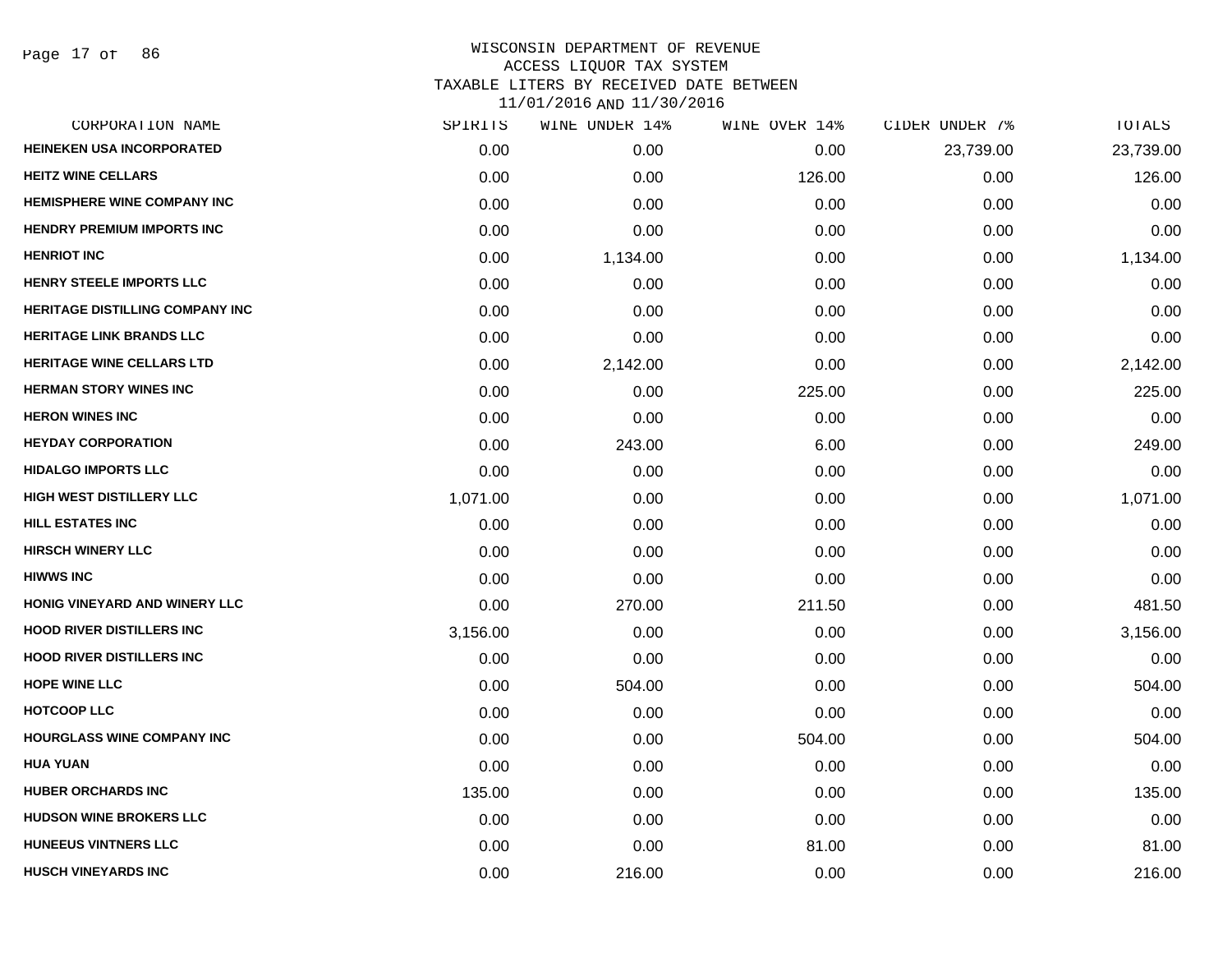| SPIRITS  | WINE UNDER 14% | WINE OVER 14% | CIDER UNDER 7% | TOTALS    |
|----------|----------------|---------------|----------------|-----------|
| 0.00     | 0.00           | 0.00          | 0.00           | 0.00      |
| 0.00     | 0.00           | 0.00          | 0.00           | 0.00      |
| 0.00     | 0.00           | 0.00          | 0.00           | 0.00      |
| 0.00     | 0.00           | 0.00          | 0.00           | 0.00      |
| 0.00     | 0.00           | 0.00          | 0.00           | 0.00      |
| 5,232.00 | 0.00           | 0.00          | 0.00           | 5,232.00  |
| 81.00    | 0.00           | 0.00          | 0.00           | 81.00     |
| 0.00     | 0.00           | 0.00          | 0.00           | 0.00      |
| 0.00     | 252.75         | 171.00        | 0.00           | 423.75    |
| 0.00     | 1,638.00       | 0.00          | 0.00           | 1,638.00  |
| 0.00     | 0.00           | 0.00          | 0.00           | 0.00      |
| 0.00     | 0.00           | 0.00          | 0.00           | 0.00      |
| 0.00     | 0.00           | 0.00          | 0.00           | 0.00      |
| 0.00     | 0.00           | 0.00          | 0.00           | 0.00      |
| 0.00     | 0.00           | 0.00          | 0.00           | 0.00      |
| 0.00     | 0.00           | 0.00          | 0.00           | 0.00      |
| 0.00     | 18.00          | 12.00         | 0.00           | 30.00     |
| 0.00     | 0.00           | 0.00          | 0.00           | 0.00      |
| 0.00     | 16.64          | 0.00          | 0.00           | 16.64     |
| 0.00     | 0.00           | 0.00          | 0.00           | 0.00      |
| 0.00     | 0.00           | 0.00          | 0.00           | 0.00      |
| 0.00     | 0.00           | 0.00          | 0.00           | 0.00      |
| 0.00     | 10,480.50      | 171.00        | 0.00           | 10,651.50 |
| 0.00     | 126.00         | 150.00        | 0.00           | 276.00    |
| 0.00     | 0.00           | 0.00          | 0.00           | 0.00      |
| 0.00     | 0.00           | 0.00          | 0.00           | 0.00      |
| 0.00     | 0.00           | 22.50         | 0.00           | 22.50     |
| 0.00     | 30,064.50      | 5,274.00      | 0.00           | 35,338.50 |
|          |                |               |                |           |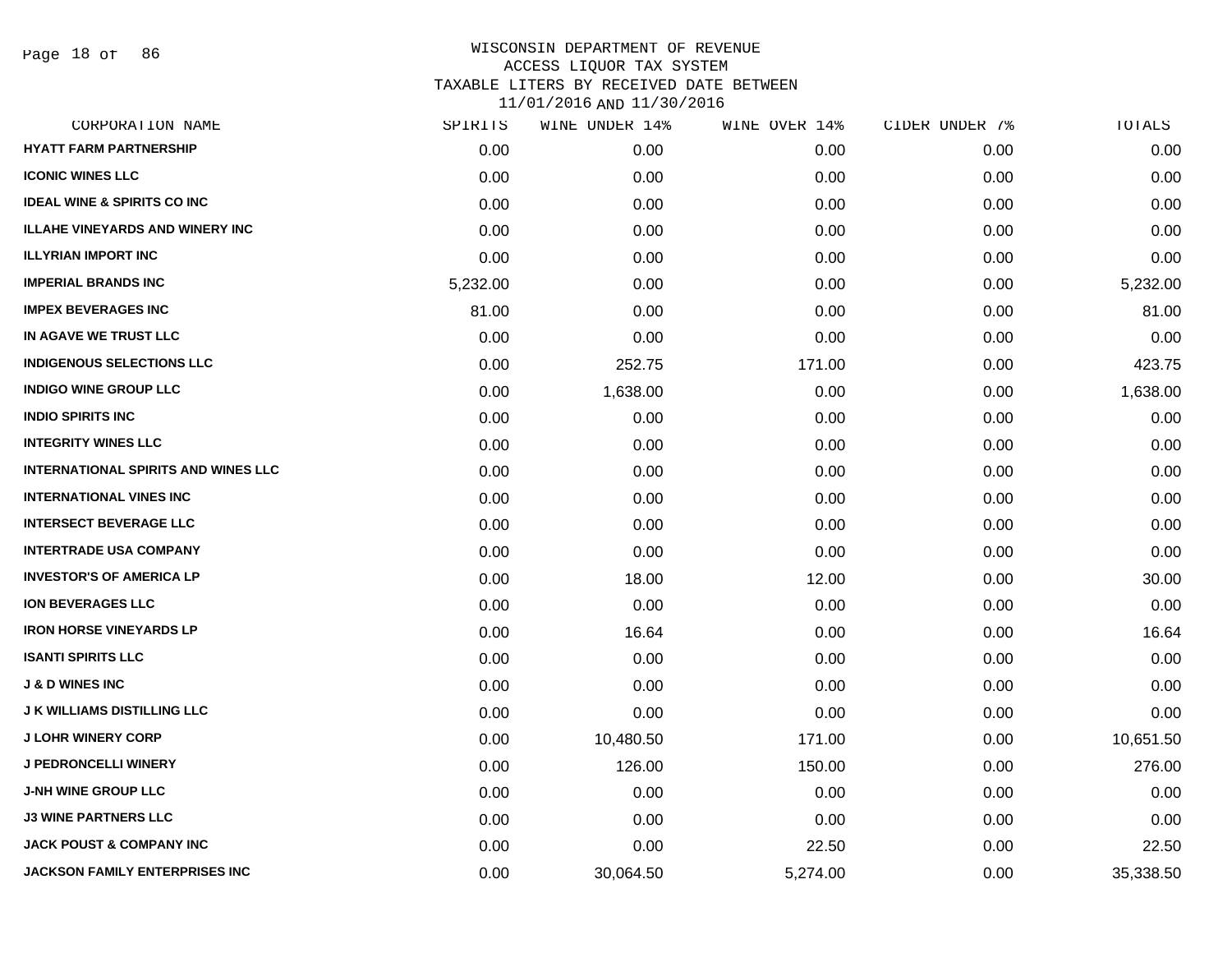| CORPORATION NAME                      | SPIRITS    | WINE UNDER 14% | WINE OVER 14% | CIDER UNDER 7% | <b>TOTALS</b> |
|---------------------------------------|------------|----------------|---------------|----------------|---------------|
| JACKY RANDELL TRENTHAM                | 0.00       | 0.00           | 0.00          | 0.00           | 0.00          |
| <b>JACUZZI FAMILY VINEYARDS LLC</b>   | 0.00       | 0.00           | 0.00          | 0.00           | 0.00          |
| <b>JAM CELLARS INC</b>                | 0.00       | 0.00           | 0.00          | 0.00           | 0.00          |
| <b>JAMES CLARK</b>                    | 0.00       | 0.00           | 0.00          | 0.00           | 0.00          |
| <b>JAMES E COSMA</b>                  | 0.00       | 324.00         | 0.00          | 0.00           | 324.00        |
| <b>JAMES J MOORE</b>                  | 0.00       | 0.00           | 0.00          | 0.00           | 0.00          |
| <b>JAMES L LAMBERT</b>                | 0.00       | 0.00           | 0.00          | 0.00           | 0.00          |
| <b>JAMES MORONEY INC</b>              | 0.00       | 2,952.00       | 0.00          | 0.00           | 2,952.00      |
| <b>JAMES RICKER</b>                   | 18.00      | 12,594.00      | 49.50         | 0.00           | 12,661.50     |
| JAPAN PRESTIGE SAKE INTERNATIONAL INC | 0.00       | 0.00           | 76.92         | 0.00           | 76.92         |
| <b>JARED BURNS</b>                    | 0.00       | 504.00         | 81.00         | 0.00           | 585.00        |
| <b>JARVIS</b>                         | 0.00       | 0.00           | 0.00          | 0.00           | 0.00          |
| <b>JASON J AND MOLLY N DREW</b>       | 0.00       | 0.00           | 0.00          | 0.00           | 0.00          |
| <b>JAX VINEYARDS LLC</b>              | 0.00       | 7.13           | 30.90         | 0.00           | 38.03         |
| <b>JAY J HEMINWAY</b>                 | 0.00       | 0.00           | 0.00          | 0.00           | 0.00          |
| <b>JAY MIDWEST INC</b>                | 0.00       | 0.00           | 0.00          | 0.00           | 0.00          |
| <b>JB GEORGE LLC</b>                  | 0.00       | 0.00           | 0.00          | 0.00           | 0.00          |
| <b>JC CELLARS INC</b>                 | 0.00       | 0.00           | 0.00          | 0.00           | 0.00          |
| JEAN CLAUDE BOISSET WINES USA INC     | 0.00       | 1,215.00       | 774.00        | 0.00           | 1,989.00      |
| <b>JEFF QUINT</b>                     | 0.00       | 0.00           | 0.00          | 0.00           | 0.00          |
| <b>JFC INTERNATIONAL INC</b>          | 0.00       | 460.31         | 1,188.99      | 0.00           | 1,649.30      |
| <b>JIM BEAM BRANDS CO</b>             | 540,798.60 | 405.00         | 354.00        | 0.00           | 541,557.60    |
| <b>JNJ INTERNATIONAL INC</b>          | 0.00       | 0.00           | 0.00          | 0.00           | 0.00          |
| <b>JOHAN VINEYARDS LLC</b>            | 0.00       | 378.00         | 0.00          | 0.00           | 378.00        |
| JOHN ANTHONY VINEYARDS LLC            | 0.00       | 0.00           | 0.00          | 0.00           | 0.00          |
| <b>JON A GERSTENSCHLAGER</b>          | 0.00       | 0.00           | 0.00          | 0.00           | 0.00          |
| <b>JOSE PASTOR</b>                    | 0.00       | 0.00           | 0.00          | 0.00           | 0.00          |
| <b>JOSEPH PHELPS VINEYARDS LLC</b>    | 0.00       | 0.00           | 0.00          | 0.00           | 0.00          |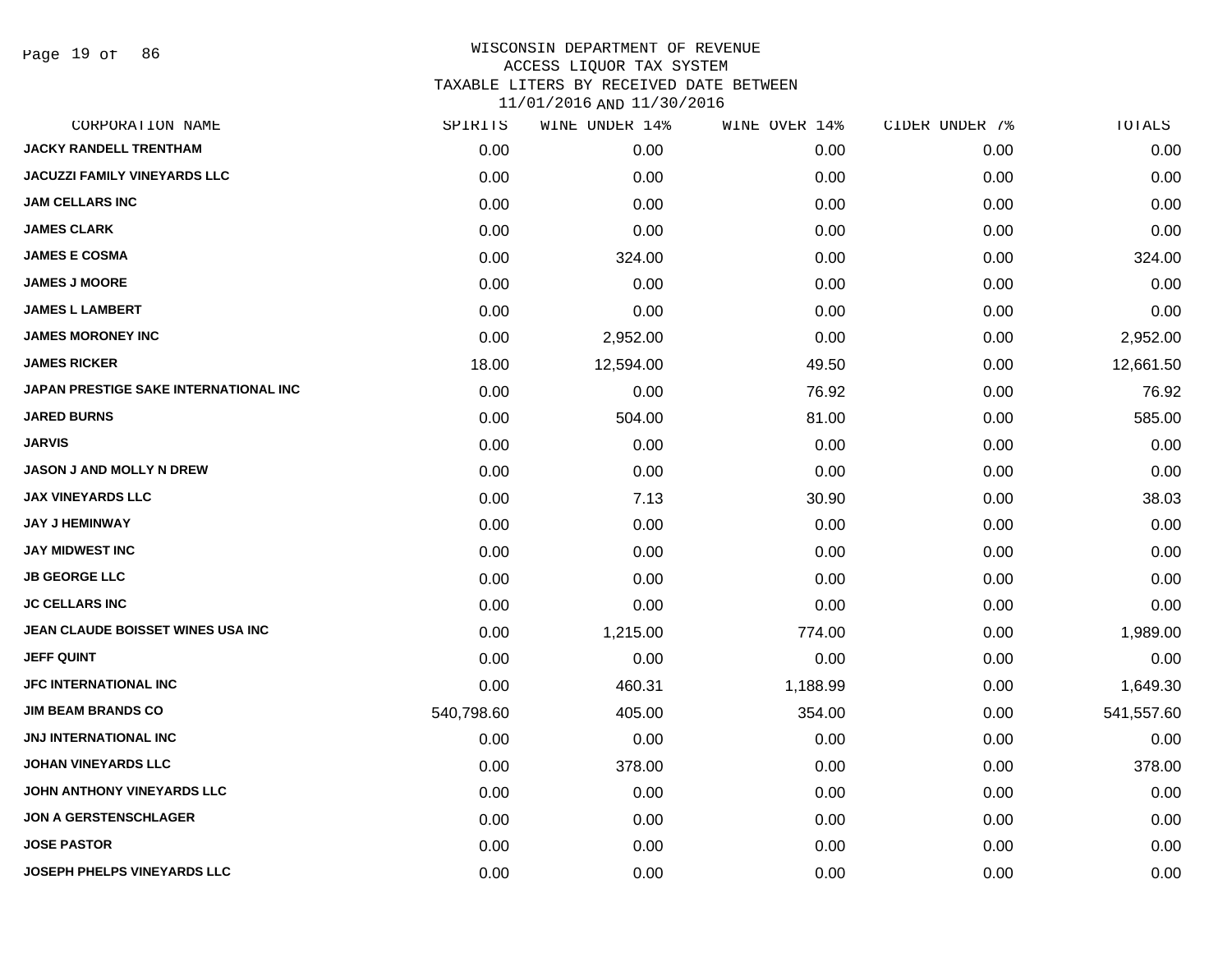| CORPORATION NAME                       | SPIRITS  | WINE UNDER 14% | WINE OVER 14% | CIDER UNDER 7% | TOTALS   |
|----------------------------------------|----------|----------------|---------------|----------------|----------|
| JOSEPH VICTORI WINES, INC.             | 0.00     | 0.00           | 0.00          | 0.00           | 0.00     |
| <b>JOSU GALDOS</b>                     | 0.00     | 0.00           | 0.00          | 0.00           | 0.00     |
| <b>JOTO SAKE LLC</b>                   | 0.00     | 0.00           | 181.20        | 0.00           | 181.20   |
| JOURNEYMAN DISTILLERY LLC              | 0.00     | 0.00           | 0.00          | 0.00           | 0.00     |
| <b>JPPZ INC</b>                        | 0.00     | 0.00           | 0.00          | 0.00           | 0.00     |
| <b>JRV LLC</b>                         | 0.00     | 0.00           | 0.00          | 0.00           | 0.00     |
| JUDD FAMILY VINEYARDS LP               | 0.00     | 0.00           | 0.00          | 0.00           | 0.00     |
| <b>JVW CORPORATION</b>                 | 0.00     | 918.00         | 0.00          | 0.00           | 918.00   |
| <b>JZ WINE COMPANY</b>                 | 45.00    | 63.00          | 0.00          | 0.00           | 108.00   |
| <b>K VINTNERS LLC</b>                  | 0.00     | 0.00           | 36.00         | 0.00           | 36.00    |
| <b>KALIN CELLARS INC</b>               | 0.00     | 0.00           | 0.00          | 0.00           | 0.00     |
| <b>KAY OLSEN</b>                       | 0.00     | 0.00           | 0.00          | 0.00           | 0.00     |
| <b>KB WINES LLC</b>                    | 0.00     | 0.00           | 0.00          | 0.00           | 0.00     |
| <b>KELLER ESTATE LTD</b>               | 0.00     | 0.00           | 0.00          | 0.00           | 0.00     |
| <b>KEN WRIGHT CELLARS CO</b>           | 0.00     | 0.00           | 0.00          | 0.00           | 0.00     |
| <b>KENNETH S LIKITPRAKONG</b>          | 0.00     | 198.00         | 0.00          | 0.00           | 198.00   |
| <b>KENT HUMPHREY</b>                   | 0.00     | 0.00           | 0.00          | 0.00           | 0.00     |
| <b>KENT RASMUSSEN WINERY</b>           | 0.00     | 126.00         | 0.00          | 0.00           | 126.00   |
| <b>KENTUCKY BOURBON DISTILLERS LTD</b> | 1,387.60 | 0.00           | 0.00          | 0.00           | 1,387.60 |
| <b>KERMIT LYNCH WINE MERCHANTS</b>     | 0.00     | 0.00           | 0.00          | 0.00           | 0.00     |
| KINDRED SPIRITS NORTH AMERICA INC      | 0.00     | 0.00           | 0.00          | 0.00           | 0.00     |
| KINDRED VINES IMPORT CO LLC            | 0.00     | 504.00         | 0.00          | 0.00           | 504.00   |
| <b>KING ESTATE WINERY LP</b>           | 0.00     | 0.00           | 0.00          | 0.00           | 0.00     |
| <b>KIONA VINEYARDS LLC</b>             | 0.00     | 0.00           | 0.00          | 0.00           | 0.00     |
| <b>KISTLER VINEYARDS, LLC</b>          | 0.00     | 0.00           | 0.00          | 0.00           | 0.00     |
| <b>KITFOX VINEYARDS LLC</b>            | 0.00     | 0.00           | 0.00          | 0.00           | 0.00     |
| <b>KLEIN FOODS INC</b>                 | 0.00     | 6,048.00       | 2,511.00      | 0.00           | 8,559.00 |
| <b>KLIN SPIRITS LLC</b>                | 0.00     | 0.00           | 0.00          | 0.00           | 0.00     |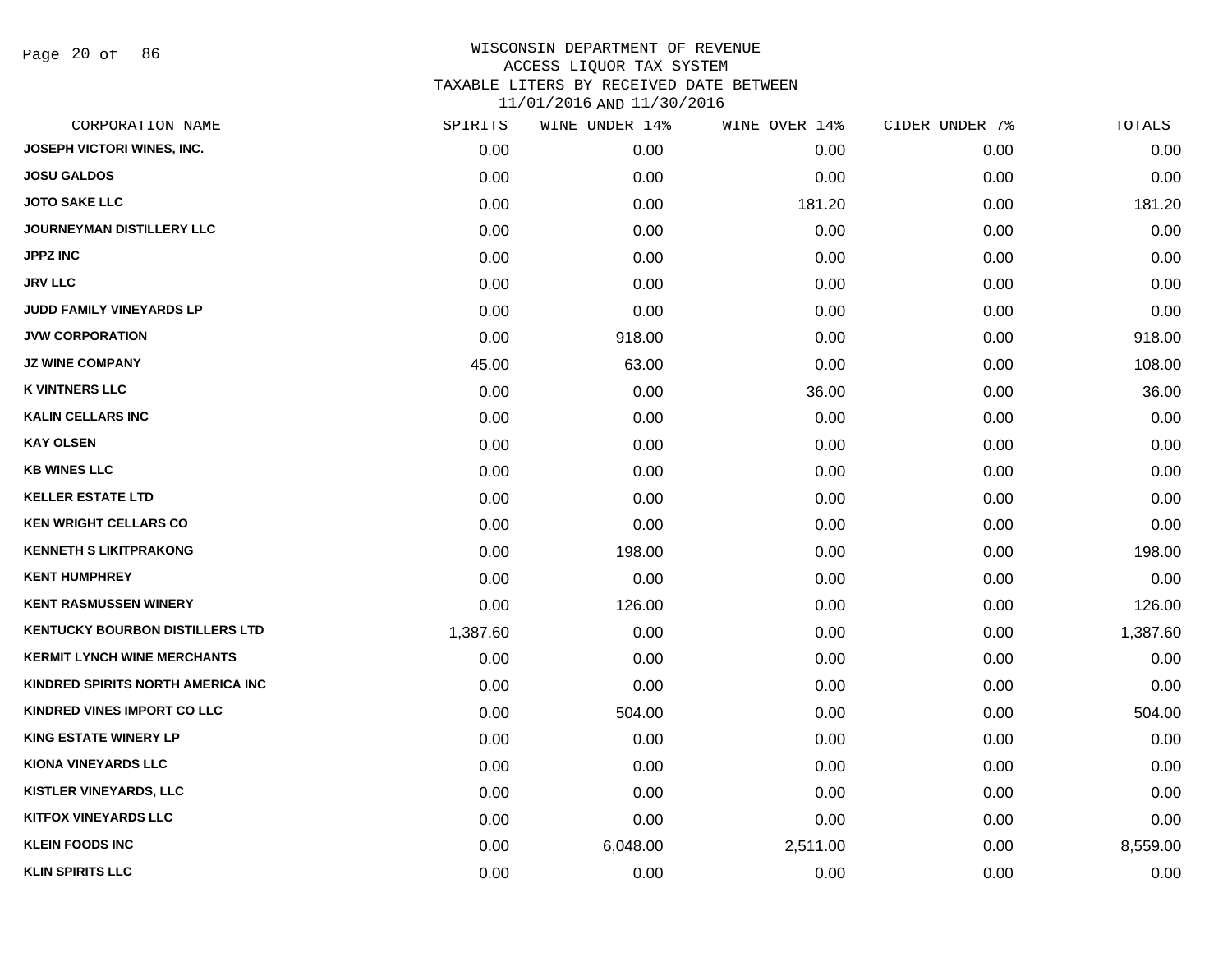# WISCONSIN DEPARTMENT OF REVENUE ACCESS LIQUOR TAX SYSTEM

TAXABLE LITERS BY RECEIVED DATE BETWEEN

| CORPORATION NAME                           | SPIRITS  | WINE UNDER 14% | WINE OVER 14% | CIDER UNDER 7% | TOTALS   |
|--------------------------------------------|----------|----------------|---------------|----------------|----------|
| <b>KLINKER BRICK WINERY INC</b>            | 0.00     | 18.00          | 630.00        | 0.00           | 648.00   |
| <b>KOBRAND CORPORATION</b>                 | 193.50   | 3,577.50       | 4,077.00      | 0.00           | 7,848.00 |
| KOJIMA & INTERNATIONAL ASSOCIATES INC      | 0.00     | 0.00           | 0.00          | 0.00           | 0.00     |
| <b>KONGSGAARD WINE LLC</b>                 | 0.00     | 0.00           | 135.00        | 0.00           | 135.00   |
| <b>KONSTANTIN D FRANK &amp; SONS</b>       | 0.00     | 0.00           | 0.00          | 0.00           | 0.00     |
| <b>KOPRI INC</b>                           | 0.00     | 0.00           | 0.00          | 0.00           | 0.00     |
| <b>KOVAL INC</b>                           | 0.00     | 0.00           | 0.00          | 0.00           | 0.00     |
| <b>KRUPP BROTHERS LLC</b>                  | 0.00     | 0.00           | 0.00          | 0.00           | 0.00     |
| <b>KUTCH WINES INC</b>                     | 0.00     | 0.00           | 0.00          | 0.00           | 0.00     |
| <b>KYSELA PERE ET FILS LTD</b>             | 4.50     | 2,349.00       | 288.00        | 0.00           | 2,641.50 |
| <b>L &amp; L IMPORTS LLC</b>               | 0.00     | 0.00           | 0.00          | 0.00           | 0.00     |
| <b>L C WINE</b>                            | 0.00     | 0.00           | 0.00          | 0.00           | 0.00     |
| L FOPPIANO WINE CO INC                     | 0.00     | 0.00           | 0.00          | 0.00           | 0.00     |
| <b>L&amp;C WINE COUNTRY OPERATIONS LLC</b> | 0.00     | 0.00           | 0.00          | 0.00           | 0.00     |
| <b>LADERA WINERY LLC</b>                   | 0.00     | 18.00          | 234.00        | 0.00           | 252.00   |
| <b>LAETITIA VINEYARD &amp; WINERY INC</b>  | 0.00     | 0.00           | 0.00          | 0.00           | 0.00     |
| <b>LAIRD &amp; COMPANY</b>                 | 1,042.50 | 0.00           | 0.00          | 0.00           | 1,042.50 |
| <b>LANCE C RANDOLPH</b>                    | 0.00     | 252.00         | 0.00          | 0.00           | 252.00   |
| <b>LANGDON SHIVERICK INC</b>               | 0.00     | 0.00           | 0.00          | 0.00           | 0.00     |
| <b>LANGE WINERY LLC</b>                    | 0.00     | 0.00           | 0.00          | 0.00           | 0.00     |
| <b>LAPHAM SALES &amp; MARKETING INC</b>    | 0.00     | 0.00           | 0.00          | 0.00           | 0.00     |
| <b>LATITUDE BEVERAGE COMPANY</b>           | 0.00     | 0.00           | 0.00          | 0.00           | 0.00     |
| <b>LAURENT-PERRIER US INC</b>              | 0.00     | 0.00           | 0.00          | 0.00           | 0.00     |
| <b>LAVA SPRINGS INC</b>                    | 0.00     | 0.00           | 0.00          | 0.00           | 0.00     |
| <b>LCF WINE COMPANY LLC</b>                | 0.00     | 0.00           | 0.00          | 0.00           | 0.00     |
| LE CEP II INC                              | 0.00     | 0.00           | 0.00          | 0.00           | 0.00     |
| LE GRAND COURTAGE LLC                      | 0.00     | 17.95          | 0.00          | 0.00           | 17.95    |
| LE RAISIN IMPORTS LLC                      | 0.00     | 0.00           | 0.00          | 0.00           | 0.00     |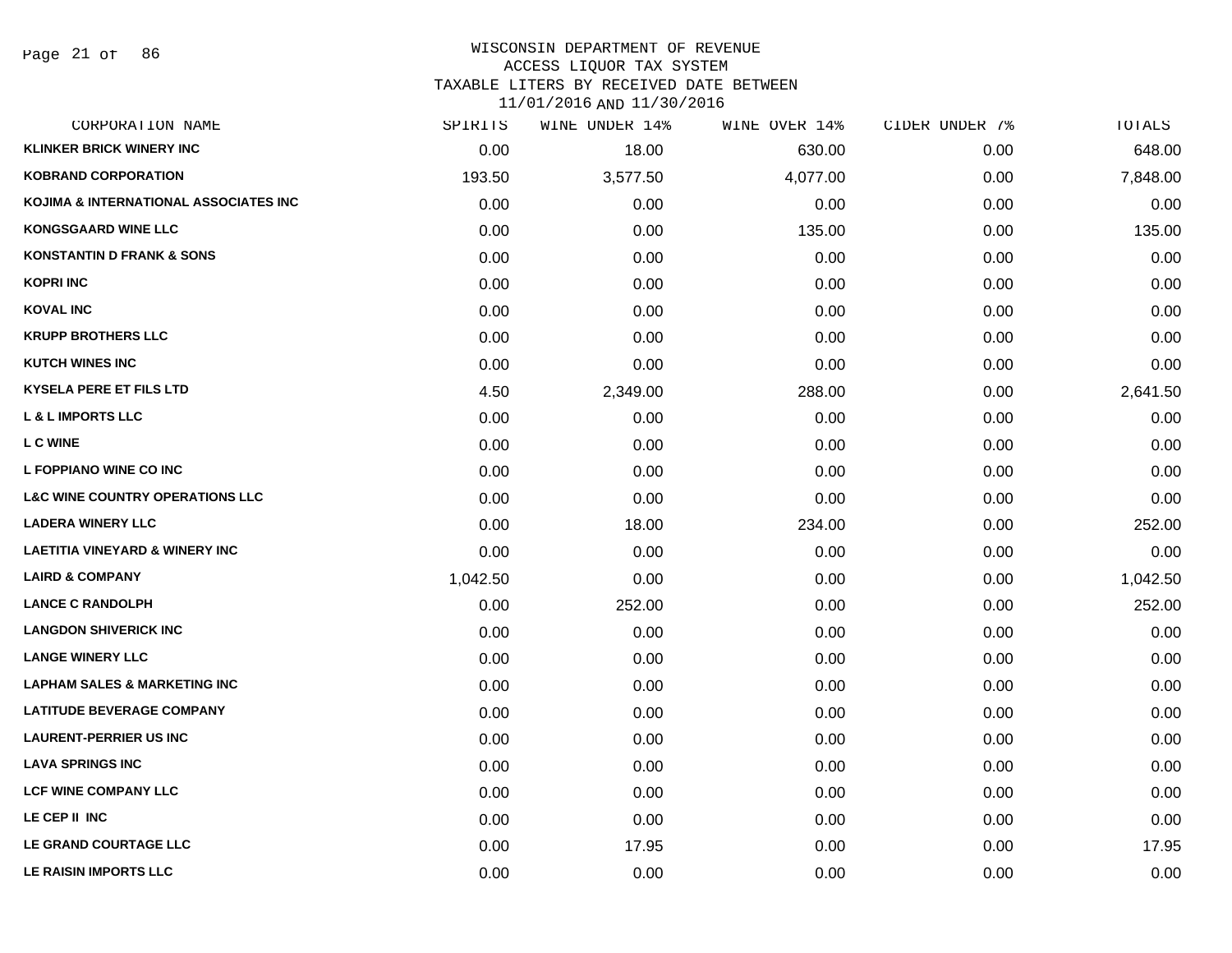Page 22 of 86

# WISCONSIN DEPARTMENT OF REVENUE ACCESS LIQUOR TAX SYSTEM TAXABLE LITERS BY RECEIVED DATE BETWEEN

| CORPORATION NAME                         | SPIRITS   | WINE UNDER 14% | WINE OVER 14% | CIDER UNDER 7% | TOTALS    |
|------------------------------------------|-----------|----------------|---------------|----------------|-----------|
| <b>LEAH M SULLBERG</b>                   | 0.00      | 0.00           | 0.00          | 0.00           | 0.00      |
| LEFT COAST CELLARS LLC                   | 0.00      | 0.00           | 0.00          | 0.00           | 0.00      |
| <b>LEMELSON WINERY LLC</b>               | 0.00      | 9.00           | 0.00          | 0.00           | 9.00      |
| <b>LEONARD KREUSCH INC</b>               | 0.00      | 2,072.15       | 0.00          | 0.00           | 2,072.15  |
| <b>LEONARDINI FAMILY WINERY LLC</b>      | 0.00      | 0.00           | 0.00          | 0.00           | 0.00      |
| <b>LEONETTI CELLAR LLC</b>               | 0.00      | 0.00           | 0.00          | 0.00           | 0.00      |
| <b>LEVECKE CORPORATION</b>               | 34,896.00 | 0.00           | 0.00          | 0.00           | 34,896.00 |
| <b>LEVIATHAN WINE COMPANY LLC</b>        | 0.00      | 0.00           | 0.00          | 0.00           | 0.00      |
| <b>LICKUID AWESOME LLC</b>               | 0.00      | 0.00           | 0.00          | 0.00           | 0.00      |
| <b>LIOCO WINE COMPANY LLC</b>            | 0.00      | 0.00           | 495.00        | 0.00           | 495.00    |
| <b>LION NATHAN USA INC</b>               | 0.00      | 2,244.00       | 252.00        | 0.00           | 2,496.00  |
| <b>LIQUID BRANDS LLC</b>                 | 0.00      | 0.00           | 0.00          | 0.00           | 0.00      |
| <b>LISA LISA INCORPORATED</b>            | 0.00      | 126.00         | 126.00        | 0.00           | 252.00    |
| <b>LISA MARLOW</b>                       | 0.00      | 0.00           | 0.00          | 0.00           | 0.00      |
| <b>LOCAL WINE AND SPIRITS LLC</b>        | 0.00      | 0.00           | 0.00          | 0.00           | 0.00      |
| <b>LOEST &amp; MCNAMEE INC</b>           | 0.00      | 18.00          | 0.00          | 0.00           | 18.00     |
| <b>LOMPIAN WINES LLC</b>                 | 0.00      | 0.00           | 0.00          | 0.00           | 0.00      |
| LONG MEADOW RANCH WINERY INC             | 0.00      | 756.00         | 0.00          | 0.00           | 756.00    |
| <b>LONG SHADOWS VINTNERS LLC</b>         | 0.00      | 0.00           | 0.00          | 0.00           | 0.00      |
| <b>LONGDROP CIDER COMPANY INC</b>        | 0.00      | 0.00           | 0.00          | 0.00           | 0.00      |
| <b>LONZ WINERY INC</b>                   | 0.00      | 0.00           | 0.00          | 0.00           | 0.00      |
| <b>LOOSEN BROS USA LTD</b>               | 0.00      | 0.00           | 0.00          | 0.00           | 0.00      |
| <b>LORING WINE COMPANY LLC</b>           | 0.00      | 0.00           | 0.00          | 0.00           | 0.00      |
| <b>LOUIS GLUNZ BEER INC</b>              | 0.00      | 0.00           | 0.00          | 0.00           | 0.00      |
| <b>LOUIS GLUNZ WINE INC</b>              | 0.00      | 0.00           | 0.00          | 0.00           | 0.00      |
| <b>LOUIS LATOUR INC</b>                  | 0.00      | 117.00         | 0.00          | 0.00           | 117.00    |
| <b>LOUISVILLE DISTILLING COMPANY LLC</b> | 0.00      | 0.00           | 0.00          | 0.00           | 0.00      |
| <b>LOWDEN SCHOOLHOUSE CORPORATION</b>    | 0.00      | 0.00           | 0.00          | 0.00           | 0.00      |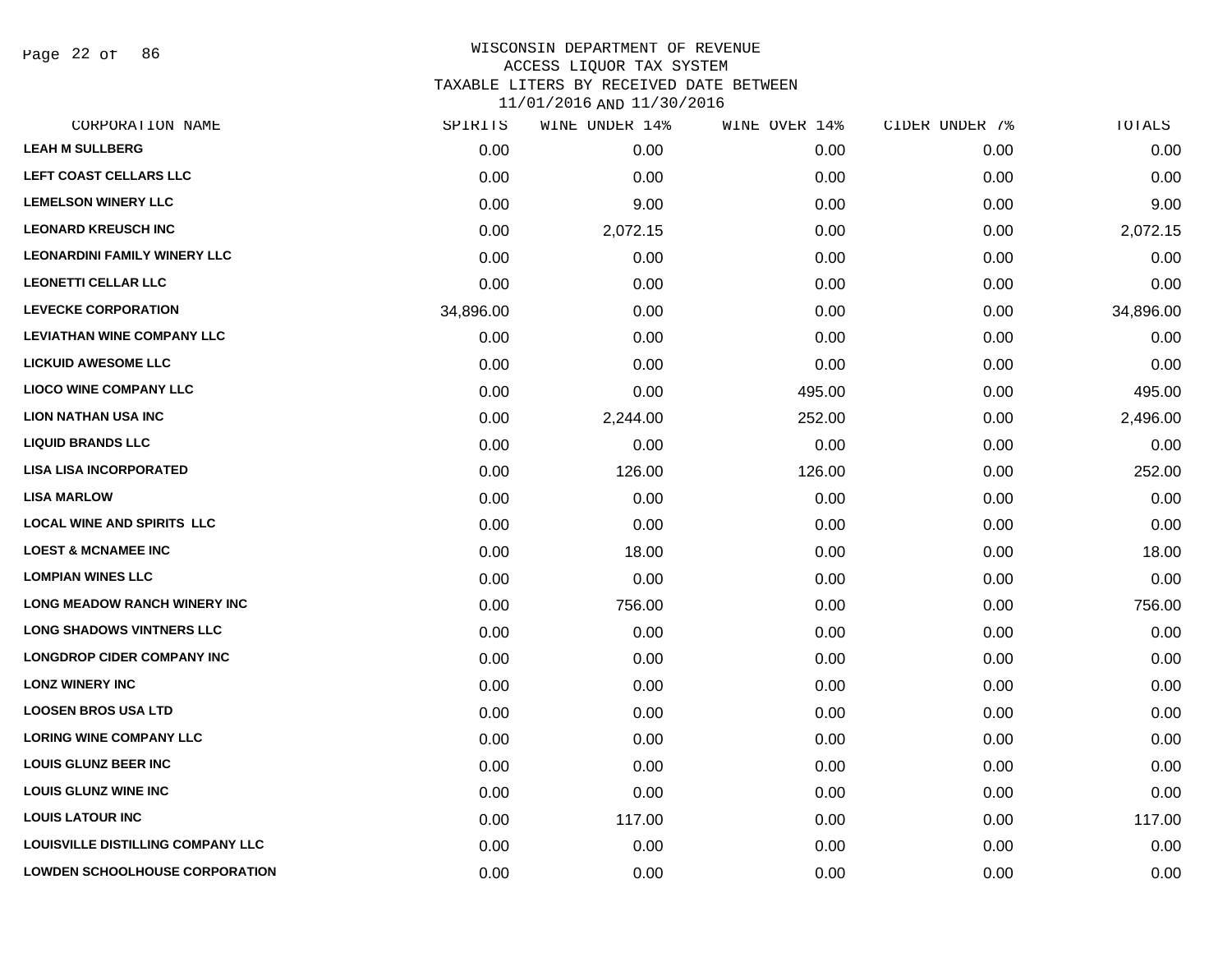Page 23 of 86

#### WISCONSIN DEPARTMENT OF REVENUE ACCESS LIQUOR TAX SYSTEM

TAXABLE LITERS BY RECEIVED DATE BETWEEN

| CORPORATION NAME                               | SPIRITS   | WINE UNDER 14% | WINE OVER 14% | CIDER UNDER 7% | TOTALS    |
|------------------------------------------------|-----------|----------------|---------------|----------------|-----------|
| <b>LUNA VINEYARDS INC</b>                      | 0.00      | 378.00         | 228.00        | 0.00           | 606.00    |
| <b>LUNEAU USA INC</b>                          | 0.00      | 5,355.00       | 0.00          | 0.00           | 5,355.00  |
| <b>LUXCO INC</b>                               | 87,698.40 | 621.00         | 1,326.00      | 0.00           | 89,645.40 |
| <b>M.A.C. WINES, LLC</b>                       | 0.00      | 0.00           | 0.00          | 0.00           | 0.00      |
| <b>MACH FLYNT INC</b>                          | 1,008.00  | 11,016.00      | 1,386.00      | 0.00           | 13,410.00 |
| <b>MAD CAR WINE CO LLC</b>                     | 0.00      | 0.00           | 0.00          | 0.00           | 0.00      |
| <b>MADRIGAL FAMILY WINERY LLC</b>              | 0.00      | 0.00           | 0.00          | 0.00           | 0.00      |
| <b>MAGAVE TEQUILA INC</b>                      | 0.00      | 0.00           | 0.00          | 0.00           | 0.00      |
| <b>MAGICAL SPIRITS INC</b>                     | 0.00      | 0.00           | 0.00          | 0.00           | 0.00      |
| <b>MAISONS MARQUES &amp; DOMAINES USA INC.</b> | 0.00      | 297.00         | 121.50        | 0.00           | 418.50    |
| <b>MANO'S INC</b>                              | 0.00      | 0.00           | 0.00          | 0.00           | 0.00      |
| <b>MANUEL PULIDO</b>                           | 0.00      | 0.00           | 0.00          | 0.00           | 0.00      |
| <b>MARIETTA CELLARS INC</b>                    | 0.00      | 0.00           | 63.00         | 0.00           | 63.00     |
| <b>MARIPOSA WINE COMPANY LLC</b>               | 0.00      | 0.00           | 0.00          | 0.00           | 0.00      |
| <b>MARK ADAMS &amp; CIERA ADAMS</b>            | 0.00      | 0.00           | 0.00          | 0.00           | 0.00      |
| <b>MARK ANDERSON</b>                           | 0.00      | 0.00           | 0.00          | 0.00           | 0.00      |
| <b>MARK ANTHONY BRANDS INC</b>                 | 0.00      | 0.00           | 0.00          | 0.00           | 0.00      |
| <b>MARK SZUMOWSKI</b>                          | 405.00    | 0.00           | 0.00          | 0.00           | 405.00    |
| <b>MARKETING GLOBAL BRANDS CORP</b>            | 0.00      | 0.00           | 0.00          | 0.00           | 0.00      |
| <b>MARTIN RAY WINERY INC</b>                   | 0.00      | 0.00           | 0.00          | 0.00           | 0.00      |
| <b>MARTINELLI WINERY INC</b>                   | 0.00      | 0.00           | 0.00          | 0.00           | 0.00      |
| <b>MARTINEZ DISTRIBUTING CO INC</b>            | 0.00      | 0.00           | 0.00          | 0.00           | 0.00      |
| <b>MASON &amp; MASON</b>                       | 0.00      | 0.00           | 0.00          | 0.00           | 0.00      |
| <b>MASSANOIS LLC</b>                           | 0.00      | 909.00         | 265.50        | 0.00           | 1,174.50  |
| <b>MATHY WINERY LLC</b>                        | 0.00      | 0.00           | 0.00          | 0.00           | 0.00      |
| <b>MATRICK HOLDINGS CORPORATION</b>            | 0.00      | 0.00           | 0.00          | 0.00           | 0.00      |
| <b>MAURITSON FAMILY WINERY</b>                 | 0.00      | 0.00           | 0.00          | 0.00           | 0.00      |
| <b>MC CORMICK DISTILLING CO INC</b>            | 23,422.50 | 0.00           | 0.00          | 0.00           | 23,422.50 |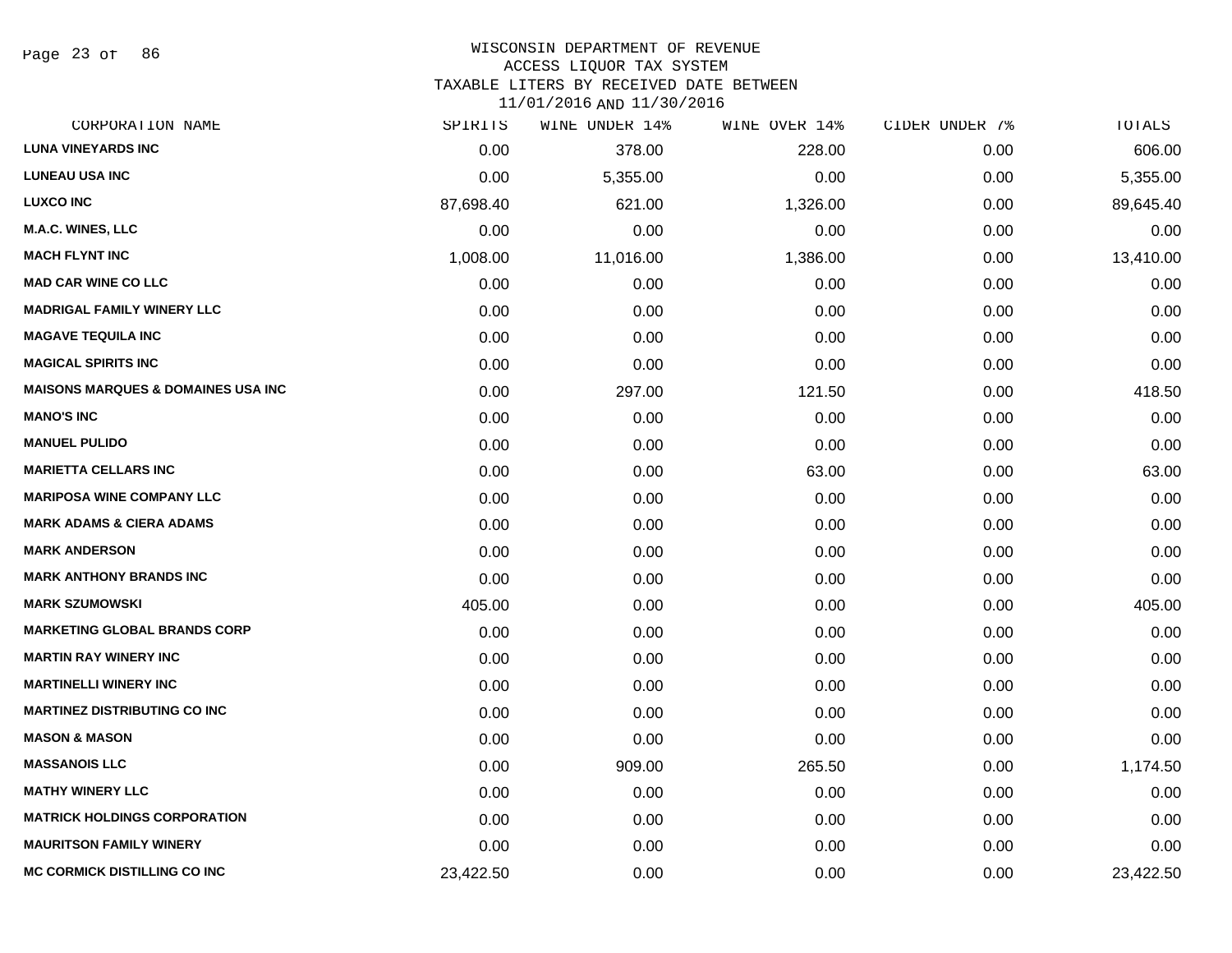Page 24 of 86

| CORPORATION NAME                     | SPIRITS   | WINE UNDER 14% | WINE OVER 14% | CIDER UNDER 7% | TOTALS    |
|--------------------------------------|-----------|----------------|---------------|----------------|-----------|
| <b>MCKENZIE'S BEVERAGES INC</b>      | 0.00      | 0.00           | 0.00          | 0.00           | 0.00      |
| <b>MCMANIS FAMILY VINEYARDS INC</b>  | 0.00      | 2,961.00       | 63.00         | 0.00           | 3,024.00  |
| <b>MCNAB RIDGE WINERY LLC</b>        | 0.00      | 0.00           | 0.00          | 0.00           | 0.00      |
| <b>MEDCO ATLANTIC INC</b>            | 0.00      | 0.00           | 0.00          | 0.00           | 0.00      |
| <b>MEIERS WINE CELLARS INC</b>       | 0.00      | 648.00         | 0.00          | 0.00           | 648.00    |
| <b>MENDOCINO WINE GROUP LLC</b>      | 0.00      | 1,134.00       | 126.00        | 0.00           | 1,260.00  |
| <b>MERCER WINE ESTATES LLC</b>       | 0.00      | 1,008.00       | 0.00          | 0.00           | 1,008.00  |
| <b>MERCHANT DU VIN CORPORATION</b>   | 0.00      | 0.00           | 0.00          | 0.00           | 0.00      |
| <b>MEREDITH VINEYARD ESTATE INC</b>  | 0.00      | 0.00           | 0.00          | 0.00           | 0.00      |
| <b>MERRYVALE VINEYARDS LLC</b>       | 0.00      | 0.00           | 0.00          | 0.00           | 0.00      |
| <b>METEOR VINEYARD LLC</b>           | 0.00      | 0.00           | 45.00         | 0.00           | 45.00     |
| <b>METROWINE DISTRIBUTION CO INC</b> | 0.00      | 0.00           | 0.00          | 0.00           | 0.00      |
| <b>METTLER WINES LLC</b>             | 0.00      | 0.00           | 0.00          | 0.00           | 0.00      |
| <b>MEV CORPORATION</b>               | 0.00      | 0.00           | 0.00          | 0.00           | 0.00      |
| <b>MEXCOR INC</b>                    | 0.00      | 0.00           | 0.00          | 0.00           | 0.00      |
| <b>MEYER CELLARS LLC</b>             | 0.00      | 0.00           | 0.00          | 0.00           | 0.00      |
| <b>MHW LTD</b>                       | 14,525.70 | 5,193.00       | 1,441.50      | 0.00           | 21,160.20 |
| <b>MICHAEL C HOWARD</b>              | 1,125.00  | 0.00           | 0.00          | 0.00           | 1,125.00  |
| <b>MICHAEL HOUGH</b>                 | 0.00      | 1,341.00       | 1,737.00      | 0.00           | 3,078.00  |
| <b>MICHAEL SKURNIK WINES INC</b>     | 0.00      | $-345.75$      | 0.00          | 0.00           | $-345.75$ |
| <b>MICHEAL DASHE</b>                 | 0.00      | 0.00           | 0.00          | 0.00           | 0.00      |
| <b>MID-OAK DISTILLERY INC</b>        | 0.00      | 0.00           | 0.00          | 0.00           | 0.00      |
| <b>MIDDLETON FAMILY WINES LLC</b>    | 0.00      | 0.00           | 0.00          | 0.00           | 0.00      |
| <b>MIDNIGHT CELLARS INC</b>          | 0.00      | 0.00           | 0.00          | 0.00           | 0.00      |
| <b>MILBRANDT FAMILY WINES LLC</b>    | 0.00      | 247.00         | 0.00          | 0.00           | 247.00    |
| <b>MILE HIGH SPIRITS LLC</b>         | 0.00      | 0.00           | 0.00          | 0.00           | 0.00      |
| <b>MILL CREEK VINEYARDS</b>          | 0.00      | 0.00           | 0.00          | 0.00           | 0.00      |
| <b>MILLER SQUARED INC</b>            | 0.00      | 0.00           | 0.00          | 0.00           | 0.00      |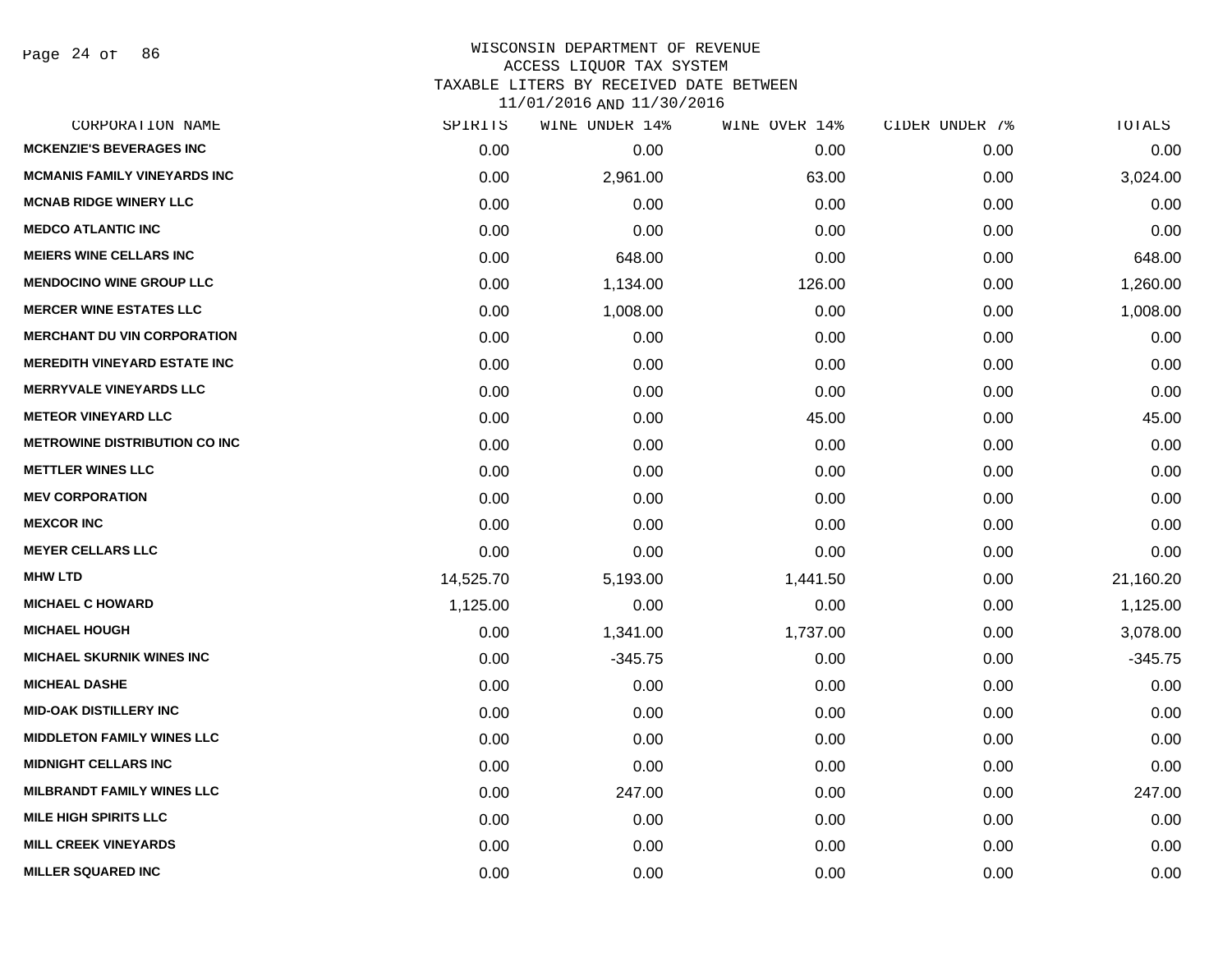Page 25 of 86

#### WISCONSIN DEPARTMENT OF REVENUE ACCESS LIQUOR TAX SYSTEM TAXABLE LITERS BY RECEIVED DATE BETWEEN

| CORPORATION NAME                            | SPIRITS   | WINE UNDER 14% | WINE OVER 14% | CIDER UNDER 7% | TOTALS    |
|---------------------------------------------|-----------|----------------|---------------|----------------|-----------|
| <b>MILLERCOORS LLC</b>                      | 0.00      | 0.00           | 0.00          | 0.00           | 0.00      |
| <b>MILTONS DISTRIBUTING CO INC</b>          | 0.00      | 2,799.00       | 243.00        | 0.00           | 3,042.00  |
| <b>MINER FAMILY WINERY LLC</b>              | 0.00      | 0.00           | 396.00        | 0.00           | 396.00    |
| <b>MINU IMPORT INC</b>                      | 0.00      | 441.00         | 0.00          | 0.00           | 441.00    |
| <b>MIONETTO USA INC</b>                     | 0.00      | 1,662.00       | 0.00          | 0.00           | 1,662.00  |
| <b>MIRA WINERY LLC</b>                      | 0.00      | 0.00           | 0.00          | 0.00           | 0.00      |
| <b>MIRAMONT ESTATE VINEYARDS INC</b>        | 0.00      | 0.00           | 0.00          | 0.00           | 0.00      |
| <b>MIRASOL WINE LLC</b>                     | 0.00      | 0.00           | 0.00          | 0.00           | 0.00      |
| <b>MISA IMPORTS INC</b>                     | 20,379.00 | 2,304.00       | 0.00          | 0.00           | 22,683.00 |
| <b>MISSISSIPPI RIVER DISTILLING COMPANY</b> | 0.00      | 0.00           | 0.00          | 0.00           | 0.00      |
| <b>MISTARR WINE IMPORTERS</b>               | 0.00      | 0.00           | 0.00          | 0.00           | 0.00      |
| <b>MIURA VINEYARDS LLC</b>                  | 0.00      | 0.00           | 0.00          | 0.00           | 0.00      |
| <b>MODERN DEVELOPMENT COMPANY</b>           | 0.00      | 0.00           | 0.00          | 0.00           | 0.00      |
| <b>MODERN SPIRITS LLC</b>                   | 72.00     | 0.00           | 58.50         | 0.00           | 130.50    |
| <b>MODUS OPERANDI CELLARS LLC</b>           | 0.00      | 0.00           | 0.00          | 0.00           | 0.00      |
| MOET HENNESSY USA, INC.                     | 29,812.20 | 5,818.50       | 2,047.50      | 0.00           | 37,678.20 |
| <b>MOLLYDOOKER INTERNATIONAL LLC</b>        | 0.00      | 0.00           | 886.50        | 0.00           | 886.50    |
| <b>MONICA NOGUES</b>                        | 0.00      | 0.00           | 0.00          | 0.00           | 0.00      |
| <b>MONTAGNA LLC</b>                         | 0.00      | 0.00           | 0.00          | 0.00           | 0.00      |
| <b>MONTANERO MEZCAL LLC</b>                 | 0.00      | 0.00           | 0.00          | 0.00           | 0.00      |
| <b>MONTEREY WINE COMPANY LLC</b>            | 0.00      | 1,134.00       | 0.00          | 0.00           | 1,134.00  |
| <b>MONTICELLO CELLARS INC</b>               | 0.00      | 0.00           | 0.00          | 0.00           | 0.00      |
| <b>MONTINORE VINEYARDS LIMITED</b>          | 0.00      | 126.00         | 0.00          | 0.00           | 126.00    |
| <b>MORGAN WINERY INC</b>                    | 0.00      | 0.00           | 0.00          | 0.00           | 0.00      |
| <b>MOUNT VEEDER FARMS LLC</b>               | 0.00      | 0.00           | 0.00          | 0.00           | 0.00      |
| <b>MOUNTAIN VIEW VINTNERS LLC</b>           | 0.00      | 126.00         | 0.00          | 0.00           | 126.00    |
| <b>MS WALKER INC</b>                        | 2,166.00  | 0.00           | 0.00          | 0.00           | 2,166.00  |
| <b>MUSTACHE MENTORS LLC</b>                 | 0.00      | 6,048.00       | 0.00          | 0.00           | 6,048.00  |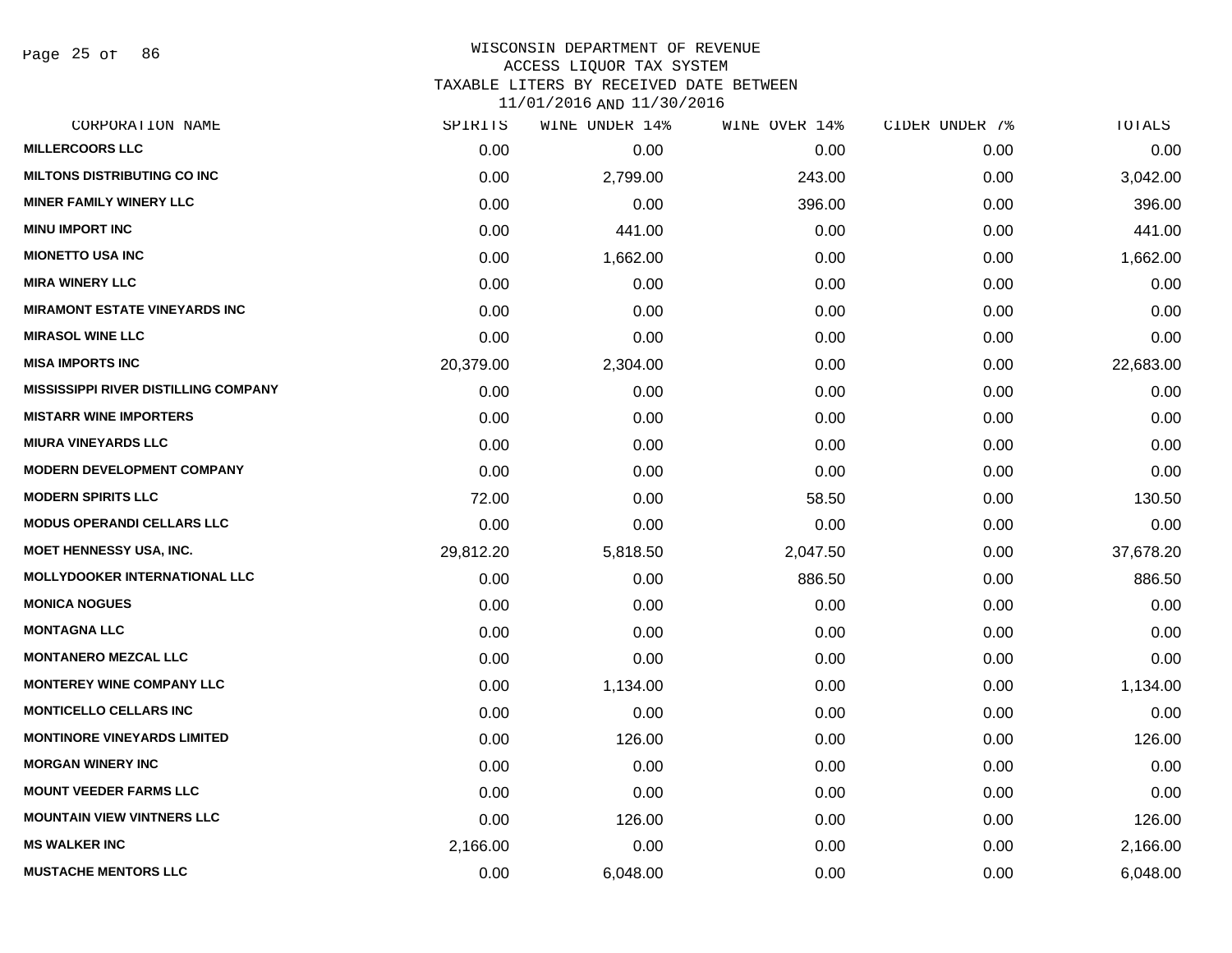Page 26 of 86

#### WISCONSIN DEPARTMENT OF REVENUE ACCESS LIQUOR TAX SYSTEM TAXABLE LITERS BY RECEIVED DATE BETWEEN

| CORPORATION NAME                                                                   | SPIRITS  | WINE UNDER 14% | WINE OVER 14% | CIDER UNDER 7% | TOTALS    |
|------------------------------------------------------------------------------------|----------|----------------|---------------|----------------|-----------|
| <b>MUTUAL WHOLESALE LIQUOR INC</b>                                                 | 0.00     | 0.00           | 0.00          | 0.00           | 0.00      |
| <b>NAKED WINES LLC</b>                                                             | 0.00     | 0.00           | 0.00          | 0.00           | 0.00      |
| <b>NAPA VALLEY SPECIALTY WINES INC</b>                                             | 0.00     | 3,195.00       | 312.00        | 0.00           | 3,507.00  |
| <b>NATIONAL CONSUMER CREDIT GUARANTEE</b><br><b>ASSOCIATION OF CONNECTICUT INC</b> | 0.00     | 0.00           | 0.00          | 0.00           | 0.00      |
| <b>NATURAL MERCHANTS INC</b>                                                       | 0.00     | 0.00           | 0.00          | 0.00           | 0.00      |
| <b>NATUREL WEST CORP</b>                                                           | 0.00     | 0.00           | 0.00          | 0.00           | 0.00      |
| <b>NAVARRO VINEYARDS, LLC</b>                                                      | 0.00     | 0.00           | 0.00          | 0.00           | 0.00      |
| <b>NDC SYSTEMS LP</b>                                                              | 2,365.50 | 46,351.50      | 2,317.50      | 0.00           | 51,034.50 |
| <b>NEGOCIANTS USA INC</b>                                                          | 0.00     | 0.00           | 0.00          | 0.00           | 0.00      |
| <b>NESTOR IMPORTS INC</b>                                                          | 63.00    | 261.00         | 0.00          | 0.00           | 324.00    |
| <b>NEW HOLLAND BREWING CO LLC</b>                                                  | 225.00   | 0.00           | 0.00          | 0.00           | 225.00    |
| <b>NEW MEXICO WINERIES INC.</b>                                                    | 0.00     | 504.00         | 0.00          | 0.00           | 504.00    |
| <b>NEW PARROTT &amp; CO</b>                                                        | 0.00     | 8,883.00       | 630.00        | 0.00           | 9,513.00  |
| <b>NEW VAVIN INC</b>                                                               | 0.00     | 0.00           | 0.00          | 0.00           | 0.00      |
| <b>NEW YORK MUTUAL TRADING CO INC</b>                                              | 0.00     | 0.00           | 0.00          | 0.00           | 0.00      |
| <b>NEXUS BRANDS LLC</b>                                                            | 0.00     | 0.00           | 882.00        | 0.00           | 882.00    |
| <b>NICHE IMPORT CO</b>                                                             | 18.02    | 0.00           | 0.00          | 0.00           | 18.02     |
| NIEBAUM-COPPOLA ESTATE WINERY LP                                                   | 0.00     | 0.00           | 0.00          | 0.00           | 0.00      |
| <b>NOLET SPIRITS USA INC</b>                                                       | 0.00     | 0.00           | 0.00          | 0.00           | 0.00      |
| <b>NORTH SHORE DISTILLERY LLC</b>                                                  | 0.00     | 0.00           | 0.00          | 0.00           | 0.00      |
| <b>NOVA WINES, INC.</b>                                                            | 0.00     | 0.00           | 0.00          | 0.00           | 0.00      |
| <b>NUCCIO &amp; WISE</b>                                                           | 0.00     | 45.00          | 18.00         | 0.00           | 63.00     |
| <b>NV AWG LTD</b>                                                                  | 0.00     | 6.75           | 164.25        | 0.00           | 171.00    |
| <b>NW WINE COMPANY LLC</b>                                                         | 0.00     | 118.88         | 0.00          | 0.00           | 118.88    |
| O'NEILL BEVERAGES CO LLC                                                           | 0.00     | 9,720.00       | 0.00          | 0.00           | 9,720.00  |
| <b>O'SHAUGHNESSY DEL OSO LLC</b>                                                   | 0.00     | 0.00           | 297.00        | 0.00           | 297.00    |
| OAK RIDGE WINERY LLC                                                               | 0.00     | 882.00         | 63.00         | 0.00           | 945.00    |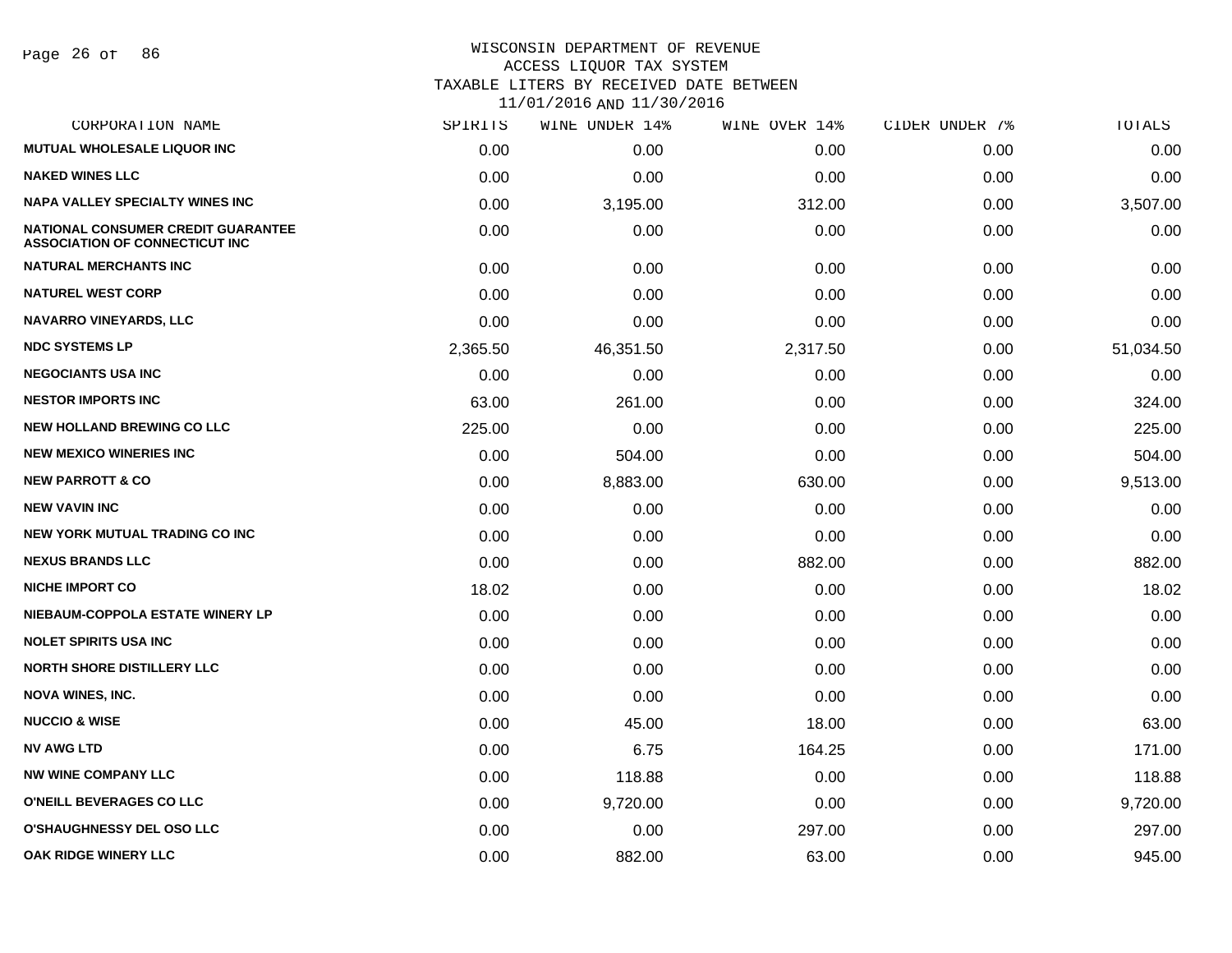Page 27 of 86

#### WISCONSIN DEPARTMENT OF REVENUE ACCESS LIQUOR TAX SYSTEM TAXABLE LITERS BY RECEIVED DATE BETWEEN

| CORPORATION NAME                        | SPIRITS  | WINE UNDER 14% | WINE OVER 14% | CIDER UNDER 7% | TOTALS    |
|-----------------------------------------|----------|----------------|---------------|----------------|-----------|
| <b>OLD BRIDGE CELLARS</b>               | 0.00     | 2,110.50       | 1,129.50      | 0.00           | 3,240.00  |
| OLDE WORLD IMPORTS INC                  | 0.00     | 0.00           | 0.00          | 0.00           | 0.00      |
| OLE SMOKY DISTILLERY LLC                | 2,169.00 | 0.00           | 0.00          | 0.00           | 2,169.00  |
| <b>OLIVER WINE COMPANY INC</b>          | 0.00     | 549.00         | 0.00          | 0.00           | 549.00    |
| ONE TRUE VINE LLC                       | 0.00     | 4,158.00       | 7,403.00      | 0.00           | 11,561.00 |
| <b>OPICI IMPORT COMPANY</b>             | 126.00   | 1,653.00       | 63.00         | 0.00           | 1,842.00  |
| <b>OPOLO WINES LP</b>                   | 0.00     | 0.00           | 0.00          | 0.00           | 0.00      |
| <b>OPUS ONE WINERY LLC</b>              | 0.00     | 4.50           | 0.00          | 0.00           | 4.50      |
| ORCA PROPERTIES LLC                     | 0.00     | 0.00           | 0.00          | 0.00           | 0.00      |
| <b>OREGON BREWING COMPANY INC</b>       | 23.77    | 0.00           | 0.00          | 0.00           | 23.77     |
| <b>ORIGINAL SIN CORPORATION</b>         | 0.00     | 0.00           | 0.00          | 0.00           | 0.00      |
| ORIGINS PALEO MEALS LLC                 | 0.00     | 0.00           | 0.00          | 0.00           | 0.00      |
| ORIN SWIFT CELLARS LLC                  | 0.00     | 0.00           | 0.00          | 0.00           | 0.00      |
| ORVINO IMPORTS & DISTRIBUTING INC       | 0.00     | 0.00           | 0.00          | 0.00           | 0.00      |
| <b>OUTPOST WINES LLC</b>                | 0.00     | 0.00           | 0.00          | 0.00           | 0.00      |
| <b>OWEN ROE LLC</b>                     | 0.00     | 531.00         | 409.50        | 0.00           | 940.50    |
| <b>P R GRISLEY CO INC</b>               | 0.00     | 0.00           | 0.00          | 0.00           | 0.00      |
| <b>PABST HOLDINGS LLC</b>               | 0.00     | 0.00           | 0.00          | 28,508.00      | 28,508.00 |
| PACIFIC EDGE MARKETING GROUP INC        | 811.50   | 0.00           | 0.00          | 0.00           | 811.50    |
| <b>PACIFIC INTERNATIONAL LIQUOR INC</b> | 0.00     | 90.72          | 46.80         | 0.00           | 137.52    |
| <b>PACIFIC PRIME WINES LLC</b>          | 0.00     | 0.00           | 0.00          | 0.00           | 0.00      |
| <b>PAHLMEYER LLC</b>                    | 0.00     | 0.00           | 0.00          | 0.00           | 0.00      |
| PALI WINE COMPANY LP                    | 0.00     | 0.00           | 0.00          | 0.00           | 0.00      |
| PALM BAY INTERNATIONAL INC              | 292.50   | 14,112.72      | 762.00        | 0.00           | 15,167.22 |
| <b>PAMELA FRYE</b>                      | 0.00     | 378.00         | 0.00          | 0.00           | 378.00    |
| <b>PAMPA BEVERAGES LLC</b>              | 0.00     | 0.00           | 0.00          | 0.00           | 0.00      |
| <b>PANEBIANCO LLC</b>                   | 0.00     | 720.00         | 0.00          | 90.00          | 810.00    |
| <b>PANTHER CREEK CELLARS LLC</b>        | 0.00     | 0.00           | 0.00          | 0.00           | 0.00      |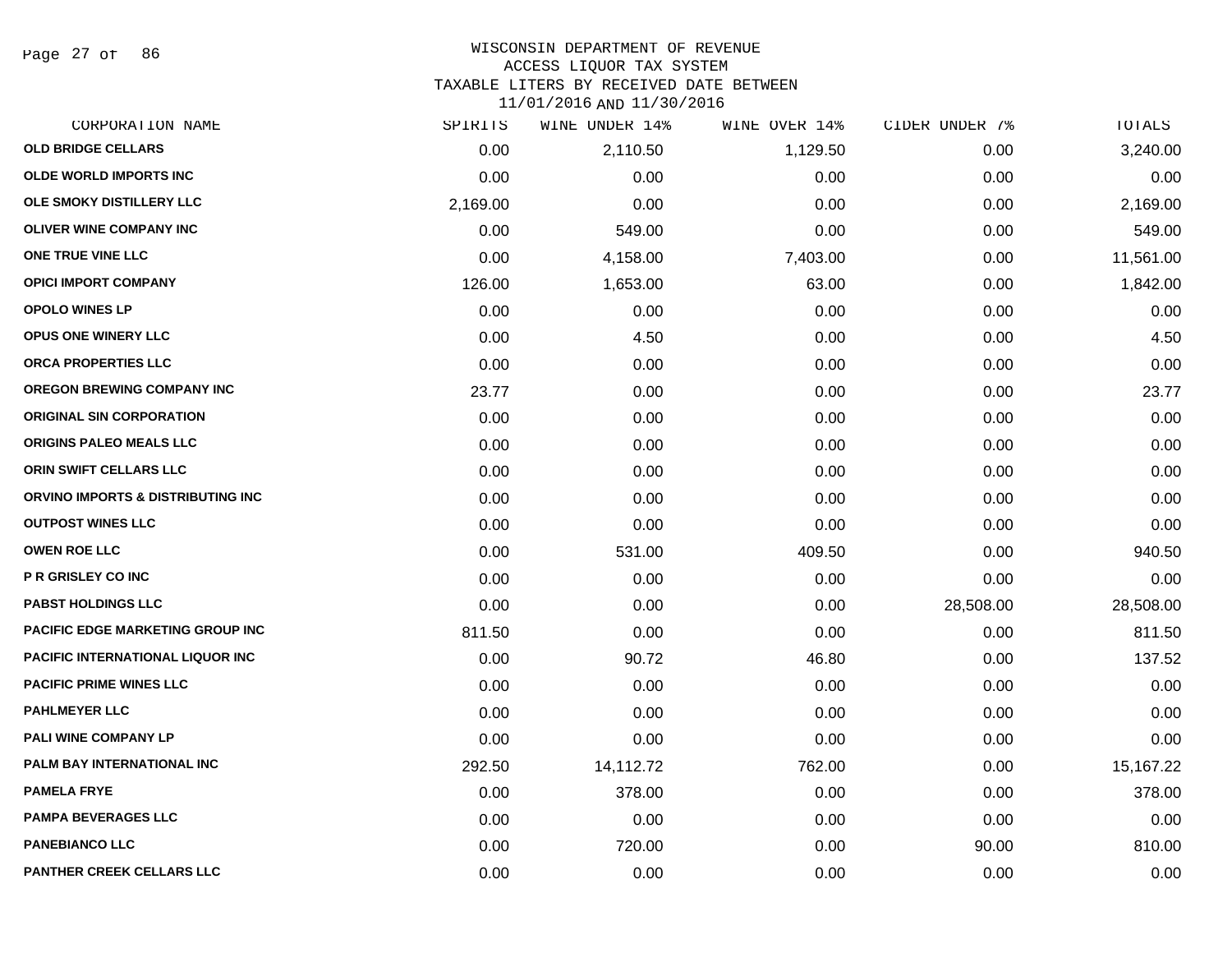Page 28 of 86

#### WISCONSIN DEPARTMENT OF REVENUE ACCESS LIQUOR TAX SYSTEM TAXABLE LITERS BY RECEIVED DATE BETWEEN

| CORPORATION NAME                     | SPIRITS   | WINE UNDER 14% | WINE OVER 14% | CIDER UNDER 7% | TOTALS     |
|--------------------------------------|-----------|----------------|---------------|----------------|------------|
| PARAGON VINEYARD CO INC              | 0.00      | 0.00           | 0.00          | 0.00           | 0.00       |
| PARK STREET IMPORTS, LLC             | 2,502.00  | 1,104.00       | 0.00          | 0.00           | 3,606.00   |
| PARK WINE COMPANY INC                | 0.00      | 126.00         | 567.00        | 0.00           | 693.00     |
| <b>PARKER STATION INC</b>            | 0.00      | 1,071.00       | 1,548.00      | 0.00           | 2,619.00   |
| <b>PASTERNAK WINE IMPORTS LLC</b>    | 0.00      | 3,559.50       | 0.00          | 0.00           | 3,559.50   |
| <b>PAT WINES LLC</b>                 | 0.00      | 0.00           | 0.00          | 0.00           | 0.00       |
| <b>PATERNO IMPORTS LTD</b>           | 771.00    | 24,657.75      | 5,551.50      | 0.00           | 30,980.25  |
| <b>PATRICIO C MATA</b>               | 0.00      | 64.00          | 0.00          | 0.00           | 64.00      |
| <b>PATRICK A RONEY</b>               | 0.00      | 0.00           | 0.00          | 0.00           | 0.00       |
| <b>PATRON SPIRITS COMPANY</b>        | 17,605.05 | 0.00           | 0.00          | 0.00           | 17,605.05  |
| <b>PAUL HOBBS IMPORTS INC</b>        | 0.00      | 0.00           | 0.00          | 0.00           | 0.00       |
| <b>PAUL HOBBS WINERY LP</b>          | 0.00      | 0.00           | 0.00          | 0.00           | 0.00       |
| <b>PAUL W QUACKENBUSH</b>            | 0.00      | 0.00           | 0.00          | 0.00           | 0.00       |
| <b>PAVI WINES LLC</b>                | 0.00      | 0.00           | 0.00          | 0.00           | 0.00       |
| <b>PAWEL LATO</b>                    | 0.00      | 0.00           | 0.00          | 0.00           | 0.00       |
| <b>PAX MAHLE WINES LLC</b>           | 0.00      | 0.00           | 0.00          | 0.00           | 0.00       |
| PEACH SYSTEMS INC                    | 0.00      | 0.00           | 0.00          | 0.00           | 0.00       |
| PEACHY CANYON WINERY                 | 0.00      | 0.00           | 0.00          | 0.00           | 0.00       |
| PEJU FAMILY OPERATING PARTNERSHIP LP | 0.00      | 0.00           | 0.00          | 0.00           | 0.00       |
| <b>PELU PARTNERS LLC</b>             | 0.00      | 0.00           | 0.00          | 0.00           | 0.00       |
| PEPPER BRIDGE WINERY LLC             | 0.00      | 0.00           | 0.00          | 0.00           | 0.00       |
| PERFECTA CAMERA CORP                 | 0.00      | 294.00         | 9.00          | 0.00           | 303.00     |
| PERNOD RICARD USA LLC                | 97,099.05 | 8,189.69       | 427.50        | 0.00           | 105,716.24 |
| PETER ANDREW LLC                     | 0.00      | 0.00           | 0.00          | 0.00           | 0.00       |
| <b>PETER CREIGHTON</b>               | 0.00      | 0.00           | 0.00          | 0.00           | 0.00       |
| PETER M MESROBIAN                    | 0.00      | 0.00           | 0.00          | 0.00           | 0.00       |
| PETER ROSBACK                        | 0.00      | 0.00           | 0.00          | 0.00           | 0.00       |
| PETERSON WINERY LLC                  | 0.00      | 0.00           | 0.00          | 0.00           | 0.00       |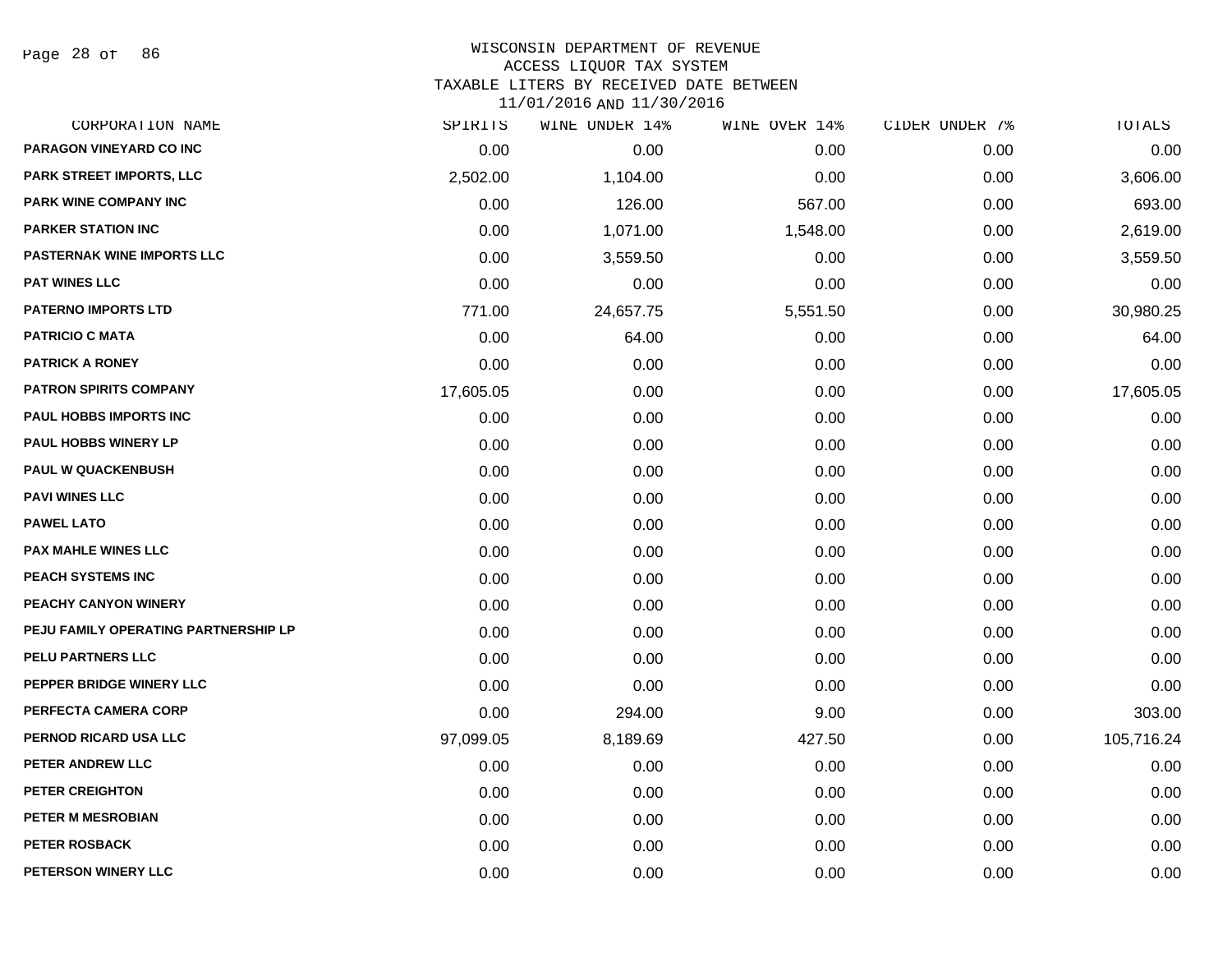Page 29 of 86

| CORPORATION NAME                 | SPIRITS   | WINE UNDER 14% | WINE OVER 14% | CIDER UNDER 7% | TOTALS    |
|----------------------------------|-----------|----------------|---------------|----------------|-----------|
| PETIT HAMEAU LLC                 | 0.00      | 189.00         | 0.00          | 0.00           | 189.00    |
| <b>PHILIP LAROCCA</b>            | 0.00      | 0.00           | 0.00          | 0.00           | 0.00      |
| PHILIP TOGNI VINEYARD LP         | 0.00      | 0.00           | 0.00          | 0.00           | 0.00      |
| PHILLIP STEINSCHREIBER           | 0.00      | 0.00           | 0.00          | 0.00           | 0.00      |
| PHILLIPS FARMS LLC               | 0.00      | 594.00         | 10,966.50     | 0.00           | 11,560.50 |
| PHUSION PROJECTS LLC             | 0.00      | 0.00           | 0.00          | 0.00           | 0.00      |
| PIEDMONT DISTILLERS INC          | 0.00      | 0.00           | 0.00          | 0.00           | 0.00      |
| <b>PINA CELLARS LP</b>           | 0.00      | 0.00           | 0.00          | 0.00           | 0.00      |
| PINE RIDGE WINERY LLC            | 0.00      | 2,196.00       | 528.00        | 0.00           | 2,724.00  |
| PL BRANDS INC                    | 0.00      | 0.00           | 0.00          | 0.00           | 0.00      |
| PLUME RIDGE IRREVOCABLE TRUST    | 0.00      | 625.55         | 0.00          | 0.00           | 625.55    |
| POPCORN DESIGN LLC               | 0.00      | 756.00         | 0.00          | 0.00           | 756.00    |
| POPCORN SUTTON DISTILLING LLC    | 0.00      | 0.00           | 0.00          | 0.00           | 0.00      |
| <b>POST WINERY INC</b>           | 0.00      | 0.00           | 0.00          | 0.00           | 0.00      |
| PRAGER WINERY & PORT WORKS, INC. | 0.00      | 0.00           | 0.00          | 0.00           | 0.00      |
| <b>PRECEPT BRANDS LLC</b>        | 0.00      | 7,578.00       | 729.00        | 0.00           | 8,307.00  |
| PREMIUM PORT WINES INC           | 0.00      | 0.00           | 1,116.00      | 0.00           | 1,116.00  |
| <b>PRESTIGE IMPORTS LLC</b>      | 0.00      | 0.00           | 0.00          | 0.00           | 0.00      |
| PRESTIGE WINE IMPORTS CORP       | 0.00      | 10,277.93      | 27.00         | 0.00           | 10,304.93 |
| PRICHARDS DISTILLERY INC         | 436.50    | 0.00           | 0.00          | 0.00           | 436.50    |
| PRIDE MOUNTAIN VINEYARDS LLC     | 0.00      | 0.00           | 0.00          | 0.00           | 0.00      |
| PRINCE MICHEL LLC                | 0.00      | 0.00           | 0.00          | 0.00           | 0.00      |
| <b>PRO-LIQUITECH LLC</b>         | 0.00      | 0.00           | 0.00          | 0.00           | 0.00      |
| PROST BEVERAGE COMPANY LLC       | 0.00      | 0.00           | 0.00          | 0.00           | 0.00      |
| <b>PROXIMO SPIRITS INC</b>       | 88,891.50 | 0.00           | 0.00          | 0.00           | 88,891.50 |
| PURPLE WINE COMPANY LLC          | 0.00      | 1,530.00       | 54.00         | 0.00           | 1,584.00  |
| <b>QUADY SOUTH WINERY LLC</b>    | 0.00      | 0.00           | 0.00          | 0.00           | 0.00      |
| <b>QUANTUM WINES LLC</b>         | 0.00      | 0.00           | 0.00          | 0.00           | 0.00      |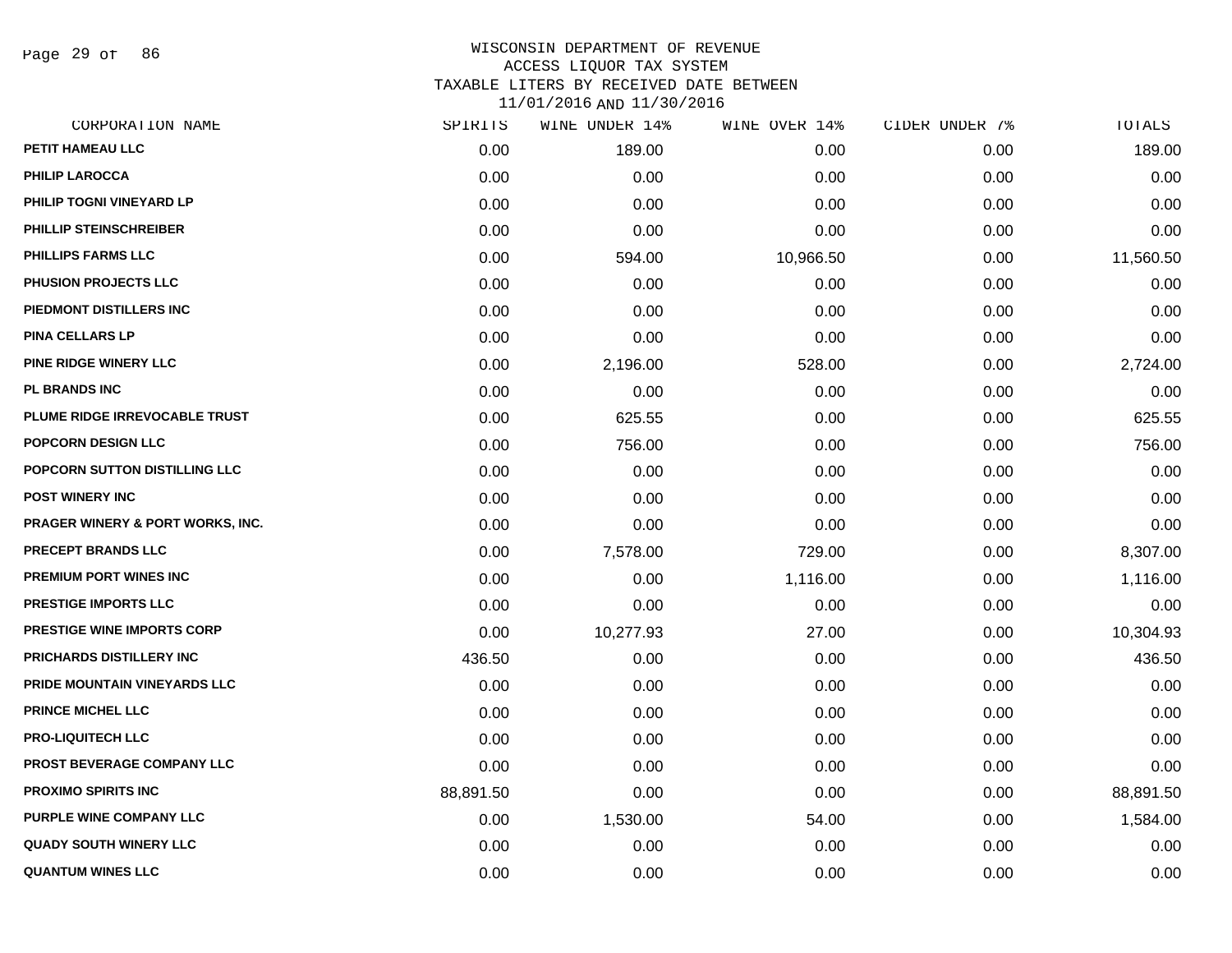Page 30 of 86

#### WISCONSIN DEPARTMENT OF REVENUE ACCESS LIQUOR TAX SYSTEM

TAXABLE LITERS BY RECEIVED DATE BETWEEN

| CORPORATION NAME                            | SPIRITS  | WINE UNDER 14% | WINE OVER 14% | CIDER UNDER 7% | TOTALS   |
|---------------------------------------------|----------|----------------|---------------|----------------|----------|
| <b>QUATERNA LLC</b>                         | 0.00     | 1,953.00       | 0.00          | 0.00           | 1,953.00 |
| <b>QUILCEDA CREEK VINTNERS INC</b>          | 0.00     | 0.00           | 0.00          | 0.00           | 0.00     |
| <b>QUINTESSENTIAL LLC</b>                   | 0.00     | 8,550.00       | 942.00        | 0.00           | 9,492.00 |
| QUO VINO LLC                                | 0.00     | 72.00          | 0.00          | 0.00           | 72.00    |
| R & G SCHATZ FARMS INC                      | 0.00     | 696.52         | 695.75        | 0.00           | 1,392.27 |
| R & M BRANDS INC                            | 772.50   | 1,851.00       | 0.00          | 0.00           | 2,623.50 |
| <b>R H KEENAN CO</b>                        | 0.00     | 0.00           | 0.00          | 0.00           | 0.00     |
| <b>R LAWSON ENTERPRISES LLC</b>             | 0.00     | 0.00           | 0.00          | 0.00           | 0.00     |
| <b>RACINE WINE CO LLC</b>                   | 0.00     | 0.00           | 0.00          | 0.00           | 0.00     |
| <b>RADIO-COTEAU WINE CELLARS LLC</b>        | 0.00     | 0.00           | 0.00          | 0.00           | 0.00     |
| <b>RAINIER WINE LLC</b>                     | 0.00     | 0.00           | 0.00          | 0.00           | 0.00     |
| <b>RAMEY WINE CELLARS INC</b>               | 0.00     | 63.00          | 94.50         | 0.00           | 157.50   |
| <b>RANSOM SPIRITS LLC</b>                   | 0.00     | 0.00           | 0.00          | 0.00           | 0.00     |
| RB WINE ASSOCIATES LLC                      | 0.00     | 0.00           | 0.00          | 0.00           | 0.00     |
| <b>RBZ VINEYARDS LLC</b>                    | 0.00     | 0.00           | 18.00         | 0.00           | 18.00    |
| <b>RED CAR WINE COMPANY LLC</b>             | 0.00     | 0.00           | 0.00          | 0.00           | 0.00     |
| <b>RED TAIL RIDGE INC</b>                   | 0.00     | 1,008.00       | 0.00          | 0.00           | 1,008.00 |
| <b>REDEMPTION SPIRITS LLC</b>               | 0.00     | 0.00           | 0.00          | 0.00           | 0.00     |
| <b>REDWOOD SPIRITS INC</b>                  | 495.00   | 0.00           | 0.00          | 0.00           | 495.00   |
| <b>REGAL WINE IMPORTS INC</b>               | 0.00     | 2,475.00       | 0.00          | 0.00           | 2,475.00 |
| <b>REGUSCI WINERY INC</b>                   | 0.00     | 0.00           | 0.00          | 0.00           | 0.00     |
| <b>REMY COINTREAU AMERIQUE USA</b>          | 5,532.75 | 558.00         | 0.00          | 0.00           | 6,090.75 |
| <b>REN ACQUISITION INC</b>                  | 0.00     | 0.00           | 0.00          | 0.00           | 0.00     |
| <b>RENO G FARINELLI &amp; JOSEF H SHEBL</b> | 0.00     | 0.00           | 0.00          | 0.00           | 0.00     |
| <b>RENT A BBQ</b>                           | 0.00     | 0.00           | 0.00          | 0.00           | 0.00     |
| <b>RESERVA WINES LLC</b>                    | 0.00     | 0.00           | 0.00          | 0.00           | 0.00     |
| <b>REULING FAMILY WINES LLC</b>             | 0.00     | 0.00           | 0.00          | 0.00           | 0.00     |
| <b>REYNOLDS CREATIVE PRODUCTS INC</b>       | 0.00     | 0.00           | 0.00          | 0.00           | 0.00     |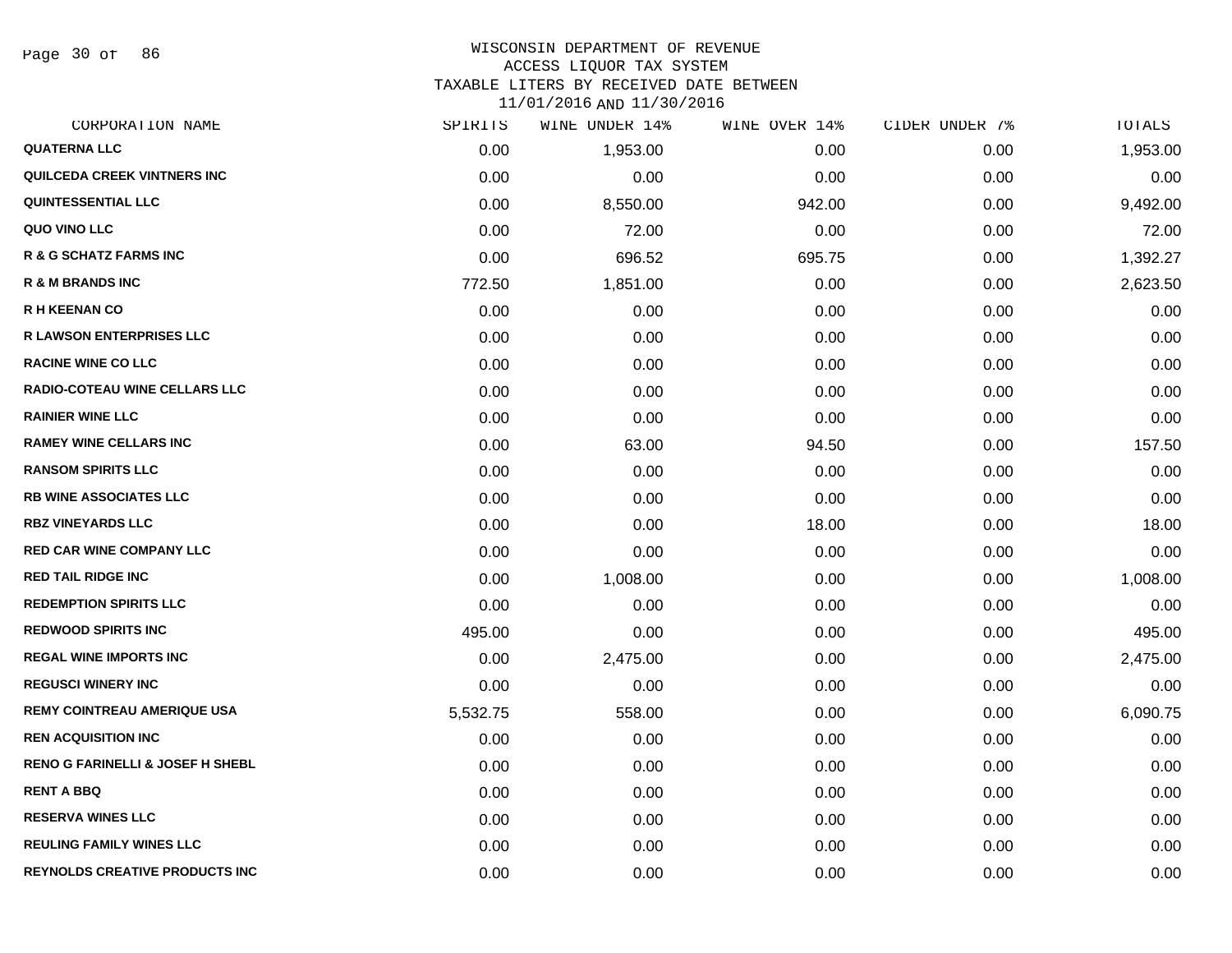Page 31 of 86

#### WISCONSIN DEPARTMENT OF REVENUE ACCESS LIQUOR TAX SYSTEM TAXABLE LITERS BY RECEIVED DATE BETWEEN

| CORPORATION NAME                             | SPIRITS  | WINE UNDER 14% | WINE OVER 14% | CIDER UNDER 7% | <b>TOTALS</b> |
|----------------------------------------------|----------|----------------|---------------|----------------|---------------|
| <b>RGI BRANDS LLC</b>                        | 0.00     | 0.00           | 0.00          | 0.00           | 0.00          |
| <b>RICHARD C POE II</b>                      | 0.00     | 0.00           | 0.00          | 0.00           | 0.00          |
| <b>RICHARD STELTZNER</b>                     | 0.00     | 0.00           | 0.00          | 0.00           | 0.00          |
| <b>RIDGE VINEYARDS INC</b>                   | 0.00     | 0.00           | 288.00        | 0.00           | 288.00        |
| RO SALES & DISTRIBUTION SERVICES INC         | 0.00     | 2,727.00       | 0.00          | 0.00           | 2,727.00      |
| <b>ROADSEND FARM LLC</b>                     | 0.00     | 0.00           | 0.00          | 0.00           | 0.00          |
| <b>ROBERT A CUTTER</b>                       | 0.00     | 855.00         | 0.00          | 0.00           | 855.00        |
| <b>ROBERT CRAIG WINERY LP</b>                | 0.00     | 0.00           | 63.00         | 0.00           | 63.00         |
| <b>ROBERT J COOPER</b>                       | 1,060.95 | 0.00           | 0.00          | 0.00           | 1,060.95      |
| <b>ROBERT J GROSS</b>                        | 0.00     | 90.00          | 0.00          | 0.00           | 90.00         |
| ROBERT KACHER SELECTIONS LLC                 | 0.00     | 0.00           | 0.00          | 0.00           | 0.00          |
| <b>ROBERT L HUDSON</b>                       | 0.00     | 0.00           | 0.00          | 0.00           | 0.00          |
| <b>ROBERT YOUNG ESTATE WINERY LLC</b>        | 0.00     | 0.00           | 0.00          | 0.00           | 0.00          |
| <b>ROCK SAKE LLC</b>                         | 0.00     | 0.00           | 0.00          | 0.00           | 0.00          |
| <b>ROCK WALL WINE COMPANY INC</b>            | 0.00     | 63.00          | 0.00          | 0.00           | 63.00         |
| <b>ROMBAUER VINEYARDS INC</b>                | 0.00     | 0.00           | 1,098.00      | 0.00           | 1,098.00      |
| <b>RONALD J WICKER</b>                       | 0.00     | 0.00           | 0.00          | 0.00           | 0.00          |
| <b>RONALD T RUBIN</b>                        | 0.00     | 0.00           | 0.00          | 0.00           | 0.00          |
| <b>ROOTS RUN DEEP LLC</b>                    | 0.00     | 0.00           | 0.00          | 0.00           | 0.00          |
| <b>ROSE IMPORTING &amp; DISTRIBUTING LLC</b> | 0.00     | 468.00         | 27.00         | 0.00           | 495.00        |
| ROSENTHAL WINE MERCHANT NY LTD               | 0.00     | 586.50         | 9.00          | 0.00           | 595.50        |
| <b>ROTTA WINERY LLC</b>                      | 0.00     | 0.00           | 0.00          | 0.00           | 0.00          |
| <b>ROUND HILL CELLARS</b>                    | 0.00     | 1,830.00       | 22.50         | 0.00           | 1,852.50      |
| <b>ROUND POND ESTATE LLC</b>                 | 0.00     | 0.00           | 291.00        | 0.00           | 291.00        |
| <b>ROW ELEVEN WINE CO LLC</b>                | 0.00     | 0.00           | 0.00          | 0.00           | 0.00          |
| <b>ROYAL WINE CORPORATION</b>                | 396.00   | 3,700.20       | 13.50         | 0.00           | 4,109.70      |
| <b>RUBISSOW FAMILY WINES LLC</b>             | 0.00     | 0.00           | 0.00          | 0.00           | 0.00          |
| <b>RUSSIAN STANDARD VODKA (USA) INC</b>      | 2,003.09 | 594.32         | 0.00          | 0.00           | 2,597.41      |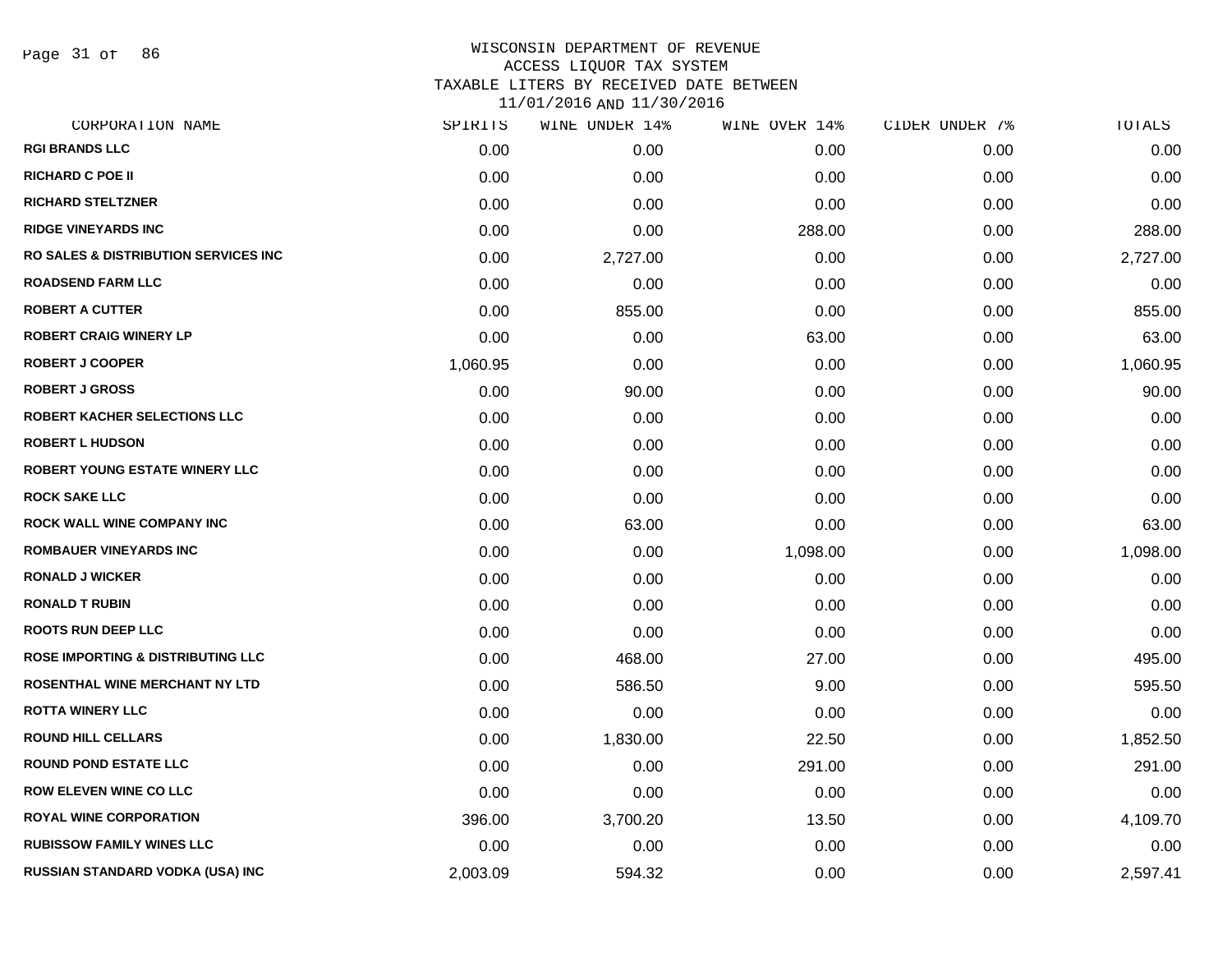Page 32 of 86

#### WISCONSIN DEPARTMENT OF REVENUE ACCESS LIQUOR TAX SYSTEM

TAXABLE LITERS BY RECEIVED DATE BETWEEN

| CORPORATION NAME                            | SPIRITS    | WINE UNDER 14% | WINE OVER 14% | CIDER UNDER 7% | TOTALS     |
|---------------------------------------------|------------|----------------|---------------|----------------|------------|
| <b>RYAN E ROARK</b>                         | 0.00       | 0.00           | 0.00          | 0.00           | 0.00       |
| <b>S &amp; R WINES LLC</b>                  | 0.00       | 0.00           | 0.00          | 0.00           | 0.00       |
| <b>SLJ GROUP INC</b>                        | 0.00       | 11,324.14      | 5,940.74      | 0.00           | 17,264.88  |
| <b>SABEMOS BEVERAGES LLC</b>                | 0.00       | 0.00           | 0.00          | 0.00           | 0.00       |
| <b>SAINTSBURY LLC</b>                       | 0.00       | 0.00           | 0.00          | 0.00           | 0.00       |
| <b>SAKEONE CORPORATION</b>                  | 0.00       | 63.00          | 437.58        | 0.00           | 500.58     |
| <b>SALOON SPIRITS LLC</b>                   | 0.00       | 0.00           | 0.00          | 0.00           | 0.00       |
| <b>SAN ANTONIO WINERY INC</b>               | 0.00       | 10,419.00      | 0.00          | 0.00           | 10,419.00  |
| <b>SAN FRANCISCO WINE EXCHANGE INC</b>      | 0.00       | 0.00           | 99.00         | 0.00           | 99.00      |
| SAN GABRIEL VALLEY WAREHOUSE & STORAGE INC  | 0.00       | 0.00           | 192.00        | 0.00           | 192.00     |
| <b>SAN JOAQUIN WINE COMPANY INC</b>         | 0.00       | 585.00         | 0.00          | 0.00           | 585.00     |
| <b>SAN LUIS SPIRITS DISTILLING CO LLC</b>   | 0.00       | 0.00           | 0.00          | 0.00           | 0.00       |
| <b>SAN LUIS SPIRITS INC</b>                 | 615.00     | 0.00           | 0.00          | 0.00           | 615.00     |
| <b>SAN MARTINO IMPORTS INC</b>              | 0.00       | 0.00           | 0.00          | 0.00           | 0.00       |
| <b>SANGLIER SELECTIONS LLC</b>              | 0.00       | 1,188.00       | 0.00          | 0.00           | 1,188.00   |
| <b>SANS LIEGE INC</b>                       | 0.00       | 27.00          | 63.00         | 0.00           | 90.00      |
| <b>SANS WINE &amp; SPIRITS CO</b>           | 0.00       | 0.00           | 0.00          | 0.00           | 0.00       |
| SANTA MARGHERITA USA INC                    | 0.00       | 21,636.00      | 0.00          | 0.00           | 21,636.00  |
| <b>SARACINA VINEYARDS LLC</b>               | 0.00       | 0.00           | 0.00          | 0.00           | 0.00       |
| <b>SARMENTO'S IMPORTS &amp; EXPORTS INC</b> | 0.00       | 0.00           | 0.00          | 0.00           | 0.00       |
| <b>SAVIAH ROSE WINERY LLC</b>               | 0.00       | 0.00           | 0.00          | 0.00           | 0.00       |
| <b>SAZERAC COMPANY INC</b>                  | 422,301.30 | 125.99         | 395.98        | 0.00           | 422,823.27 |
| <b>SAZERAC NORTH AMERICA INC</b>            | 651,175.68 | 0.00           | 0.00          | 0.00           | 651,175.68 |
| <b>SB WINE CO LLC</b>                       | 0.00       | 0.00           | 0.00          | 0.00           | 0.00       |
| <b>SBRAGIA FAMILY VINEYARDS LLC</b>         | 0.00       | 0.00           | 0.00          | 0.00           | 0.00       |
| <b>SCENIC ROOT WINEGROWERS LLC</b>          | 0.00       | 0.00           | 0.00          | 0.00           | 0.00       |
| <b>SCHEID VINEYARDS CALIFORNIA INC</b>      | 0.00       | 2,844.00       | 0.00          | 0.00           | 2,844.00   |
| <b>SCHMITT SOHNE INC</b>                    | 0.00       | 0.00           | 0.00          | 0.00           | 0.00       |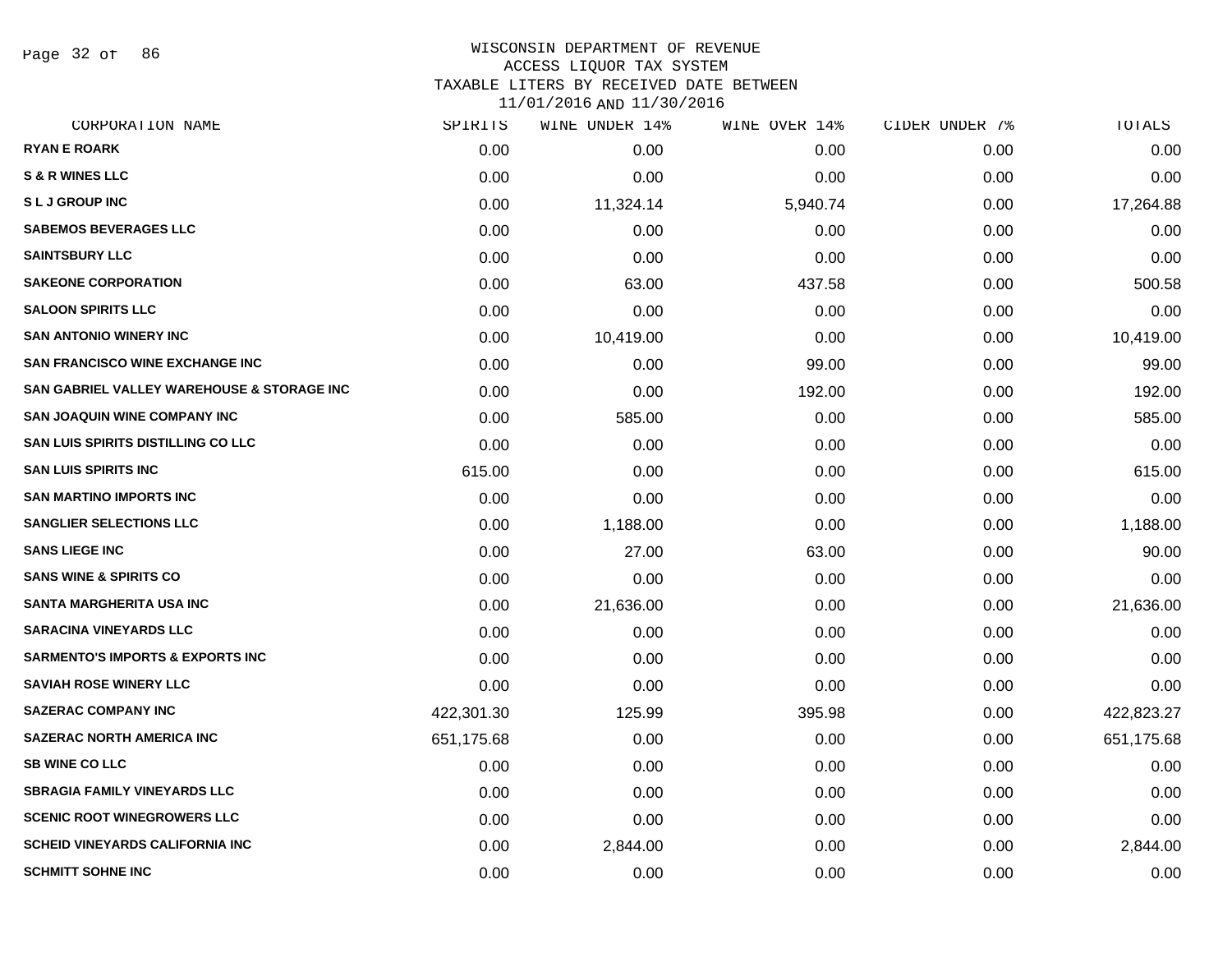Page 33 of 86

| CORPORATION NAME                   | SPIRITS  | WINE UNDER 14% | WINE OVER 14% | CIDER UNDER 7% | TOTALS    |
|------------------------------------|----------|----------------|---------------|----------------|-----------|
| <b>SCHUG WINERY LLC</b>            | 0.00     | 0.00           | 0.00          | 0.00           | 0.00      |
| <b>SCHUMACHER IMPORTS INC</b>      | 0.00     | 0.00           | 0.00          | 0.00           | 0.00      |
| <b>SCOPERTA IMPORTING CO INC</b>   | 0.00     | 3,523.50       | 0.00          | 0.00           | 3,523.50  |
| <b>SCOTT PAUL WINES OREGON LLC</b> | 0.00     | 0.00           | 0.00          | 0.00           | 0.00      |
| <b>SEATTLE CIDER COMPANY LLC</b>   | 0.00     | 0.00           | 0.00          | 22,186.21      | 22,186.21 |
| <b>SEAVEY VINEYARD LP</b>          | 0.00     | 0.00           | 0.00          | 0.00           | 0.00      |
| <b>SELBY ENTERPRISES INC</b>       | 0.00     | 0.00           | 0.00          | 0.00           | 0.00      |
| <b>SELECTIVE WINE ESTATES INC</b>  | 0.00     | 0.00           | 0.00          | 0.00           | 0.00      |
| <b>SERGEY CHISTOV</b>              | 0.00     | 0.00           | 0.00          | 0.00           | 0.00      |
| <b>SERRALLES USA LLC</b>           | 4,258.50 | 0.00           | 0.00          | 0.00           | 4,258.50  |
| <b>SHAFER VINEYARDS INC</b>        | 0.00     | 0.00           | 0.00          | 0.00           | 0.00      |
| <b>SHANNON RIDGE INC</b>           | 0.00     | 2,031.00       | 153.00        | 0.00           | 2,184.00  |
| <b>SHAW-ROSS HOLDING CO LLC</b>    | 2,277.00 | 1,266.00       | 1,235.50      | 0.00           | 4,778.50  |
| SHEA WINE CELLARS LLC              | 0.00     | 0.00           | 0.00          | 0.00           | 0.00      |
| SHELTON-MACKENZIE WINE COMPANY     | 0.00     | 0.00           | 130.50        | 0.00           | 130.50    |
| <b>SHORTS BREWING COMPANY</b>      | 0.00     | 1,545.79       | 0.00          | 0.00           | 1,545.79  |
| SIDNEY FRANK IMPORTING CO INC      | 0.00     | 0.00           | 0.00          | 0.00           | 0.00      |
| SILVER OAK WINE CELLARS LP         | 0.00     | 252.00         | 522.00        | 0.00           | 774.00    |
| SILVER TRIDENT WINERY LLC          | 0.00     | 0.00           | 0.00          | 0.00           | 0.00      |
| <b>SIMIONI IMPORTS LLC</b>         | 0.00     | 0.00           | 0.00          | 0.00           | 0.00      |
| <b>SINSKEY VINEYARDS INC</b>       | 0.00     | 63.00          | 0.00          | 0.00           | 63.00     |
| <b>SIX SIGMA WINERY LLC</b>        | 0.00     | 0.00           | 0.00          | 0.00           | 0.00      |
| <b>SKINNER-DAVENA LLC</b>          | 0.00     | 0.00           | 0.00          | 0.00           | 0.00      |
| <b>SLO DOWN WINES LLC</b>          | 0.00     | 0.00           | 0.00          | 0.00           | 0.00      |
| <b>SMALL VINES WINES INC</b>       | 0.00     | 0.00           | 0.00          | 0.00           | 0.00      |
| <b>SMITH &amp; SMITH</b>           | 0.00     | 0.00           | 0.00          | 0.00           | 0.00      |
| <b>SMT ACQUISITIONS LLC</b>        | 0.00     | 0.00           | 0.00          | 0.00           | 0.00      |
| <b>SOCIAL ENJOYMENTS LLC</b>       | 0.00     | 0.00           | 0.00          | 0.00           | 0.00      |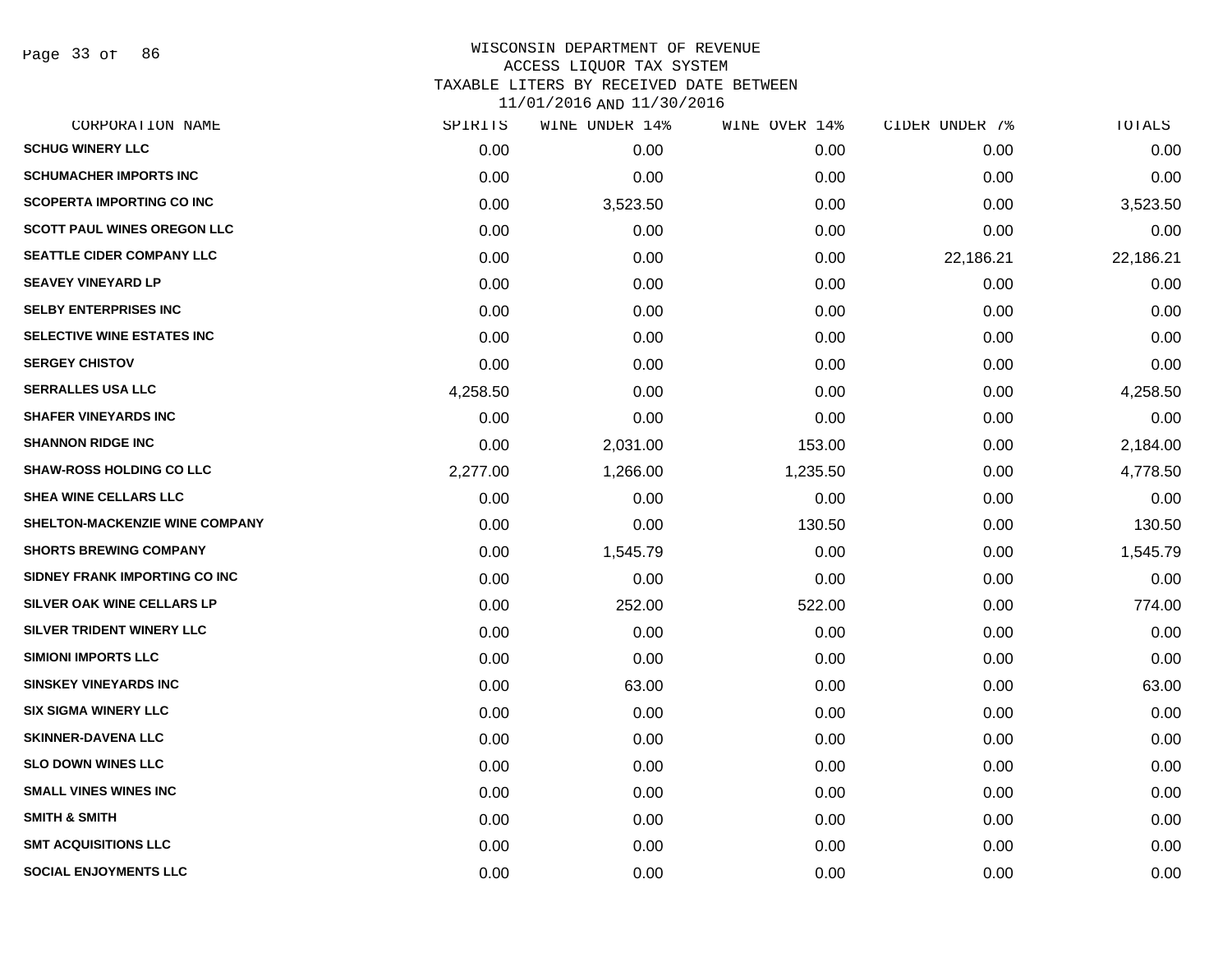| CORPORATION NAME                      | SPIRITS  | WINE UNDER 14% | WINE OVER 14% | CIDER UNDER 7% | TOTALS   |
|---------------------------------------|----------|----------------|---------------|----------------|----------|
| SOGEVINUS FINE WINES USA INC          | 0.00     | 19.02          | 779.27        | 0.00           | 798.29   |
| <b>SOKOL BLOSSER LTD</b>              | 0.00     | 468.00         | 0.00          | 0.00           | 468.00   |
| <b>SOLBERG DISTILLING LLC</b>         | 9.00     | 0.00           | 0.00          | 0.00           | 9.00     |
| <b>SOLENA CELLARS LLC</b>             | 0.00     | 0.00           | 0.00          | 0.00           | 0.00     |
| SOMERSTON WINE COMPANY, LLC           | 0.00     | 0.00           | 0.00          | 0.00           | 0.00     |
| <b>SONOMA BEVERAGE WORKS INC</b>      | 0.00     | 0.00           | 0.00          | 0.00           | 0.00     |
| <b>SOOS CREEK WINE CELLARS LLC</b>    | 0.00     | 0.00           | 0.00          | 0.00           | 0.00     |
| SORELLE CASA FINE WINES LLC           | 0.00     | 0.00           | 0.00          | 0.00           | 0.00     |
| SOURCE CODE BEVERAGE LLC              | 0.00     | 0.00           | 0.00          | 0.00           | 0.00     |
| <b>SOUTH BAY WINE GROUP LLC</b>       | 0.00     | 0.00           | 0.00          | 0.00           | 0.00     |
| <b>SOUTHERN STARZ INC</b>             | 0.00     | 1,575.00       | 819.00        | 0.00           | 2,394.00 |
| SOUTHERN WINE GROUP LLC               | 0.00     | 216.00         | 63.00         | 0.00           | 279.00   |
| <b>SOVEREIGN BRANDS LLC</b>           | 0.00     | 2,313.00       | 0.00          | 0.00           | 2,313.00 |
| <b>SPANN VINEYARDS INC</b>            | 0.00     | 0.00           | 4.50          | 0.00           | 4.50     |
| <b>SPARKLING OREGON LLC</b>           | 0.00     | 0.00           | 0.00          | 0.00           | 0.00     |
| <b>SPEAKEASY SPIRITS LLC</b>          | 0.00     | 0.00           | 0.00          | 0.00           | 0.00     |
| <b>SPENCER HOOPES</b>                 | 0.00     | 0.00           | 252.00        | 0.00           | 252.00   |
| <b>SPIRIT IMPORTS INC</b>             | 0.00     | 0.00           | 0.00          | 0.00           | 0.00     |
| <b>SPLINTER GROUP NAPA LLC</b>        | 0.00     | 0.00           | 0.00          | 0.00           | 0.00     |
| <b>SPOTTSWOODE WINERY INC</b>         | 0.00     | 198.00         | 0.00          | 0.00           | 198.00   |
| <b>SPRING MOUNTAIN VINEYARD INC</b>   | 0.00     | 0.00           | 0.00          | 0.00           | 0.00     |
| SQUARE ONE ORGANIC SPIRITS LLC        | 0.00     | 0.00           | 0.00          | 0.00           | 0.00     |
| <b>SQUARE ONE ORGANIC SPIRITS LLC</b> | 0.00     | 0.00           | 0.00          | 0.00           | 0.00     |
| <b>ST GEORGE SPIRITS INC</b>          | 1,326.90 | 0.00           | 0.00          | 0.00           | 1,326.90 |
| <b>ST HELENA ESTATE LLC</b>           | 0.00     | 0.00           | 0.00          | 0.00           | 0.00     |
| <b>ST INNOCENT LTD</b>                | 0.00     | 0.00           | 0.00          | 0.00           | 0.00     |
| ST JULIAN WINE COMPANY INC            | 0.00     | 0.00           | 0.00          | 0.00           | 0.00     |
| ST KILLIAN IMPORTING CO INC           | 0.00     | 0.00           | 0.00          | 0.00           | 0.00     |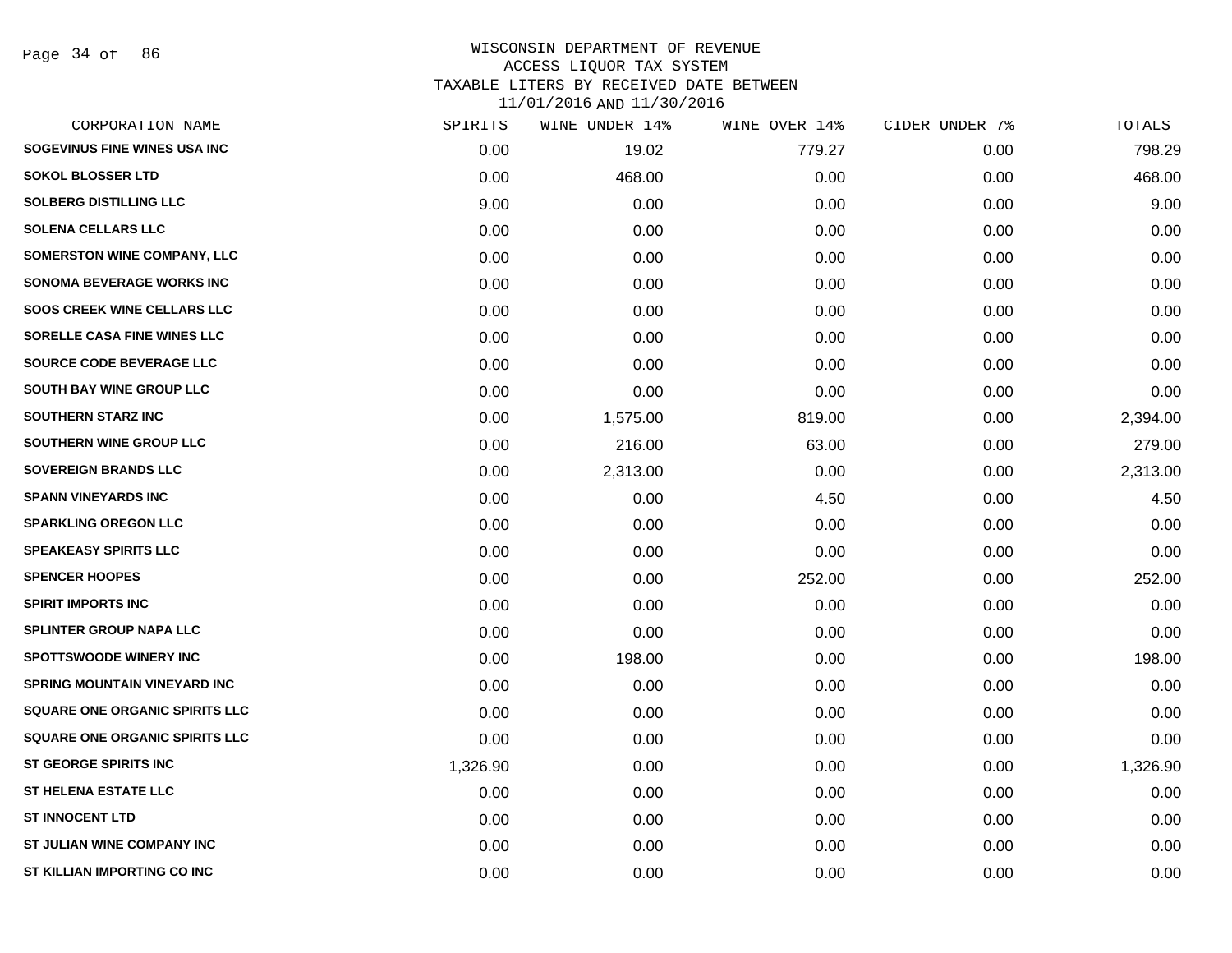Page 35 of 86

| CORPORATION NAME                             | SPIRITS   | WINE UNDER 14% | WINE OVER 14% | CIDER UNDER 7% | TOTALS     |
|----------------------------------------------|-----------|----------------|---------------|----------------|------------|
| <b>ST SUPERY INC</b>                         | 0.00      | 0.00           | 48.00         | 0.00           | 48.00      |
| <b>STACKED WINES LLC</b>                     | 0.00      | 0.00           | 0.00          | 0.00           | 0.00       |
| <b>STACY RYBACKI</b>                         | 0.00      | 0.00           | 0.00          | 0.00           | 0.00       |
| <b>STAGLIN FAMILY VINEYARD LLC</b>           | 0.00      | 0.00           | 247.50        | 0.00           | 247.50     |
| <b>STANLEY STAWSKI DIST CO INC</b>           | 0.00      | 171.00         | 0.00          | 0.00           | 171.00     |
| <b>STAR INDUSTRIES INC</b>                   | 0.00      | 0.00           | 0.00          | 0.00           | 0.00       |
| <b>STARRY NIGHT WINERY LLC</b>               | 0.00      | 0.00           | 0.00          | 0.00           | 0.00       |
| <b>STE MICHELLE WINE ESTATES LTD</b>         | 1,008.00  | 119,524.50     | 12,253.50     | 0.00           | 132,786.00 |
| <b>STEELE WINES INC</b>                      | 0.00      | 0.00           | 360.00        | 0.00           | 360.00     |
| <b>STEFANO SALOCCHI</b>                      | 0.00      | 504.00         | 0.00          | 0.00           | 504.00     |
| <b>STELLAR IMPORTING COMPANY LLC</b>         | 0.00      | 0.00           | 0.00          | 0.00           | 0.00       |
| <b>STEM CIDERS LLC</b>                       | 0.00      | 0.00           | 0.00          | 0.00           | 0.00       |
| <b>STEPHAN VINEYARD INC</b>                  | 0.00      | 0.00           | 0.00          | 0.00           | 0.00       |
| STEPHEN DOOLEY WINE CO INC                   | 0.00      | 0.00           | 0.00          | 0.00           | 0.00       |
| <b>STEVE MILES SELECTIONS INC</b>            | 0.00      | 0.00           | 0.00          | 0.00           | 0.00       |
| <b>STEVEN EDMUNDS &amp; CORNELIA ST JOHN</b> | 0.00      | 0.00           | 0.00          | 0.00           | 0.00       |
| <b>STEZ &amp; BOWER</b>                      | 0.00      | 0.00           | 0.00          | 0.00           | 0.00       |
| STOLI GROUP (USA) LLC                        | 17,991.00 | 0.00           | 0.00          | 0.00           | 17,991.00  |
| <b>STOLLER VINEYARDS INC</b>                 | 0.00      | 504.00         | 0.00          | 0.00           | 504.00     |
| STOLLER WHOLESALE WINE & SPIRITS INC         | 2,905.50  | 0.00           | 198.00        | 0.00           | 3,103.50   |
| <b>STOLPMAN VINEYARDS LLC</b>                | 0.00      | 0.00           | 0.00          | 0.00           | 0.00       |
| <b>STONEBRAKER-SOLES INC</b>                 | 0.00      | 0.00           | 0.00          | 0.00           | 0.00       |
| <b>STONECUSHION INC</b>                      | 0.00      | 0.00           | 0.00          | 0.00           | 0.00       |
| SUGARLANDS DISTILLING COMPANY LLC            | 1,379.78  | 0.00           | 0.00          | 0.00           | 1,379.78   |
| <b>SURVILLE ENTERPRISES CORP</b>             | 0.00      | 5,983.50       | 18.00         | 0.00           | 6,001.50   |
| <b>SUTTER HOME WINERY INC</b>                | 0.00      | 338,086.71     | 9,144.00      | 273.00         | 347,503.71 |
| <b>SVENSKA FOOD &amp; BEVERAGE LLC</b>       | 0.00      | 0.00           | 0.00          | 0.00           | 0.00       |
| <b>SVP WINERY LLC</b>                        | 0.00      | 0.00           | 0.00          | 0.00           | 0.00       |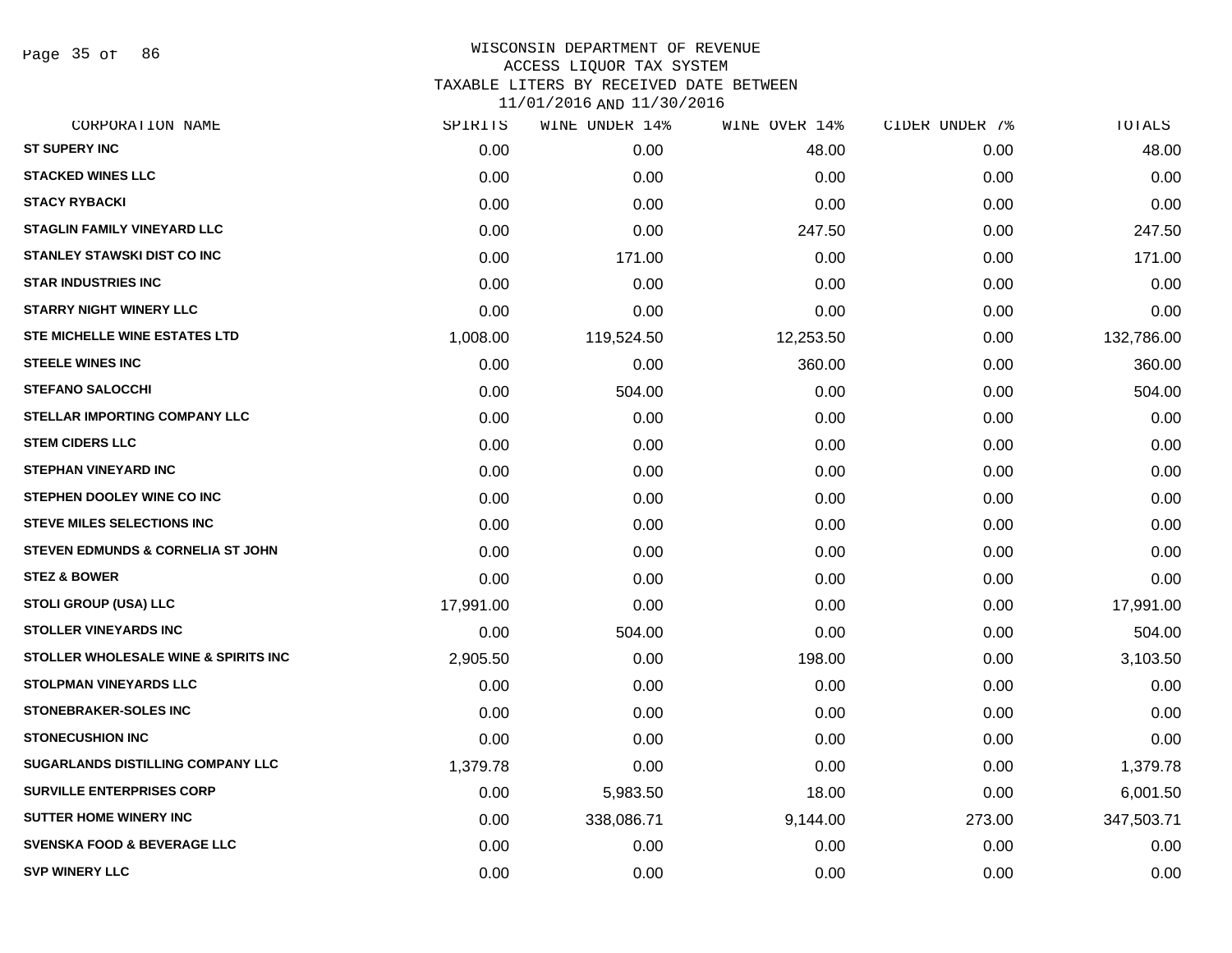| CORPORATION NAME                    | SPIRITS | WINE UNDER 14% | WINE OVER 14% | CIDER UNDER 7% | TOTALS   |
|-------------------------------------|---------|----------------|---------------|----------------|----------|
| <b>T ELENTENY HOLDINGS LLC</b>      | 0.00    | 576.00         | 0.00          | 0.00           | 576.00   |
| <b>TAFT STREET INC</b>              | 0.00    | 0.00           | 0.00          | 0.00           | 0.00     |
| <b>TAKARA SAKE USA INC</b>          | 0.00    | 934.20         | 612.00        | 14.40          | 1,560.60 |
| <b>TALLEY VINEYARDS INC</b>         | 0.00    | 180.00         | 0.00          | 0.00           | 180.00   |
| <b>TAMBER BEY VINEYARDS LLC</b>     | 0.00    | 0.00           | 0.00          | 0.00           | 0.00     |
| <b>TATOMER INC</b>                  | 0.00    | 0.00           | 0.00          | 0.00           | 0.00     |
| <b>TATOOSH DISTILLERY LLC</b>       | 0.00    | 0.00           | 0.00          | 0.00           | 0.00     |
| <b>TATTERSALL COMPANIES LLC</b>     | 9.00    | 0.00           | 0.00          | 0.00           | 9.00     |
| <b>TEQUILA PARTIDA LLC</b>          | 0.00    | 0.00           | 0.00          | 0.00           | 0.00     |
| <b>TERRA VINUM LLC</b>              | 0.00    | 189.00         | 315.00        | 0.00           | 504.00   |
| <b>TERRANEO MERCHANTS INC</b>       | 0.00    | 0.00           | 0.00          | 0.00           | 0.00     |
| <b>TERRAVANT WINE COMPANY LLC</b>   | 0.00    | 207.00         | 0.00          | 0.00           | 207.00   |
| <b>TERRESSENTIA CORPORATION</b>     | 216.00  | 0.00           | 0.00          | 0.00           | 216.00   |
| <b>TERRIZZI VINO INC</b>            | 0.00    | 0.00           | 0.00          | 0.00           | 0.00     |
| <b>TESTA WINES OF THE WORLD LTD</b> | 0.00    | 0.00           | 0.00          | 0.00           | 0.00     |
| <b>TGE LLC</b>                      | 0.00    | 112.20         | 0.00          | 0.00           | 112.20   |
| THE AUSTRALIAN WINE CONNECTION INC  | 0.00    | 333.00         | 0.00          | 0.00           | 333.00   |
| THE BIALE ESTATE                    | 0.00    | 0.00           | 0.00          | 0.00           | 0.00     |
| THE BLACK PRINCE DISTILLERY INC     | 0.00    | 0.00           | 0.00          | 0.00           | 0.00     |
| THE BRANDER VINEYARD                | 0.00    | 0.00           | 0.00          | 0.00           | 0.00     |
| THE BUSINESS CHAIN INC              | 0.00    | 0.00           | 0.00          | 0.00           | 0.00     |
| THE EDRINGTON GROUP USA LLC         | 454.50  | 0.00           | 0.00          | 0.00           | 454.50   |
| THE HESS COLLECTION WINERY          | 0.00    | 1,094.00       | 266.00        | 0.00           | 1,360.00 |
| THE HOUSE OF BURGUNDY INC           | 0.00    | 0.00           | 0.00          | 0.00           | 0.00     |
| THE INFINITE MONKEY THEOREM INC     | 0.00    | 0.00           | 0.00          | 0.00           | 0.00     |
| THE MEEKER VINEYARD                 | 0.00    | 0.00           | 0.00          | 0.00           | 0.00     |
| THE MORLET SELECTION INC            | 0.00    | 0.00           | 0.00          | 0.00           | 0.00     |
| THE MORNE WINE COMPANY              | 0.00    | 0.00           | 0.00          | 0.00           | 0.00     |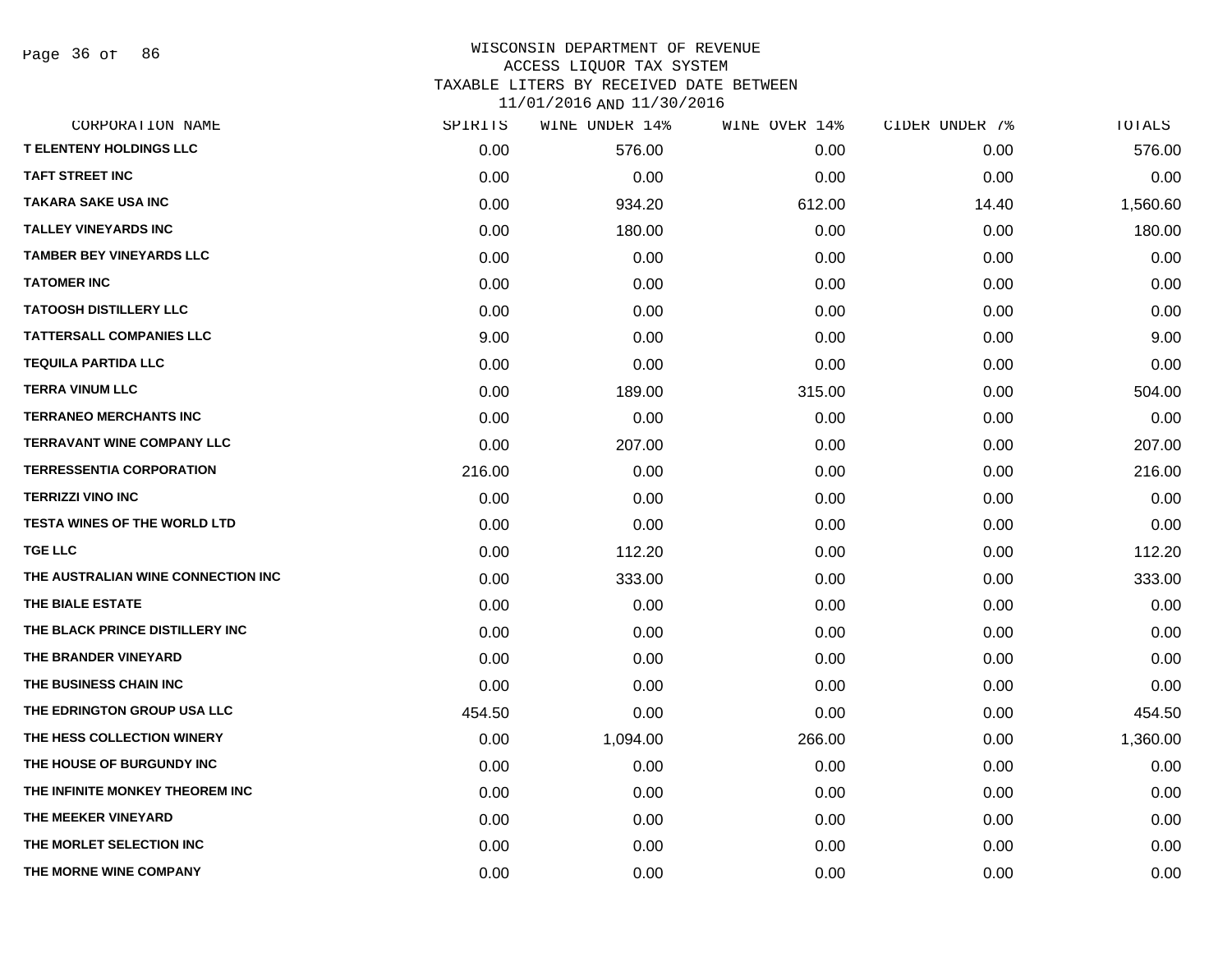Page 37 of 86

| CORPORATION NAME                       | SPIRITS | WINE UNDER 14% | WINE OVER 14% | CIDER UNDER 7% | TOTALS     |
|----------------------------------------|---------|----------------|---------------|----------------|------------|
| THE MORNE WINE COMPANY                 | 0.00    | 0.00           | 0.00          | 0.00           | 0.00       |
| THE R.S. LIPMAN COMPANY                | 0.00    | 0.00           | 0.00          | 0.00           | 0.00       |
| THE RIVER WINE INC                     | 18.00   | 252.00         | 9.00          | 0.00           | 279.00     |
| THE SILVERADO VINEYARDS                | 0.00    | 0.00           | 679.50        | 0.00           | 679.50     |
| THE SORTING TABLE LLC                  | 0.00    | 0.00           | 0.00          | 0.00           | 0.00       |
| THE TRITON COLLECTION INC              | 0.00    | 0.00           | 0.00          | 0.00           | 0.00       |
| THE WINE GROUP INC                     | 0.00    | 901,296.14     | 18,669.00     | 0.00           | 919,965.14 |
| THE WINE SOURCE INC                    | 0.00    | 54.00          | 0.00          | 0.00           | 54.00      |
| THE WOODMAR GROUP LLC                  | 0.00    | 1,134.00       | 252.00        | 0.00           | 1,386.00   |
| THIENOT USA INC                        | 0.00    | 0.00           | 0.00          | 0.00           | 0.00       |
| <b>THOMAS D MORTIMER</b>               | 0.00    | 0.00           | 0.00          | 0.00           | 0.00       |
| THREE FAT GUYS WINE LLC                | 0.00    | 0.00           | 0.00          | 0.00           | 0.00       |
| THREE RING PRODUCTIONS LLC             | 0.00    | 117.00         | 0.00          | 0.00           | 117.00     |
| <b>TI BEVERAGE GROUP LTD</b>           | 0.00    | 0.00           | 0.00          | 0.00           | 0.00       |
| TIERRA DIVINA VINEYARD LLC             | 0.00    | 0.00           | 325.73        | 0.00           | 325.73     |
| <b>TITUS &amp; TITUS</b>               | 0.00    | 0.00           | 0.00          | 0.00           | 0.00       |
| <b>TMR WINE COMPANY LLC</b>            | 0.00    | 0.00           | 17.83         | 0.00           | 17.83      |
| TOAD HOLLOW VINEYARDS INC              | 0.00    | 2,034.00       | 441.00        | 0.00           | 2,475.00   |
| <b>TOBIN JAMES CELLARS</b>             | 0.00    | 0.00           | 0.00          | 0.00           | 0.00       |
| <b>TOBY BEALL</b>                      | 0.00    | 0.00           | 0.00          | 0.00           | 0.00       |
| <b>TOLLIVER RANCH BRANDS LLC</b>       | 0.00    | 0.00           | 0.00          | 0.00           | 0.00       |
| <b>TREANA WINERY LLC</b>               | 0.00    | 2,142.00       | 504.00        | 0.00           | 2,646.00   |
| TREASURY WINE ESTATES AMERICAS COMPANY | 0.00    | 164,633.88     | 11,479.50     | 0.00           | 176,113.38 |
| <b>TREFETHEN VINEYARDS WINERY INC</b>  | 0.00    | 0.00           | 0.00          | 0.00           | 0.00       |
| <b>TREFETHEN VINEYARDS WINERY INC</b>  | 0.00    | 126.00         | 189.00        | 0.00           | 315.00     |
| <b>TRENTADUE WINERY LLC</b>            | 0.00    | 738.00         | 36.00         | 0.00           | 774.00     |
| TRI VIN IMPORTS INC                    | 0.00    | 10,944.00      | 0.00          | 0.00           | 10,944.00  |
| <b>TRI-STAR MARKETING INC</b>          | 0.00    | 7,488.00       | 441.00        | 0.00           | 7,929.00   |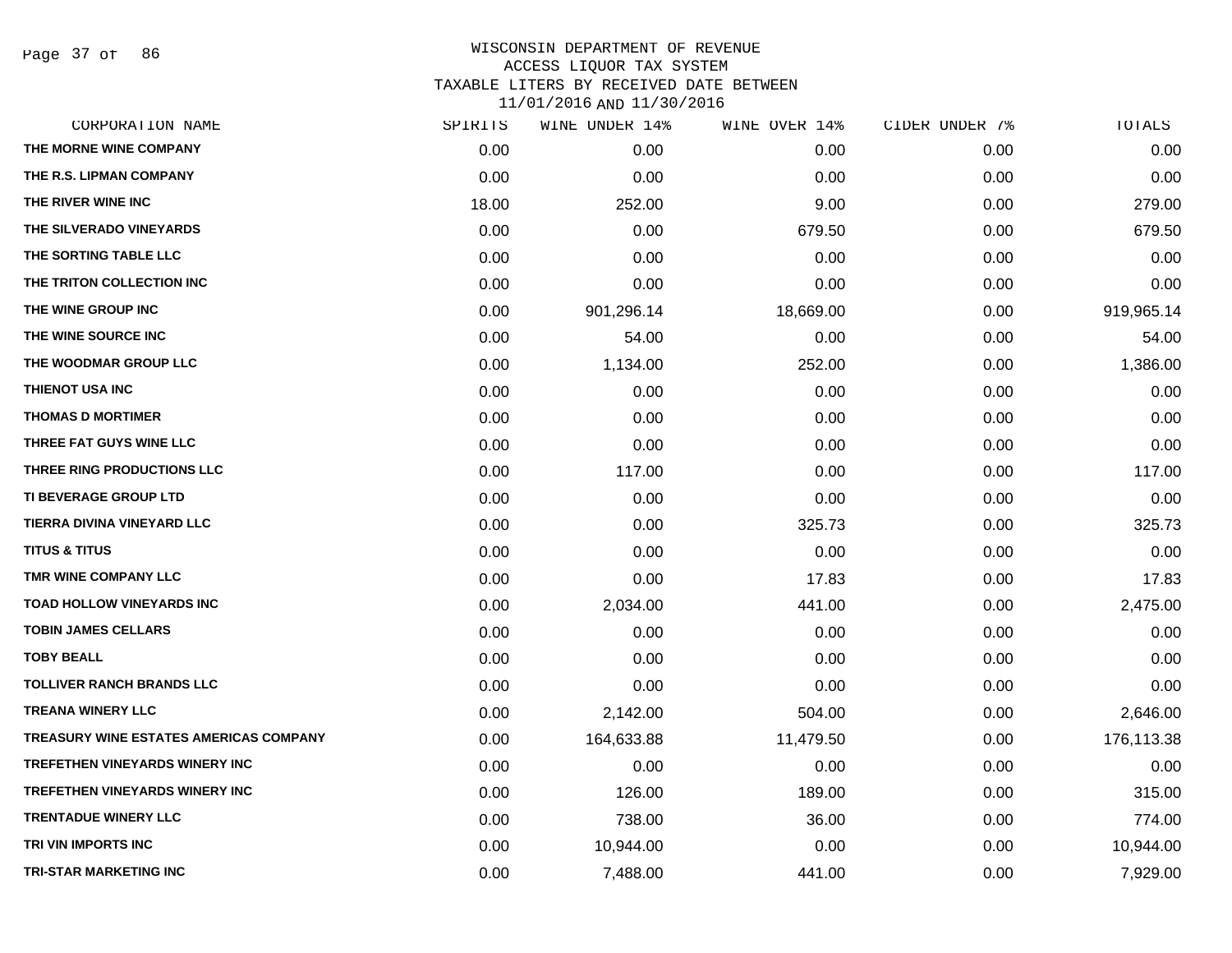Page 38 of 86

# WISCONSIN DEPARTMENT OF REVENUE ACCESS LIQUOR TAX SYSTEM TAXABLE LITERS BY RECEIVED DATE BETWEEN

| CORPORATION NAME                      | SPIRITS    | WINE UNDER 14% | WINE OVER 14% | CIDER UNDER 7% | TOTALS     |
|---------------------------------------|------------|----------------|---------------|----------------|------------|
| <b>TRINITAS CELLARS LLC</b>           | 0.00       | 0.00           | 0.00          | 0.00           | 0.00       |
| <b>TRIONE VINEYARDS LLC</b>           | 0.00       | 90.00          | 31.50         | 0.00           | 121.50     |
| <b>TURLEY WINE CELLARS INC</b>        | 0.00       | 45.00          | 378.00        | 0.00           | 423.00     |
| TURN KEY WINE BRANDS LLC              | 0.00       | 63.00          | 477.00        | 0.00           | 540.00     |
| <b>TURNBULL WINE CELLARS</b>          | 0.00       | 0.00           | 0.00          | 0.00           | 0.00       |
| <b>TWIN PEAKS WINERY INC</b>          | 0.00       | 0.00           | 0.00          | 0.00           | 0.00       |
| TY KU, LLC                            | 240.75     | 112.32         | 222.12        | 0.00           | 575.19     |
| <b>UN SOGNO LLC</b>                   | 0.00       | 0.00           | 0.00          | 0.00           | 0.00       |
| UNCLE JOHN'S FRUIT HOUSE WINERY LLC   | 0.00       | 0.00           | 0.00          | 0.00           | 0.00       |
| <b>UNION WINE COMPANY</b>             | 0.00       | 1,071.00       | 0.00          | 0.00           | 1,071.00   |
| UNITED STATES DISTILLED PRODUCTS CO.  | 247,404.60 | 93,165.61      | 10,903.50     | 0.00           | 351,473.71 |
| UNITED WINE AND SPIRITS LLC           | 0.00       | 0.00           | 0.00          | 0.00           | 0.00       |
| UNTI WINE CO LLC                      | 0.00       | 0.00           | 0.00          | 0.00           | 0.00       |
| <b>USA WINE IMPORTS INC</b>           | 0.00       | 936.00         | 0.00          | 0.00           | 936.00     |
| <b>USA WINE WEST LLC</b>              | 0.00       | 3,855.00       | 0.00          | 0.00           | 3,855.00   |
| <b>UVE ENTERPRISES INC</b>            | 0.00       | 1,044.00       | 49.50         | 0.00           | 1,093.50   |
| <b>V&amp;CLLC</b>                     | 0.00       | 66.57          | 0.00          | 0.00           | 66.57      |
| <b>V2 WINE GROUP LLC</b>              | 0.00       | 252.00         | 0.00          | 0.00           | 252.00     |
| <b>VALCKENBERG INTERNATIONAL INC</b>  | 0.00       | 0.00           | 0.00          | 0.00           | 0.00       |
| <b>VALOR WINE CO LLC</b>              | 0.00       | 0.00           | 4,597.47      | 0.00           | 4,597.47   |
| VAN RUITEN FAMILY WINERY LLC          | 0.00       | 0.00           | 0.00          | 0.00           | 0.00       |
| <b>VANDER MILL LLC</b>                | 0.00       | 180.00         | 0.00          | 6,657.27       | 6,837.27   |
| <b>VEN CAL RANCHES LLC</b>            | 0.00       | 0.00           | 0.00          | 0.00           | 0.00       |
| <b>VENGE VINEYARDS INC</b>            | 0.00       | 0.00           | 0.00          | 0.00           | 0.00       |
| <b>VERITY WINES LLC</b>               | 0.00       | 0.00           | 0.00          | 0.00           | 0.00       |
| <b>VERMEIL WINE GROUP LLC</b>         | 0.00       | 0.00           | 0.00          | 0.00           | 0.00       |
| <b>VERMONT HARD CIDER COMPANY LLC</b> | 0.00       | 0.00           | 0.00          | 0.00           | 0.00       |
| VI. SCO. INC                          | 0.00       | 0.00           | 0.00          | 0.00           | 0.00       |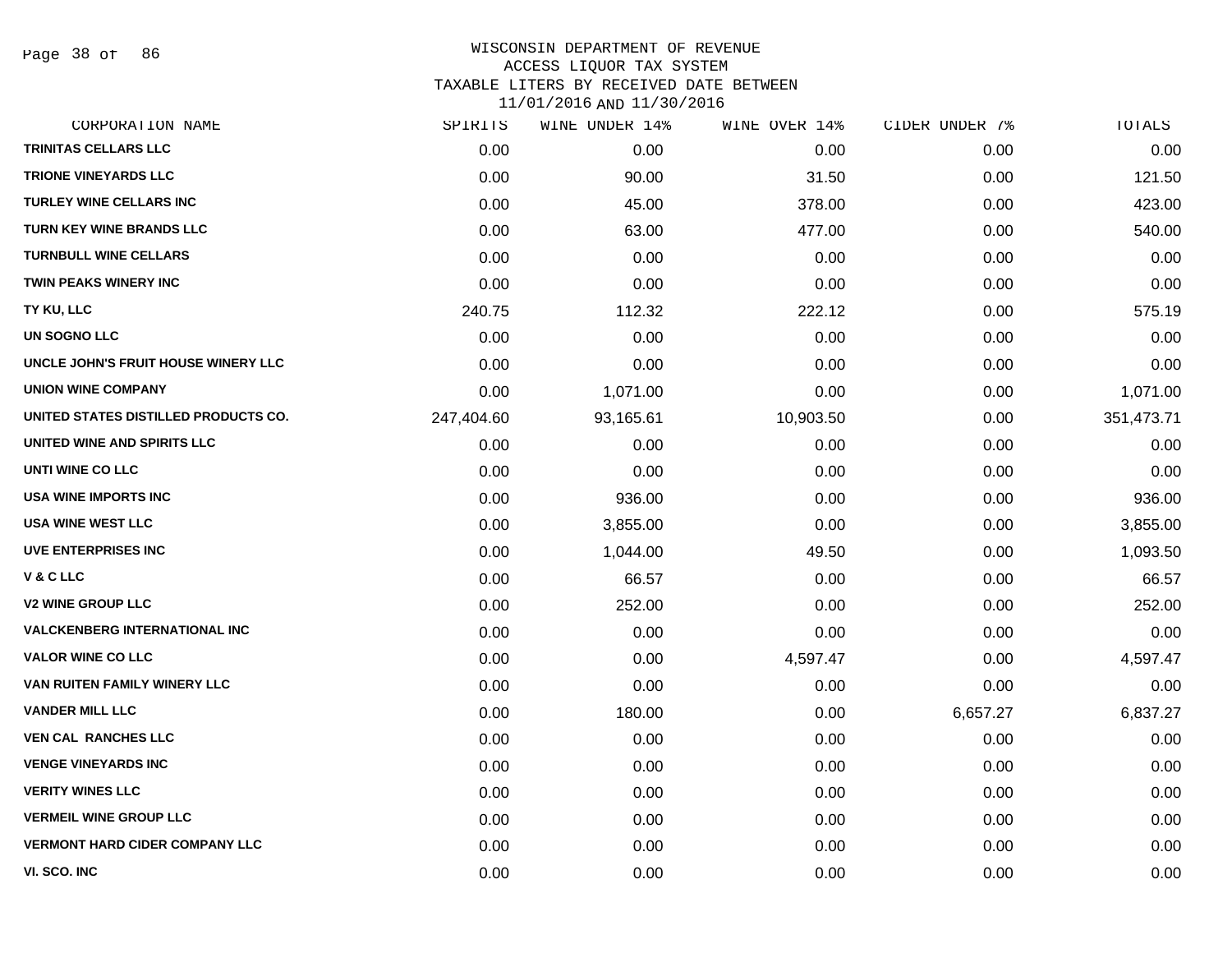Page 39 of 86

| CORPORATION NAME                 | SPIRITS | WINE UNDER 14% | WINE OVER 14% | CIDER UNDER 7% | TOTALS   |
|----------------------------------|---------|----------------|---------------|----------------|----------|
| <b>VIAS IMPORTS LTD</b>          | 0.00    | 0.00           | 0.00          | 0.00           | 0.00     |
| <b>VIATUS</b>                    | 0.00    | 0.00           | 0.00          | 0.00           | 0.00     |
| <b>VICENTE GANDIA USA INC</b>    | 0.00    | 594.00         | 0.00          | 0.00           | 594.00   |
| <b>VIEUX VINS INC</b>            | 0.00    | 126.00         | 207.00        | 0.00           | 333.00   |
| <b>VIKRE DISTILLERY LLC</b>      | 135.00  | 0.00           | 0.00          | 0.00           | 135.00   |
| <b>VILLA CREEK INC</b>           | 0.00    | 0.00           | 0.00          | 0.00           | 0.00     |
| <b>VILLA ENCINAL PARTNERS LP</b> | 0.00    | 0.00           | 135.00        | 0.00           | 135.00   |
| VIN DE ZO LLC                    | 0.00    | 0.00           | 0.00          | 0.00           | 0.00     |
| <b>VIN DIVINO LTD</b>            | 0.00    | 1,647.00       | 666.00        | 0.00           | 2,313.00 |
| <b>VINA ROBLES INC</b>           | 0.00    | 0.00           | 0.00          | 0.00           | 0.00     |
| <b>VINAMERICAS INC</b>           | 0.00    | 623.25         | 0.00          | 0.00           | 623.25   |
| <b>VINCENZO PADULA</b>           | 0.00    | 0.00           | 0.00          | 0.00           | 0.00     |
| <b>VINE CLIFF WINERY INC</b>     | 0.00    | 0.00           | 0.00          | 0.00           | 0.00     |
| <b>VINE CONNECTIONS LLC</b>      | 0.00    | 972.00         | 232.56        | 0.00           | 1,204.56 |
| <b>VINEBURG LLC</b>              | 0.00    | 0.00           | 126.00        | 0.00           | 126.00   |
| <b>VINEDREA WINES LLC</b>        | 0.00    | 0.00           | 0.00          | 0.00           | 0.00     |
| <b>VINEYARD 29 LLC</b>           | 0.00    | 0.00           | 0.00          | 0.00           | 0.00     |
| <b>VINEYARD BRANDS LLC</b>       | 0.00    | 5,625.00       | 643.50        | 0.00           | 6,268.50 |
| <b>VINEYARD VARIETIES INC</b>    | 0.00    | 0.00           | 0.00          | 0.00           | 0.00     |
| <b>VINIFERA IMPORTS LTD</b>      | 0.00    | 0.00           | 0.00          | 0.00           | 0.00     |
| <b>VINIFERA WINE COMPANY LLC</b> | 0.00    | 189.01         | 125.98        | 0.00           | 314.99   |
| <b>VINO DEL SOL INC</b>          | 0.00    | 1,273.50       | 0.00          | 0.00           | 1,273.50 |
| <b>VINO ET SPIRITUS LLC</b>      | 0.00    | 0.00           | 0.00          | 0.00           | 0.00     |
| <b>VINO LOGICS CORPORATION</b>   | 0.00    | 504.00         | 0.00          | 0.00           | 504.00   |
| <b>VINO.COM LLC</b>              | 85.50   | 540.00         | 612.00        | 0.00           | 1,237.50 |
| <b>VINOVIA WINE GROUP INC</b>    | 0.00    | 117.00         | 54.00         | 0.00           | 171.00   |
| <b>VINTAGE '59 IMPORTS LLC</b>   | 0.00    | 0.00           | 0.00          | 0.00           | 0.00     |
| <b>VINTAGE POINT LLC</b>         | 0.00    | 0.00           | 126.00        | 0.00           | 126.00   |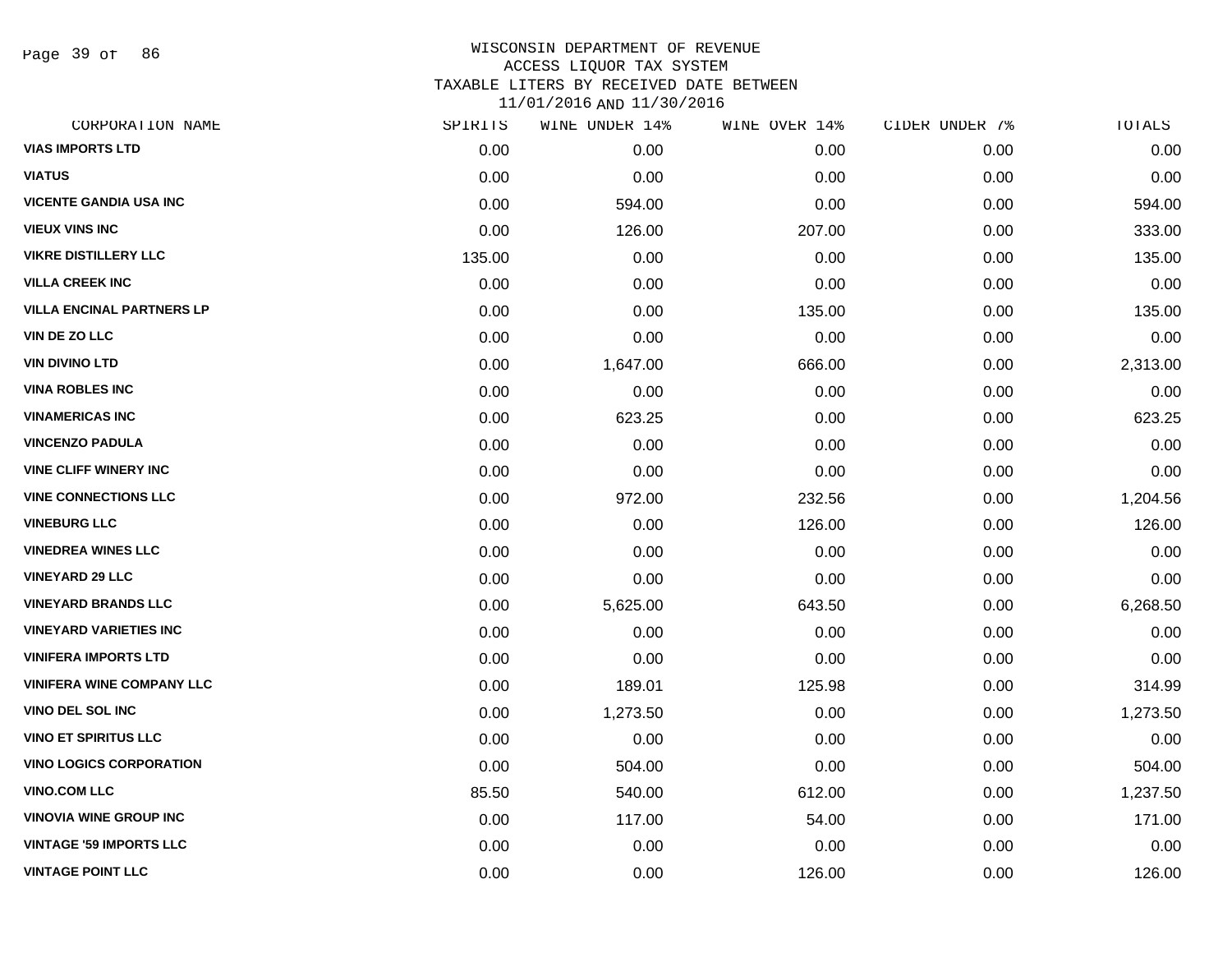Page 40 of 86

## WISCONSIN DEPARTMENT OF REVENUE ACCESS LIQUOR TAX SYSTEM TAXABLE LITERS BY RECEIVED DATE BETWEEN

| CORPORATION NAME                               | SPIRITS   | WINE UNDER 14% | WINE OVER 14% | CIDER UNDER 7% | TOTALS    |
|------------------------------------------------|-----------|----------------|---------------|----------------|-----------|
| <b>VINTURE WINE COMPANY LLC</b>                | 0.00      | 504.00         | 0.00          | 0.00           | 504.00    |
| <b>VINTUS LLC</b>                              | 0.00      | 1,260.00       | 0.00          | 0.00           | 1,260.00  |
| <b>VINTWOOD INTERNATIONAL LTD</b>              | 0.00      | 0.00           | 0.00          | 0.00           | 0.00      |
| <b>VITANI SPIRITS LLC</b>                      | 0.00      | 0.00           | 0.00          | 0.00           | 0.00      |
| <b>VOTTO VINES IMPORTING INC</b>               | 0.00      | 0.00           | 0.00          | 0.00           | 0.00      |
| <b>W J DEUTSCH &amp; SONS LTD</b>              | 13,080.53 | 57,995.93      | 6,276.38      | 0.00           | 77,352.84 |
| <b>WAGNER WINE COMPANY LLC</b>                 | 0.00      | 396.00         | 4,014.00      | 0.00           | 4,410.00  |
| <b>WALLA WALLA VINTNERS LLC</b>                | 0.00      | 0.00           | 0.00          | 0.00           | 0.00      |
| <b>WARWICK VALLEY WINE CO INC</b>              | 0.00      | 0.00           | 0.00          | 0.00           | 0.00      |
| <b>WEBSTER BARNES LLC</b>                      | 0.00      | 0.00           | 0.00          | 0.00           | 0.00      |
| <b>WEIBEL INCORPORATED</b>                     | 0.00      | 99.00          | 0.00          | 0.00           | 99.00     |
| <b>WEIN BAUER INC</b>                          | 36.01     | 10,754.21      | 0.00          | 0.00           | 10,790.22 |
| <b>WEST COAST WINE PARTNERS LLC</b>            | 0.00      | 27.00          | 144.00        | 0.00           | 171.00    |
| <b>WESTERN SPIRITS BEVERAGE CO LLC</b>         | 3,825.75  | 0.00           | 0.00          | 0.00           | 3,825.75  |
| <b>WEYGANDT-METZLER IMPORTING LTD</b>          | 0.00      | 493.20         | 0.00          | 0.00           | 493.20    |
| <b>WHITE OAK VINEYARDS &amp; WINERY LLC</b>    | 0.00      | 0.00           | 45.00         | 0.00           | 45.00     |
| <b>WHYTE AND MACKAY (AMERICAS) LIMITED LLC</b> | 0.00      | 0.00           | 0.00          | 0.00           | 0.00      |
| <b>WI INC</b>                                  | 0.00      | 0.00           | 0.00          | 0.00           | 0.00      |
| <b>WILD WOOD VINEYARD &amp; WINERY</b>         | 0.00      | 0.00           | 0.00          | 0.00           | 0.00      |
| <b>WILLAKENZIE ESTATE INC</b>                  | 0.00      | 0.00           | 0.00          | 0.00           | 0.00      |
| <b>WILLAMETTE VALLEY VINEYARDS INC</b>         | 0.00      | 315.00         | 63.00         | 0.00           | 378.00    |
| <b>WILLIAM GRANT &amp; SONS INC</b>            | 37,738.50 | 0.00           | 126.00        | 0.00           | 37,864.50 |
| <b>WILLIAM J WOLF</b>                          | 0.00      | 0.00           | 0.00          | 0.00           | 0.00      |
| <b>WILLIAM P KNUTTEL</b>                       | 0.00      | 0.00           | 0.00          | 0.00           | 0.00      |
| <b>WILLIAM PRICE III</b>                       | 0.00      | 0.00           | 126.00        | 0.00           | 126.00    |
| <b>WILLIAM WOODRUFF</b>                        | 0.00      | 0.00           | 0.00          | 0.00           | 0.00      |
| <b>WILSON CREEK WINERY &amp; VINEYARDS INC</b> | 0.00      | 0.00           | 0.00          | 0.00           | 0.00      |
| <b>WILSON DANIELS LLC</b>                      | 0.00      | 5,847.00       | 1,197.00      | 0.00           | 7,044.00  |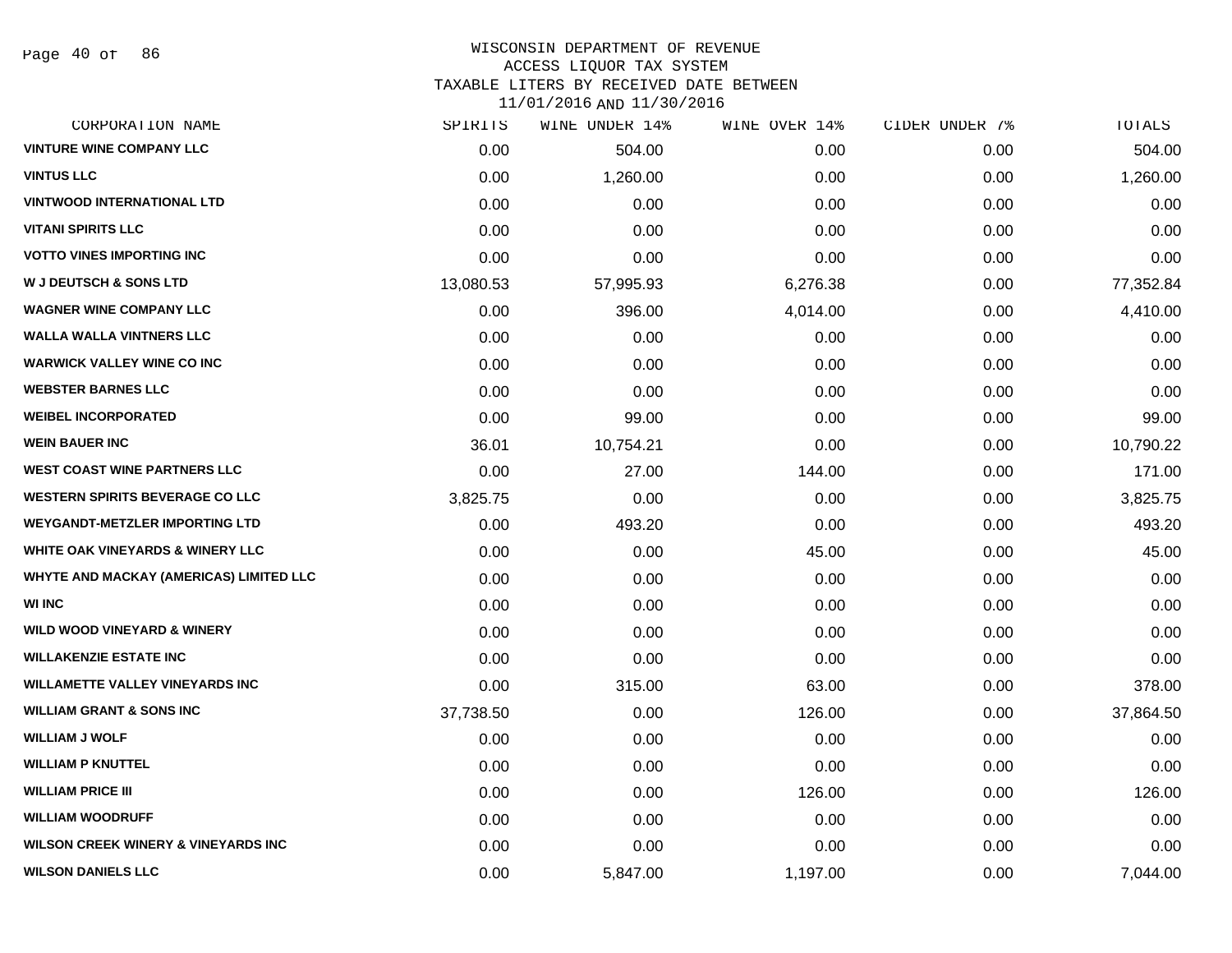Page 41 of 86

### WISCONSIN DEPARTMENT OF REVENUE ACCESS LIQUOR TAX SYSTEM TAXABLE LITERS BY RECEIVED DATE BETWEEN

| CORPORATION NAME                          | SPIRITS      | <b>WINE UNDER 14%</b> | WINE OVER 14% | CIDER UNDER 7% | TOTALS       |
|-------------------------------------------|--------------|-----------------------|---------------|----------------|--------------|
| <b>WILSON DANIELS LTD</b>                 | 11,648.85    | 0.00                  | 1,086.00      | 0.00           | 12,734.85    |
| <b>WINDY CITY DISTILLING INC</b>          | 0.00         | 0.00                  | 0.00          | 0.00           | 0.00         |
| <b>WINDY HILL SPIRITS INC</b>             | 0.00         | 0.00                  | 0.00          | 0.00           | 0.00         |
| <b>WINE BRIDGE IMPORTS INC</b>            | 0.00         | 0.00                  | 0.00          | 0.00           | 0.00         |
| WINE COUNTRY INTERNATIONAL INC            | 0.00         | 315.00                | 0.00          | 265.00         | 580.00       |
| <b>WINE CREEK LLC</b>                     | 0.00         | 54.00                 | 45.00         | 0.00           | 99.00        |
| <b>WINE HOOLIGANS LLC</b>                 | 0.00         | 2,250.00              | 0.00          | 0.00           | 2,250.00     |
| <b>WINE WINE SITUATION LLC</b>            | 0.00         | 0.00                  | 0.00          | 0.00           | 0.00         |
| <b>WINEPLAYGROUND.COM INC</b>             | 0.00         | 0.00                  | 0.00          | 0.00           | 0.00         |
| <b>WINERIES &amp; SELECT PRODUCTS LLC</b> | 0.00         | 441.00                | 414.00        | 0.00           | 855.00       |
| WINERY AT BLACK STAR FARMS LLC            | 0.00         | 0.00                  | 0.00          | 0.00           | 0.00         |
| <b>WINERY EXCHANGE, INC.</b>              | 0.00         | 342.00                | 0.00          | 0.00           | 342.00       |
| <b>WINES OF FRANCE INC</b>                | 0.00         | 0.00                  | 0.00          | 0.00           | 0.00         |
| <b>WINES UNLIMITED INC</b>                | 0.00         | 4,266.00              | 0.00          | 0.00           | 4,266.00     |
| <b>WINESELLERS LTD</b>                    | 0.00         | 5,641.00              | 0.00          | 300.00         | 5,941.00     |
| <b>WISD LLC</b>                           | 0.00         | 378.00                | 126.00        | 0.00           | 504.00       |
| <b>WOODSON WINES LLC</b>                  | 0.00         | 0.00                  | 616.50        | 0.00           | 616.50       |
| <b>WORLD TRAVELER IMPORTS LLC</b>         | 0.00         | 9.75                  | 0.00          | 0.00           | 9.75         |
| <b>WORLDWIDE CELLARS INC</b>              | 0.00         | 0.00                  | 0.00          | 0.00           | 0.00         |
| <b>WYOMING WHISKEY INC</b>                | 0.00         | 0.00                  | 0.00          | 0.00           | 0.00         |
| YAEGAKI CORPORATION OF USA                | 0.00         | 792.00                | 61.20         | 0.00           | 853.20       |
| <b>ZD WINES LLC</b>                       | 0.00         | 0.00                  | 0.00          | 0.00           | 0.00         |
| <b>ZEILER SPIRITS LLC</b>                 | 0.00         | 0.00                  | 0.00          | 0.00           | 0.00         |
| <b>ZEPALTAS WINES LLC</b>                 | 0.00         | 0.00                  | 0.00          | 0.00           | 0.00         |
| <b>ZONIN USA INC</b>                      | 0.00         | 10,664.38             | 153.00        | 0.00           | 10,817.38    |
| TOTAL LITERS FOR 11/30/2016               | 4,544,054.36 | 4,199,887.32          | 307,716.96    | 250,806.34     | 9,302,464.98 |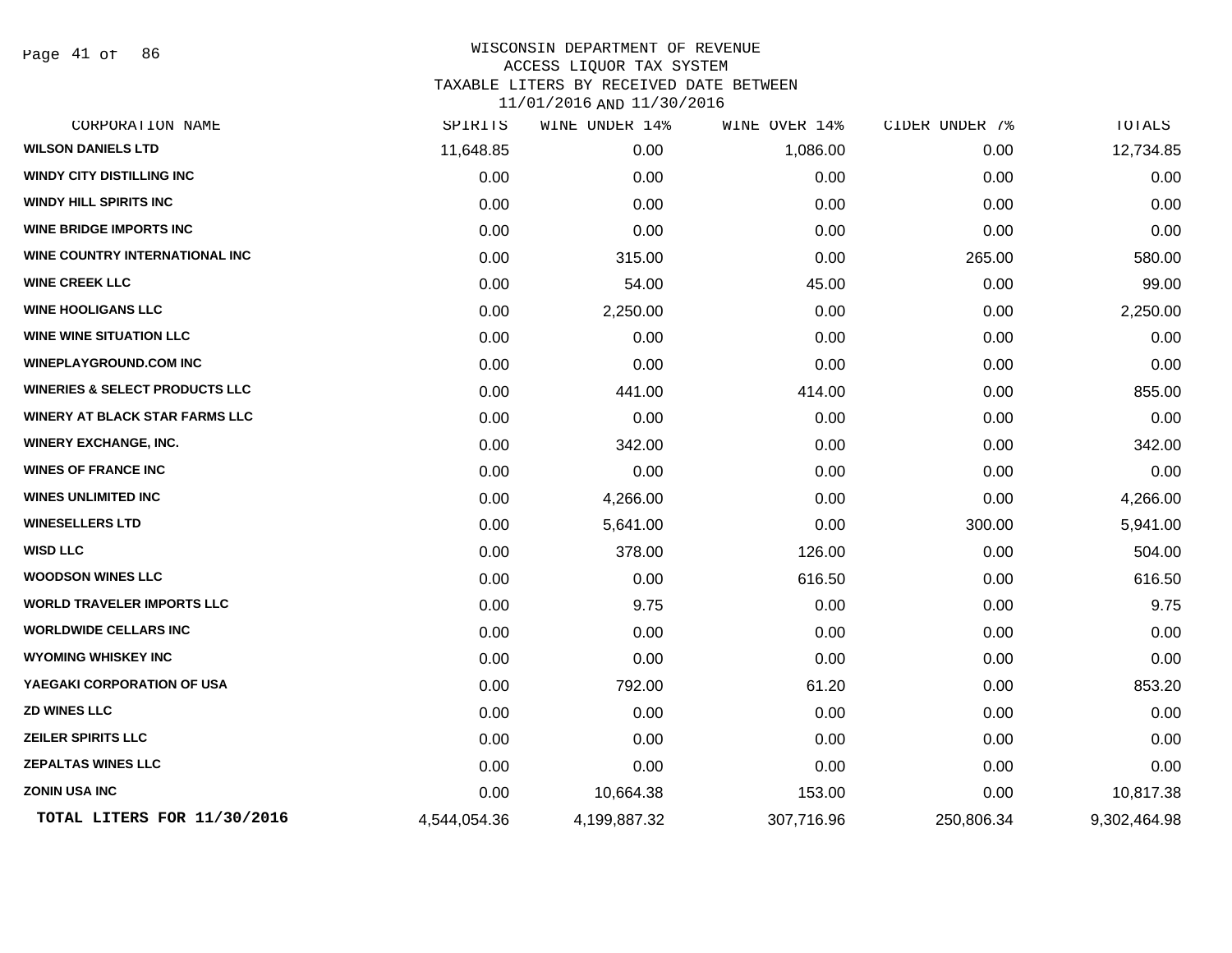Page 42 of 86

# WISCONSIN DEPARTMENT OF REVENUE ACCESS LIQUOR TAX SYSTEM TAXABLE LITERS BY RECEIVED DATE BETWEEN 11/01/2016 AND 11/30/2016

**IN STATE WHOLESALER (W) ALLSTATE LIQUOR & WINE COMPANY, INC.**  $0.00$   $0.00$   $0.00$   $0.00$   $0.00$   $0.00$   $0.00$   $0.00$   $0.00$   $0.00$   $0.00$   $0.00$ **AMPHORAE, LLC** 0.00 0.00 0.00 0.00 0.00 **AVA WINE & SPIRITS LLC** 0.00 6,778.73 0.00 0.00 6,778.73 **B&H BLENDS LLC** 0.00 0.00 0.00 0.00 0.00 **BACKDOOR BRANDS LLC** 0.00 0.00 0.00 0.00 0.00 **BADGER DISTRIBUTING OF MILWAUKEE LLC** 0.00 0.00 0.00 0.00 0.00 **BADGER LIQUOR CO INC** 2001 298,173.90 45,145.98 6,132.00 6,132.00 6,132.00 549,451.88 **BADGER STATE WINERY COOPERATIVE** 0.00 0.00 0.00 0.00 0.00 **BADGER WINE & SPIRITS LLC**  $\begin{array}{ccc} 0.00 & 0.00 & 0.00 \\ 0.00 & 0.00 & 0.00 \end{array}$ **BEECHWOOD DISTRIBUTORS, INC.** 0.00 0.00 0.00 0.00 0.00 **BEER CAPITOL DISTRIBUTING LLC** 0.00 0.00 0.00 0.00 0.00 **BILL'S DISTRIBUTING, LTD.** 0.00 0.00 0.00 0.00 0.00 **BRANT T NEHMER** 0.00 0.00 0.00 0.00 0.00 **BREAKTHRU BEVERAGE GROUP LLC** 0.00 0.00 0.00 0.00 0.00 **BREAKTHRU BEVERAGE GROUP LLC** 61,669.91 18,910.38 568.50 0.00 81,148.79 **BREAKTHRU BEVERAGE WISCONSIN NORTH LLC** 0.00 0.00 0.00 0.00 0.00 **C.J.W., INC.** 0.00 0.00 0.00 0.00 0.00 **CAPITOL-HUSTING COMPANY, INC.** 41,791.50 57,390.98 7,206.00 0.00 106,388.48 **CATHRINE BENNETT** 0.00 0.00 0.00 0.00 0.00 **CENTRAL BEER DISTRIBUTORS, INC.** 0.00 0.00 0.00 0.00 0.00 **DE PERE LIQUOR CO LLC** 0.00 0.00 0.00 0.00 0.00 **DEAN DISTRIBUTING, INC.** 0.00 0.00 0.00 0.00 0.00 **DEAN DISTRIBUTING, INC.** 0.00 0.00 0.00 0.00 0.00 **DEWITT CHURCH GOODS, INC.** 0.00 0.00 0.00 0.00 0.00 **FABIANO BROTHERS - WISCONSIN LLC** 0.00 0.00 0.00 0.00 0.00 CORPORATION NAME SPIRITS WINE UNDER 14% WINE OVER 14% CIDER UNDER 7% TOTALS

**FAUSTO FIORAVANTI** 0.00 0.00 0.00 0.00 0.00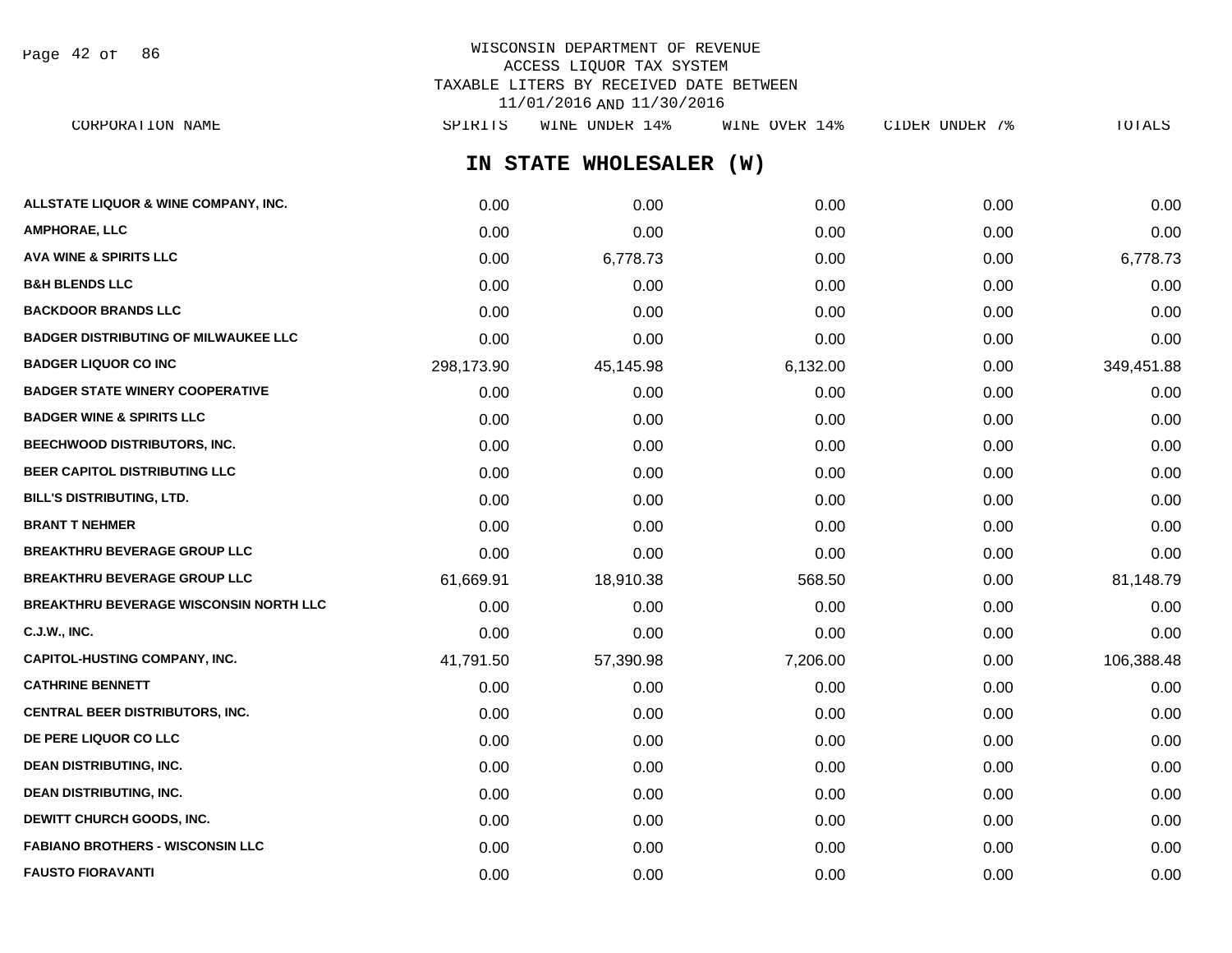Page 43 of 86

| FLANIGAN DISTRIBUTING OF DOOR COUNTY, INC.<br>0.00<br>0.00<br><b>FOUR SEASONS BEER DISTRIBUTORS INC</b><br>0.00<br>0.00<br><b>FRANK BEER DISTRIBUTORS, INC.</b><br>0.00<br>0.00<br><b>FRANK LIQUOR COMPANY, INC.</b><br>41,439.24<br>19,684.89 | 0.00<br>0.00<br>0.00<br>0.00<br>0.00<br>0.00<br>0.00 | 0.00<br>0.00<br>0.00<br>0.00<br>0.00<br>0.00 | 0.00<br>0.00<br>0.00<br>61,124.13<br>0.00 |
|------------------------------------------------------------------------------------------------------------------------------------------------------------------------------------------------------------------------------------------------|------------------------------------------------------|----------------------------------------------|-------------------------------------------|
|                                                                                                                                                                                                                                                |                                                      |                                              |                                           |
|                                                                                                                                                                                                                                                |                                                      |                                              |                                           |
|                                                                                                                                                                                                                                                |                                                      |                                              |                                           |
|                                                                                                                                                                                                                                                |                                                      |                                              |                                           |
| <b>FRANK LIQUORS OF LA CROSSE, INC.</b><br>0.00<br>0.00                                                                                                                                                                                        |                                                      |                                              |                                           |
| <b>GB SALES MILWAUKEE, INC.</b><br>0.00<br>0.00                                                                                                                                                                                                |                                                      |                                              | 0.00                                      |
| <b>GENERAL BEER DISTRIBUTORS CO.</b><br>0.00<br>0.00                                                                                                                                                                                           |                                                      | $-94.50$                                     | $-94.50$                                  |
| <b>GENERAL BEER-NORTHEAST INC</b><br>0.00<br>0.00                                                                                                                                                                                              | 0.00                                                 | 0.00                                         | 0.00                                      |
| <b>GENERAL BEER-NORTHEAST INC</b><br>0.00<br>0.00                                                                                                                                                                                              | 0.00                                                 | 0.00                                         | 0.00                                      |
| <b>GENERAL BEER-NORTHWEST, INC.</b><br>0.00<br>0.00                                                                                                                                                                                            | 0.00                                                 | 0.00                                         | 0.00                                      |
| <b>GENERAL BEER-NORTHWEST, INC.</b><br>0.00<br>0.00                                                                                                                                                                                            | 0.00                                                 | 0.00                                         | 0.00                                      |
| <b>GENERAL BEVERAGE SALES CO- OSHKOSH</b><br>0.00<br>60,750.00                                                                                                                                                                                 | 0.00                                                 | 0.00                                         | 60,750.00                                 |
| <b>GENERAL BEVERAGE SALES CO.</b><br>0.00<br>80,255.37                                                                                                                                                                                         | 11,272.50                                            | 0.00                                         | 91,527.87                                 |
| <b>GENERAL BEVERAGE SALES CO.- MILWAUKEE</b><br>11,700.00<br>95,205.89                                                                                                                                                                         | 522.00                                               | 0.00                                         | 107,427.89                                |
| <b>GIUSEPPE GAGLIANELLO</b><br>0.00<br>0.00                                                                                                                                                                                                    | 0.00                                                 | 0.00                                         | 0.00                                      |
| <b>GLORIA R RAGSDALE</b><br>0.00<br>0.00                                                                                                                                                                                                       | 0.00                                                 | 0.00                                         | 0.00                                      |
| <b>GVARDIA LLC</b><br>0.00<br>0.00                                                                                                                                                                                                             | 0.00                                                 | 0.00                                         | 0.00                                      |
| <b>HENDRICKS BEVERAGE, INC.</b><br>0.00<br>0.00                                                                                                                                                                                                | 0.00                                                 | 0.00                                         | 0.00                                      |
| <b>IMPORT! WINES, INC.</b><br>0.00<br>0.00                                                                                                                                                                                                     | 0.00                                                 | 0.00                                         | 0.00                                      |
| <b>IRL, INCORPORATED</b><br>0.00<br>7,740.00                                                                                                                                                                                                   | 0.00                                                 | 0.00                                         | 7,740.00                                  |
| JACQUES VIEAU, INC.<br>0.00<br>0.00                                                                                                                                                                                                            | 0.00                                                 | 0.00                                         | 0.00                                      |
| JANDRAIN RELIGIOUS SUPPLY, INC.<br>0.00<br>0.00                                                                                                                                                                                                | 0.00                                                 | 0.00                                         | 0.00                                      |
| <b>JANSEN INTERNATIONAL LLC</b><br>0.00<br>0.00                                                                                                                                                                                                | 0.00                                                 | 0.00                                         | 0.00                                      |
| <b>JAW PROPERTIES LLC</b><br>0.00<br>0.00                                                                                                                                                                                                      | 0.00                                                 | 0.00                                         | 0.00                                      |
| <b>JOHN J COLLETTI</b><br>0.00<br>$-1,206.00$                                                                                                                                                                                                  | 0.00                                                 | 0.00                                         | $-1,206.00$                               |
| JOHNSON BROTHERS OF WISCONSIN INC<br>12,833.00<br>69,394.03                                                                                                                                                                                    | $-207.00$                                            | 0.00                                         | 82,020.03                                 |
| <b>JONATHON LODUCA</b><br>0.00<br>0.00                                                                                                                                                                                                         | 0.00                                                 | 0.00                                         | 0.00                                      |
| <b>JOYVINE LLC</b><br>0.00<br>0.00                                                                                                                                                                                                             | 0.00                                                 | 0.00                                         | 0.00                                      |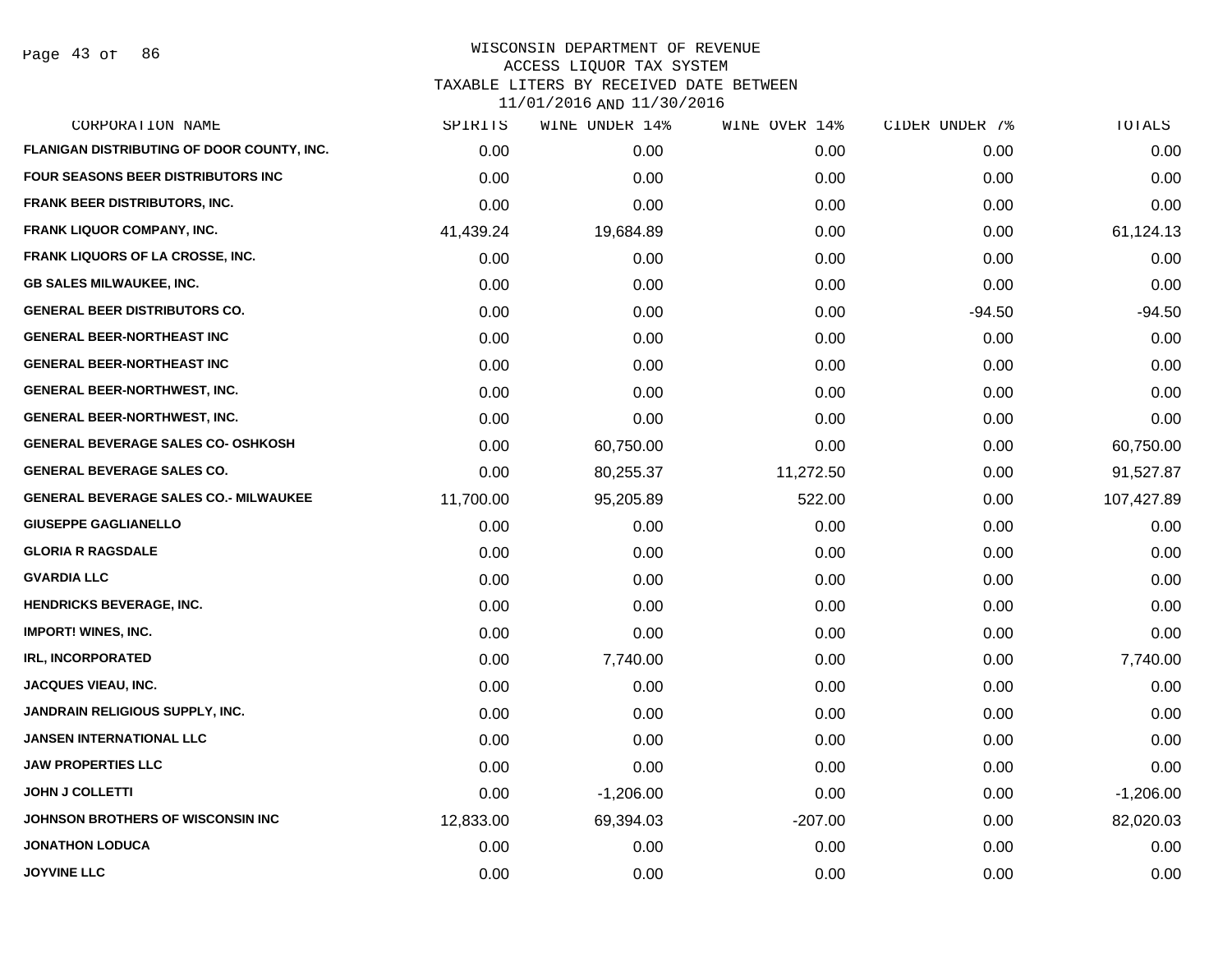Page 44 of 86

# WISCONSIN DEPARTMENT OF REVENUE ACCESS LIQUOR TAX SYSTEM

TAXABLE LITERS BY RECEIVED DATE BETWEEN

| CORPORATION NAME                         | SPIRITS   | WINE UNDER 14% | WINE OVER 14% | CIDER UNDER 7% | TOTALS      |
|------------------------------------------|-----------|----------------|---------------|----------------|-------------|
| KAY BEER DISTRIBUTING, INC.              | 0.00      | 0.00           | 0.00          | 0.00           | 0.00        |
| <b>L'EFT BANK WINE COMPANY LIMITED</b>   | 0.00      | 19,173.00      | 567.00        | 0.00           | 19,740.00   |
| LA CROSSE BEVERAGE LLC                   | 0.00      | 0.00           | 0.00          | 0.00           | 0.00        |
| <b>LA RIOJA RESTAURANT LLC</b>           | 0.00      | 0.00           | 0.00          | 0.00           | 0.00        |
| LARRY'S DISTRIBUTING CO., INC.           | 0.00      | 0.00           | 0.00          | 0.00           | 0.00        |
| LEE BEVERAGE OF WISCONSIN LLC            | 0.00      | 0.00           | 0.00          | 0.00           | 0.00        |
| LEE BEVERAGE OF WISCONSIN LLC            | 0.00      | 0.00           | 0.00          | 0.00           | 0.00        |
| LEE BEVERAGE-CIDERS WINES & SPIRITS LLC  | 0.00      | 0.00           | 0.00          | 0.00           | 0.00        |
| LETRAH INTERNATIONAL CORPORATION         | 0.00      | 0.00           | 0.00          | 0.00           | 0.00        |
| <b>LISA G KARANDANIS</b>                 | 0.00      | 0.00           | 0.00          | 0.00           | 0.00        |
| LO DUCA BROS., INC.                      | 0.00      | $-2,403.00$    | 0.00          | 0.00           | $-2,403.00$ |
| <b>LORI SCOTT</b>                        | $-930.75$ | 0.00           | 0.00          | 0.00           | $-930.75$   |
| <b>LOS ALTOS AGAVE DISTRIBUTOR INC</b>   | 0.00      | 0.00           | 0.00          | 0.00           | 0.00        |
| <b>M SHIRAZ LLC</b>                      | 0.00      | 0.00           | 0.00          | 0.00           | 0.00        |
| <b>MARCO BRUZZI</b>                      | 0.00      | 0.00           | 0.00          | 0.00           | 0.00        |
| <b>MICCA HUTCHINS</b>                    | 0.00      | 0.00           | 0.00          | 0.00           | 0.00        |
| <b>MICHAEL G ANSAY</b>                   | 0.00      | 27.00          | 0.00          | 0.00           | 27.00       |
| <b>MIDWEST SALES &amp; SERVICE, INC.</b> | 0.00      | 0.00           | 0.00          | 0.00           | 0.00        |
| MILLER BEER OF THE NORTHWOODS, INC.      | 0.00      | 0.00           | 0.00          | 0.00           | 0.00        |
| <b>NOELKE DISTRIBUTORS, INC.</b>         | 0.00      | 0.00           | 0.00          | 0.00           | 0.00        |
| <b>NORTHWEST BEVERAGES, INC.</b>         | 0.00      | 0.00           | 0.00          | 0.00           | 0.00        |
| <b>NOUVEAU VENTURES LLC</b>              | $-224.36$ | $-39.75$       | 0.00          | 0.00           | $-264.11$   |
| OTT SCHWEITZER DISTRIBUTORSHIP, INC.     | 0.00      | 0.00           | 0.00          | 0.00           | 0.00        |
| <b>PARK RIDGE DISTRIBUTING, INC.</b>     | 0.00      | 0.00           | 0.00          | 0.00           | 0.00        |
| PEHLER DISTRIBUTING, INC.                | 0.00      | 0.00           | 0.00          | 0.00           | 0.00        |
| PHILLIPS DISTRIBUTING CORPORATION        | 10,068.00 | 0.00           | 0.00          | 0.00           | 10,068.00   |
| PHILLIPS WINE COMPANY                    | 0.00      | 4,697.28       | 5,343.00      | 0.00           | 10,040.28   |
| PHILLY'S PREMIUM BEVERAGES LLC           | 0.00      | 0.00           | 0.00          | 0.00           | 0.00        |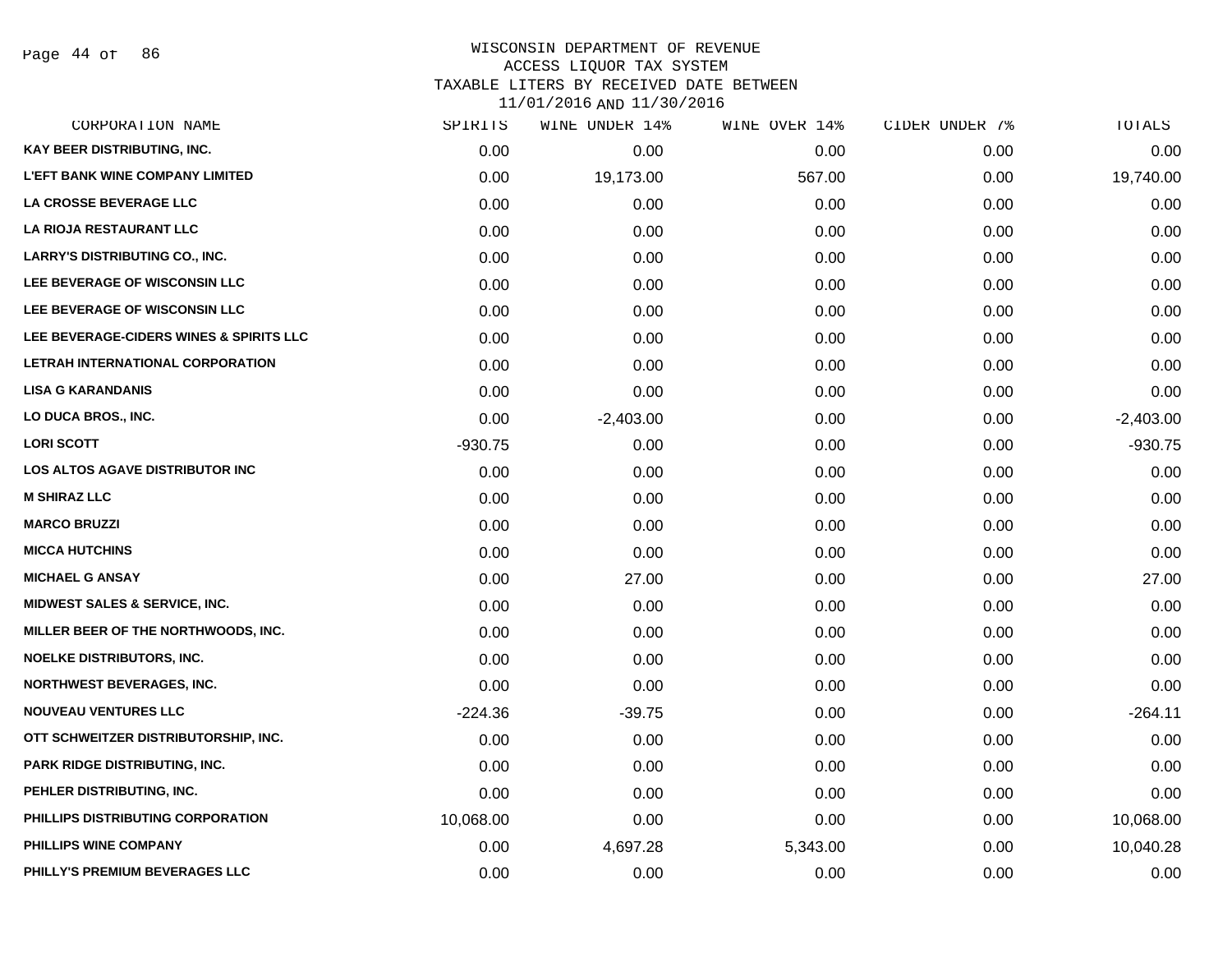Page 45 of 86

| CORPORATION NAME                            | SPIRITS    | WINE UNDER 14% | WINE OVER 14% | CIDER UNDER 7% | TOTALS       |
|---------------------------------------------|------------|----------------|---------------|----------------|--------------|
| <b>PURE WINE WISCONSIN INC</b>              | 0.00       | 0.00           | 0.00          | 0.00           | 0.00         |
| <b>PURPLE FEET WINES, LLC</b>               | 0.00       | 0.00           | 0.00          | 0.00           | 0.00         |
| <b>RANGE BEVERAGE, INCORPORATED</b>         | 0.00       | 0.00           | 0.00          | 0.00           | 0.00         |
| RATAS WHOLESALE LIQUOR COMPANY              | 0.00       | 0.00           | 0.00          | 0.00           | 0.00         |
| <b>RIVER CITY DISTRIBUTING CO., INC.</b>    | 0.00       | 0.00           | 0.00          | 0.00           | 0.00         |
| S. & S. DISTRIBUTING, INC.                  | 0.00       | 0.00           | 0.00          | 0.00           | 0.00         |
| S. & S. DISTRIBUTING, INC.                  | 0.00       | 0.00           | 0.00          | 0.00           | 0.00         |
| <b>SALIM M SHAMMO</b>                       | 0.00       | 0.00           | 0.00          | 0.00           | 0.00         |
| <b>SARATOGA LIQUOR CO., INC.</b>            | 18,211.00  | 0.00           | 0.00          | 0.00           | 18,211.00    |
| <b>SQUARE ROOT LLC</b>                      | 0.00       | 0.00           | 0.00          | 0.00           | 0.00         |
| <b>STATE WINE &amp; SPIRITS COMPANY LLC</b> | 0.00       | 0.00           | 0.00          | 0.00           | 0.00         |
| <b>SUPERIOR BEVERAGES LLC</b>               | 0.00       | 0.00           | 0.00          | 0.00           | 0.00         |
| <b>TIMOTHY REILLY SR</b>                    | 0.00       | 0.00           | 0.00          | 0.00           | 0.00         |
| TJ INTERNATIONAL LTD                        | 0.00       | 0.00           | 0.00          | 0.00           | 0.00         |
| TRI-MART COMPANY LLC                        | 0.00       | 0.00           | 0.00          | 0.00           | 0.00         |
| TRIANGLE DISTRIBUTING COMPANY, INC.         | 0.00       | 0.00           | 0.00          | 0.00           | 0.00         |
| <b>VINO VERITAS, LTD.</b>                   | 0.00       | 594.00         | 675.00        | 0.00           | 1,269.00     |
| <b>WDI LLC</b>                              | 0.00       | 0.00           | 0.00          | 0.00           | 0.00         |
| <b>WDI LLC</b>                              | 0.00       | 0.00           | 0.00          | 0.00           | 0.00         |
| <b>WISCONSIN DISTRIBUTORS EAST LLC</b>      | 0.00       | 0.00           | 0.00          | 0.00           | 0.00         |
| <b>WISCONSIN DISTRIBUTORS NORTH LLC</b>     | 0.00       | 0.00           | 0.00          | 0.00           | 0.00         |
| <b>WISCONSIN WINERY CO-OP</b>               | 0.00       | 0.00           | 0.00          | 0.00           | 0.00         |
| <b>WOODFIELD DISTRIBUTION LLC</b>           | 0.00       | 0.00           | 0.00          | 0.00           | 0.00         |
| ZASTROW THE BEER MAN, INC.                  | 0.00       | 0.00           | 0.00          | 0.00           | 0.00         |
| TOTAL LITERS FOR 11/30/2016                 | 494,731.44 | 482,098.78     | 32,079.00     | $-94.50$       | 1,008,814.72 |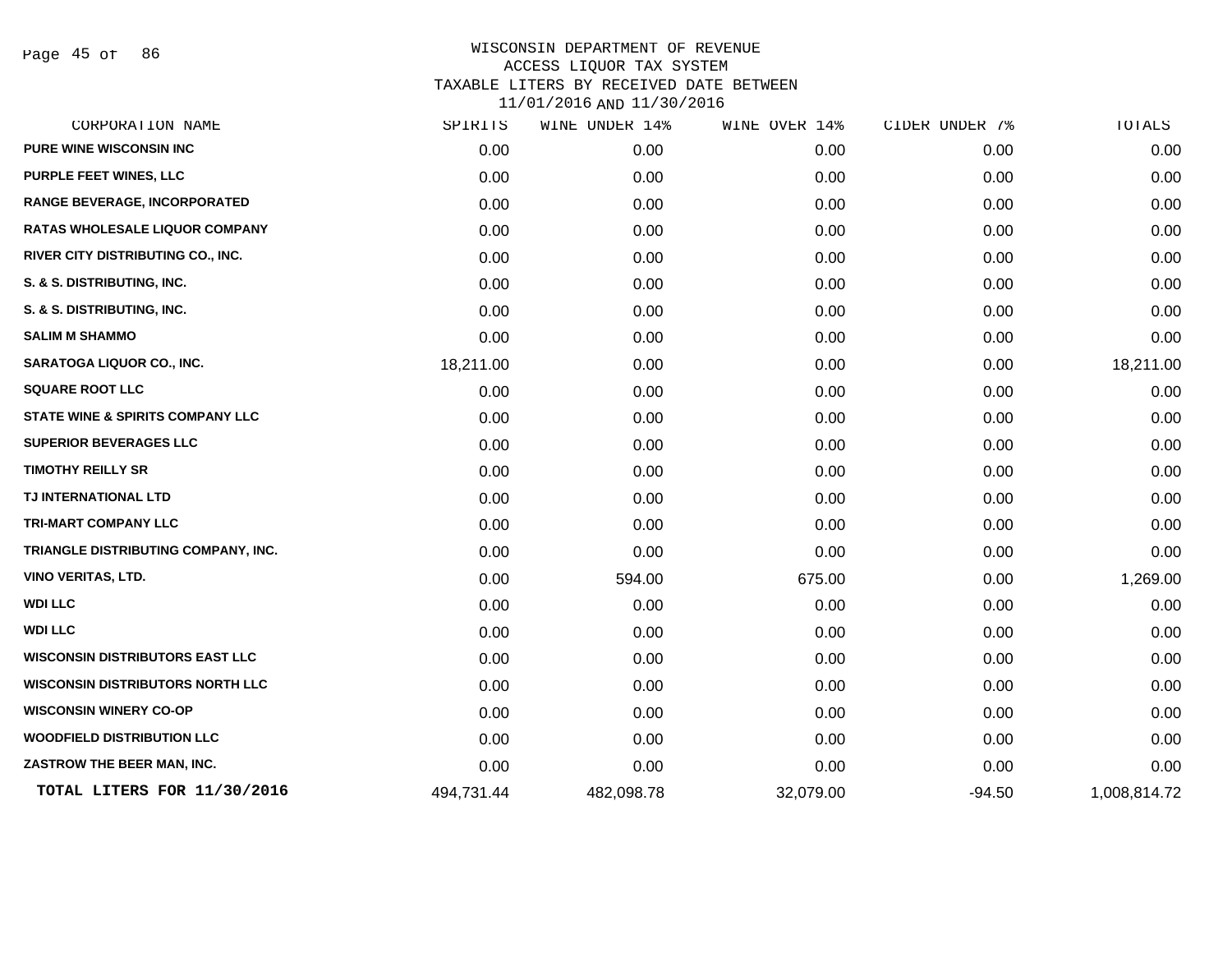WISCONSIN DEPARTMENT OF REVENUE ACCESS LIQUOR TAX SYSTEM TAXABLE LITERS BY RECEIVED DATE BETWEEN 11/01/2016 AND 11/30/2016 CORPORATION NAME SPIRITS WINE UNDER 14% WINE OVER 14% CIDER UNDER 7% TOTALS Page 46 of 86

**IN STATE MANUFACTURER (WM)**

| 45TH PARALLEL SPIRITS, LLC                | 0.00     | 0.00     | 0.00   | 0.00      | 0.00      |
|-------------------------------------------|----------|----------|--------|-----------|-----------|
| <b>ACE ETHANOL LLC</b>                    | 0.00     | 0.00     | 0.00   | 0.00      | 0.00      |
| <b>AEPPELTREOW INC</b>                    | 166.48   | 0.00     | 0.00   | 0.00      | 166.48    |
| ANGRY SPIRITS DISTILLING LLC              | 0.00     | 0.00     | 0.00   | 0.00      | 0.00      |
| <b>B &amp; E DISTILLERY INC.</b>          | 0.00     | 0.00     | 0.00   | 0.00      | 0.00      |
| <b>BRIAN SAMMONS</b>                      | 395.99   | 0.00     | 0.00   | 0.00      | 395.99    |
| <b>C &amp; N CORPORATION</b>              | 2,782.42 | 0.00     | 0.00   | 0.00      | 2,782.42  |
| <b>CENTRAL STANDARD LLC</b>               | 1,651.23 | 0.00     | 0.00   | 0.00      | 1,651.23  |
| CHIPPEWA RIVER DISTILLERY AND BREWERY LLC | 69.23    | 0.00     | 0.00   | 0.00      | 69.23     |
| <b>CLOVER MEADOW LLC</b>                  | 0.00     | 0.00     | 0.00   | 0.00      | 0.00      |
| <b>DEATH'S DOOR DISTILLERY LLC</b>        | 2,463.00 | 0.00     | 0.00   | 0.00      | 2,463.00  |
| DISTILLERY PARTNERS, LLC                  | 0.00     | 0.00     | 0.00   | 0.00      | 0.00      |
| DRIFTLESS GLEN DISTILLERY LLC             | 1,042.14 | 0.00     | 0.00   | 0.00      | 1,042.14  |
| <b>EMCO CHEMICAL DISTRIBUTORS, INC.</b>   | 0.00     | 0.00     | 0.00   | 0.00      | 0.00      |
| <b>GLOBAL DISTILLERS SRL LLC</b>          | 7,457.75 | 1,485.00 | 0.00   | 0.00      | 8,942.75  |
| <b>GRANT J VAN DRIEST</b>                 | 22.50    | 0.00     | 0.00   | 0.00      | 22.50     |
| <b>GREAT LAKES DISTILLERY LLC</b>         | 1,175.22 | 0.00     | 0.00   | 0.00      | 1,175.22  |
| HENDRICKS FAMILY DISTILLERY LLC           | 52.50    | 0.00     | 0.00   | 0.00      | 52.50     |
| <b>KELLY M YOCOM</b>                      | 121.51   | 81.01    | 0.00   | 0.00      | 202.52    |
| <b>MATTHEW RICK</b>                       | 223.26   | 1,449.01 | 294.73 | 0.00      | 1,967.00  |
| <b>MILLERCOORS LLC</b>                    | 0.00     | 0.00     | 0.00   | 41,842.60 | 41,842.60 |
| <b>NATHAN G GREENAWALT</b>                | 474.75   | 0.00     | 0.00   | 0.00      | 474.75    |
| <b>NORTHERN WATERS DISTILLERY LLC</b>     | 603.73   | 0.00     | 0.00   | 0.00      | 603.73    |
| <b>PERLICK FARMS LLC</b>                  | 425.90   | 0.00     | 0.00   | 0.00      | 425.90    |
| RIVER BEND VINEYARD & WINERY LLC          | 71.24    | 0.00     | 0.00   | 0.00      | 71.24     |
| <b>SENSIENT FLAVORS LLC</b>               | 0.00     | 0.00     | 0.00   | 0.00      | 0.00      |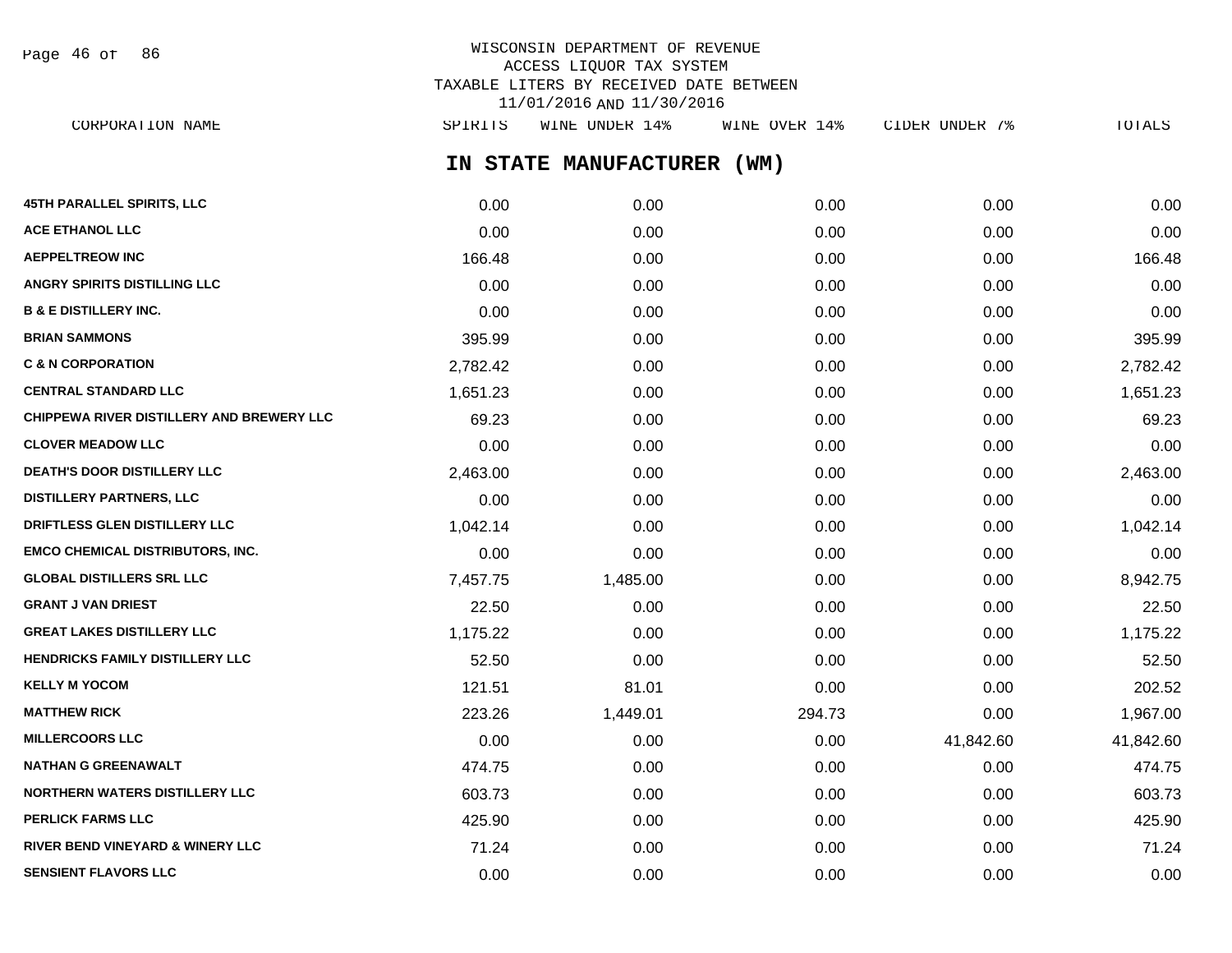Page 47 of 86

| CORPORATION NAME                | SPIRITS   | UNDER 14%<br>WINE | OVER 14%<br>WINE | UNDER 7%<br>CIDER | TOTALS    |
|---------------------------------|-----------|-------------------|------------------|-------------------|-----------|
| <b>ST CROIX SPIRITS LLC</b>     | 0.00      | 0.00              | 0.00             | 0.00              | 0.00      |
| THE NORTH WOODS DISTILLERY LLC  | 378.00    | 0.00              | 0.00             | 0.00              | 378.00    |
| WHITE WINTER WINERY INC         | 0.00      | 0.00              | 0.00             | 0.00              | 0.00      |
| <b>WOLLERSHEIM WINERY, INC.</b> | 180.19    | 0.00              | 0.00             | 0.00              | 180.19    |
| YAHARA BAY DISTILLERS, INC.     | 9,482.23  | 0.00              | 0.00             | 0.00              | 9,482.23  |
| YAHARA BAY DISTILLERS, INC.     | 0.00      | 0.00              | 0.00             | 0.00              | 0.00      |
| TOTAL LITERS FOR 11/30/2016     | 29,239.27 | 3.015.02          | 294.73           | 41,842.60         | 74,391.62 |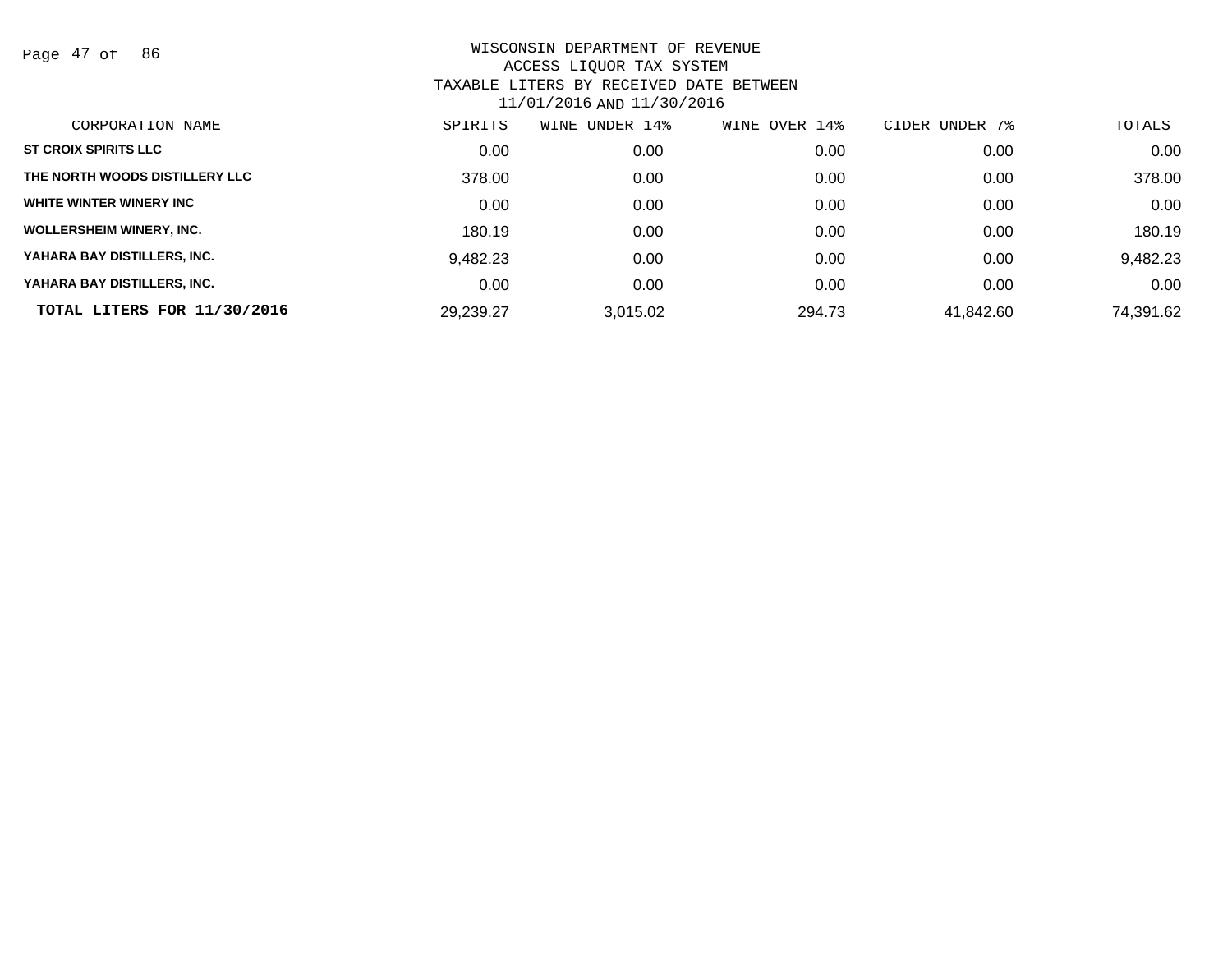Page 48 of 86

# WISCONSIN DEPARTMENT OF REVENUE ACCESS LIQUOR TAX SYSTEM TAXABLE LITERS BY RECEIVED DATE BETWEEN 11/01/2016 AND 11/30/2016

CORPORATION NAME SPIRITS WINE UNDER 14% WINE OVER 14% CIDER UNDER 7% TOTALS

# **IN STATE RECTIFIER (WR)**

| <b>45TH PARALLEL SPIRITS, LLC</b>      | 1,598.25  | 0.00         | 0.00 | 0.00 | 1,598.25     |
|----------------------------------------|-----------|--------------|------|------|--------------|
| <b>ARTYS</b>                           | 2,861.76  | 0.00         | 0.00 | 0.00 | 2,861.76     |
| <b>CITY BREWING COMPANY, LLC</b>       | 0.00      | 0.00         | 0.00 | 0.00 | 0.00         |
| <b>DISTILLERY PARTNERS, LLC</b>        | 0.00      | 0.00         | 0.00 | 0.00 | 0.00         |
| <b>GALLOWAY COMPANY</b>                | 0.00      | 0.00         | 0.00 | 0.00 | 0.00         |
| <b>GREAT LAKES DISTILLERY LLC</b>      | 1,760.25  | 0.00         | 0.00 | 0.00 | 1,760.25     |
| <b>HENRY FARMS PRAIRIE SPIRITS LLC</b> | -477.00   | 0.00         | 0.00 | 0.00 | -477.00      |
| <b>KELLY M YOCOM</b>                   | 0.00      | 0.00         | 0.00 | 0.00 | 0.00         |
| <b>MIDWEST CUSTOM BOTTLING LLC</b>     | $-579.33$ | $-18,360.00$ | 0.00 | 0.00 | $-18,939.33$ |
| <b>NATHAN G GREENAWALT</b>             | 0.00      | 0.00         | 0.00 | 0.00 | 0.00         |
| YAHARA BAY DISTILLERS, INC.            | 0.00      | 0.00         | 0.00 | 0.00 | 0.00         |
| YAHARA BAY DISTILLERS, INC.            | 0.00      | 0.00         | 0.00 | 0.00 | 0.00         |
| TOTAL LITERS FOR 11/30/2016            | 5,163.93  | $-18,360.00$ | 0.00 | 0.00 | $-13,196.07$ |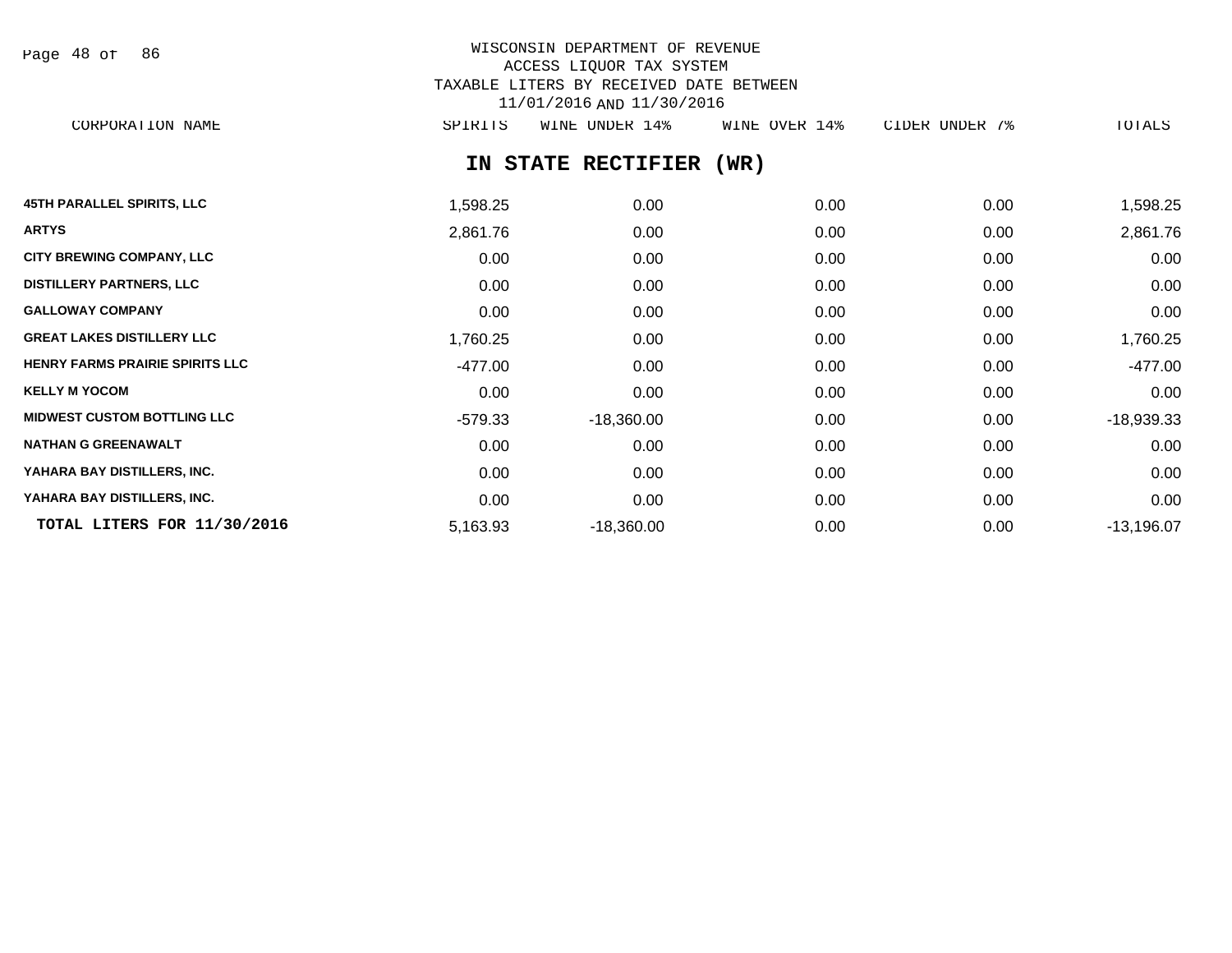Page 49 of 86

# WISCONSIN DEPARTMENT OF REVENUE ACCESS LIQUOR TAX SYSTEM TAXABLE LITERS BY RECEIVED DATE BETWEEN 11/01/2016 AND 11/30/2016

**IN STATE WINERY (WWI) AEPPELTREOW INC** 2,861.00 **1,028.11 54.51 1,028.11** 54.51 54.57 54.57 54.58 2,861.00 **AMANDA STEFL** 0.00 90.74 0.00 0.00 90.74 **BARABOO BLUFF WINERY, LLC** 0.00 2,190.80 0.00 0.00 2,190.80 **BAUER-KEARNS WINERY LLC** 0.00 0.00 0.00 0.00 0.00 **BAYFIELD WINERY, LTD.** 0.00 2,104.49 0.00 0.00 2,104.49 **BELLEVINEZ LLC** 0.00 1,173.47 0.00 0.00 1,173.47 **BLIND HORSE WINERY LLC** 0.00 0.00 0.00 0.00 0.00 **BOTHAM VINEYARDS, INC.** 0.00 2,460.51 0.00 0.00 2,460.51 **BRANCHES WINERY LLC** 0.00 1,930.55 416.39 0.00 2,346.94 **BRIGADOON FARM & WINERY LLC** 0.00 0.00 0.00 0.00 0.00 **BUZZ & BREW SHOP LLC** 25.42 **0.00** 45.42 0.00 0.00 45.42 0.00 0.00 0.00 0.00 0.00 0.00 45.42 **C & N CORPORATION** 0.00 64,980.58 273.68 0.00 65,254.26 **CHATEAU ST CROIX WINERY & VINEYARD LLC** 0.00 1,509.00 667.13 0.00 2,176.13 **CIDER HOUSE OF WISCONSIN LLC**  $0.00$   $0.00$   $0.00$   $0.00$   $0.00$   $0.00$   $0.00$   $0.00$   $0.00$   $0.00$   $0.00$   $0.00$   $0.00$   $0.00$   $0.00$   $0.00$   $0.00$   $0.00$   $0.00$   $0.00$   $0.00$   $0.00$   $0.00$   $0.00$   $0.00$   $0.00$   $0.00$   $0$ **CLAY JAR HOLDINGS LLC** 0.00 63.11 52.88 0.00 115.99 **CLOVER MEADOW LLC** 0.00 0.00 0.00 0.00 0.00 **COLDSPRING OF WISCONSIN LLC** 0.00 0.00 0.00 0.00 0.00 **COLLEEN M BOS** 0.00 954.45 0.00 0.00 954.45 **CRAIG FLETCHER** 0.00 0.00 0.00 0.00 0.00 **DANIEL J KOEPKE** 0.00 0.00 0.00 0.00 0.00 **DANZINGER VINEYARDS LLC** 0.00 0.00 0.00 0.00 0.00 **DIANA HOBSON** 0.00 0.00 0.00 0.00 0.00 **EDWARD J RINK** 0.00 18.02 0.00 0.00 18.02 **ELISABETH W KLEIN** 0.00 0.00 0.00 0.00 0.00 CORPORATION NAME SPIRITS WINE UNDER 14% WINE OVER 14% CIDER UNDER 7% TOTALS

**FAWN CREEK WINERY LLC** 0.00 7,894.49 0.00 0.00 7,894.49 **FERMENTING CELLARS LLC** 0.00 335.73 0.00 0.00 335.73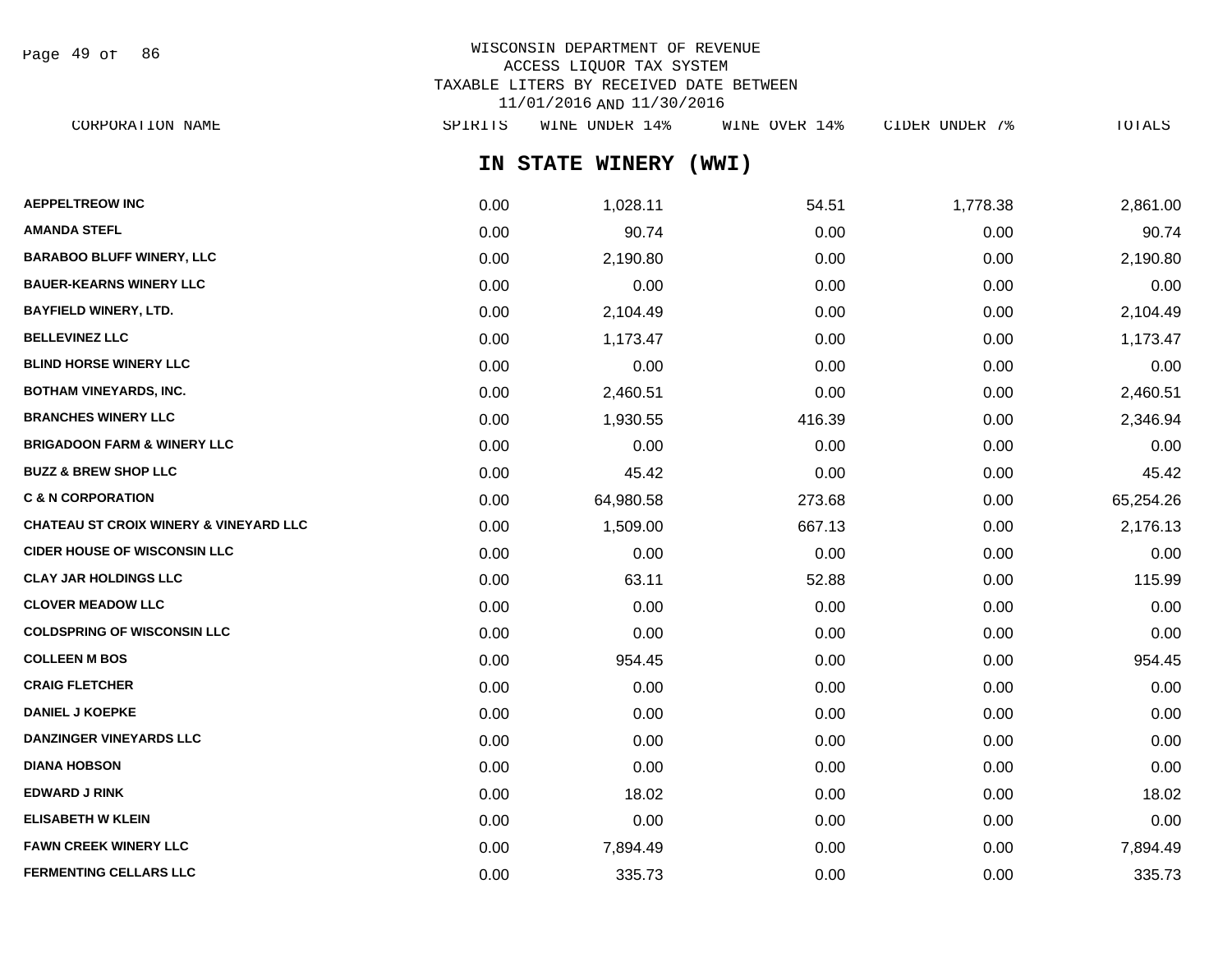Page 50 of 86

# WISCONSIN DEPARTMENT OF REVENUE

#### ACCESS LIQUOR TAX SYSTEM

TAXABLE LITERS BY RECEIVED DATE BETWEEN

| CORPORATION NAME                        | SPIRITS | WINE UNDER 14% | WINE OVER 14% | CIDER UNDER 7% | TOTALS    |
|-----------------------------------------|---------|----------------|---------------|----------------|-----------|
| <b>FISHER KING WINERY, LLC</b>          | 0.00    | 1,741.28       | 0.00          | 0.00           | 1,741.28  |
| <b>FRESAR INC</b>                       | 0.00    | 71.92          | 0.00          | 0.00           | 71.92     |
| FRUIT OF THE WOODS WINE CELLAR, INC.    | 0.00    | 23,491.49      | 0.00          | 0.00           | 23,491.49 |
| <b>HALF KRAKT LLC</b>                   | 0.00    | 0.00           | 0.00          | 0.00           | 0.00      |
| <b>HALF MOON HILL LLC</b>               | 0.00    | 0.00           | 0.00          | 0.00           | 0.00      |
| <b>HARALD TOMESCH</b>                   | 0.00    | 208.20         | 253.21        | 0.00           | 461.41    |
| <b>HARBOR RIDGE WINERY INC.</b>         | 0.00    | 8,479.56       | 0.00          | 0.00           | 8,479.56  |
| <b>HERDIE BAISDEN</b>                   | 0.00    | 113.56         | 0.00          | 1,535.26       | 1,648.82  |
| <b>HOOKSTONE INC.</b>                   | 0.00    | 466.74         | 344.47        | 0.00           | 811.21    |
| <b>ISLAND ORCHARD CIDER LLC</b>         | 0.00    | 0.00           | 0.00          | 8,356.92       | 8,356.92  |
| <b>JACKSON WINE LLC</b>                 | 0.00    | 1,874.94       | 153.00        | 0.00           | 2,027.94  |
| <b>JAMES PLOETZ</b>                     | 0.00    | 281.99         | 0.00          | 23.43          | 305.42    |
| <b>JEFFERY BEMIS</b>                    | 0.00    | 0.00           | 0.00          | 0.00           | 0.00      |
| <b>JEFFREY L STOEGER</b>                | 0.00    | 7,023.77       | 0.00          | 0.00           | 7,023.77  |
| <b>JONATHAN DALE</b>                    | 0.00    | 0.00           | 0.00          | 0.00           | 0.00      |
| <b>JORNY'S END LLC</b>                  | 0.00    | 3,671.84       | 0.00          | 0.00           | 3,671.84  |
| <b>JOSEPH CALLOW</b>                    | 0.00    | 0.00           | 0.00          | 0.00           | 0.00      |
| <b>JOSEPH CALLOW</b>                    | 0.00    | 0.00           | 0.00          | 0.00           | 0.00      |
| <b>JOSEPH STALLER</b>                   | 0.00    | 0.00           | 0.00          | 0.00           | 0.00      |
| <b>JOSEPH WYNIMKO</b>                   | 0.00    | 529.31         | 0.00          | 0.00           | 529.31    |
| <b>JULIE A ANDRZEJCZAK</b>              | 0.00    | 0.00           | 0.00          | 0.00           | 0.00      |
| <b>KEVIN BEHNKE</b>                     | 0.00    | 0.00           | 0.00          | 0.00           | 0.00      |
| <b>LAKE NOKOMIS CRANBERRIES INC</b>     | 0.00    | 0.00           | 0.00          | 0.00           | 0.00      |
| <b>LANDTA WINES LLC</b>                 | 0.00    | 0.00           | 0.00          | 0.00           | 0.00      |
| <b>LARSON &amp; LARSON</b>              | 0.00    | 519.62         | 0.00          | 0.00           | 519.62    |
| <b>LAUTENBACH'S ORCHARD COUNTRY INC</b> | 0.00    | 18,206.79      | 0.00          | 0.00           | 18,206.79 |
| <b>LEDGE STONE VINEYARDS LLC</b>        | 0.00    | 21.58          | 2.65          | 0.00           | 24.23     |
| <b>LOST ISLAND WINE LLC</b>             | 0.00    | 1,175.25       | 0.00          | 551.49         | 1,726.74  |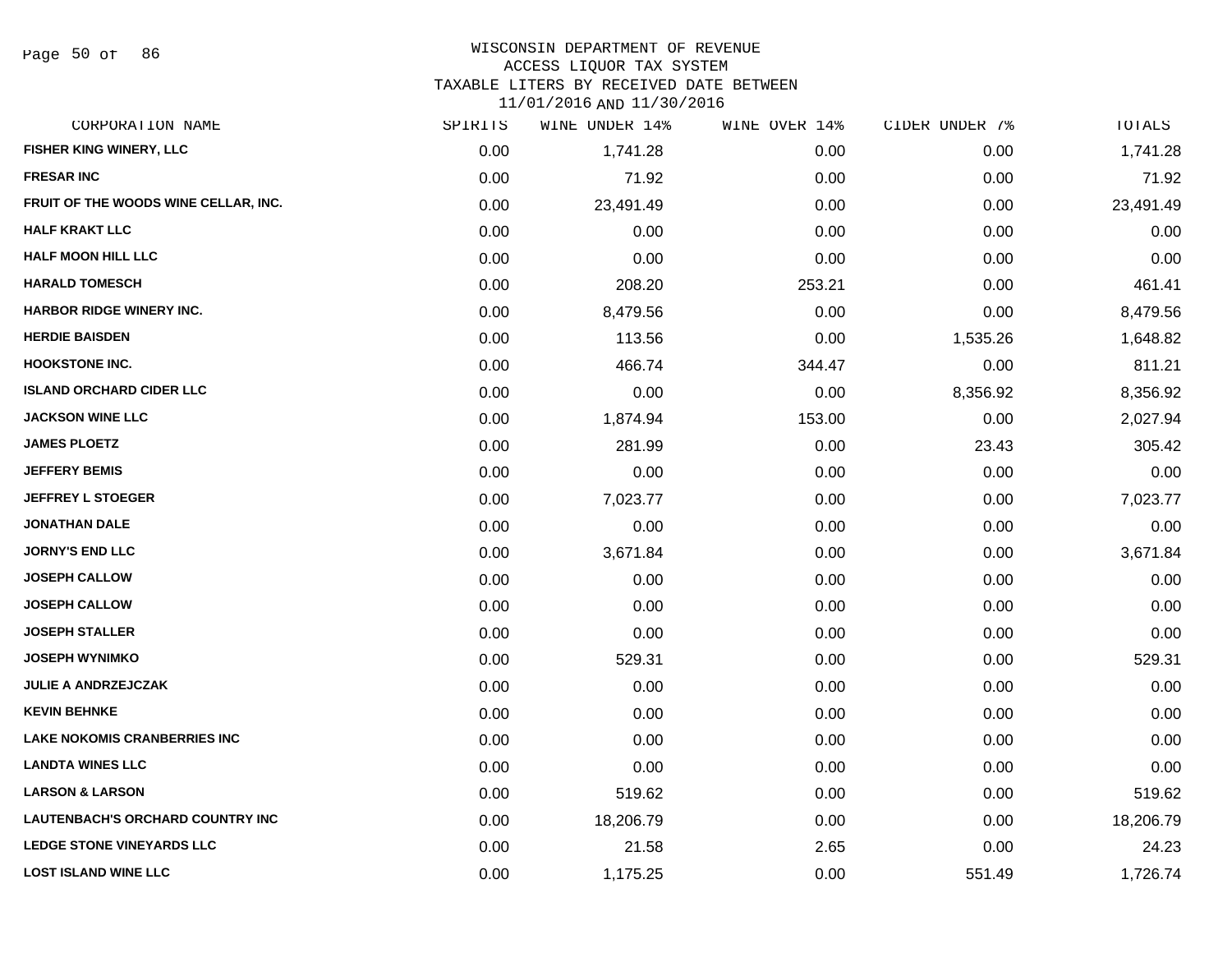#### WISCONSIN DEPARTMENT OF REVENUE ACCESS LIQUOR TAX SYSTEM

TAXABLE LITERS BY RECEIVED DATE BETWEEN

| CORPORATION NAME                               | SPIRITS | WINE UNDER 14% | WINE OVER 14% | CIDER UNDER 7% | TOTALS   |
|------------------------------------------------|---------|----------------|---------------|----------------|----------|
| <b>LUNCH CREEK VINEYARDS LLC</b>               | 0.00    | 256.00         | 0.00          | 0.00           | 256.00   |
| <b>MARION J WEGLARZ AND MARLYS A BOCK PTRS</b> | 0.00    | 0.00           | 0.00          | 0.00           | 0.00     |
| <b>MARTIN E SELL</b>                           | 0.00    | 219.17         | 0.00          | 0.00           | 219.17   |
| <b>MARY BELLAZZINI</b>                         | 0.00    | 0.00           | 0.00          | 0.00           | 0.00     |
| <b>MATENAER CORPORATION</b>                    | 0.00    | 0.00           | 0.00          | 0.00           | 0.00     |
| <b>MATTHEW RICK</b>                            | 0.00    | 0.00           | 0.00          | 0.00           | 0.00     |
| <b>MCILQUHAM LLC</b>                           | 0.00    | 6,731.99       | 0.00          | 0.00           | 6,731.99 |
| <b>MERSHONIAN CIDERY LLC</b>                   | 0.00    | 113.56         | 0.00          | 1,173.47       | 1,287.03 |
| <b>MUNSON BRIDGE WINERY INC</b>                | 0.00    | 94.64          | 0.00          | 0.00           | 94.64    |
| <b>MUSETTA WINERY, LLC</b>                     | 0.00    | 2,327.73       | $-4.25$       | 0.00           | 2,323.48 |
| <b>NORTHLEAF WINERY, LLC</b>                   | 0.00    | 1,630.49       | 28.13         | 0.00           | 1,658.62 |
| <b>ODILON FORD WINERY INC</b>                  | 0.00    | 0.00           | 0.00          | 0.00           | 0.00     |
| PARALLEL 44 VINEYARD & WINERY, INC.            | 0.00    | 1,360.49       | $-0.38$       | 0.00           | 1,360.11 |
| <b>PARALLEL 44 VINEYARD &amp; WINERY, INC.</b> | 0.00    | 1,538.99       | 0.00          | 0.00           | 1,538.99 |
| <b>PATRICK ARNDT</b>                           | 0.00    | 302.83         | 0.00          | 0.00           | 302.83   |
| <b>PAUL D ASPER</b>                            | 0.00    | 0.00           | 0.00          | 358.86         | 358.86   |
| <b>PAUL G BLOMMEL</b>                          | 0.00    | 0.00           | 0.00          | 0.00           | 0.00     |
| <b>PAUL J FRANZEN</b>                          | 0.00    | 0.00           | 0.00          | 0.00           | 0.00     |
| <b>PIEPERTK LLC</b>                            | 0.00    | 2,005.50       | 22.86         | 0.00           | 2,028.36 |
| <b>PRAIRIE HAWK WINERY INC.</b>                | 0.00    | 0.00           | 0.00          | 0.00           | 0.00     |
| <b>RED OAK VINEYARD INC</b>                    | 0.00    | 0.00           | 0.00          | 0.00           | 0.00     |
| RIVER BEND VINEYARD & WINERY LLC               | 0.00    | 1,422.17       | 0.00          | 0.00           | 1,422.17 |
| <b>ROBERT BORUCKI</b>                          | 0.00    | 0.00           | 0.00          | 0.00           | 0.00     |
| <b>ROBERT BORUCKI</b>                          | 0.00    | 1,011.76       | 0.00          | 0.00           | 1,011.76 |
| <b>ROCK N WOOL WINERY LLC</b>                  | 0.00    | 1,192.40       | 0.00          | 0.00           | 1,192.40 |
| <b>RUSH RIVER BREWING LLC</b>                  | 0.00    | 0.00           | 0.00          | 117.34         | 117.34   |
| <b>RUSHFORD MEADERY AND WINERY LLC</b>         | 0.00    | 801.75         | 0.00          | 0.00           | 801.75   |
| <b>RYAN PRELLWITZ</b>                          | 0.00    | 0.00           | 0.00          | 0.00           | 0.00     |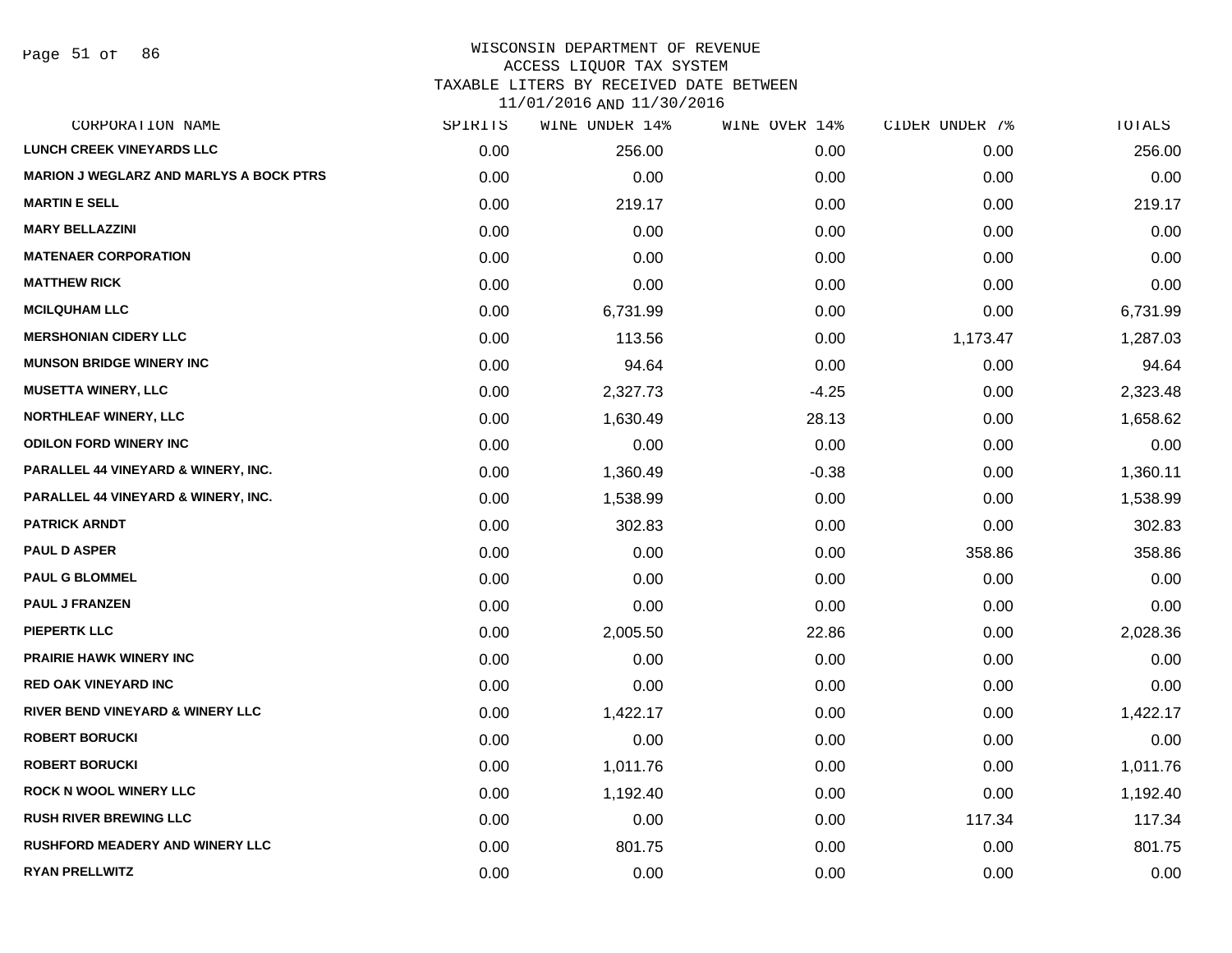Page 52 of 86

### WISCONSIN DEPARTMENT OF REVENUE ACCESS LIQUOR TAX SYSTEM TAXABLE LITERS BY RECEIVED DATE BETWEEN

| CORPORATION NAME                                 | SPIRITS | WINE UNDER 14% | WINE OVER 14% | CIDER UNDER 7% | TOTALS    |
|--------------------------------------------------|---------|----------------|---------------|----------------|-----------|
| <b>S &amp; J WINERY, LLC</b>                     | 0.00    | 0.00           | 0.00          | 0.00           | 0.00      |
| <b>SANDSTONE RIDGE VINEYARD &amp; WINERY LLC</b> | 0.00    | 759.62         | 126.02        | 0.00           | 885.64    |
| <b>SANTA FE FUTURES, INC.</b>                    | 0.00    | 0.00           | 0.00          | 0.00           | 0.00      |
| <b>SEVEN HAWKS VINEYARDS LLC</b>                 | 0.00    | 0.00           | 0.00          | 0.00           | 0.00      |
| <b>SEVEN HAWKS VINEYARDS LLC</b>                 | 0.00    | 0.00           | 0.00          | 0.00           | 0.00      |
| <b>SHARON L PINGEL</b>                           | 0.00    | 0.00           | 0.00          | 0.00           | 0.00      |
| <b>SHERRY HARDIE</b>                             | 0.00    | 354.75         | 0.00          | 0.00           | 354.75    |
| <b>SIMON CREEK VINEYARD LLC</b>                  | 0.00    | 4,865.00       | 556.23        | 0.00           | 5,421.23  |
| SINNIPEE VALLEY VINEYARD LLC                     | 0.00    | 225.00         | 0.00          | 0.00           | 225.00    |
| <b>SPB LLC</b>                                   | 0.00    | 0.00           | 0.00          | 31,799.68      | 31,799.68 |
| SPIRITS OF NORWAY VINEYARD LLC                   | 0.00    | 0.00           | 0.00          | 0.00           | 0.00      |
| SPRECHER BREWING COMPANY, INC.                   | 0.00    | 0.00           | 0.00          | 0.00           | 0.00      |
| <b>SPURGEON VINEYARDS &amp; WINERY LLC</b>       | 0.00    | 4,003.24       | 40.55         | 0.00           | 4,043.79  |
| <b>STEPHEN M KENNEDY</b>                         | 0.00    | 655.63         | 0.00          | 0.00           | 655.63    |
| <b>STEVEN J DE BAKER</b>                         | 0.00    | 0.00           | 0.00          | 0.00           | 0.00      |
| STEVEN M & JUDITH A JACOBSON LLC                 | 0.00    | 0.00           | 0.00          | 0.00           | 0.00      |
| <b>SUNSET POINT WINERY LLC</b>                   | 0.00    | 806.29         | 33.31         | 0.00           | 839.60    |
| <b>TENBA RIDGE WINERY LLC</b>                    | 0.00    | 2,232.89       | 0.00          | 0.00           | 2,232.89  |
| THE RUM TREE, INC.                               | 0.00    | 35.24          | 0.00          | 0.00           | 35.24     |
| THE WINE VINEYARD LLC                            | 0.00    | 0.00           | 0.00          | 0.00           | 0.00      |
| THE WOODLAND TRAIL BEVERAGE COMPANY, INC.        | 0.00    | 818.40         | 0.00          | 0.00           | 818.40    |
| <b>TOMMYS TOO HIGH WINES LLC</b>                 | 0.00    | 499.67         | 0.00          | 0.00           | 499.67    |
| <b>TROY LANDWEHR</b>                             | 0.00    | 1,074.00       | 63.00         | 0.00           | 1,137.00  |
| <b>TWO BROTHERS WINES LLC</b>                    | 0.00    | 1,433.99       | 323.24        | 0.00           | 1,757.23  |
| <b>VAN WYCHEN WINES INC.</b>                     | 0.00    | 0.00           | 0.00          | 0.00           | 0.00      |
| <b>VERNON VINEYARDS LTD</b>                      | 0.00    | 1,302.58       | 0.00          | 0.00           | 1,302.58  |
| <b>VETRO WINERY LLC</b>                          | 0.00    | 276.75         | 0.00          | 0.00           | 276.75    |
| <b>VINES TO CELLAR, INC.</b>                     | 0.00    | 995.60         | 0.00          | 0.00           | 995.60    |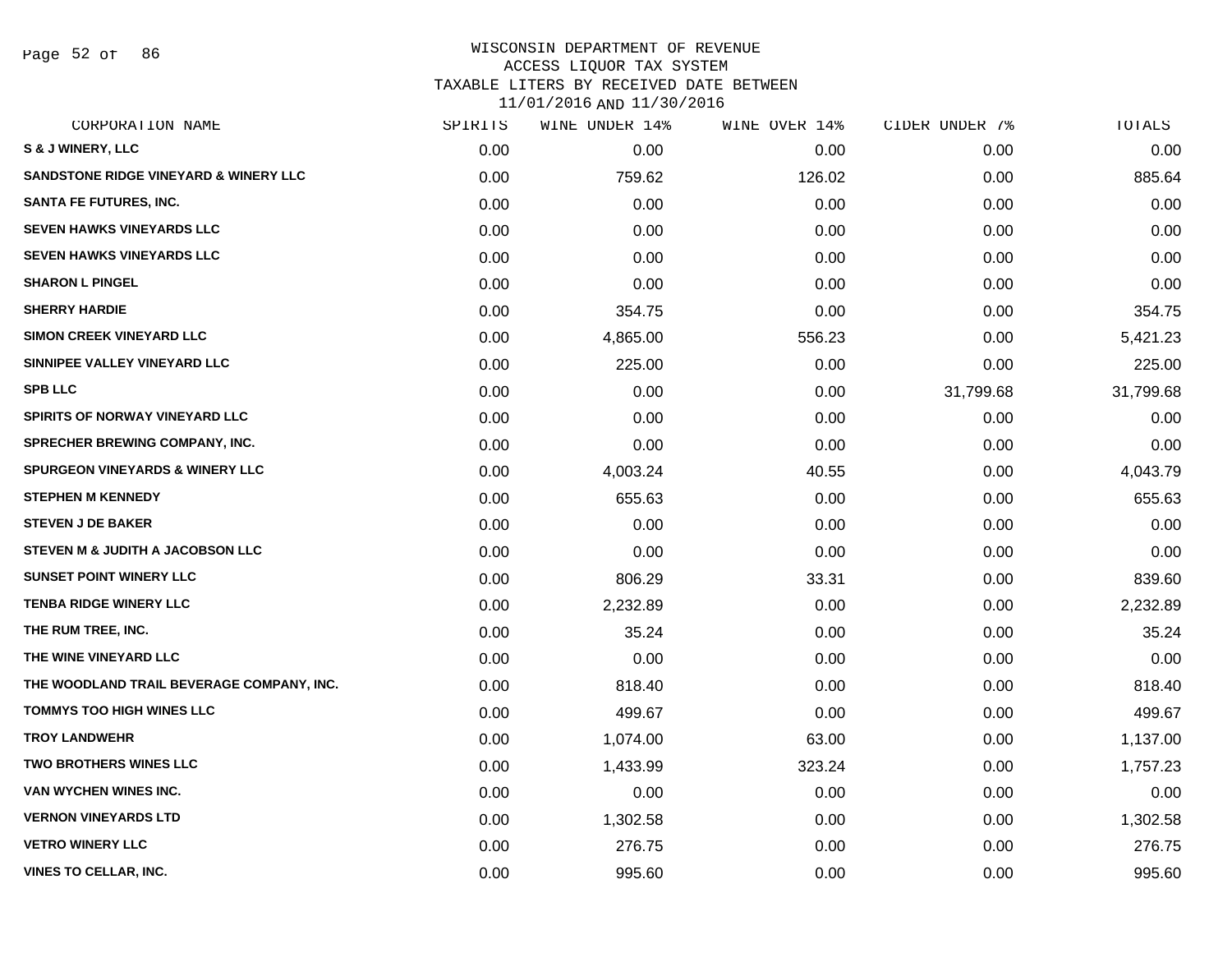# WISCONSIN DEPARTMENT OF REVENUE

#### ACCESS LIQUOR TAX SYSTEM

TAXABLE LITERS BY RECEIVED DATE BETWEEN

| CORPORATION NAME                                   | SPIRITS | WINE UNDER 14% | WINE OVER 14% | CIDER UNDER 7% | TOTALS     |
|----------------------------------------------------|---------|----------------|---------------|----------------|------------|
| VON STIEHL WINERY LTD.                             | 0.00    | 0.00           | 0.00          | 0.00           | 0.00       |
| VON STIEHL WINERY LTD.                             | 0.00    | 0.00           | 0.00          | 0.00           | 0.00       |
| VON STIEHL WINERY LTD.                             | 0.00    | 19,619.35      | 0.00          | 590.52         | 20,209.87  |
| <b>WEST PRAIRIE WINERY LLC</b>                     | 0.00    | 9,475.76       | 467.31        | 0.00           | 9,943.07   |
| <b>WHISPERING BLUFFS VINEYARD &amp; WINERY LTD</b> | 0.00    | 0.00           | 0.00          | 0.00           | 0.00       |
| <b>WHISPERING WINDS WINERY LLC</b>                 | 0.00    | 0.00           | 0.00          | 0.00           | 0.00       |
| <b>WHITE BEAR SPIRITS LLC</b>                      | 0.00    | 304.50         | 63.00         | 0.00           | 367.50     |
| WHITE WINTER WINERY INC                            | 0.00    | 1,507.72       | 190.03        | 0.00           | 1,697.75   |
| <b>WILLIAM F BLUHM</b>                             | 0.00    | 4,767.63       | 62.95         | 0.00           | 4,830.58   |
| <b>WINE STATION HUDSON LLC</b>                     | 0.00    | 230.00         | 0.00          | 0.00           | 230.00     |
| <b>WINEMAKER'S DAUGHTER LLC</b>                    | 0.00    | 0.00           | 0.00          | 0.00           | 0.00       |
| <b>WINESITTER BREWHOUSE LLC</b>                    | 0.00    | 0.00           | 0.00          | 0.00           | 0.00       |
| <b>WOLLERSHEIM WINERY, INC.</b>                    | 0.00    | 31,766.24      | 1,221.75      | 0.00           | 32,987.99  |
| <b>WOLLERSHEIM WINERY, INC.</b>                    | 0.00    | 7,820.44       | 527.99        | 0.00           | 8,348.43   |
| TOTAL LITERS FOR 11/30/2016                        | 0.00    | 271,497.07     | 5,939.66      | 46,285.35      | 323,722.08 |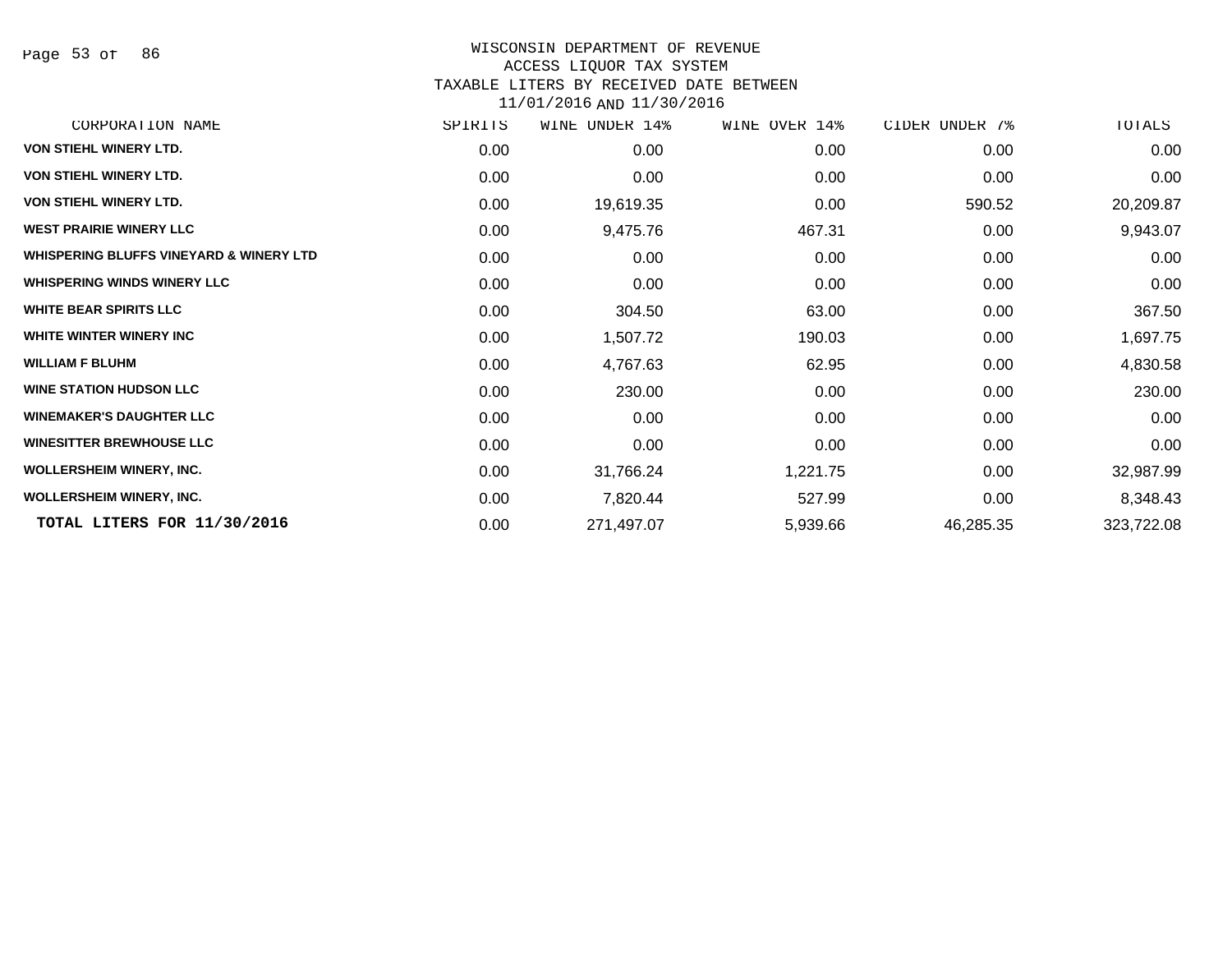Page 54 of 86

# WISCONSIN DEPARTMENT OF REVENUE ACCESS LIQUOR TAX SYSTEM TAXABLE LITERS BY RECEIVED DATE BETWEEN 11/01/2016 AND 11/30/2016

| CORPORATION NAME                          | SPIRITS | WINE UNDER 14%      | WINE OVER 14% | CIDER UNDER 7% | TOTALS |
|-------------------------------------------|---------|---------------------|---------------|----------------|--------|
|                                           |         | WINE DIRECT SHIPPER | (WDS)         |                |        |
| <b>1-800 WINESHOP.COM INC</b>             | 0.00    | 0.00                | 0.00          | 0.00           | 0.00   |
| 7 & 8 LLC                                 | 0.00    | 0.00                | 0.00          | 0.00           | 0.00   |
| <b>A TO Z WINEWORKS LLC</b>               | 0.00    | 0.00                | 0.00          | 0.00           | 0.00   |
| <b>A W DIRECT LLC</b>                     | 0.00    | 0.00                | 0.00          | 0.00           | 0.00   |
| <b>AARON POTT AND CLAIRE POTT</b>         | 0.00    | 0.00                | 0.00          | 0.00           | 0.00   |
| <b>ABACELA VINEYARDS &amp; WINERY INC</b> | 0.00    | 0.00                | 0.00          | 0.00           | 0.00   |
| <b>ABEJA LLC</b>                          | 0.00    | 0.00                | 0.00          | 0.00           | 0.00   |
| <b>ABERNATHY HOFFMAN, LLC</b>             | 0.00    | 0.00                | 0.00          | 0.00           | 0.00   |
| <b>ABREU VINEYARDS INC</b>                | 0.00    | 0.00                | 0.00          | 0.00           | 0.00   |
| <b>AC VIN CO LLC</b>                      | 0.00    | 0.00                | 0.00          | 0.00           | 0.00   |
| <b>ACCOLADE WINES NORTH AMERICA INC</b>   | 0.00    | 0.00                | 0.00          | 0.00           | 0.00   |
| <b>ACORN ALEGRIA WINERY</b>               | 0.00    | 0.00                | 0.00          | 0.00           | 0.00   |
| <b>ADAMS WINERY LLC</b>                   | 0.00    | 0.00                | 0.00          | 0.00           | 0.00   |
| <b>ADELAIDA CELLARS INC</b>               | 0.00    | 0.00                | 0.00          | 0.00           | 0.00   |
| <b>ADELSHEIM VINEYARD LLC</b>             | 0.00    | 0.00                | 0.00          | 0.00           | 0.00   |
| <b>AGATE RIDGE VINEYARD LLC</b>           | 0.00    | 0.00                | 2.25          | 0.00           | 2.25   |
| <b>AH WINES INC</b>                       | 0.00    | 0.00                | 0.00          | 0.00           | 0.00   |
| ALEXANDER P OXMAN                         | 0.00    | 0.00                | 0.00          | 0.00           | 0.00   |
| <b>ALEXANDRIA NICOLE CELLARS LLC</b>      | 0.00    | 0.00                | 0.00          | 0.00           | 0.00   |
| <b>ALPHA &amp; OMEGA WINERY LLC</b>       | 0.00    | 0.00                | 0.00          | 0.00           | 0.00   |
| ALTAMURA WINERY INC                       | 0.00    | 0.00                | 0.00          | 0.00           | 0.00   |
| <b>ALVAREZ VINEYARDS LLC</b>              | 0.00    | 0.00                | 0.00          | 0.00           | 0.00   |
| AMAPOLA CREEK VINEYARDS & WINERY          | 0.00    | 0.00                | 0.00          | 0.00           | 0.00   |
| AMAVI CELLARS LLC                         | 0.00    | 0.00                | 0.00          | 0.00           | 0.00   |
| <b>AMERICAN VINTNERS LLC</b>              | 0.00    | 0.00                | 0.00          | 0.00           | 0.00   |

**AMERICAN WINE TRADE INC** 0.00 0.00 0.00 0.00 0.00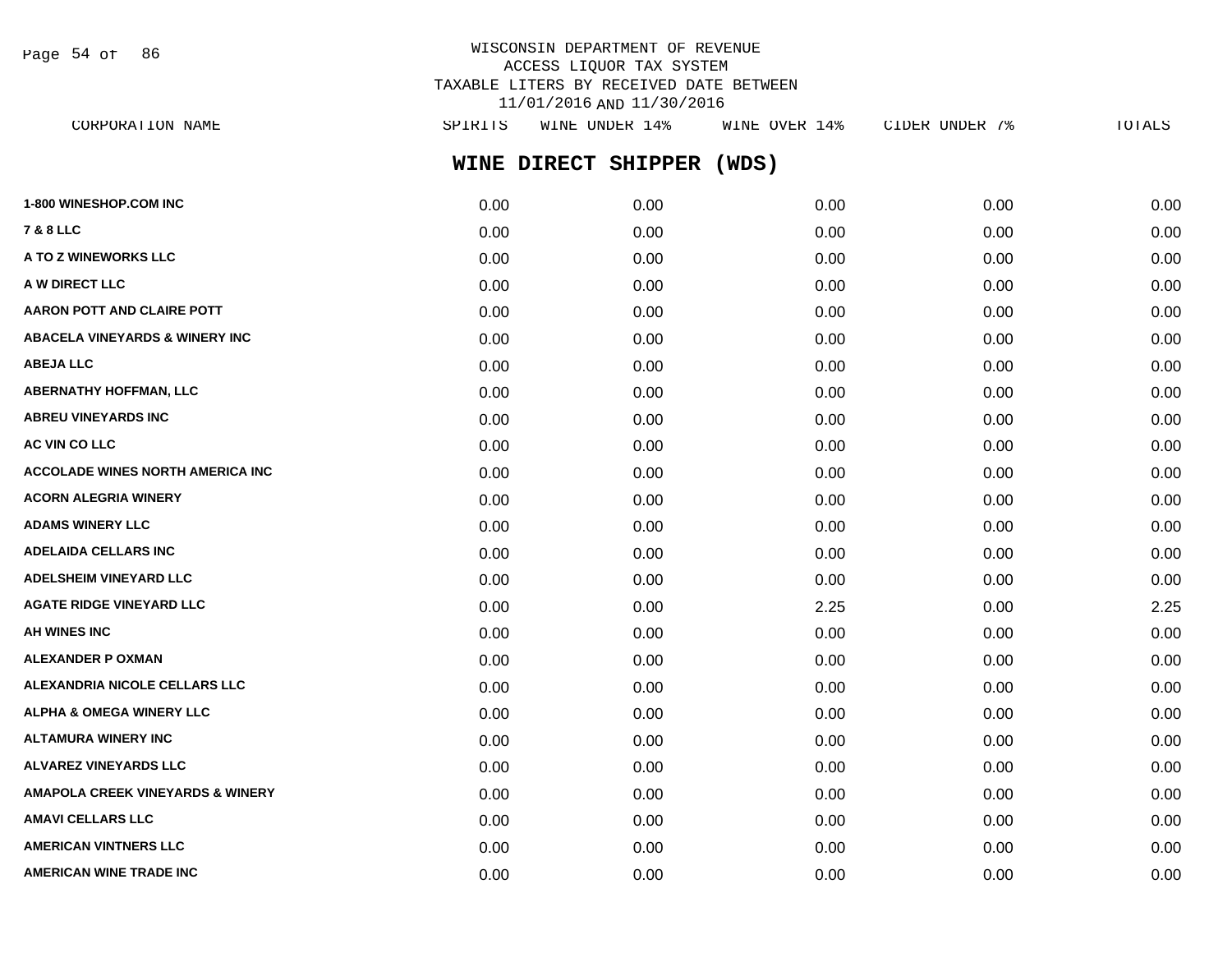| CORPORATION NAME                       | SPIRITS | WINE UNDER 14% | WINE OVER 14% | CIDER UNDER 7% | TOTALS |
|----------------------------------------|---------|----------------|---------------|----------------|--------|
| <b>AMPELOS CELLARS INC</b>             | 0.00    | 0.00           | 0.00          | 0.00           | 0.00   |
| <b>AMUSE BOUCHE LLC</b>                | 0.00    | 0.00           | 0.00          | 0.00           | 0.00   |
| <b>ANCIENT PEAK INC</b>                | 0.00    | 0.00           | 0.00          | 0.00           | 0.00   |
| ANDERSONS CONN VALLEY WINERY INC       | 0.00    | 0.00           | 0.00          | 0.00           | 0.00   |
| <b>ANIMOLP</b>                         | 0.00    | 0.00           | 0.00          | 0.00           | 0.00   |
| <b>ANOMALY VINEYARDS LLC</b>           | 0.00    | 0.00           | 0.00          | 0.00           | 0.00   |
| <b>ANTHILL FARMS LLC</b>               | 0.00    | 0.00           | 0.00          | 0.00           | 0.00   |
| <b>ANTHONY M TRUCHARD</b>              | 0.00    | 0.00           | 0.00          | 0.00           | 0.00   |
| <b>AQUA PUMPKIN INC</b>                | 0.00    | 0.00           | 0.00          | 0.00           | 0.00   |
| <b>ARCHANGEL INVESTMENTS LLC</b>       | 0.00    | 0.00           | 0.00          | 0.00           | 0.00   |
| <b>ARETE WINES LLC</b>                 | 0.00    | 0.00           | 0.00          | 0.00           | 0.00   |
| <b>ARIETTA INC</b>                     | 0.00    | 0.00           | 0.00          | 0.00           | 0.00   |
| <b>ARISTA WINES LLC</b>                | 0.00    | 0.00           | 0.00          | 0.00           | 0.00   |
| ARIZONA STRONGHOLD VINEYARDS LLC       | 0.00    | 60.00          | 51.75         | 0.00           | 111.75 |
| <b>ARKENSTONE VINEYARDS LLC</b>        | 0.00    | 0.00           | 0.00          | 0.00           | 0.00   |
| <b>ARMIDA WINERY INC</b>               | 0.00    | 0.00           | 0.00          | 0.00           | 0.00   |
| <b>ARMSTRONG FAMILY WINERY LLC</b>     | 0.00    | 0.00           | 0.00          | 0.00           | 0.00   |
| <b>ARMSTRONG VINEYARDS INC</b>         | 0.00    | 0.00           | 0.00          | 0.00           | 0.00   |
| <b>ARRINGTON VINEYARDS LLC</b>         | 0.00    | 0.00           | 0.00          | 0.00           | 0.00   |
| <b>ARTISTE MANAGEMENT CO LLC</b>       | 0.00    | 0.00           | 0.00          | 0.00           | 0.00   |
| <b>AU BON CLIMAT LLC</b>               | 0.00    | 0.00           | 0.00          | 0.00           | 0.00   |
| <b>AUBERT WINEGROWING INC</b>          | 0.00    | 0.00           | 0.00          | 0.00           | 0.00   |
| <b>AUGUST BRIGGS JR INC</b>            | 0.00    | 0.00           | 0.00          | 0.00           | 0.00   |
| AVV WINERY CO LLC                      | 0.00    | 0.00           | 0.00          | 0.00           | 0.00   |
| <b>BALTIMORE BEND VINEYARD LLC</b>     | 0.00    | 0.00           | 0.00          | 0.00           | 0.00   |
| <b>BANSHEE WINES LLC</b>               | 0.00    | 0.00           | 0.00          | 0.00           | 0.00   |
| <b>BARABOO BLUFF WINERY, LLC</b>       | 0.00    | 0.00           | 0.00          | 0.00           | 0.00   |
| <b>BARGETTOS SANTA CRUZ WINERY INC</b> | 0.00    | 0.00           | 0.00          | 0.00           | 0.00   |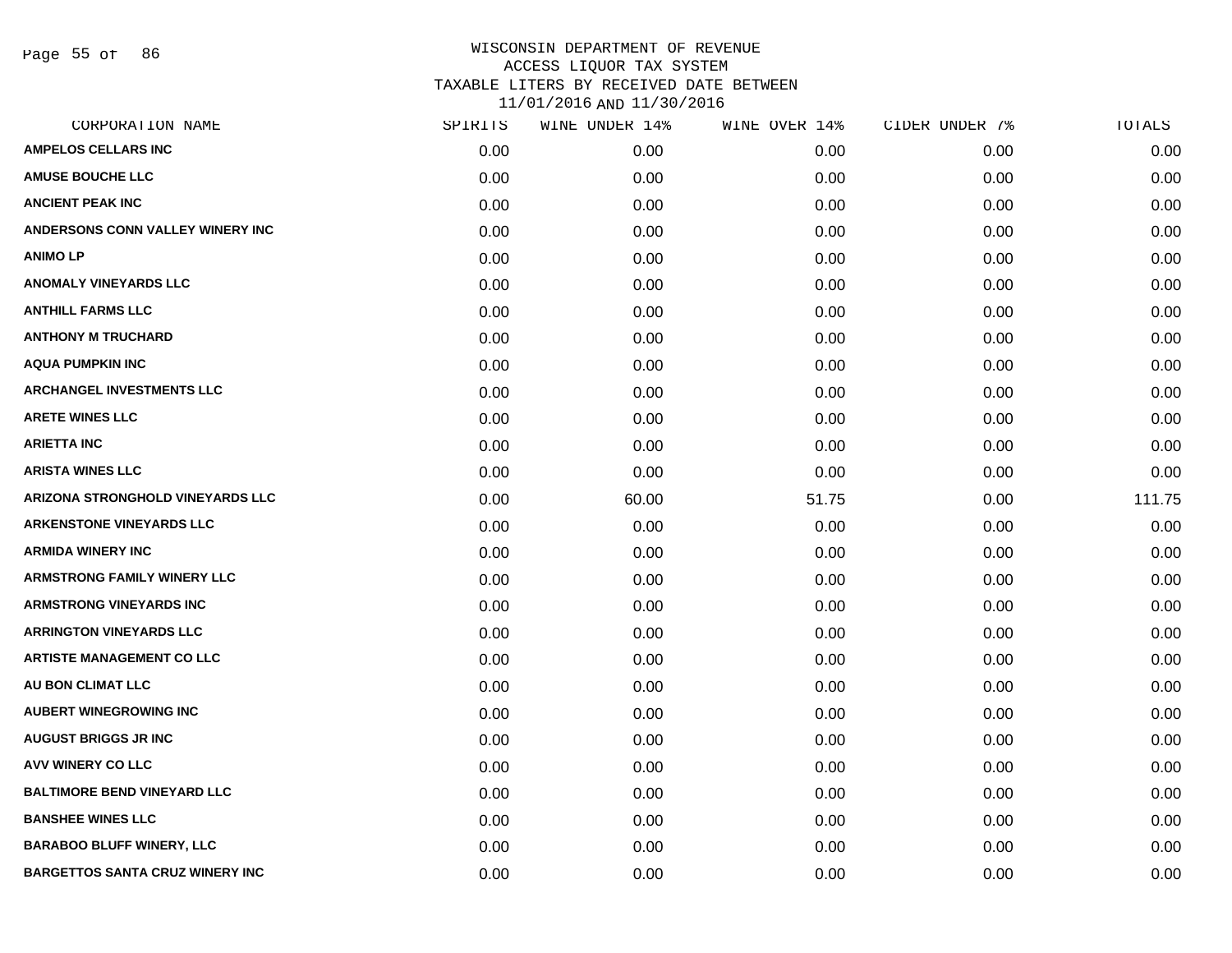Page 56 of 86

| CORPORATION NAME                       | SPIRITS | WINE UNDER 14% | WINE OVER 14% | CIDER UNDER 7% | TOTALS |
|----------------------------------------|---------|----------------|---------------|----------------|--------|
| <b>BARNARD GRIFFIN INC</b>             | 0.00    | 0.00           | 0.00          | 0.00           | 0.00   |
| <b>BARNETT VINEYARDS LP</b>            | 0.00    | 0.00           | 0.00          | 0.00           | 0.00   |
| <b>BAUER-KEARNS WINERY LLC</b>         | 0.00    | 0.00           | 0.00          | 0.00           | 0.00   |
| <b>BAW INC</b>                         | 0.00    | 0.00           | 0.00          | 0.00           | 0.00   |
| <b>BAYFIELD WINERY, LTD.</b>           | 0.00    | 0.00           | 0.00          | 0.00           | 0.00   |
| <b>BECKER FARMS INC</b>                | 0.00    | 0.00           | 0.00          | 0.00           | 0.00   |
| <b>BEDELL NORTH FORK LLC</b>           | 0.00    | 0.00           | 0.00          | 0.00           | 0.00   |
| <b>BEHRENS AND DRINKWARD</b>           | 0.00    | 0.00           | 0.00          | 0.00           | 0.00   |
| <b>BEL VINO LLC</b>                    | 0.00    | 0.00           | 0.00          | 0.00           | 0.00   |
| <b>BELLEVINEZ LLC</b>                  | 0.00    | 0.00           | 0.00          | 0.00           | 0.00   |
| <b>BENESSERE VINEYARDS LTD</b>         | 0.00    | 0.00           | 0.00          | 0.00           | 0.00   |
| <b>BENNETT LANE WINERY LLC</b>         | 0.00    | 0.00           | 0.00          | 0.00           | 0.00   |
| <b>BENOVIA WINERY LLC</b>              | 0.00    | 0.00           | 0.00          | 0.00           | 0.00   |
| <b>BENT CREEK WINERY LLC</b>           | 0.00    | 0.00           | 0.00          | 0.00           | 0.00   |
| <b>BENTON-LANE LLC</b>                 | 0.00    | 0.00           | 0.00          | 0.00           | 0.00   |
| <b>BENZIGER FAMILY WINERY LLC</b>      | 0.00    | 0.00           | 0.00          | 0.00           | 0.00   |
| <b>BERGSTROM WINES LLC</b>             | 0.00    | 0.00           | 0.00          | 0.00           | 0.00   |
| <b>BERNARDUS LLC</b>                   | 0.00    | 0.00           | 0.00          | 0.00           | 0.00   |
| <b>BETHEL HEIGHTS VINEYARD INC</b>     | 0.00    | 0.00           | 0.00          | 0.00           | 0.00   |
| BETTER BRANDS INTERNATIONAL            | 0.00    | 0.00           | 0.00          | 0.00           | 0.00   |
| <b>BETZ CELLARS LLC</b>                | 0.00    | 0.00           | 0.00          | 0.00           | 0.00   |
| <b>BIG BASIN VINEYARDS LLC</b>         | 0.00    | 0.00           | 0.00          | 0.00           | 0.00   |
| <b>BILTMORE ESTATE WINE COMPANY</b>    | 0.00    | 0.00           | 0.00          | 0.00           | 0.00   |
| <b>BLACKBIRD VINEYARDS LLC</b>         | 0.00    | 0.00           | 0.00          | 0.00           | 0.00   |
| <b>BLACKBURN ENTERPRISES LLC</b>       | 0.00    | 0.00           | 0.00          | 0.00           | 0.00   |
| <b>BLANKIET ESTATE LLC</b>             | 0.00    | 0.00           | 0.00          | 0.00           | 0.00   |
| <b>BLIND HORSE WINERY LLC</b>          | 0.00    | 0.00           | 0.00          | 0.00           | 0.00   |
| <b>BLUE MOUNTAIN CIDER COMPANY LLC</b> | 0.00    | 0.00           | 0.00          | 0.00           | 0.00   |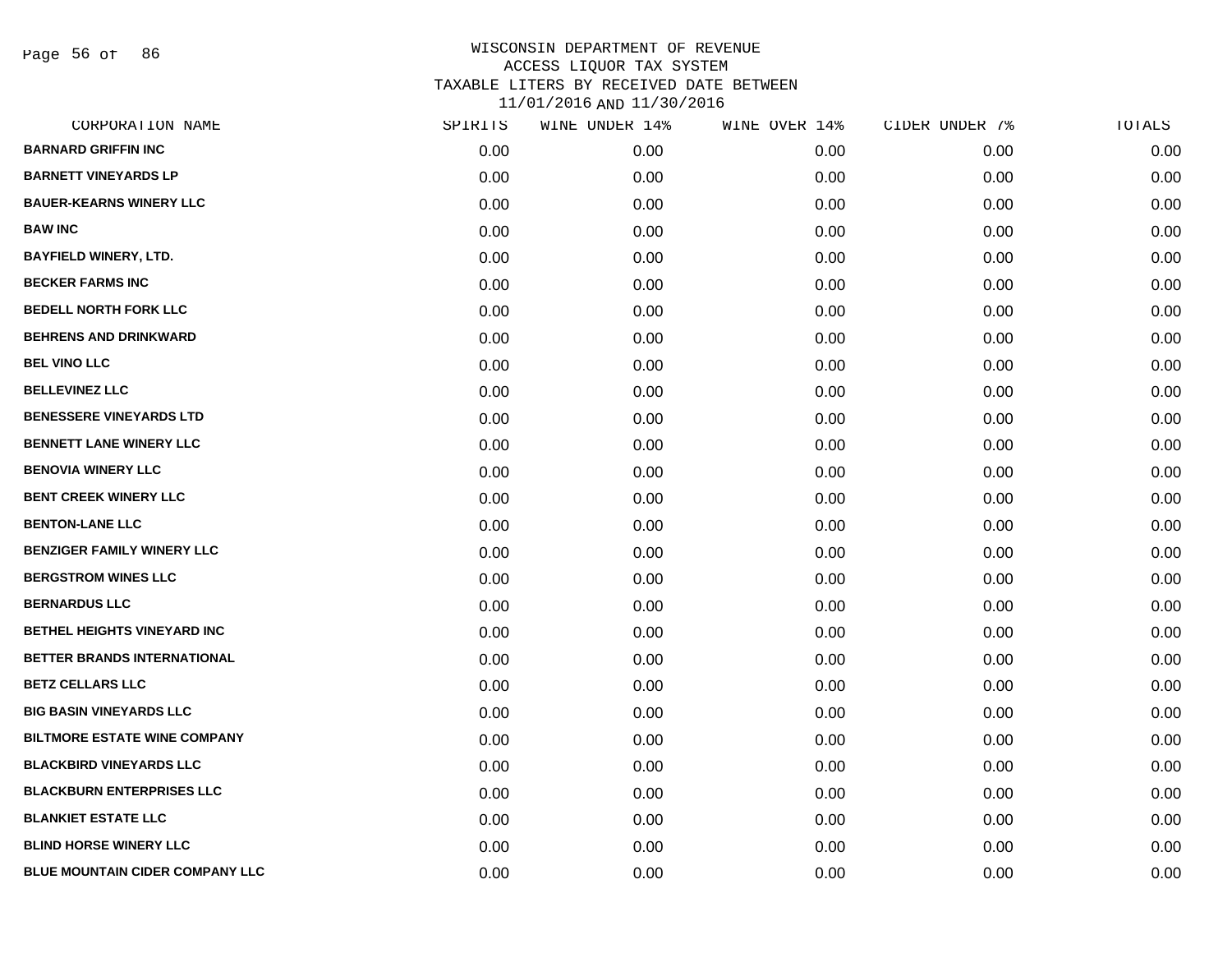Page 57 of 86

| CORPORATION NAME                              | SPIRITS | WINE UNDER 14% | WINE OVER 14% | CIDER UNDER 7% | TOTALS |
|-----------------------------------------------|---------|----------------|---------------|----------------|--------|
| <b>BLUE SKY VINTNERS LLC</b>                  | 0.00    | 0.00           | 0.00          | 0.00           | 0.00   |
| <b>BNA WINE GROUP LLC</b>                     | 0.00    | 0.00           | 0.00          | 0.00           | 0.00   |
| <b>BOEGER WINERY INC</b>                      | 0.00    | 0.00           | 0.00          | 0.00           | 0.00   |
| <b>BOGLE VINEYARDS INC</b>                    | 0.00    | 0.00           | 0.00          | 0.00           | 0.00   |
| <b>BON AFFAIR INC</b>                         | 0.00    | 0.00           | 0.00          | 0.00           | 0.00   |
| <b>BONNY DOON WINERY INC</b>                  | 0.00    | 0.00           | 0.00          | 0.00           | 0.00   |
| <b>BOOKWALTER WINERY LLC</b>                  | 0.00    | 0.00           | 0.00          | 0.00           | 0.00   |
| <b>BOTHAM VINEYARDS, INC.</b>                 | 0.00    | 0.00           | 0.00          | 0.00           | 0.00   |
| <b>BOUCHAINE VINEYARDS INC</b>                | 0.00    | 0.00           | 0.00          | 0.00           | 0.00   |
| <b>BOWERS HARBOR VINEYARDS AND WINERY INC</b> | 0.00    | 0.00           | 0.00          | 0.00           | 0.00   |
| <b>BRANCHES WINERY LLC</b>                    | 0.00    | 0.00           | 0.00          | 0.00           | 0.00   |
| <b>BRASSFIELD ESTATE WINERY LLC</b>           | 0.00    | 0.00           | 0.00          | 0.00           | 0.00   |
| <b>BRESSLER VINEYARDS LLC</b>                 | 0.00    | 0.00           | 0.00          | 0.00           | 0.00   |
| <b>BRET LOPEZ</b>                             | 0.00    | 0.00           | 0.00          | 0.00           | 0.00   |
| <b>BREWER-CLIFTON LLC</b>                     | 0.00    | 0.00           | 0.00          | 0.00           | 0.00   |
| <b>BRIAN CARTER CELLARS LLC</b>               | 0.00    | 0.00           | 0.00          | 0.00           | 0.00   |
| <b>BRIAN M HEATH</b>                          | 0.00    | 0.00           | 0.00          | 0.00           | 0.00   |
| <b>BRIGADOON FARM &amp; WINERY LLC</b>        | 0.00    | 0.00           | 0.00          | 0.00           | 0.00   |
| <b>BRONCO WINE COMPANY</b>                    | 0.00    | 0.00           | 0.00          | 0.00           | 0.00   |
| <b>BROWN ESTATE VINEYARDS LLC</b>             | 0.00    | 0.00           | 0.00          | 0.00           | 0.00   |
| <b>BRUTOCAO CELLARS LP</b>                    | 0.00    | 0.00           | 0.00          | 0.00           | 0.00   |
| <b>BRYANT VINEYARDS INC</b>                   | 0.00    | 0.00           | 0.00          | 0.00           | 0.00   |
| <b>BUCKLER FAMILY VINEYARDS LLC</b>           | 0.00    | 0.00           | 0.00          | 0.00           | 0.00   |
| <b>BULLY HILL VINEYARDS INC</b>               | 0.00    | 0.00           | 0.00          | 0.00           | 0.00   |
| <b>BURGESS CELLARS INC</b>                    | 0.00    | 0.00           | 0.00          | 0.00           | 0.00   |
| <b>BURRELL SCHOOL VINEYARDS INC</b>           | 0.00    | 0.00           | 0.00          | 0.00           | 0.00   |
| <b>BUTTONWOOD FARM WINERY INC</b>             | 0.00    | 0.00           | 0.00          | 0.00           | 0.00   |
| <b>C &amp; C WINE SERVICES INC</b>            | 0.00    | 0.00           | 0.00          | 0.00           | 0.00   |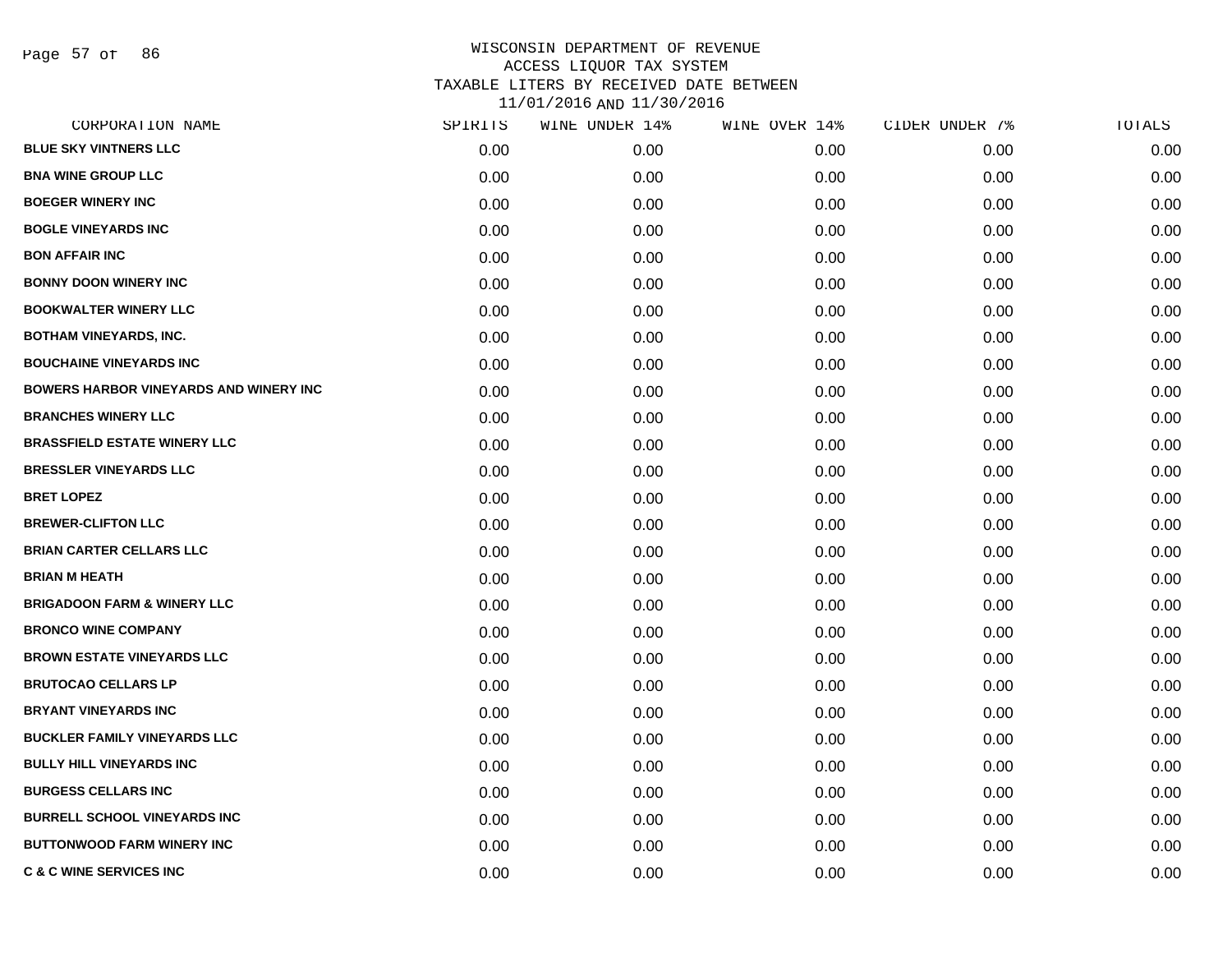Page 58 of 86

| CORPORATION NAME                           | SPIRITS | WINE UNDER 14% | WINE OVER 14% | CIDER UNDER 7% | TOTALS |
|--------------------------------------------|---------|----------------|---------------|----------------|--------|
| <b>C &amp; N CORPORATION</b>               | 0.00    | 0.00           | 0.00          | 0.00           | 0.00   |
| C G DI ARIE VINEYARD & WINERY LLC          | 0.00    | 0.00           | 0.00          | 0.00           | 0.00   |
| <b>C MONDAVI &amp; SONS</b>                | 0.00    | 0.00           | 0.00          | 0.00           | 0.00   |
| <b>CAIN CELLARS INC</b>                    | 0.00    | 0.00           | 0.00          | 0.00           | 0.00   |
| <b>CAIRDEAN VINEYARDS LLC</b>              | 0.00    | 0.00           | 0.00          | 0.00           | 0.00   |
| <b>CAKEBREAD CELLARS</b>                   | 0.00    | 0.00           | 0.00          | 0.00           | 0.00   |
| <b>CALCAREOUS VINEYARD LLC</b>             | 0.00    | 0.00           | 58.50         | 0.00           | 58.50  |
| <b>CALDWELL WINERY LLC</b>                 | 0.00    | 0.00           | 0.00          | 0.00           | 0.00   |
| <b>CALERA WINE COMPANY LP</b>              | 0.00    | 0.00           | 0.00          | 0.00           | 0.00   |
| <b>CALLAWAY TEMECULA LP</b>                | 0.00    | 0.00           | 0.00          | 0.00           | 0.00   |
| <b>CARACCIOLI CELLARS INC</b>              | 0.00    | 0.00           | 0.00          | 0.00           | 0.00   |
| <b>CARL THOMA</b>                          | 0.00    | 0.00           | 0.00          | 0.00           | 0.00   |
| <b>CARLISLE WINERY &amp; VINEYARDS LLC</b> | 0.00    | 0.00           | 0.00          | 0.00           | 0.00   |
| <b>CASTORO CELLARS</b>                     | 0.00    | 0.00           | 0.00          | 0.00           | 0.00   |
| <b>CAYMUS VINEYARDS INC</b>                | 0.00    | 0.00           | 0.00          | 0.00           | 0.00   |
| <b>CECIL A ZERBA</b>                       | 0.00    | 0.00           | 0.00          | 0.00           | 0.00   |
| <b>CEDAR KNOLL VINEYARDS INC</b>           | 0.00    | 0.00           | 0.00          | 0.00           | 0.00   |
| <b>CEJA VINEYARDS INC</b>                  | 0.00    | 0.00           | 0.00          | 0.00           | 0.00   |
| <b>CELLAR RAT CELLARS LLC</b>              | 0.00    | 0.00           | 0.00          | 0.00           | 0.00   |
| <b>CHACEWATER LLC</b>                      | 0.00    | 0.00           | 0.00          | 0.00           | 0.00   |
| <b>CHAPPELLET WINERY INC</b>               | 0.00    | 0.00           | 0.00          | 0.00           | 0.00   |
| <b>CHARLES &amp; MARTHA BARRA</b>          | 0.00    | 0.00           | 0.00          | 0.00           | 0.00   |
| <b>CHARLES REININGER LLC</b>               | 0.00    | 0.00           | 0.00          | 0.00           | 0.00   |
| <b>CHATEAU BIANCA INC</b>                  | 0.00    | 0.00           | 0.00          | 0.00           | 0.00   |
| <b>CHATEAU DIANA LLC</b>                   | 0.00    | 0.00           | 0.00          | 0.00           | 0.00   |
| <b>CHATEAU GRAND TRAVERSE LTD</b>          | 0.00    | 0.00           | 0.00          | 0.00           | 0.00   |
| <b>CHATEAU MORRISETTE INC</b>              | 0.00    | 0.00           | 0.00          | 0.00           | 0.00   |
| <b>CHATEAU OPERATIONS, LTD.</b>            | 0.00    | 0.00           | 0.00          | 0.00           | 0.00   |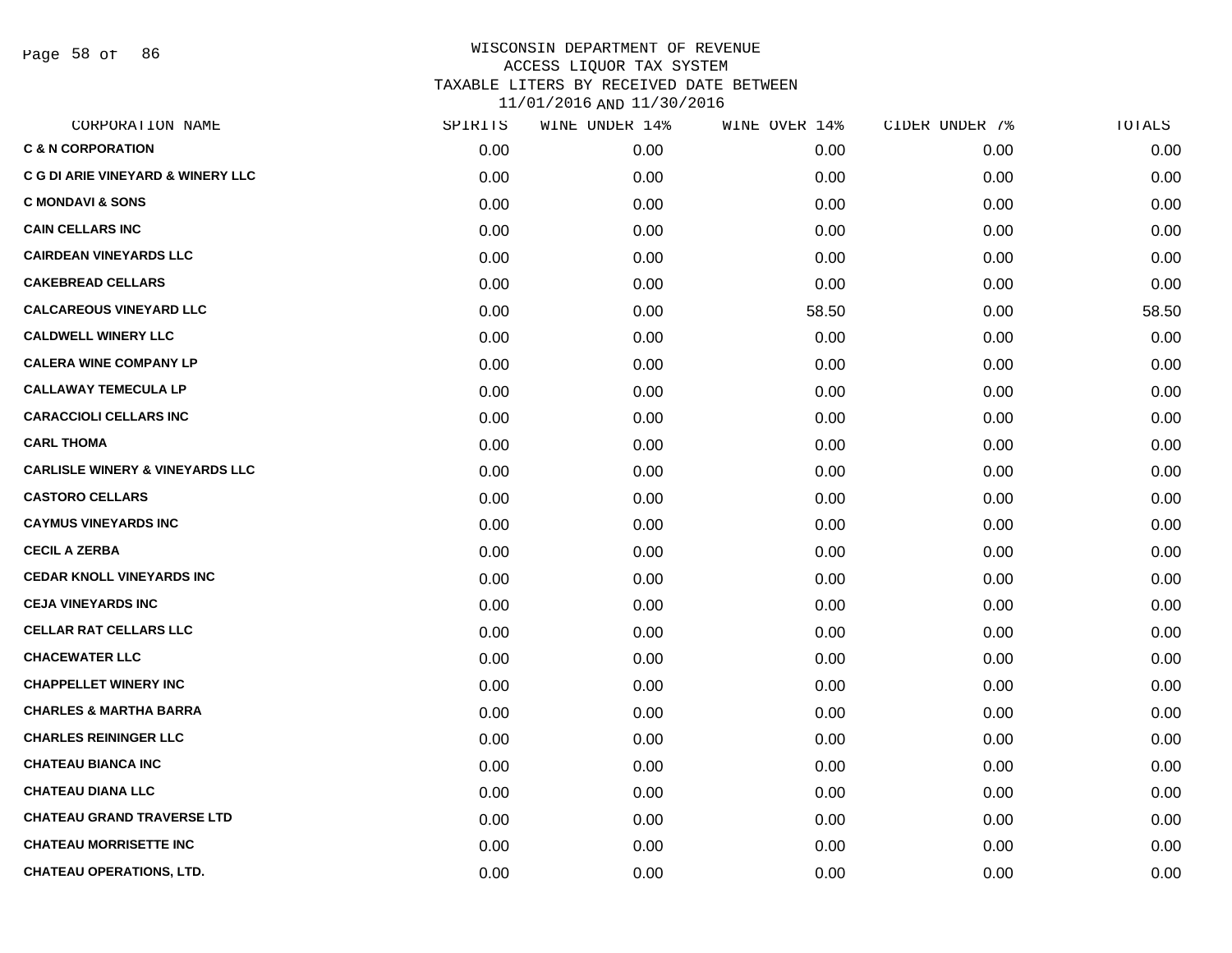| CORPORATION NAME                                  | SPIRITS | WINE UNDER 14% | WINE OVER 14% | CIDER UNDER 7% | TOTALS |
|---------------------------------------------------|---------|----------------|---------------|----------------|--------|
| <b>CHATEAU POTELLE HOLDINGS LLC</b>               | 0.00    | 0.00           | 0.00          | 0.00           | 0.00   |
| <b>CHATEAU ST CROIX WINERY &amp; VINEYARD LLC</b> | 0.00    | 0.00           | 0.00          | 0.00           | 0.00   |
| <b>CHERRY HILL LLC</b>                            | 0.00    | 0.00           | 0.00          | 0.00           | 0.00   |
| <b>CHIARELLO FAMILY VINEYARDS LLC</b>             | 0.00    | 0.00           | 0.00          | 0.00           | 0.00   |
| <b>CHIMNEY ROCK WINERY LLC</b>                    | 0.00    | 0.00           | 0.00          | 0.00           | 0.00   |
| <b>CHRISTOPHE BARON</b>                           | 0.00    | 0.00           | 0.00          | 0.00           | 0.00   |
| <b>CHRISTOPHER DRAKE WHITCRAFT</b>                | 0.00    | 0.00           | 0.00          | 0.00           | 0.00   |
| <b>CHRISTOPHER FIGGINS</b>                        | 0.00    | 0.00           | 0.00          | 0.00           | 0.00   |
| <b>CIDER HOUSE OF WISCONSIN LLC</b>               | 0.00    | 0.00           | 0.00          | 0.00           | 0.00   |
| <b>CINNABAR WINERY LLC</b>                        | 0.00    | 0.00           | 0.00          | 0.00           | 0.00   |
| CITY VINTNERS SAN FRANCISCO WINERY LLC            | 0.00    | 0.00           | 0.00          | 0.00           | 0.00   |
| <b>CLARA STREET COMPANY</b>                       | 0.00    | 0.00           | 0.00          | 0.00           | 0.00   |
| <b>CLAY JAR HOLDINGS LLC</b>                      | 0.00    | 0.00           | 0.00          | 0.00           | 0.00   |
| CLIF BAR FAMILY WINERY & FARM LLC                 | 0.00    | 0.00           | 0.00          | 0.00           | 0.00   |
| <b>CLINE CELLARS INC</b>                          | 0.00    | 0.00           | 0.00          | 0.00           | 0.00   |
| <b>CLOS DU VAL WINE CO LTD</b>                    | 0.00    | 0.00           | 0.00          | 0.00           | 0.00   |
| <b>CLOS LACHANCE WINES LLC</b>                    | 0.00    | 0.00           | 0.00          | 0.00           | 0.00   |
| <b>COCKERELL WINE CONSULTING LLC</b>              | 0.00    | 0.00           | 0.00          | 0.00           | 0.00   |
| <b>CODORNIU NAPA INC</b>                          | 0.00    | 0.00           | 0.00          | 0.00           | 0.00   |
| <b>COL SOLARE, LLP</b>                            | 0.00    | 0.00           | 0.00          | 0.00           | 0.00   |
| <b>COLGIN PARTNERS LLC</b>                        | 0.00    | 0.00           | 0.00          | 0.00           | 0.00   |
| <b>COLLEEN M BOS</b>                              | 0.00    | 0.00           | 0.00          | 0.00           | 0.00   |
| <b>COLUMBIA RIVER WINERY INC</b>                  | 0.00    | 0.00           | 0.00          | 0.00           | 0.00   |
| <b>CONSTELLATION BRANDS U.S. OPERATIONS INC</b>   | 0.00    | 0.00           | 0.00          | 0.00           | 0.00   |
| <b>CONUNDRUM WINERY LLC</b>                       | 0.00    | 0.00           | 0.00          | 0.00           | 0.00   |
| <b>CONWAY VINEYARDS INC</b>                       | 0.00    | 0.00           | 0.00          | 0.00           | 0.00   |
| <b>COOL HAND VINEYARDS LLC</b>                    | 0.00    | 0.00           | 0.00          | 0.00           | 0.00   |
| <b>COPPER CANE LLC</b>                            | 0.00    | 0.00           | 0.00          | 0.00           | 0.00   |
|                                                   |         |                |               |                |        |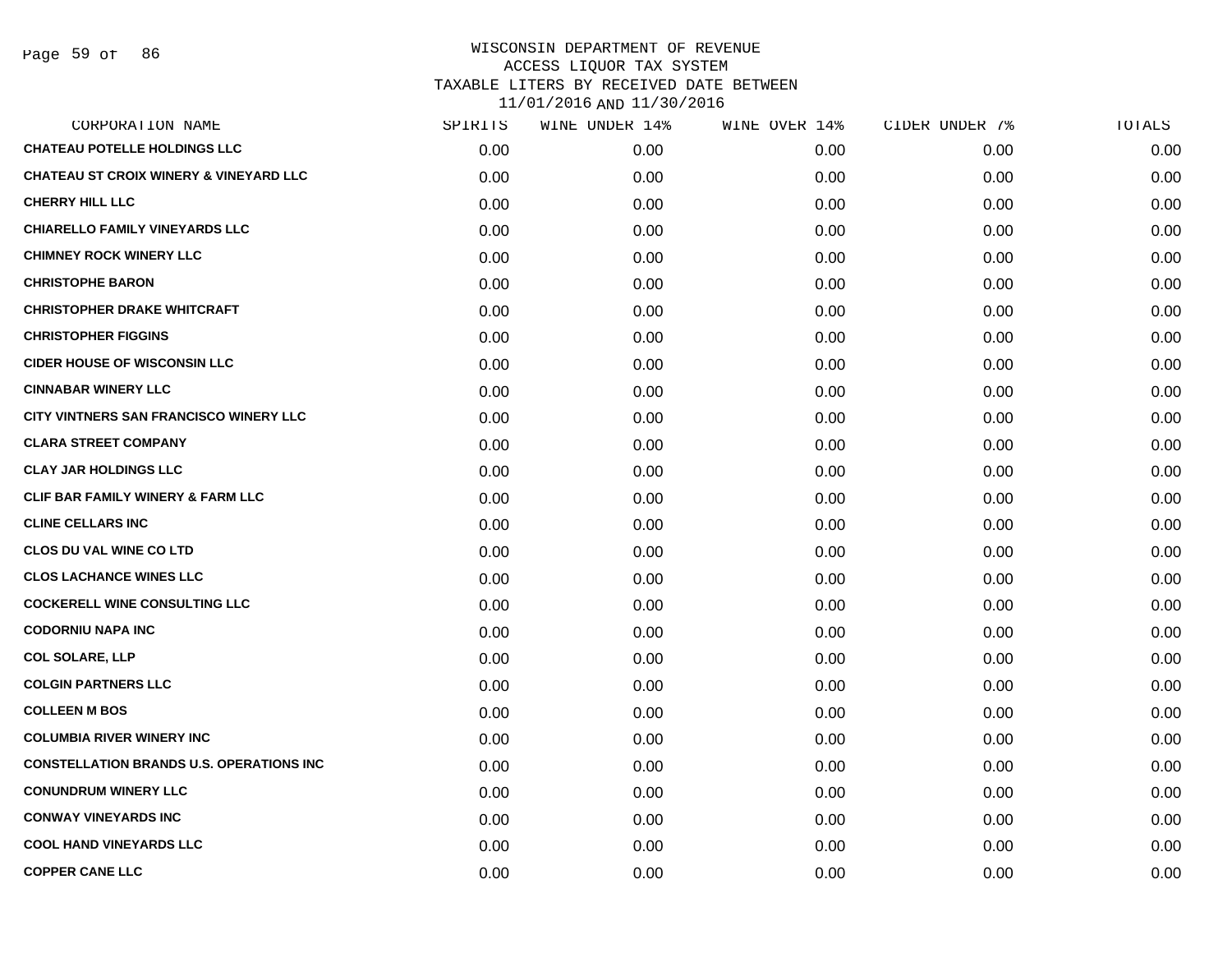| CORPORATION NAME                       | SPIRITS | WINE UNDER 14% | WINE OVER 14% | CIDER UNDER 7% | TOTALS |
|----------------------------------------|---------|----------------|---------------|----------------|--------|
| <b>CORNERSTONE CELLARS INC</b>         | 0.00    | 0.00           | 0.00          | 0.00           | 0.00   |
| <b>COURAGEOUS INC</b>                  | 0.00    | 0.00           | 0.00          | 0.00           | 0.00   |
| <b>CRAIG FLETCHER</b>                  | 0.00    | 0.00           | 0.00          | 0.00           | 0.00   |
| <b>CRAIG S HANDLY</b>                  | 0.00    | 0.00           | 0.00          | 0.00           | 0.00   |
| <b>CREATIVE WINE CONCEPTS INC</b>      | 0.00    | 0.00           | 0.00          | 0.00           | 0.00   |
| <b>CREW WINE COMPANY LLC</b>           | 0.00    | 0.00           | 0.00          | 0.00           | 0.00   |
| <b>CRIMSON WINE GROUP LTD</b>          | 0.00    | 0.00           | 0.00          | 0.00           | 0.00   |
| <b>CRISTOM VINEYARDS INC</b>           | 0.00    | 0.00           | 0.00          | 0.00           | 0.00   |
| <b>CROCKER &amp; STARR WINE CO LLC</b> | 0.00    | 0.00           | 0.00          | 0.00           | 0.00   |
| <b>CULTIVATE WINES LLC</b>             | 0.00    | 0.00           | 0.00          | 0.00           | 0.00   |
| <b>CUNAT PREMIUM VINEYARDS LLC</b>     | 0.00    | 0.00           | 0.00          | 0.00           | 0.00   |
| <b>CUSHMAN WINERY CORPORATION</b>      | 0.00    | 0.00           | 0.00          | 0.00           | 0.00   |
| <b>CUVAISON INC</b>                    | 0.00    | 0.00           | 0.00          | 0.00           | 0.00   |
| <b>D &amp; J F CELLARS INC</b>         | 0.00    | 0.00           | 0.00          | 0.00           | 0.00   |
| <b>D MYERS LLC</b>                     | 0.00    | 0.00           | 0.00          | 0.00           | 0.00   |
| <b>DANA ESTATES INC</b>                | 0.00    | 0.00           | 0.00          | 0.00           | 0.00   |
| <b>DANIEL J KOEPKE</b>                 | 0.00    | 0.00           | 0.00          | 0.00           | 0.00   |
| DANZA DEL SOL WINERY INC               | 0.00    | 31.50          | 19.50         | 0.00           | 51.00  |
| <b>DANZINGER VINEYARDS LLC</b>         | 0.00    | 0.00           | 0.00          | 0.00           | 0.00   |
| <b>DAOU VINEYARDS LLC</b>              | 0.00    | 0.00           | 0.00          | 0.00           | 0.00   |
| <b>DARIOUSH KHALEDI WINERY LLC</b>     | 0.00    | 0.00           | 0.00          | 0.00           | 0.00   |
| <b>DAVID BRUCE WINERY INC</b>          | 0.00    | 0.00           | 0.00          | 0.00           | 0.00   |
| <b>DAVID COFFARO</b>                   | 0.00    | 0.00           | 0.00          | 0.00           | 0.00   |
| <b>DAVID J MATTHEWS</b>                | 0.00    | 0.00           | 0.00          | 0.00           | 0.00   |
| <b>DAVID JAMES LLC</b>                 | 0.00    | 0.00           | 0.00          | 0.00           | 0.00   |
| <b>DAVIDS PINOT VINEYARDS INC</b>      | 0.00    | 0.00           | 0.00          | 0.00           | 0.00   |
| DE LA MONTANYA WINERY INC              | 0.00    | 0.00           | 0.00          | 0.00           | 0.00   |
| DEERFIELD RANCH WINERY LLC             | 0.00    | 0.00           | 0.00          | 0.00           | 0.00   |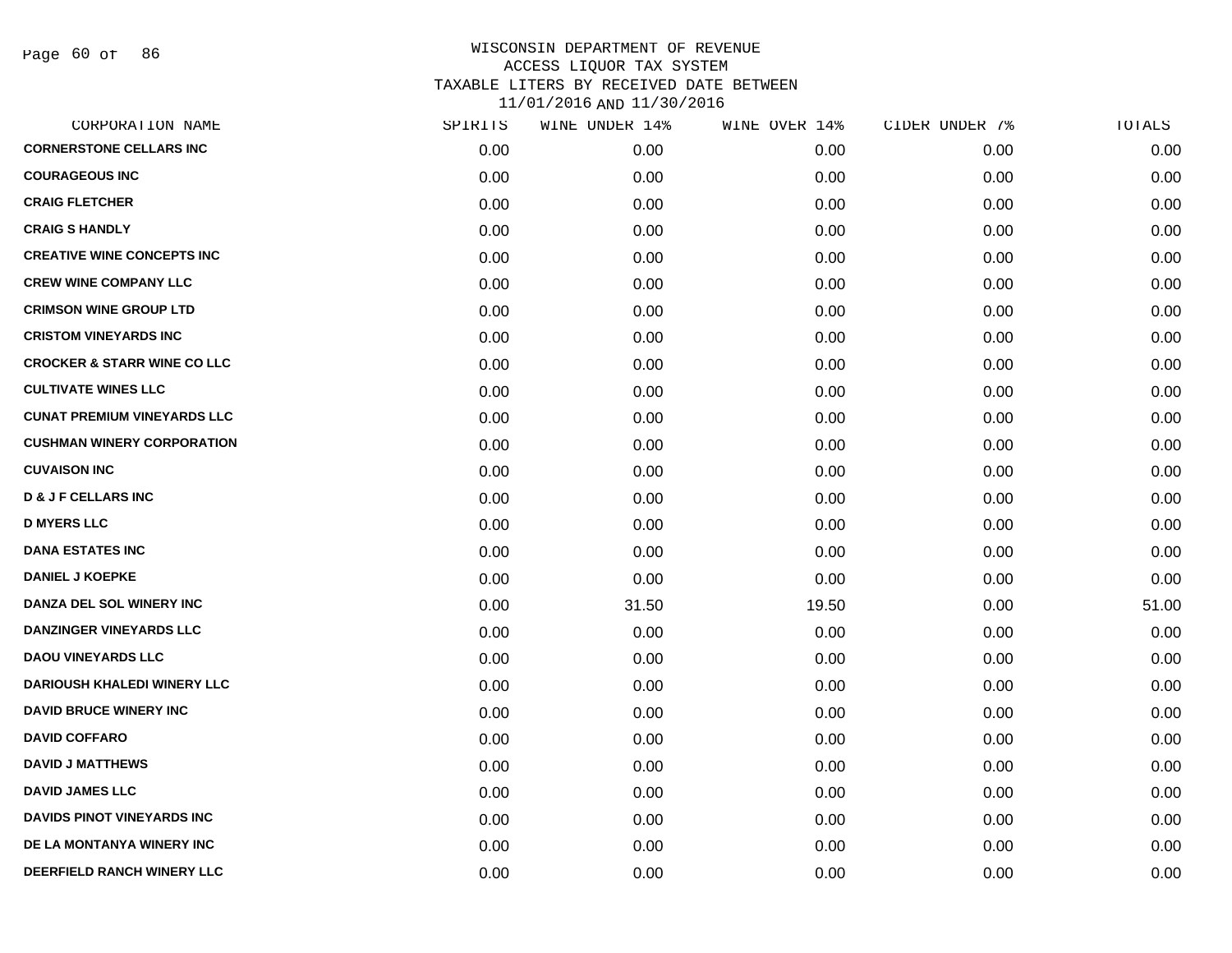Page 61 of 86

| SPIRITS | WINE UNDER 14% | WINE OVER 14% | CIDER UNDER 7% | TOTALS |
|---------|----------------|---------------|----------------|--------|
| 0.00    | 0.00           | 0.00          | 0.00           | 0.00   |
| 0.00    | 0.00           | 0.00          | 0.00           | 0.00   |
| 0.00    | 0.00           | 0.00          | 0.00           | 0.00   |
| 0.00    | 0.00           | 0.00          | 0.00           | 0.00   |
| 0.00    | 0.00           | 0.00          | 0.00           | 0.00   |
| 0.00    | 0.00           | 0.00          | 0.00           | 0.00   |
| 0.00    | 0.00           | 0.00          | 0.00           | 0.00   |
| 0.00    | 0.00           | 0.00          | 0.00           | 0.00   |
| 0.00    | 0.00           | 0.00          | 0.00           | 0.00   |
| 0.00    | 0.00           | 0.00          | 0.00           | 0.00   |
| 0.00    | 0.00           | 0.00          | 0.00           | 0.00   |
| 0.00    | 0.00           | 0.00          | 0.00           | 0.00   |
| 0.00    | 0.00           | 0.00          | 0.00           | 0.00   |
| 0.00    | 0.00           | 0.00          | 0.00           | 0.00   |
| 0.00    | 0.00           | 0.00          | 0.00           | 0.00   |
| 0.00    | 0.00           | 0.00          | 0.00           | 0.00   |
| 0.00    | 0.00           | 0.00          | 0.00           | 0.00   |
| 0.00    | 0.00           | 0.00          | 0.00           | 0.00   |
| 0.00    | 0.00           | 0.00          | 0.00           | 0.00   |
| 0.00    | 0.00           | 0.00          | 0.00           | 0.00   |
| 0.00    | 0.00           | 0.00          | 0.00           | 0.00   |
| 0.00    | 0.00           | 0.00          | 0.00           | 0.00   |
| 0.00    | 0.00           | 0.00          | 0.00           | 0.00   |
| 0.00    | 0.00           | 0.00          | 0.00           | 0.00   |
| 0.00    | 0.00           | 0.00          | 0.00           | 0.00   |
| 0.00    | 0.00           | 0.00          | 0.00           | 0.00   |
| 0.00    | 0.00           | 0.00          | 0.00           | 0.00   |
|         |                |               |                |        |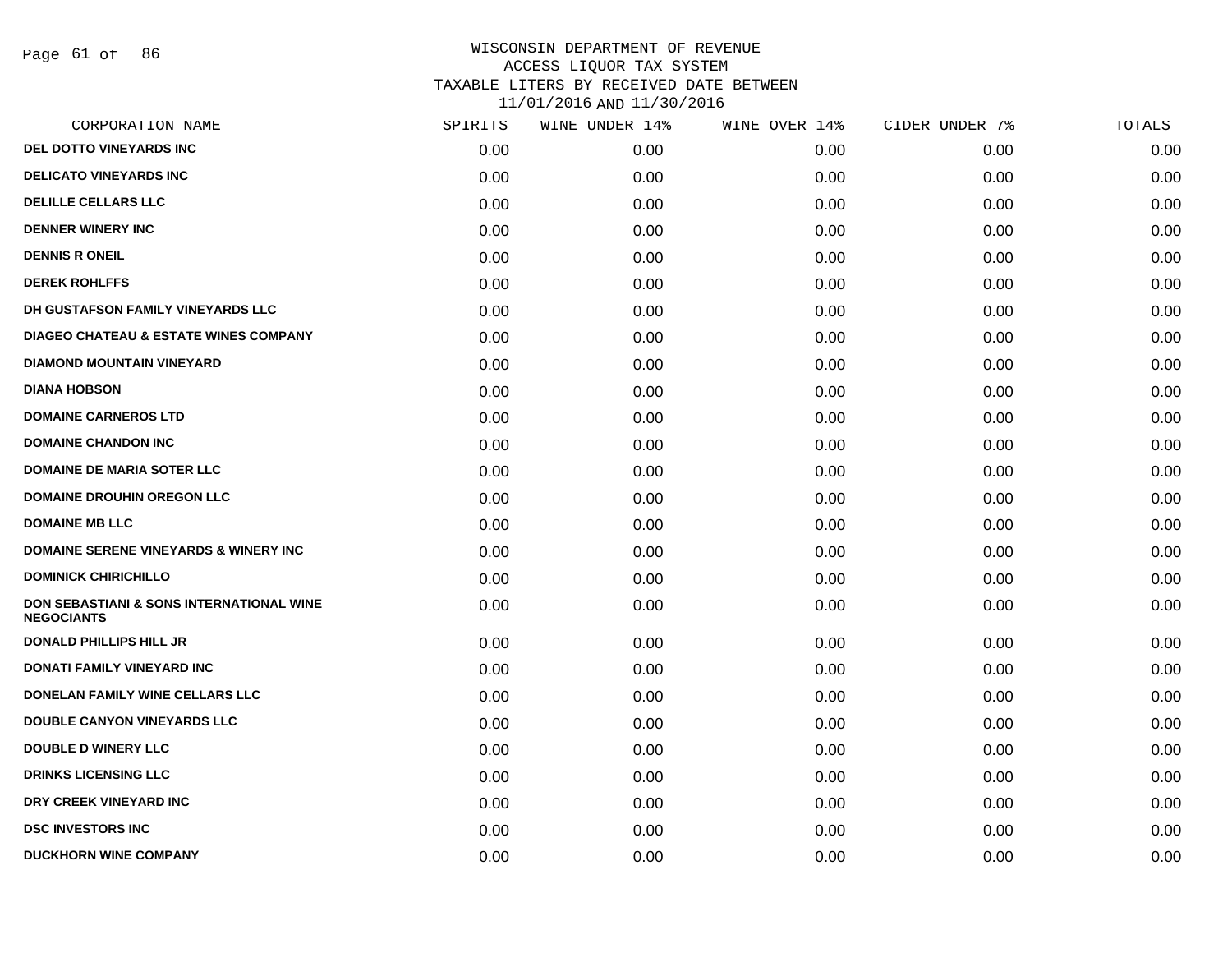Page 62 of 86

| CORPORATION NAME                                 | SPIRITS | WINE UNDER 14% | WINE OVER 14% | CIDER UNDER 7% | TOTALS |
|--------------------------------------------------|---------|----------------|---------------|----------------|--------|
| <b>DUNHAM CELLARS LLC</b>                        | 0.00    | 0.00           | 0.00          | 0.00           | 0.00   |
| <b>DUNN VINEYARDS LLC</b>                        | 0.00    | 0.00           | 0.00          | 0.00           | 0.00   |
| <b>DUPLIN WINE CELLARS INC</b>                   | 0.00    | 0.00           | 0.00          | 0.00           | 0.00   |
| DUTTON GOLDFIELD WINERY LLC                      | 0.00    | 0.00           | 0.00          | 0.00           | 0.00   |
| <b>E &amp; J GALLO WINERY</b>                    | 0.00    | 0.00           | 0.00          | 0.00           | 0.00   |
| <b>EAGLES LANDING WINERY LLC</b>                 | 0.00    | 0.00           | 0.00          | 0.00           | 0.00   |
| <b>EARL E BROWN &amp; SONS INC</b>               | 0.00    | 0.00           | 0.00          | 0.00           | 0.00   |
| <b>EBERLE WINERY LP</b>                          | 0.00    | 0.00           | 0.00          | 0.00           | 0.00   |
| <b>EDWARD J RINK</b>                             | 0.00    | 0.00           | 0.00          | 0.00           | 0.00   |
| <b>EHREN JORDAN WINE CELLARS LLC</b>             | 0.00    | 0.00           | 0.00          | 0.00           | 0.00   |
| <b>ELISABETH W KLEIN</b>                         | 0.00    | 0.00           | 0.00          | 0.00           | 0.00   |
| ELK COVE VINEYARDS INC                           | 0.00    | 0.00           | 0.00          | 0.00           | 0.00   |
| <b>ELV-OREGON LLC</b>                            | 0.00    | 0.00           | 0.00          | 0.00           | 0.00   |
| <b>ELYSE WINERY LLC</b>                          | 0.00    | 0.00           | 0.00          | 0.00           | 0.00   |
| <b>EMILIO GUGLIELMO WINERY INC</b>               | 0.00    | 0.00           | 0.00          | 0.00           | 0.00   |
| <b>ERIC J KEATING</b>                            | 0.00    | 0.00           | 0.00          | 0.00           | 0.00   |
| <b>ERNEST VINEYARDS LLC</b>                      | 0.00    | 0.00           | 0.00          | 0.00           | 0.00   |
| <b>ESCALERA-BOULET LLC</b>                       | 0.00    | 0.00           | 0.00          | 0.00           | 0.00   |
| <b>ESTERLINA VINEYARDS &amp; WINERY LLC</b>      | 0.00    | 0.00           | 0.00          | 0.00           | 0.00   |
| <b>F KORBEL &amp; BROS INC</b>                   | 0.00    | 0.00           | 0.00          | 0.00           | 0.00   |
| <b>FANTESCA LLC</b>                              | 0.00    | 0.00           | 0.00          | 0.00           | 0.00   |
| <b>FAT BOYS INC</b>                              | 0.00    | 0.00           | 0.00          | 0.00           | 0.00   |
| <b>FAWN CREEK WINERY LLC</b>                     | 0.00    | 0.00           | 0.00          | 0.00           | 0.00   |
| <b>FENESTRA WINERY INC</b>                       | 0.00    | 0.00           | 0.00          | 0.00           | 0.00   |
| <b>FERMENTING CELLARS LLC</b>                    | 0.00    | 0.00           | 0.00          | 0.00           | 0.00   |
| <b>FERRARI CARANO VINEYARDS &amp; WINERY LLC</b> | 0.00    | 0.00           | 0.00          | 0.00           | 0.00   |
| <b>FETZER VINEYARDS</b>                          | 0.00    | 0.00           | 0.00          | 0.00           | 0.00   |
| <b>FIDDLEHEAD CELLARS LP</b>                     | 0.00    | 0.00           | 0.00          | 0.00           | 0.00   |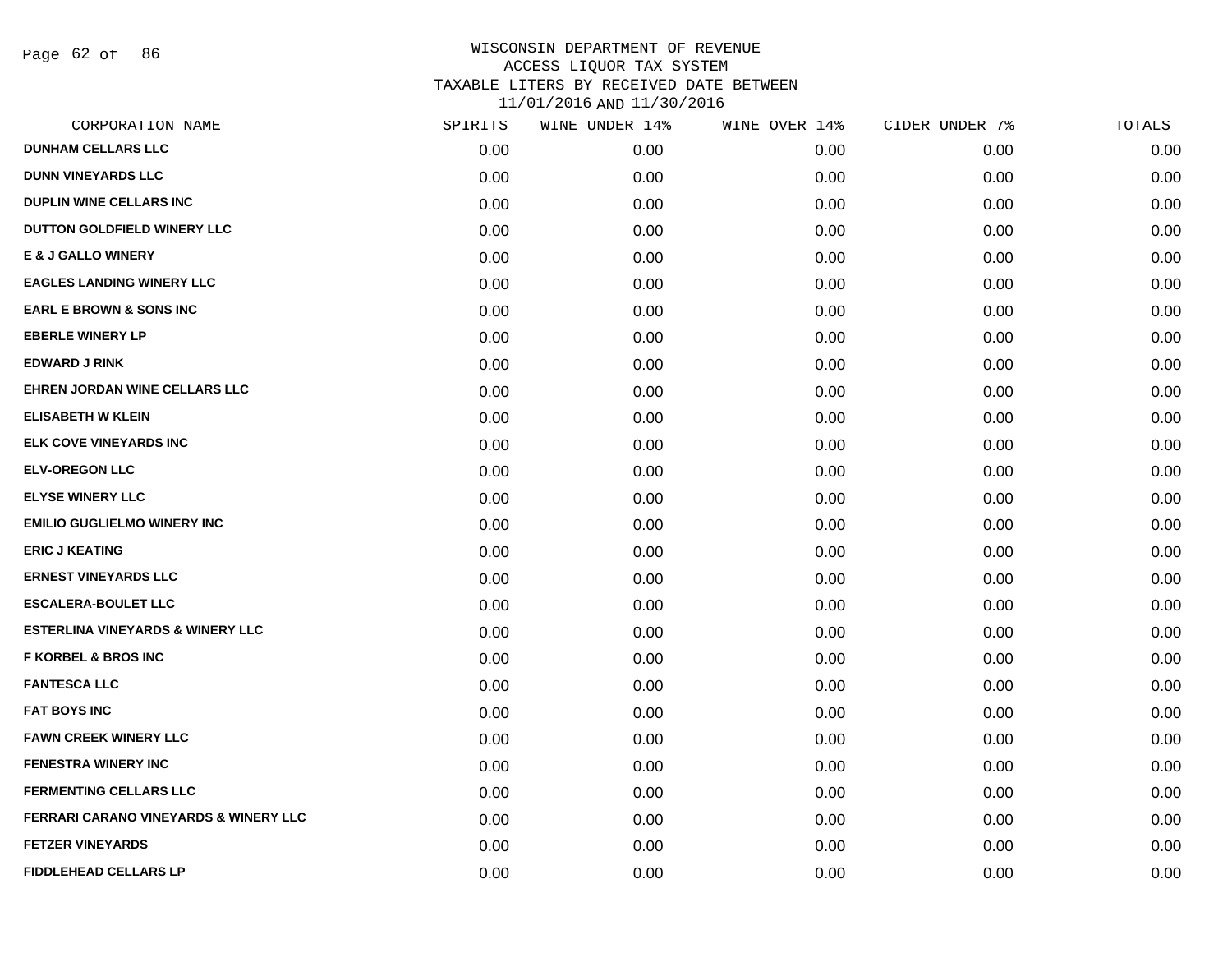Page 63 of 86

| CORPORATION NAME                               | SPIRITS | WINE UNDER 14% | WINE OVER 14% | CIDER UNDER 7% | TOTALS |
|------------------------------------------------|---------|----------------|---------------|----------------|--------|
| <b>FIDELITAS WINES LLC</b>                     | 0.00    | 0.00           | 0.00          | 0.00           | 0.00   |
| <b>FIELD STONE WINERY &amp; VINEYARD INC</b>   | 0.00    | 0.00           | 0.00          | 0.00           | 0.00   |
| <b>FIESTA VINEYARD &amp; WINERY LLC</b>        | 0.00    | 0.00           | 0.00          | 0.00           | 0.00   |
| <b>FIJI WATER COMPANY HOLDINGS LLC</b>         | 0.00    | 0.00           | 0.00          | 0.00           | 0.00   |
| <b>FINKELSTEIN VINEYARDS INC</b>               | 0.00    | 0.00           | 0.00          | 0.00           | 0.00   |
| <b>FIRESTEED CORPORATION</b>                   | 0.00    | 0.00           | 0.00          | 0.00           | 0.00   |
| FISHER KING WINERY, LLC                        | 0.00    | 0.00           | 0.00          | 0.00           | 0.00   |
| <b>FISHER VINEYARDS</b>                        | 0.00    | 0.00           | 0.00          | 0.00           | 0.00   |
| <b>FIVE VINES LLC</b>                          | 0.00    | 0.00           | 0.00          | 0.00           | 0.00   |
| <b>FLORA SPRINGS WINE COMPANY</b>              | 0.00    | 0.00           | 0.00          | 0.00           | 0.00   |
| <b>FLOWERS VINEYARD AND WINERY, LLC</b>        | 0.00    | 0.00           | 0.00          | 0.00           | 0.00   |
| <b>FLYING B VINEYARD LP</b>                    | 0.00    | 0.00           | 0.00          | 0.00           | 0.00   |
| FN CELLARS LLC                                 | 0.00    | 0.00           | 0.00          | 0.00           | 0.00   |
| <b>FOLEY ESTATES VINEYARD &amp; WINERY LLC</b> | 0.00    | 0.00           | 0.00          | 0.00           | 0.00   |
| <b>FOLEY FAMILY WINES INC</b>                  | 0.00    | 0.00           | 0.00          | 0.00           | 0.00   |
| <b>FOLIO WINE COMPANY LLC</b>                  | 0.00    | 0.00           | 0.00          | 0.00           | 0.00   |
| FORT ROSS VINEYARD & WINERY LLC                | 0.00    | 0.00           | 0.00          | 0.00           | 0.00   |
| <b>FOXEN VINEYARD INC</b>                      | 0.00    | 0.00           | 0.00          | 0.00           | 0.00   |
| <b>FRANCIS COPPOLA WINERY LLC</b>              | 0.00    | 0.00           | 0.00          | 0.00           | 0.00   |
| <b>FRANCISCAN VINEYARDS INC</b>                | 0.00    | 0.00           | 0.00          | 0.00           | 0.00   |
| <b>FRANK FAMILY VINEYARDS LLC</b>              | 0.00    | 0.00           | 0.00          | 0.00           | 0.00   |
| <b>FRED C SCHERRER</b>                         | 0.00    | 0.00           | 0.00          | 0.00           | 0.00   |
| <b>FREIXENET SONOMA CAVES INC</b>              | 0.00    | 0.00           | 0.00          | 0.00           | 0.00   |
| <b>FREY VINEYARDS LTD</b>                      | 0.00    | 0.00           | 0.00          | 0.00           | 0.00   |
| <b>FROGS LEAP WINERY</b>                       | 0.00    | 0.00           | 0.00          | 0.00           | 0.00   |
| <b>FROGTOWN CELLARS LLP</b>                    | 0.00    | 0.00           | 0.00          | 0.00           | 0.00   |
| FRUIT OF THE WOODS WINE CELLAR, INC.           | 0.00    | 0.00           | 0.00          | 0.00           | 0.00   |
| <b>FULCRUM WINES LLC</b>                       | 0.00    | 0.00           | 0.00          | 0.00           | 0.00   |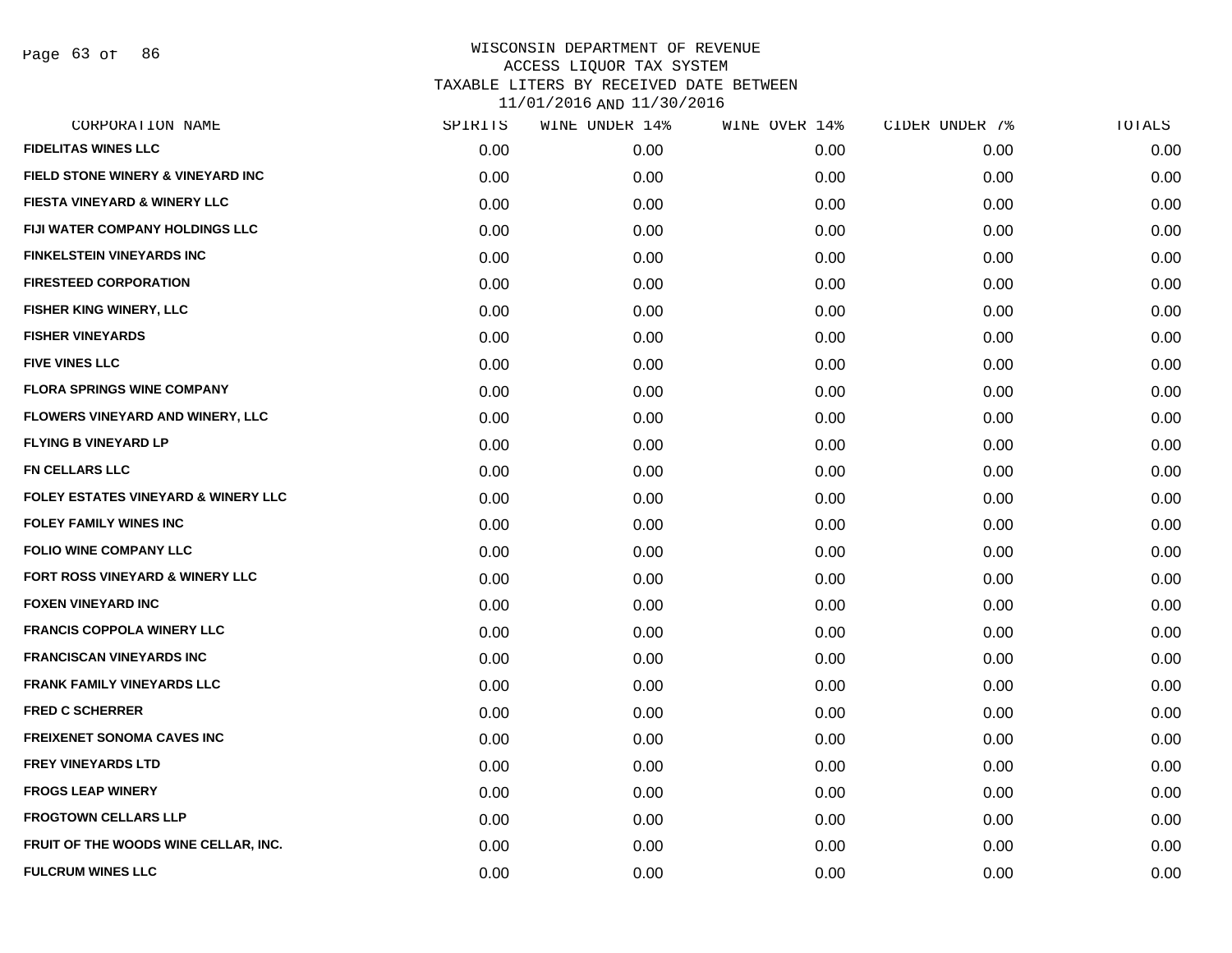| CORPORATION NAME                                    | SPIRITS | WINE UNDER 14% | WINE OVER 14% | CIDER UNDER 7% | TOTALS |
|-----------------------------------------------------|---------|----------------|---------------|----------------|--------|
| <b>FULKERSON WINE CELLARS LLC</b>                   | 0.00    | 0.00           | 0.00          | 0.00           | 0.00   |
| <b>FURTHERMORE LLC</b>                              | 0.00    | 0.00           | 0.00          | 0.00           | 0.00   |
| <b>G GRAHAM WINES INC</b>                           | 0.00    | 0.00           | 0.00          | 0.00           | 0.00   |
| <b>GALENA CELLARS INC</b>                           | 0.00    | 54.00          | 5.26          | 0.00           | 59.26  |
| <b>GALLICA WINES LLC</b>                            | 0.00    | 0.00           | 0.00          | 0.00           | 0.00   |
| <b>GAMBLE FAMILY VINEYARDS LLC</b>                  | 0.00    | 0.00           | 0.00          | 0.00           | 0.00   |
| <b>GARROD TRUST</b>                                 | 0.00    | 0.00           | 0.00          | 0.00           | 0.00   |
| <b>GARVIN HEIGHTS VINEYARDS, LLC</b>                | 0.00    | 0.00           | 0.00          | 0.00           | 0.00   |
| <b>GEARY MARKET INVESTMENT COMPANY LTD</b>          | 0.00    | 0.00           | 0.00          | 0.00           | 0.00   |
| <b>GEMSTONE VINEYARDS LLC</b>                       | 0.00    | 0.00           | 0.00          | 0.00           | 0.00   |
| <b>GENERATIONS OF SONOMA LLC</b>                    | 0.00    | 0.00           | 0.00          | 0.00           | 0.00   |
| <b>GENESEO PARTNERS LP</b>                          | 0.00    | 0.00           | 0.00          | 0.00           | 0.00   |
| <b>GEORGE O HENDRY</b>                              | 0.00    | 0.00           | 0.00          | 0.00           | 0.00   |
| <b>GERBER, GERBER &amp; GERBER DISCLAIMER TRUST</b> | 0.00    | 0.00           | 0.00          | 0.00           | 0.00   |
| <b>GF WINES LLC</b>                                 | 0.00    | 0.00           | 0.00          | 0.00           | 0.00   |
| <b>GIFT SERVICES INC</b>                            | 0.00    | 0.00           | 0.00          | 0.00           | 0.00   |
| <b>GOLDIN INVESTMENT II INC</b>                     | 0.00    | 0.00           | 0.00          | 0.00           | 0.00   |
| <b>GOLDRIDGEPINOT.COM LLC</b>                       | 0.00    | 0.00           | 0.00          | 0.00           | 0.00   |
| <b>GOOD FOUNDATIONS INC</b>                         | 0.00    | 0.00           | 0.00          | 0.00           | 0.00   |
| <b>GOOSE RIDGE LLC</b>                              | 0.00    | 0.00           | 0.00          | 0.00           | 0.00   |
| <b>GRAPE VISIONS LLC</b>                            | 0.00    | 0.00           | 0.00          | 0.00           | 0.00   |
| <b>GRAPESEED WINE FUND LLC</b>                      | 0.00    | 0.00           | 0.00          | 0.00           | 0.00   |
| <b>GRASSINI FAMILY VINEYARDS LLC</b>                | 0.00    | 0.00           | 6.00          | 0.00           | 6.00   |
| <b>GREEN FAMILY WINERY LLC</b>                      | 0.00    | 0.00           | 0.00          | 0.00           | 0.00   |
| <b>GRGICH HILLS CELLAR</b>                          | 0.00    | 0.00           | 0.00          | 0.00           | 0.00   |
| <b>GRIEB OPTIMAL WINECRAFTING LLC</b>               | 0.00    | 0.00           | 0.00          | 0.00           | 0.00   |
| <b>GROTH VINEYARDS &amp; WINERY LLC</b>             | 0.00    | 0.00           | 0.00          | 0.00           | 0.00   |
| <b>GULLETT &amp; GULLETT</b>                        | 0.00    | 0.00           | 0.00          | 0.00           | 0.00   |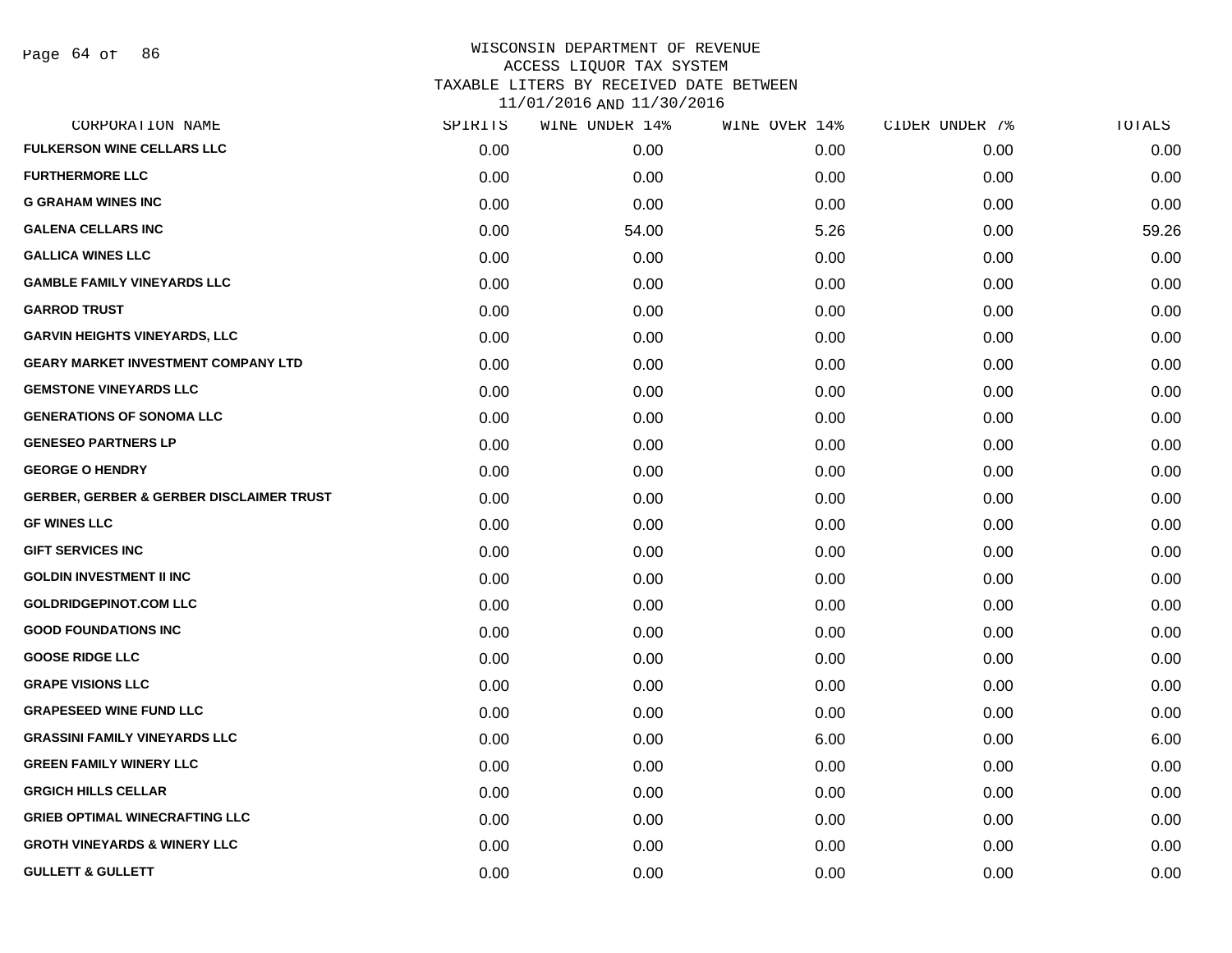Page 65 of 86

| CORPORATION NAME                      | SPIRITS | WINE UNDER 14% | WINE OVER 14% | CIDER UNDER 7% | TOTALS |
|---------------------------------------|---------|----------------|---------------|----------------|--------|
| H DE V LLC                            | 0.00    | 0.00           | 0.00          | 0.00           | 0.00   |
| <b>HAFNER VINEYARD LLC</b>            | 0.00    | 0.00           | 0.00          | 0.00           | 0.00   |
| <b>HAGAFEN CELLARS INC</b>            | 0.00    | 0.00           | 0.00          | 0.00           | 0.00   |
| <b>HAHN ESTATE</b>                    | 0.00    | 0.00           | 0.00          | 0.00           | 0.00   |
| <b>HALF KRAKT LLC</b>                 | 0.00    | 0.00           | 0.00          | 0.00           | 0.00   |
| <b>HALL WINES LLC</b>                 | 0.00    | 0.00           | 0.00          | 0.00           | 0.00   |
| <b>HALTER WINERY LLC</b>              | 0.00    | 0.00           | 0.00          | 0.00           | 0.00   |
| <b>HAMEL FAMILY WINES LLC</b>         | 0.00    | 0.00           | 0.00          | 0.00           | 0.00   |
| HANDLEY CELLARS LIMITED PARTNERSHIP   | 0.00    | 0.00           | 0.00          | 0.00           | 0.00   |
| <b>HANNA WINERY INC</b>               | 0.00    | 0.00           | 0.00          | 0.00           | 0.00   |
| <b>HARALD TOMESCH</b>                 | 0.00    | 0.00           | 0.00          | 0.00           | 0.00   |
| <b>HARBOR HILL FRUIT FARMS INC</b>    | 0.00    | 0.00           | 0.00          | 0.00           | 0.00   |
| <b>HARBOR RIDGE WINERY INC.</b>       | 0.00    | 0.00           | 0.00          | 0.00           | 0.00   |
| <b>HARLAN ESTATE WINERY INC</b>       | 0.00    | 0.00           | 0.00          | 0.00           | 0.00   |
| <b>HARMELL CELLARS LLC</b>            | 0.00    | 0.00           | 0.00          | 0.00           | 0.00   |
| <b>HARRIS &amp; HARRIS</b>            | 0.00    | 0.00           | 0.00          | 0.00           | 0.00   |
| <b>HARRY &amp; DAVID HOLDINGS INC</b> | 0.00    | 0.00           | 0.00          | 0.00           | 0.00   |
| HARTWELL VINEYARDS LLC                | 0.00    | 0.00           | 0.00          | 0.00           | 0.00   |
| <b>HAWKES LLC</b>                     | 0.00    | 0.00           | 0.00          | 0.00           | 0.00   |
| <b>HDD LLC</b>                        | 0.00    | 0.00           | 0.00          | 0.00           | 0.00   |
| <b>HEITZ WINE CELLARS</b>             | 0.00    | 0.00           | 0.00          | 0.00           | 0.00   |
| HEMISPHERE WINE COMPANY INC           | 0.00    | 0.00           | 0.00          | 0.00           | 0.00   |
| <b>HERB LAMB VINEYARDS, LLC</b>       | 0.00    | 0.00           | 0.00          | 0.00           | 0.00   |
| <b>HERDIE BAISDEN</b>                 | 0.00    | 0.00           | 0.00          | 0.00           | 0.00   |
| <b>HERON HILL VINEYARDS INC</b>       | 0.00    | 0.00           | 0.00          | 0.00           | 0.00   |
| <b>HERRERA &amp; HERRERA</b>          | 0.00    | 0.00           | 0.00          | 0.00           | 0.00   |
| <b>HESTAN VINEYARDS LLC</b>           | 0.00    | 0.00           | 0.00          | 0.00           | 0.00   |
| <b>HILL ESTATES INC</b>               | 0.00    | 0.00           | 0.00          | 0.00           | 0.00   |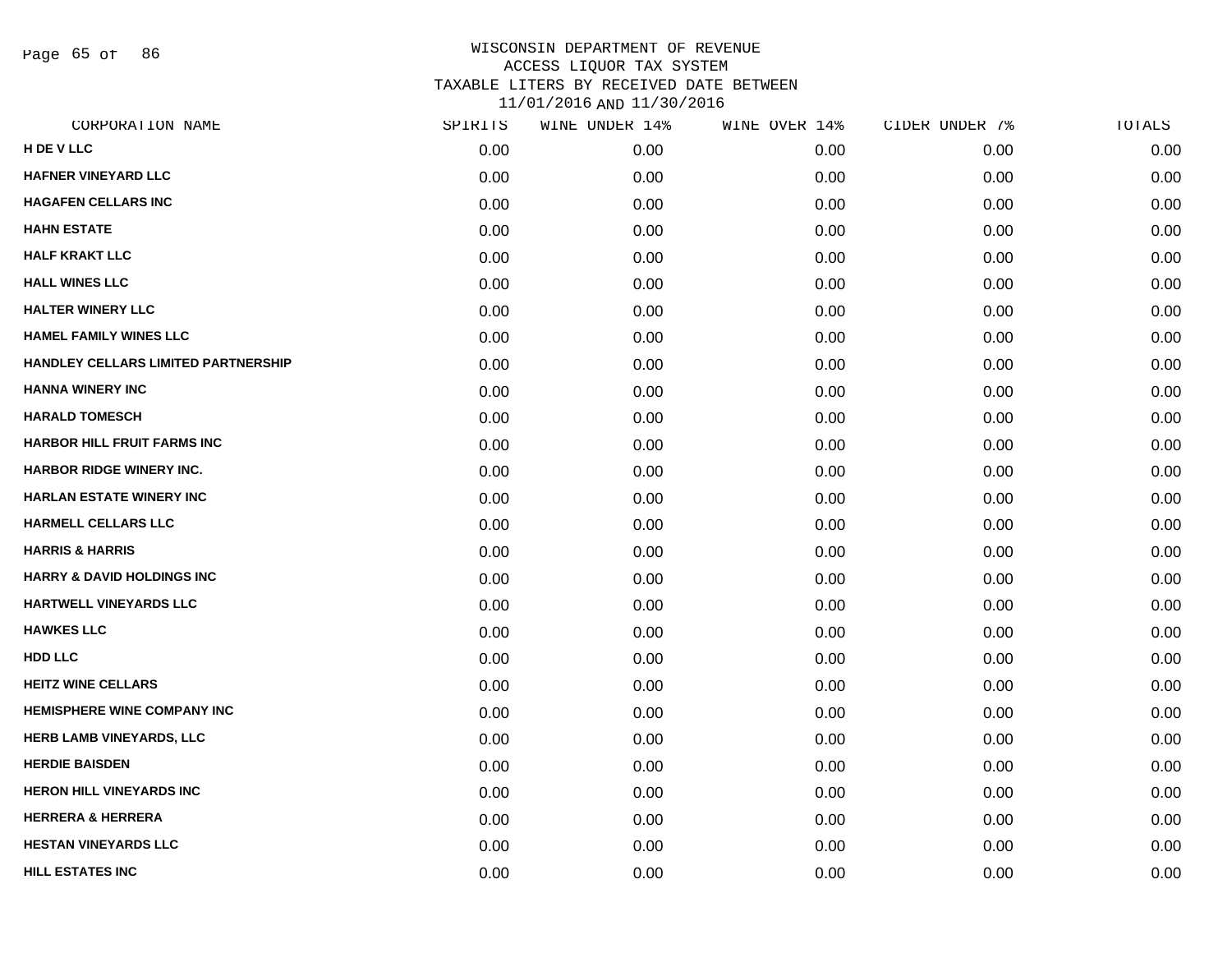Page 66 of 86

| SPIRITS | WINE UNDER 14% | WINE OVER 14% | CIDER UNDER 7% | TOTALS |
|---------|----------------|---------------|----------------|--------|
| 0.00    | 0.00           | 0.00          | 0.00           | 0.00   |
| 0.00    | 0.00           | 0.00          | 0.00           | 0.00   |
| 0.00    | 0.00           | 0.00          | 0.00           | 0.00   |
| 0.00    | 0.00           | 0.00          | 0.00           | 0.00   |
| 0.00    | 0.00           | 0.00          | 0.00           | 0.00   |
| 0.00    | 0.00           | 0.00          | 0.00           | 0.00   |
| 0.00    | 0.00           | 0.00          | 0.00           | 0.00   |
| 0.00    | 0.00           | 0.00          | 0.00           | 0.00   |
| 0.00    | 0.00           | 0.00          | 0.00           | 0.00   |
| 0.00    | 0.00           | 0.00          | 0.00           | 0.00   |
| 0.00    | 0.00           | 0.00          | 0.00           | 0.00   |
| 0.00    | 0.00           | 0.00          | 0.00           | 0.00   |
| 0.00    | 0.00           | 0.00          | 0.00           | 0.00   |
| 0.00    | 0.00           | 0.00          | 0.00           | 0.00   |
| 0.00    | 0.00           | 0.00          | 0.00           | 0.00   |
| 0.00    | 0.00           | 0.00          | 0.00           | 0.00   |
| 0.00    | 0.00           | 0.00          | 0.00           | 0.00   |
| 0.00    | 0.00           | 0.00          | 0.00           | 0.00   |
| 0.00    | 0.00           | 0.00          | 0.00           | 0.00   |
| 0.00    | 0.00           | 0.00          | 0.00           | 0.00   |
| 0.00    | 0.00           | 0.00          | 0.00           | 0.00   |
| 0.00    | 0.00           | 0.00          | 0.00           | 0.00   |
| 0.00    | 0.00           | 0.00          | 0.00           | 0.00   |
| 0.00    | 0.00           | 0.00          | 0.00           | 0.00   |
| 0.00    | 0.00           | 0.00          | 0.00           | 0.00   |
| 0.00    | 0.00           | 0.00          | 0.00           | 0.00   |
| 0.00    | 0.00           | 0.00          | 0.00           | 0.00   |
| 0.00    | 0.00           | 0.00          | 0.00           | 0.00   |
|         |                |               |                |        |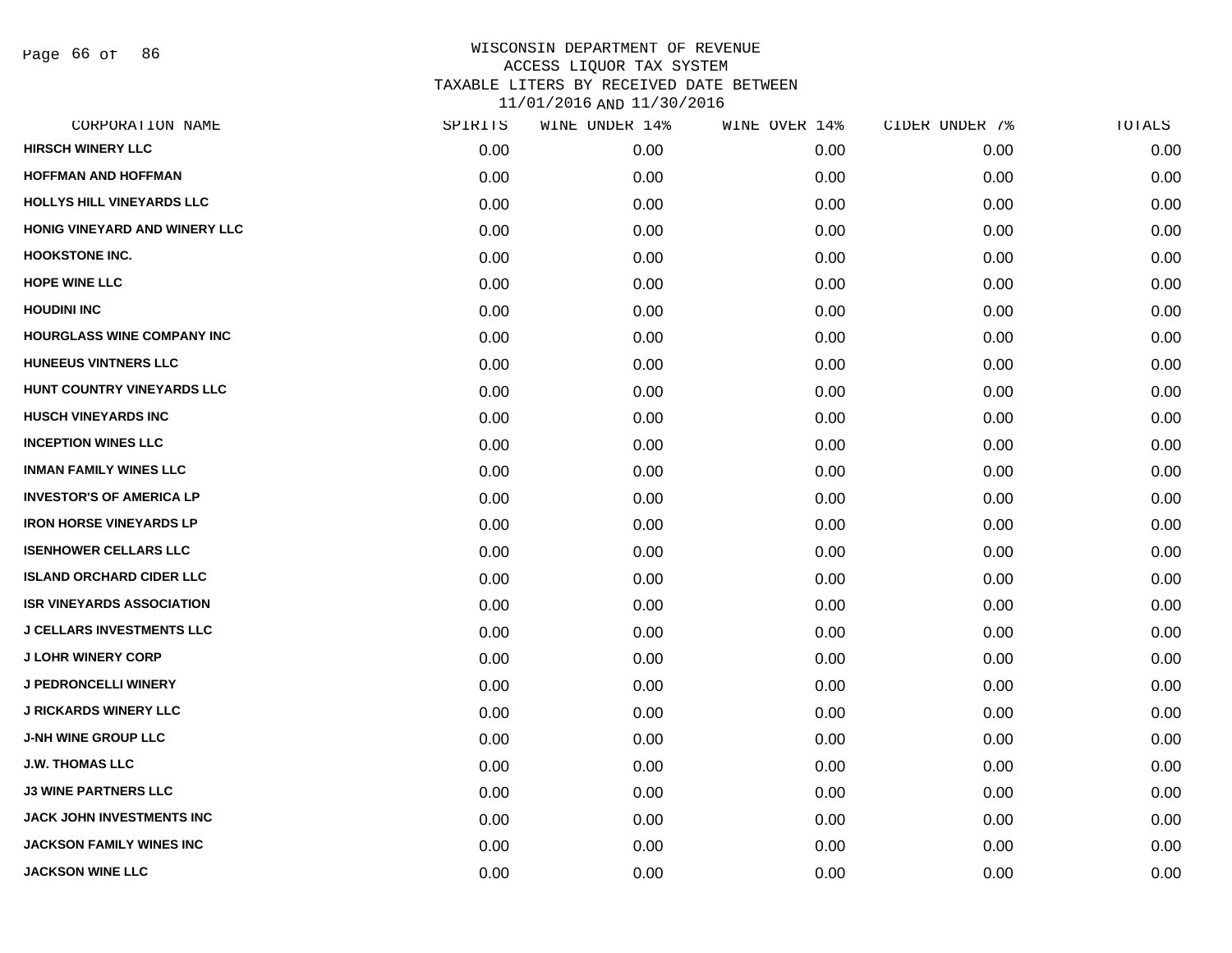Page 67 of 86

| CORPORATION NAME                      | SPIRITS | WINE UNDER 14% | WINE OVER 14% | CIDER UNDER 7% | $\mathtt{TOTALS}$ |
|---------------------------------------|---------|----------------|---------------|----------------|-------------------|
| <b>JACKSON WINERY &amp; VINEYARDS</b> | 0.00    | 0.00           | 0.00          | 0.00           | 0.00              |
| <b>JACUZZI FAMILY VINEYARDS LLC</b>   | 0.00    | 0.00           | 0.00          | 0.00           | 0.00              |
| <b>JAM CELLARS INC</b>                | 0.00    | 0.00           | 0.00          | 0.00           | 0.00              |
| <b>JAMES L LAMBERT</b>                | 0.00    | 0.00           | 0.00          | 0.00           | 0.00              |
| <b>JAMES P PROSSER</b>                | 0.00    | 0.00           | 0.00          | 0.00           | 0.00              |
| <b>JAZMIN ENTERPRISES</b>             | 0.00    | 0.00           | 0.00          | 0.00           | 0.00              |
| <b>JB GEORGE LLC</b>                  | 0.00    | 0.00           | 0.00          | 0.00           | 0.00              |
| <b>JC CELLARS INC</b>                 | 0.00    | 0.00           | 0.00          | 0.00           | 0.00              |
| <b>JEFFERY M GORDON</b>               | 0.00    | 0.00           | 0.00          | 0.00           | 0.00              |
| <b>JEFFREY L STOEGER</b>              | 0.00    | 0.00           | 0.00          | 0.00           | 0.00              |
| JENNIFER L JACKSON-HARTFORD           | 0.00    | 0.00           | 0.00          | 0.00           | 0.00              |
| <b>JESSUP CELLARS HOLDING CO LLC</b>  | 0.00    | 0.00           | 0.00          | 0.00           | 0.00              |
| <b>JM CELLARS COMPANY</b>             | 0.00    | 0.00           | 0.00          | 0.00           | 0.00              |
| JOHN ANTHONY VINEYARDS LLC            | 0.00    | 0.00           | 0.00          | 0.00           | 0.00              |
| <b>JOHN E NICOLOZAKES</b>             | 0.00    | 0.00           | 0.00          | 0.00           | 0.00              |
| <b>JOHN M STEWART</b>                 | 0.00    | 0.00           | 0.00          | 0.00           | 0.00              |
| <b>JONATHAN DALE</b>                  | 0.00    | 0.00           | 0.00          | 0.00           | 0.00              |
| <b>JONES FAMILY WINERY LLC</b>        | 0.00    | 0.00           | 0.00          | 0.00           | 0.00              |
| <b>JORNY'S END LLC</b>                | 0.00    | 0.00           | 0.00          | 0.00           | 0.00              |
| <b>JOSEPH ALEXANDER VILLICANA II</b>  | 0.00    | 0.00           | 0.00          | 0.00           | 0.00              |
| <b>JOSEPH CALLOW</b>                  | 0.00    | 0.00           | 0.00          | 0.00           | 0.00              |
| <b>JOSEPH CALLOW</b>                  | 0.00    | 0.00           | 0.00          | 0.00           | 0.00              |
| <b>JOSEPH PHELPS VINEYARDS LLC</b>    | 0.00    | 0.00           | 0.00          | 0.00           | 0.00              |
| <b>JOSEPH STALLER</b>                 | 0.00    | 0.00           | 0.00          | 0.00           | 0.00              |
| <b>JOSEPH WYNIMKO</b>                 | 0.00    | 0.00           | 0.00          | 0.00           | 0.00              |
| <b>JOYCE VINEYARDS LLC</b>            | 0.00    | 0.00           | 0.00          | 0.00           | 0.00              |
| <b>JRV LLC</b>                        | 0.00    | 0.00           | 0.00          | 0.00           | 0.00              |
| JUDD FAMILY VINEYARDS LP              | 0.00    | 0.00           | 0.00          | 0.00           | 0.00              |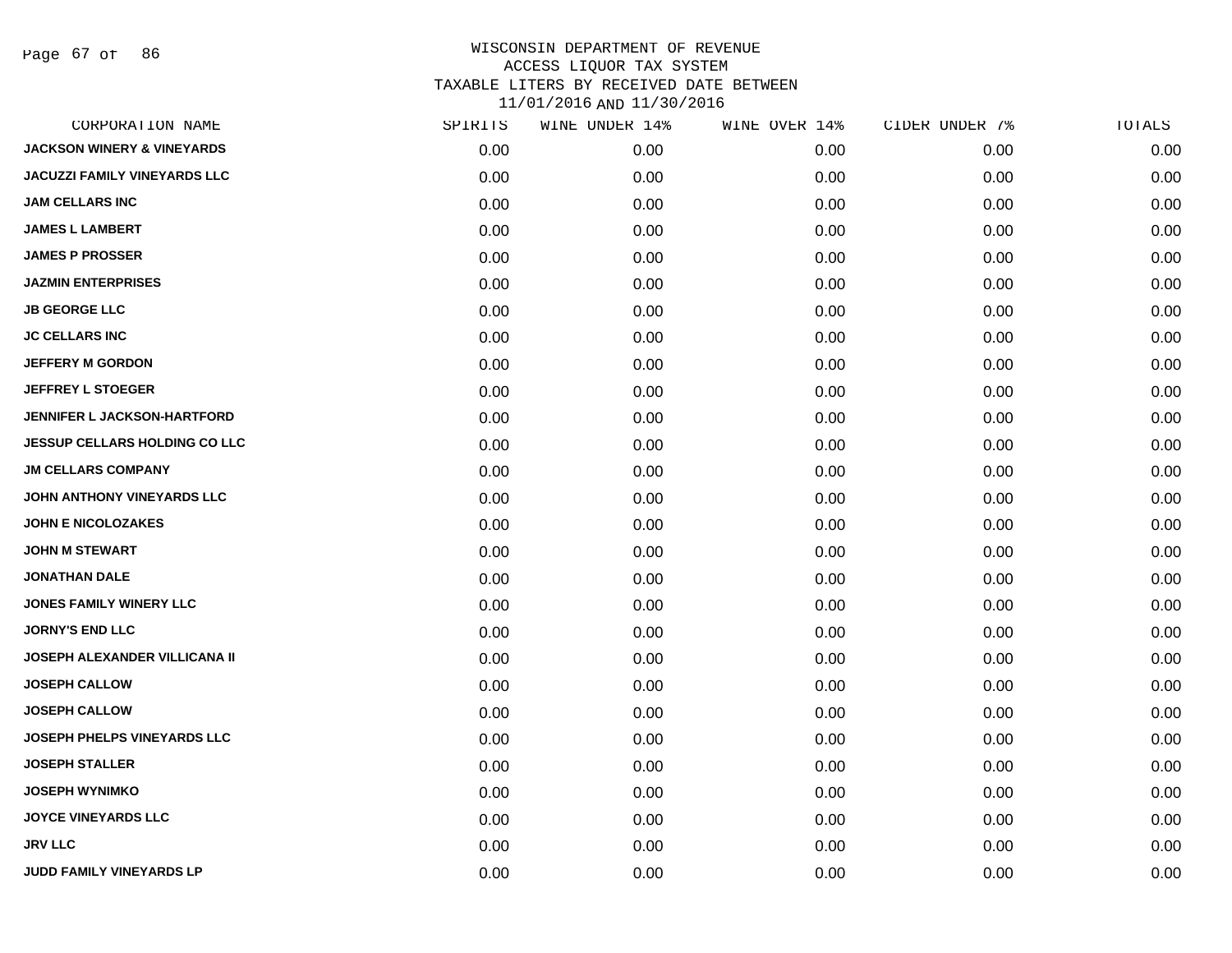Page 68 of 86

| CORPORATION NAME                         | SPIRITS | WINE UNDER 14% | WINE OVER 14% | CIDER UNDER 7% | TOTALS |
|------------------------------------------|---------|----------------|---------------|----------------|--------|
| <b>JULIE A ANDRZEJCZAK</b>               | 0.00    | 0.00           | 0.00          | 0.00           | 0.00   |
| <b>JUSTIN VINEYARDS &amp; WINERY LLC</b> | 0.00    | 0.00           | 0.00          | 0.00           | 0.00   |
| <b>JVW CORPORATION</b>                   | 0.00    | 0.00           | 0.00          | 0.00           | 0.00   |
| <b>K VINTNERS LLC</b>                    | 0.00    | 0.00           | 0.00          | 0.00           | 0.00   |
| <b>KACHINA CELLARS LLC</b>               | 0.00    | 0.00           | 0.00          | 0.00           | 0.00   |
| <b>KAMEN WINES LLC</b>                   | 0.00    | 0.00           | 0.00          | 0.00           | 0.00   |
| <b>KANGARU ENTERPRISES LLC</b>           | 0.00    | 0.00           | 0.00          | 0.00           | 0.00   |
| <b>KB WINES LLC</b>                      | 0.00    | 0.00           | 0.00          | 0.00           | 0.00   |
| <b>KEEVER VINEYARDS LLC</b>              | 0.00    | 0.00           | 0.00          | 0.00           | 0.00   |
| <b>KEN BROWN WINES LLC</b>               | 0.00    | 0.00           | 0.00          | 0.00           | 0.00   |
| <b>KENEFICK RANCHES WINERY LLC</b>       | 0.00    | 0.00           | 0.00          | 0.00           | 0.00   |
| <b>KENT HUMPHREY</b>                     | 0.00    | 0.00           | 0.00          | 0.00           | 0.00   |
| KENWARD FAMILY VINEYARDS, LLC            | 0.00    | 0.00           | 0.00          | 0.00           | 0.00   |
| <b>KENZO ESTATE INC</b>                  | 0.00    | 0.00           | 0.00          | 0.00           | 0.00   |
| <b>KERWIN ESTATE LLC</b>                 | 0.00    | 0.00           | 0.00          | 0.00           | 0.00   |
| <b>KESTREL PROPERTIES LLC</b>            | 0.00    | 28.50          | 3.00          | 0.00           | 31.50  |
| <b>KING ESTATE WINERY LP</b>             | 0.00    | 0.00           | 0.00          | 0.00           | 0.00   |
| <b>KISTLER VINEYARDS, LLC</b>            | 0.00    | 0.00           | 0.00          | 0.00           | 0.00   |
| <b>KLEIN FOODS INC</b>                   | 0.00    | 0.00           | 0.00          | 0.00           | 0.00   |
| <b>KNIGHTS BRIDGE WINERY LLC</b>         | 0.00    | 0.00           | 0.00          | 0.00           | 0.00   |
| <b>KOEHLER WINERY LLC</b>                | 0.00    | 0.00           | 0.00          | 0.00           | 0.00   |
| <b>KONSTANTIN D FRANK &amp; SONS</b>     | 0.00    | 0.00           | 0.00          | 0.00           | 0.00   |
| <b>KOPRI INC</b>                         | 0.00    | 0.00           | 0.00          | 0.00           | 0.00   |
| <b>KRUPP BROTHERS LLC</b>                | 0.00    | 0.00           | 0.00          | 0.00           | 0.00   |
| <b>KSSM LLC</b>                          | 0.00    | 0.00           | 0.00          | 0.00           | 0.00   |
| <b>KT WINECO LLC</b>                     | 0.00    | 0.00           | 0.00          | 0.00           | 0.00   |
| <b>KULETO VILLA LLC</b>                  | 0.00    | 0.00           | 0.00          | 0.00           | 0.00   |
| <b>KUNDE ENTERPRISES INC</b>             | 0.00    | 0.00           | 0.00          | 0.00           | 0.00   |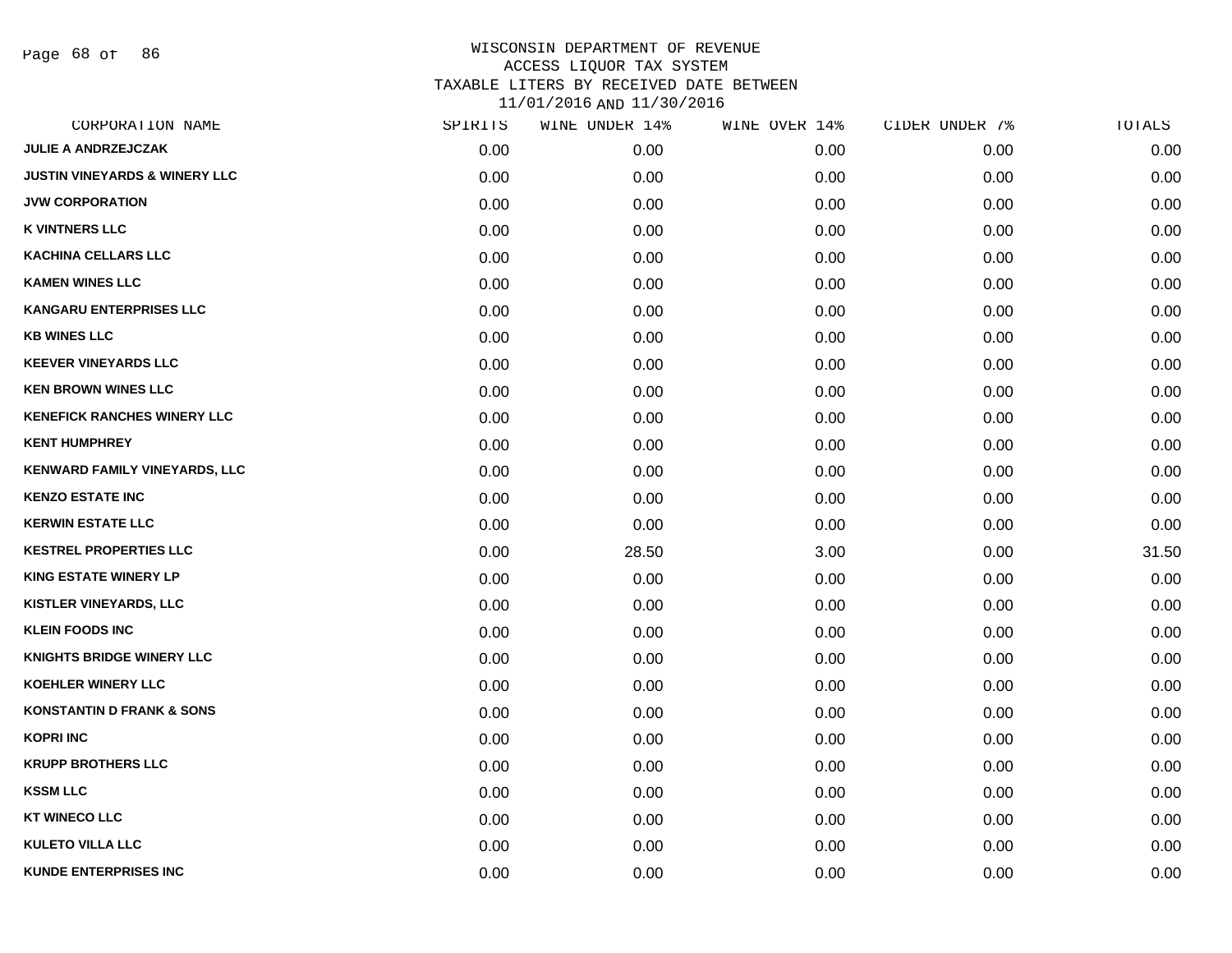Page 69 of 86

| CORPORATION NAME                                  | SPIRITS | WINE UNDER 14% | WINE OVER 14% | CIDER UNDER 7% | TOTALS |
|---------------------------------------------------|---------|----------------|---------------|----------------|--------|
| <b>L C WINE</b>                                   | 0.00    | 0.00           | 0.00          | 0.00           | 0.00   |
| <b>L FOPPIANO WINE CO INC</b>                     | 0.00    | 0.00           | 0.00          | 0.00           | 0.00   |
| <b>L18 WINES LLC</b>                              | 0.00    | 0.00           | 0.00          | 0.00           | 0.00   |
| <b>LADERA WINERY LLC</b>                          | 0.00    | 0.00           | 0.00          | 0.00           | 0.00   |
| <b>LAETITIA VINEYARD &amp; WINERY INC</b>         | 0.00    | 0.00           | 0.00          | 0.00           | 0.00   |
| <b>LAGUNA OAKS VINEYARD &amp; WINERY INC</b>      | 0.00    | 0.00           | 0.00          | 0.00           | 0.00   |
| <b>LAIL VINEYARDS LLC</b>                         | 0.00    | 0.00           | 0.00          | 0.00           | 0.00   |
| <b>LAIRD FAMILY ESTATE LLC</b>                    | 0.00    | 0.00           | 0.00          | 0.00           | 0.00   |
| <b>LAKE NOKOMIS CRANBERRIES INC</b>               | 0.00    | 0.00           | 0.00          | 0.00           | 0.00   |
| <b>LAMBERT BRIDGE WINERY INC</b>                  | 0.00    | 0.00           | 0.00          | 0.00           | 0.00   |
| <b>LANCASTER ESTATE VINEYARD &amp; WINERY LLC</b> | 0.00    | 0.00           | 0.00          | 0.00           | 0.00   |
| <b>LANGE WINERY LLC</b>                           | 0.00    | 0.00           | 0.00          | 0.00           | 0.00   |
| <b>LANGETWINS WINE CO INC</b>                     | 0.00    | 0.00           | 0.00          | 0.00           | 0.00   |
| <b>LARKMEAD VINEYARDS INC</b>                     | 0.00    | 0.00           | 0.00          | 0.00           | 0.00   |
| <b>LARSON &amp; LARSON</b>                        | 0.00    | 0.00           | 0.00          | 0.00           | 0.00   |
| <b>LARSON FAMILY WINERY INC</b>                   | 0.00    | 0.00           | 0.00          | 0.00           | 0.00   |
| <b>LATITUDE BEVERAGE COMPANY</b>                  | 0.00    | 0.00           | 0.00          | 0.00           | 0.00   |
| <b>LAUTENBACH'S ORCHARD COUNTRY INC</b>           | 0.00    | 0.00           | 0.00          | 0.00           | 0.00   |
| <b>LAVA SPRINGS INC</b>                           | 0.00    | 0.00           | 0.00          | 0.00           | 0.00   |
| <b>LAW ESTATE WINES</b>                           | 0.00    | 0.00           | 0.00          | 0.00           | 0.00   |
| <b>LAWER FAMILY WINERY INC</b>                    | 0.00    | 0.00           | 0.00          | 0.00           | 0.00   |
| LE CEP II INC                                     | 0.00    | 0.00           | 0.00          | 0.00           | 0.00   |
| <b>LEDGE STONE VINEYARDS LLC</b>                  | 0.00    | 0.00           | 0.00          | 0.00           | 0.00   |
| LEFT COAST CELLARS LLC                            | 0.00    | 0.00           | 0.00          | 0.00           | 0.00   |
| <b>LEMELSON WINERY LLC</b>                        | 0.00    | 0.00           | 0.00          | 0.00           | 0.00   |
| <b>LEONARDINI FAMILY WINERY LLC</b>               | 0.00    | 0.00           | 0.00          | 0.00           | 0.00   |
| <b>LEONESSE CELLARS LLC</b>                       | 0.00    | 0.00           | 0.00          | 0.00           | 0.00   |
| <b>LEVIATHAN WINE COMPANY LLC</b>                 | 0.00    | 0.00           | 0.00          | 0.00           | 0.00   |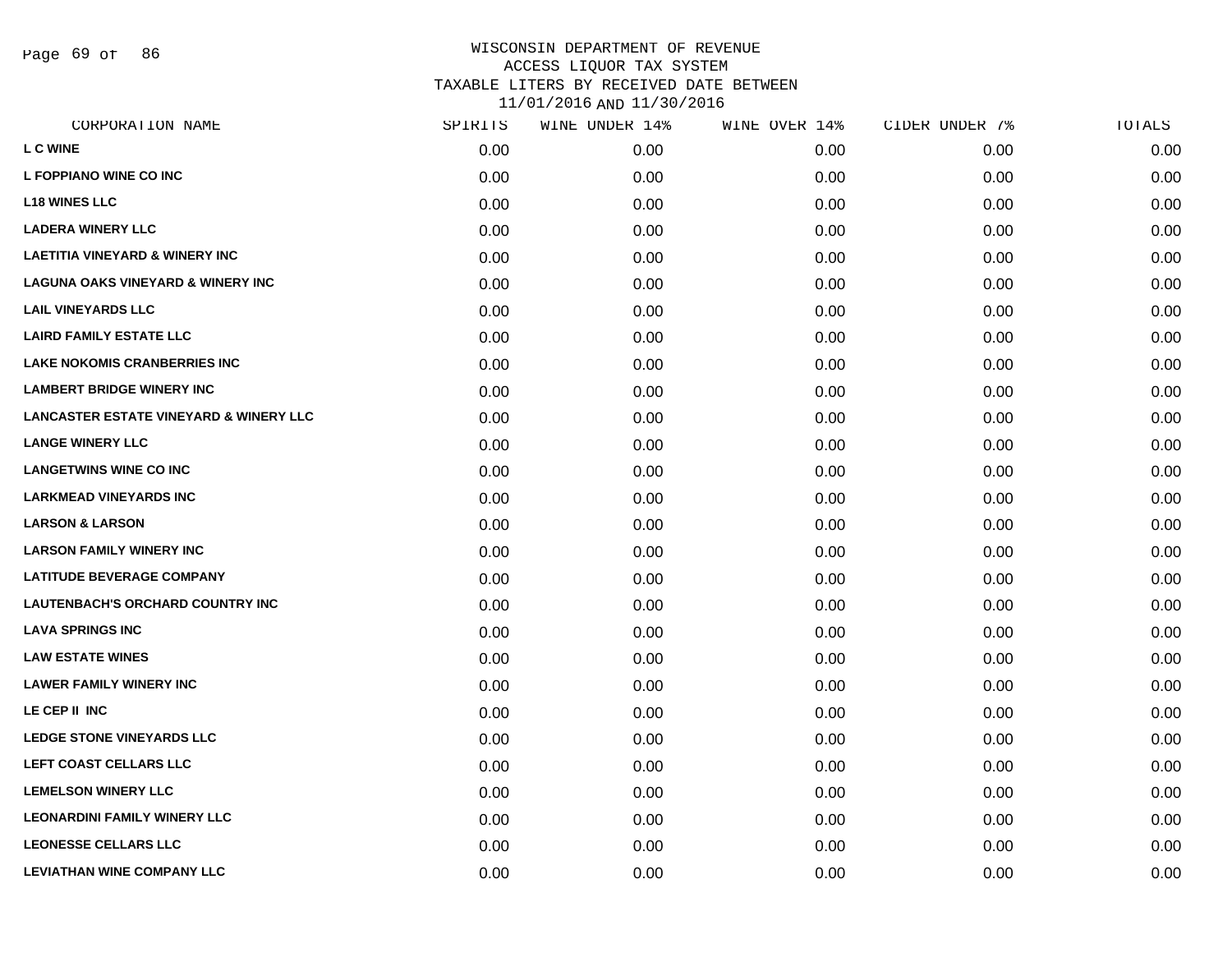Page 70 of 86

| SPIRITS | WINE UNDER 14% | WINE OVER 14% | CIDER UNDER 7% | TOTALS |
|---------|----------------|---------------|----------------|--------|
| 0.00    | 0.00           | 0.00          | 0.00           | 0.00   |
| 0.00    | 0.00           | 0.00          | 0.00           | 0.00   |
| 0.00    | 0.00           | 0.00          | 0.00           | 0.00   |
| 0.00    | 0.00           | 0.00          | 0.00           | 0.00   |
| 0.00    | 0.00           | 0.00          | 0.00           | 0.00   |
| 0.00    | 0.00           | 0.00          | 0.00           | 0.00   |
| 0.00    | 0.00           | 0.00          | 0.00           | 0.00   |
| 0.00    | 0.00           | 0.00          | 0.00           | 0.00   |
| 0.00    | 0.00           | 0.00          | 0.00           | 0.00   |
| 0.00    | 0.00           | 0.00          | 0.00           | 0.00   |
| 0.00    | 0.00           | 0.00          | 0.00           | 0.00   |
| 0.00    | 0.00           | 0.00          | 0.00           | 0.00   |
| 0.00    | 0.00           | 0.00          | 0.00           | 0.00   |
| 0.00    | 0.00           | 0.00          | 0.00           | 0.00   |
| 0.00    | 0.00           | 0.00          | 0.00           | 0.00   |
| 0.00    | 0.00           | 0.00          | 0.00           | 0.00   |
| 0.00    | 0.00           | 0.00          | 0.00           | 0.00   |
| 0.00    | 0.00           | 0.00          | 0.00           | 0.00   |
| 0.00    | 0.00           | 0.00          | 0.00           | 0.00   |
| 0.00    | 0.00           | 0.00          | 0.00           | 0.00   |
| 0.00    | 0.00           | 0.00          | 0.00           | 0.00   |
| 0.00    | 0.00           | 0.00          | 0.00           | 0.00   |
| 0.00    | 0.00           | 0.00          | 0.00           | 0.00   |
| 0.00    | 0.00           | 0.00          | 0.00           | 0.00   |
| 0.00    | 0.00           | 0.00          | 0.00           | 0.00   |
| 0.00    | 0.00           | 0.00          | 0.00           | 0.00   |
| 0.00    | 0.00           | 0.00          | 0.00           | 0.00   |
| 0.00    | 0.00           | 0.00          | 0.00           | 0.00   |
|         |                |               |                |        |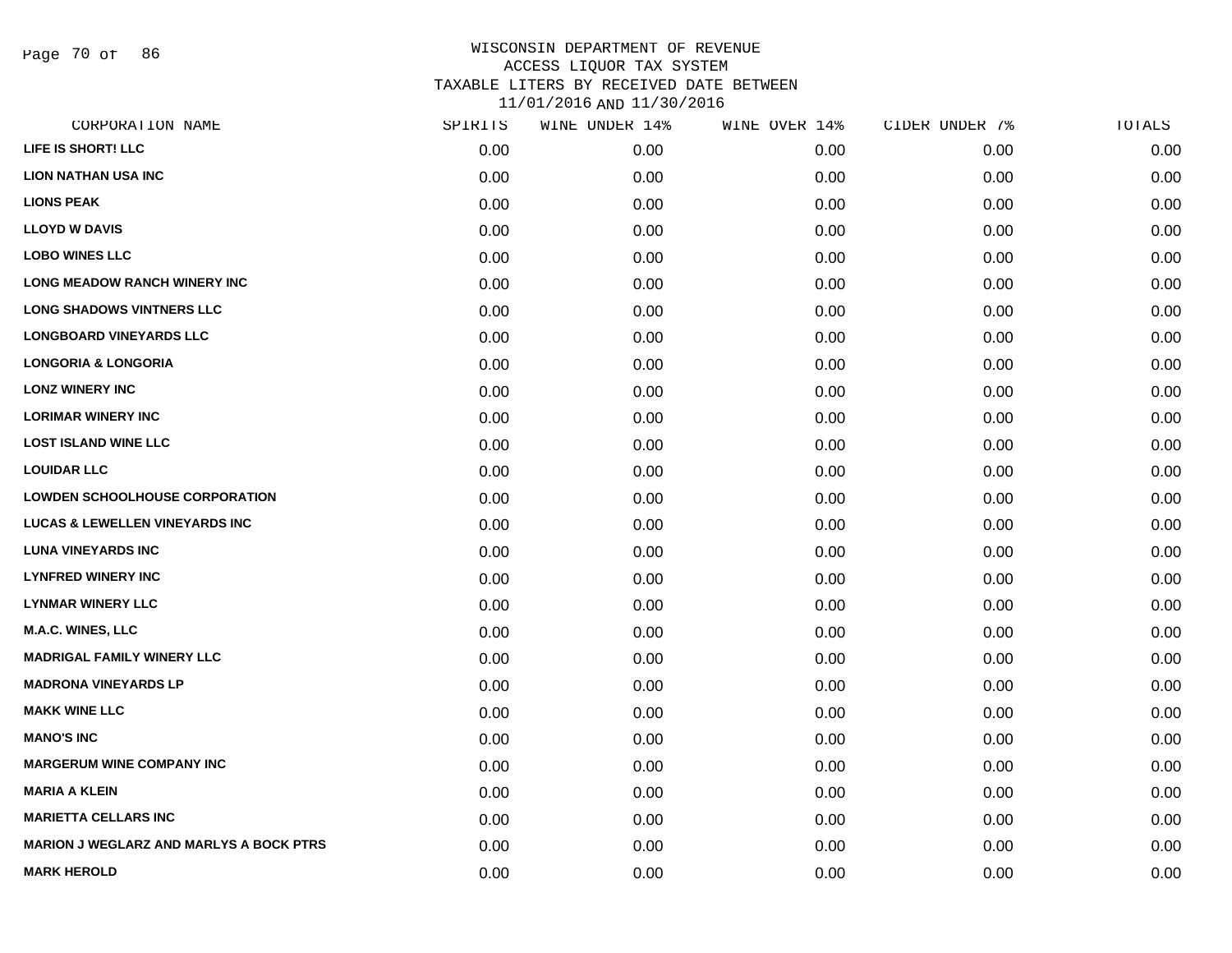Page 71 of 86

| CORPORATION NAME                              | SPIRITS | WINE UNDER 14% | WINE OVER 14% | CIDER UNDER 7% | TOTALS |
|-----------------------------------------------|---------|----------------|---------------|----------------|--------|
| <b>MARKHAM VINEYARDS</b>                      | 0.00    | 0.00           | 0.00          | 0.00           | 0.00   |
| <b>MARTIN E SELL</b>                          | 0.00    | 0.00           | 0.00          | 0.00           | 0.00   |
| <b>MARTIN RAY WINERY INC</b>                  | 0.00    | 0.00           | 0.00          | 0.00           | 0.00   |
| <b>MARTINELLI WINERY INC</b>                  | 0.00    | 0.00           | 0.00          | 0.00           | 0.00   |
| <b>MATHY WINERY LLC</b>                       | 0.00    | 0.00           | 0.00          | 0.00           | 0.00   |
| <b>MATTHEW RICK</b>                           | 0.00    | 0.00           | 0.00          | 0.00           | 0.00   |
| <b>MATTHIAS A PIPPIG &amp; JAMIE M KINSER</b> | 0.00    | 0.00           | 0.00          | 0.00           | 0.00   |
| <b>MAUI WINE LTD</b>                          | 0.00    | 0.00           | 0.00          | 0.00           | 0.00   |
| <b>MAURITSON FAMILY WINERY</b>                | 0.00    | 0.00           | 0.00          | 0.00           | 0.00   |
| <b>MAYACAMAS VINEYARDS</b>                    | 0.00    | 0.00           | 0.00          | 0.00           | 0.00   |
| <b>MAYNARD J KEENAN</b>                       | 0.00    | 0.00           | 0.00          | 0.00           | 0.00   |
| <b>MCILQUHAM LLC</b>                          | 0.00    | 0.00           | 0.00          | 0.00           | 0.00   |
| <b>MCKAHN FAMILY CELLARS, LLC</b>             | 0.00    | 0.00           | 9.00          | 0.00           | 9.00   |
| <b>MCNAB RIDGE WINERY LLC</b>                 | 0.00    | 0.00           | 0.00          | 0.00           | 0.00   |
| <b>MELROSE CELLARS LLC</b>                    | 0.00    | 0.00           | 0.00          | 0.00           | 0.00   |
| <b>MELVILLE VINEYARDS SOUTH LLC</b>           | 0.00    | 0.00           | 0.00          | 0.00           | 0.00   |
| <b>MENDOCINO WINE GROUP LLC</b>               | 0.00    | 0.00           | 0.00          | 0.00           | 0.00   |
| <b>MER ET SOLEIL LLC</b>                      | 0.00    | 0.00           | 0.00          | 0.00           | 0.00   |
| <b>MERCER WINE ESTATES LLC</b>                | 0.00    | 0.00           | 0.00          | 0.00           | 0.00   |
| <b>MEREDITH VINEYARD ESTATE INC</b>           | 0.00    | 0.00           | 0.00          | 0.00           | 0.00   |
| <b>MERRYVALE VINEYARDS LLC</b>                | 0.00    | 0.00           | 0.00          | 0.00           | 0.00   |
| <b>MERSHONIAN CIDERY LLC</b>                  | 0.00    | 0.00           | 0.00          | 0.00           | 0.00   |
| <b>METROPOLITAN WINES LLC</b>                 | 0.00    | 0.00           | 0.00          | 0.00           | 0.00   |
| <b>METTLER WINES LLC</b>                      | 0.00    | 0.00           | 0.00          | 0.00           | 0.00   |
| <b>MEV CORPORATION</b>                        | 0.00    | 0.00           | 0.00          | 0.00           | 0.00   |
| <b>MEYER CELLARS LLC</b>                      | 0.00    | 0.00           | 0.00          | 0.00           | 0.00   |
| <b>MICHEAL DASHE</b>                          | 0.00    | 0.00           | 0.00          | 0.00           | 0.00   |
| <b>MIDDLETON FAMILY WINES LLC</b>             | 0.00    | 0.00           | 0.00          | 0.00           | 0.00   |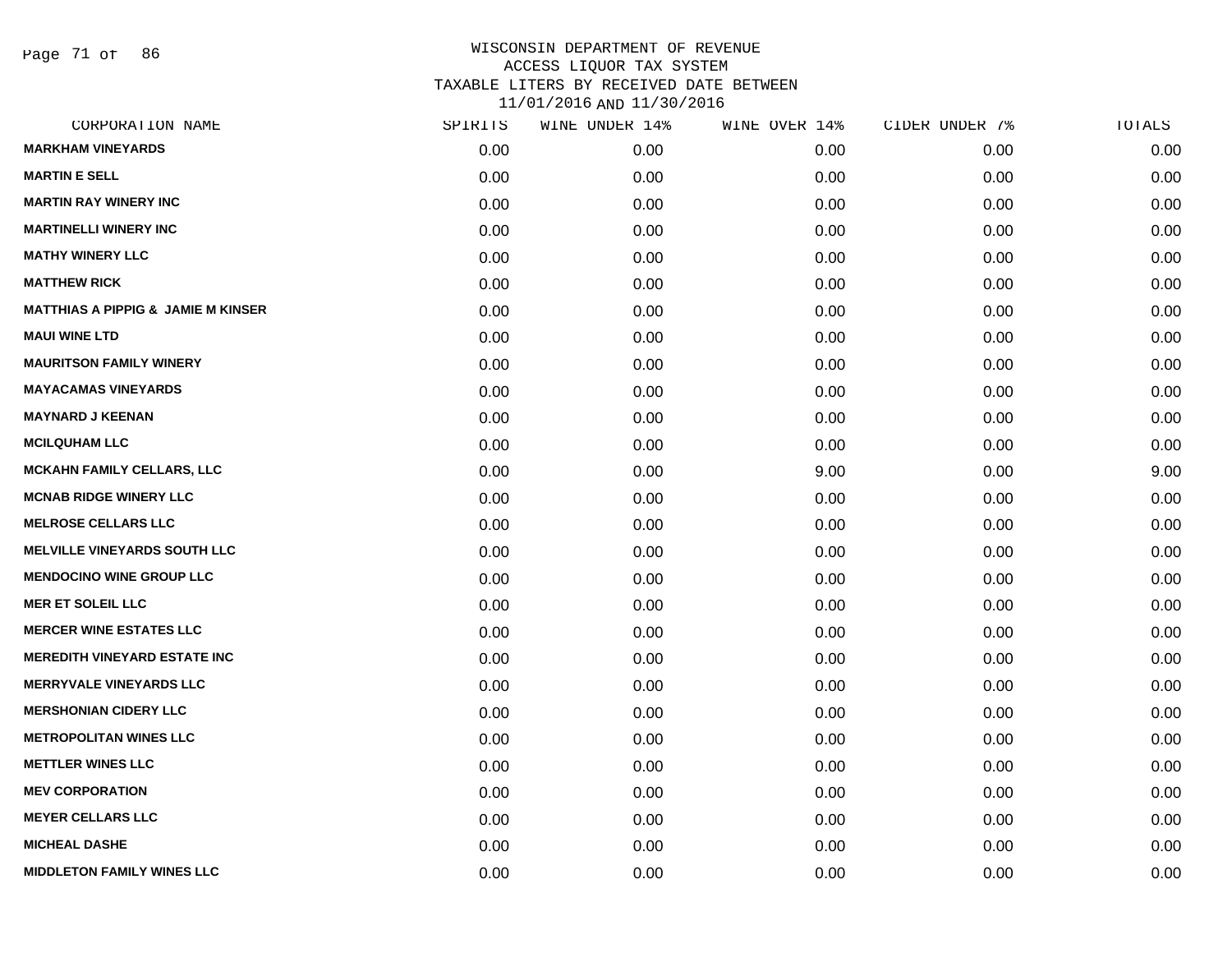| CORPORATION NAME                            | SPIRITS | WINE UNDER 14% | WINE OVER 14% | CIDER UNDER 7% | TOTALS |
|---------------------------------------------|---------|----------------|---------------|----------------|--------|
| <b>MIDNIGHT CELLARS INC</b>                 | 0.00    | 0.00           | 0.00          | 0.00           | 0.00   |
| <b>MILDARA BLASS INC</b>                    | 0.00    | 0.00           | 0.00          | 0.00           | 0.00   |
| <b>MILLBROOK WINERY INC</b>                 | 0.00    | 0.00           | 0.00          | 0.00           | 0.00   |
| <b>MINER FAMILY WINERY LLC</b>              | 0.00    | 0.00           | 0.00          | 0.00           | 0.00   |
| <b>MINNESOTAS FINEST FERMENTED PRODUCTS</b> | 0.00    | 0.00           | 0.00          | 0.00           | 0.00   |
| <b>MIRA WINERY LLC</b>                      | 0.00    | 0.00           | 0.00          | 0.00           | 0.00   |
| <b>MIRASOL WINE LLC</b>                     | 0.00    | 0.00           | 0.00          | 0.00           | 0.00   |
| <b>MIXOLOSEUM LLC</b>                       | 0.00    | 0.00           | 0.00          | 0.00           | 0.00   |
| <b>MODERN DEVELOPMENT COMPANY</b>           | 0.00    | 0.00           | 0.00          | 0.00           | 0.00   |
| MOLLYDOOKER INTERNATIONAL LLC               | 0.00    | 0.00           | 0.00          | 0.00           | 0.00   |
| <b>MONTICELLO CELLARS INC</b>               | 0.00    | 0.00           | 0.00          | 0.00           | 0.00   |
| <b>MONTINORE VINEYARDS LIMITED</b>          | 0.00    | 0.00           | 0.00          | 0.00           | 0.00   |
| <b>MORCHELLA WINE CELLARS LLC</b>           | 0.00    | 0.00           | 0.00          | 0.00           | 0.00   |
| <b>MOSHIN VINEYARDS INC</b>                 | 0.00    | 0.00           | 0.00          | 0.00           | 0.00   |
| <b>MULLIGAN &amp; MULLIGAN</b>              | 0.00    | 0.00           | 0.00          | 0.00           | 0.00   |
| <b>MUNCH &amp; FOX</b>                      | 0.00    | 0.00           | 0.00          | 0.00           | 0.00   |
| <b>MUNSON BRIDGE WINERY INC</b>             | 0.00    | 0.00           | 0.00          | 0.00           | 0.00   |
| <b>MUSETTA WINERY, LLC</b>                  | 0.00    | 0.00           | 0.00          | 0.00           | 0.00   |
| <b>NCWGINC</b>                              | 0.00    | 0.00           | 0.00          | 0.00           | 0.00   |
| <b>NAKED WINES LLC</b>                      | 0.00    | 0.00           | 0.00          | 0.00           | 0.00   |
| <b>NAKEDWINES.COM INC</b>                   | 0.00    | 0.00           | 0.00          | 0.00           | 0.00   |
| <b>NAVARRE CELLARS LTD</b>                  | 0.00    | 0.00           | 0.00          | 0.00           | 0.00   |
| <b>NAVARRO VINEYARDS, LLC</b>               | 0.00    | 0.00           | 0.00          | 0.00           | 0.00   |
| <b>NEVADA WINE CELLARS INC</b>              | 0.00    | 0.00           | 0.00          | 0.00           | 0.00   |
| <b>NEW VAVIN INC</b>                        | 0.00    | 0.00           | 0.00          | 0.00           | 0.00   |
| <b>NEWTON VINEYARD LLC</b>                  | 0.00    | 0.00           | 0.00          | 0.00           | 0.00   |
| <b>NICALI, LLC</b>                          | 0.00    | 0.00           | 0.00          | 0.00           | 0.00   |
| <b>NICHOLSON RANCH LLC</b>                  | 0.00    | 0.00           | 0.00          | 0.00           | 0.00   |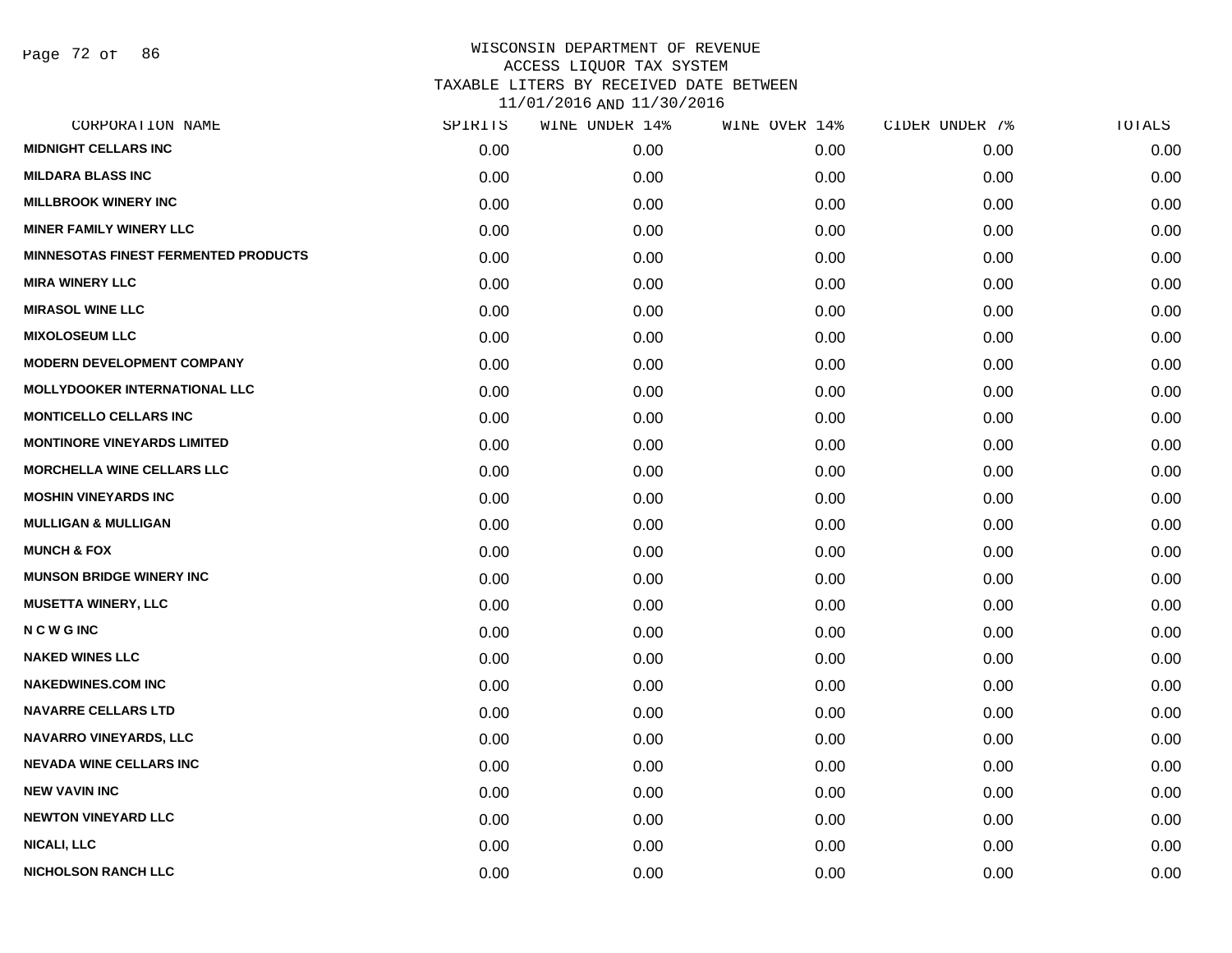Page 73 of 86

|      | WINE UNDER 14% | WINE OVER 14% |      | TOTALS         |
|------|----------------|---------------|------|----------------|
| 0.00 | 0.00           | 0.00          | 0.00 | 0.00           |
| 0.00 | 0.00           | 0.00          | 0.00 | 0.00           |
| 0.00 | 0.00           | 0.00          | 0.00 | 0.00           |
| 0.00 | 0.00           | 0.00          | 0.00 | 0.00           |
| 0.00 | 0.00           | 0.00          | 0.00 | 0.00           |
| 0.00 | 0.00           | 0.00          | 0.00 | 0.00           |
| 0.00 | 0.00           | 0.00          | 0.00 | 0.00           |
| 0.00 | 0.00           | 0.00          | 0.00 | 0.00           |
| 0.00 | 0.00           | 0.00          | 0.00 | 0.00           |
| 0.00 | 0.00           | 0.00          | 0.00 | 0.00           |
| 0.00 | 0.00           | 0.00          | 0.00 | 0.00           |
| 0.00 | 0.00           | 0.00          | 0.00 | 0.00           |
| 0.00 | 2.25           | 7.50          | 0.00 | 9.75           |
| 0.00 | 0.00           | 0.00          | 0.00 | 0.00           |
| 0.00 | 0.00           | 0.00          | 0.00 | 0.00           |
| 0.00 | 0.00           | 0.00          | 0.00 | 0.00           |
| 0.00 | 0.00           | 0.00          | 0.00 | 0.00           |
| 0.00 | 0.00           | 0.00          | 0.00 | 0.00           |
| 0.00 | 0.00           | 0.00          | 0.00 | 0.00           |
| 0.00 | 0.00           | 0.00          | 0.00 | 0.00           |
| 0.00 | 0.00           | 0.00          | 0.00 | 0.00           |
| 0.00 | 0.00           | 0.00          | 0.00 | 0.00           |
| 0.00 | 0.00           | 0.00          | 0.00 | 0.00           |
| 0.00 | 0.00           | 0.00          | 0.00 | 0.00           |
| 0.00 | 0.00           | 0.00          | 0.00 | 0.00           |
| 0.00 | 5.25           | 12.00         | 0.00 | 17.25          |
| 0.00 | 0.00           | 0.00          | 0.00 | 0.00           |
| 0.00 | 0.00           | 0.00          | 0.00 | 0.00           |
|      | SPIRITS        |               |      | CIDER UNDER 7% |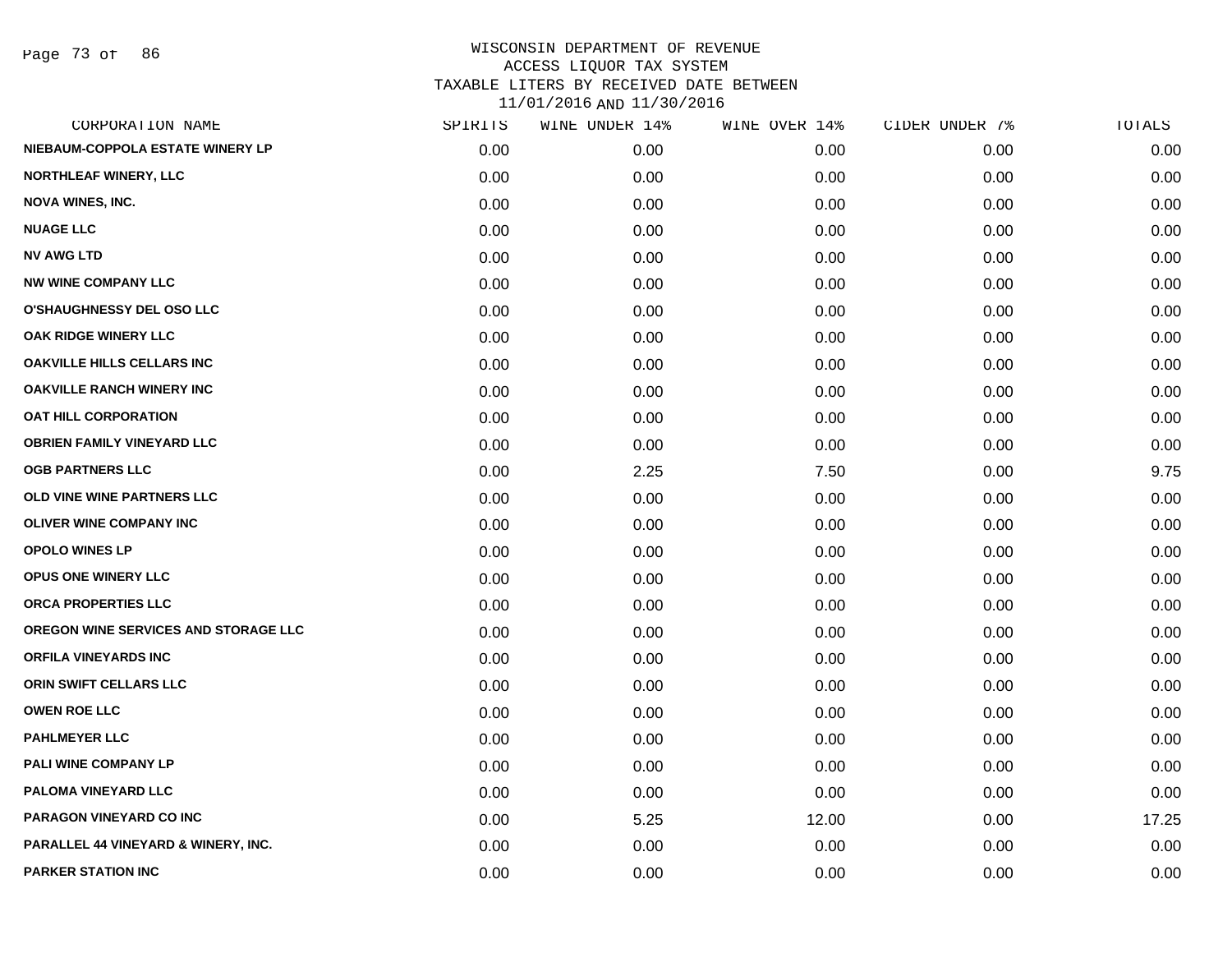Page 74 of 86

| CORPORATION NAME                        | SPIRITS | WINE UNDER 14% | WINE OVER 14% | CIDER UNDER 7% | TOTALS |
|-----------------------------------------|---------|----------------|---------------|----------------|--------|
| PATEL WINERY LLC                        | 0.00    | 0.00           | 0.00          | 0.00           | 0.00   |
| <b>PATRICIA A HOOVER</b>                | 0.00    | 0.00           | 0.00          | 0.00           | 0.00   |
| <b>PATRICK A RONEY</b>                  | 0.00    | 0.00           | 0.00          | 0.00           | 0.00   |
| <b>PATRICK ARNDT</b>                    | 0.00    | 0.00           | 0.00          | 0.00           | 0.00   |
| <b>PATZ &amp; HALL WINE COMPANY INC</b> | 0.00    | 0.00           | 0.00          | 0.00           | 0.00   |
| <b>PAUL D ASPER</b>                     | 0.00    | 0.00           | 0.00          | 0.00           | 0.00   |
| <b>PAUL G BLOMMEL</b>                   | 0.00    | 0.00           | 0.00          | 0.00           | 0.00   |
| <b>PAUL HOBBS WINERY LP</b>             | 0.00    | 0.00           | 0.00          | 0.00           | 0.00   |
| <b>PAUL J FRANZEN</b>                   | 0.00    | 0.00           | 0.00          | 0.00           | 0.00   |
| <b>PAVI WINES LLC</b>                   | 0.00    | 0.00           | 0.00          | 0.00           | 0.00   |
| PCJ, INC.                               | 0.00    | 0.00           | 0.00          | 0.00           | 0.00   |
| PEACHY CANYON WINERY                    | 0.00    | 0.00           | 0.00          | 0.00           | 0.00   |
| PEAR VALLEY VINEYARD, INC.              | 0.00    | 0.00           | 0.00          | 0.00           | 0.00   |
| PEAY VINEYARDS LLC                      | 0.00    | 0.00           | 0.00          | 0.00           | 0.00   |
| PEJU FAMILY OPERATING PARTNERSHIP LP    | 0.00    | 0.00           | 0.00          | 0.00           | 0.00   |
| PELLEGRINI RANCHES INC                  | 0.00    | 0.00           | 0.00          | 0.00           | 0.00   |
| <b>PENROSE LANE LIMITED</b>             | 0.00    | 0.00           | 0.00          | 0.00           | 0.00   |
| PEPPER BRIDGE WINERY LLC                | 0.00    | 0.00           | 0.00          | 0.00           | 0.00   |
| PERNOD RICARD KENWOOD HOLDING LLC       | 0.00    | 0.00           | 0.00          | 0.00           | 0.00   |
| PERNOD RICARD USA LLC                   | 0.00    | 0.00           | 0.00          | 0.00           | 0.00   |
| PETER FRANUS WINE COMPANY INC           | 0.00    | 0.00           | 0.00          | 0.00           | 0.00   |
| PETER HOEHN                             | 0.00    | 0.00           | 0.00          | 0.00           | 0.00   |
| PETER MICHAEL WINERY                    | 0.00    | 0.00           | 0.00          | 0.00           | 0.00   |
| PETRONI VINEYARDS LLC                   | 0.00    | 0.00           | 0.00          | 0.00           | 0.00   |
| PHILIP TOGNI VINEYARD LP                | 0.00    | 0.00           | 0.00          | 0.00           | 0.00   |
| PHILLIPS FARMS LLC                      | 0.00    | 0.00           | 0.00          | 0.00           | 0.00   |
| <b>PIEPERTK LLC</b>                     | 0.00    | 0.00           | 0.00          | 0.00           | 0.00   |
| <b>PINA CELLARS LP</b>                  | 0.00    | 0.00           | 0.00          | 0.00           | 0.00   |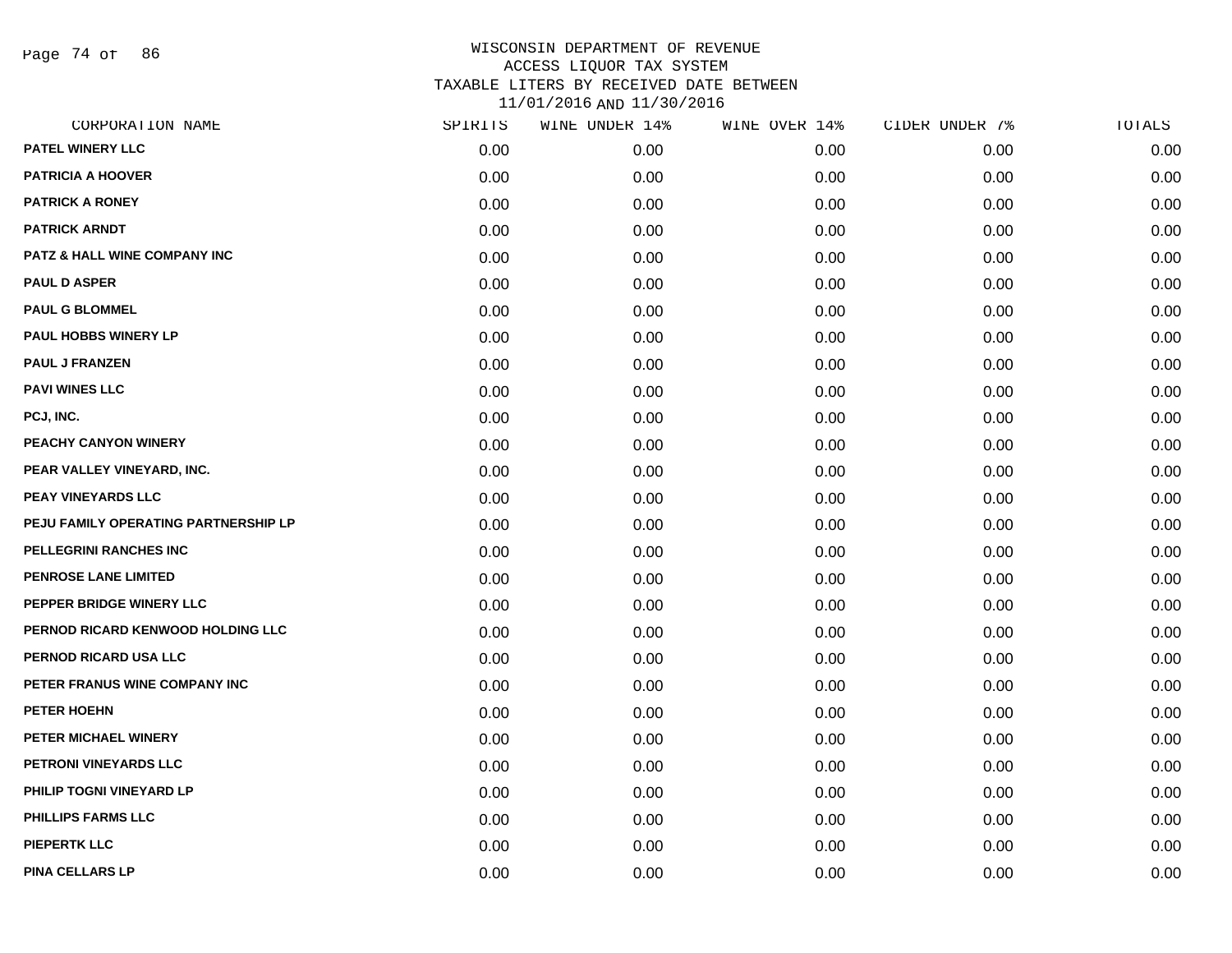| CORPORATION NAME                         | SPIRITS | WINE UNDER 14% | WINE OVER 14% | CIDER UNDER 7% | TOTALS |
|------------------------------------------|---------|----------------|---------------|----------------|--------|
| <b>PINE RIDGE WINERY LLC</b>             | 0.00    | 0.00           | 0.00          | 0.00           | 0.00   |
| <b>PJK WINERY LLC</b>                    | 0.00    | 0.00           | 0.00          | 0.00           | 0.00   |
| POPE VALLEY WINERY LLC                   | 0.00    | 0.00           | 0.00          | 0.00           | 0.00   |
| PORTER FAMILY VINEYARDS LLC              | 0.00    | 0.00           | 0.00          | 0.00           | 0.00   |
| PRAGER WINERY & PORT WORKS, INC.         | 0.00    | 0.00           | 0.00          | 0.00           | 0.00   |
| <b>PRAIRIE BERRY LLC</b>                 | 0.00    | 0.00           | 0.00          | 0.00           | 0.00   |
| PRECEPT BRANDS LLC                       | 0.00    | 0.00           | 0.00          | 0.00           | 0.00   |
| <b>PREMIUM VINTNERS LLC</b>              | 0.00    | 0.00           | 0.00          | 0.00           | 0.00   |
| PRIDE MOUNTAIN VINEYARDS LLC             | 0.00    | 0.00           | 0.00          | 0.00           | 0.00   |
| <b>PRINCE MICHEL LLC</b>                 | 0.00    | 0.00           | 0.00          | 0.00           | 0.00   |
| <b>PROMONTORY LLC</b>                    | 0.00    | 0.00           | 0.00          | 0.00           | 0.00   |
| <b>PWG LLC</b>                           | 0.00    | 0.00           | 0.00          | 0.00           | 0.00   |
| <b>QUADY SOUTH WINERY LLC</b>            | 0.00    | 0.00           | 0.00          | 0.00           | 0.00   |
| QUILCEDA CREEK VINTNERS INC              | 0.00    | 0.00           | 0.00          | 0.00           | 0.00   |
| <b>QUPE WINE CELLARS LLC</b>             | 0.00    | 0.00           | 0.00          | 0.00           | 0.00   |
| <b>R LAWSON ENTERPRISES LLC</b>          | 0.00    | 0.00           | 0.00          | 0.00           | 0.00   |
| <b>RADIO-COTEAU WINE CELLARS LLC</b>     | 0.00    | 0.00           | 0.00          | 0.00           | 0.00   |
| <b>RAINIER WINE LLC</b>                  | 0.00    | 0.00           | 0.00          | 0.00           | 0.00   |
| <b>RAMAZZOTTI WINES LLC</b>              | 0.00    | 0.00           | 0.00          | 0.00           | 0.00   |
| <b>RAMEY WINE CELLARS INC</b>            | 0.00    | 0.00           | 0.00          | 0.00           | 0.00   |
| <b>RAPTOR RIDGE WINERY LLC</b>           | 0.00    | 0.00           | 0.00          | 0.00           | 0.00   |
| <b>RASA VINEYARDS, LLC</b>               | 0.00    | 0.00           | 0.00          | 0.00           | 0.00   |
| <b>RAYMOND SIGNORELLO</b>                | 0.00    | 0.00           | 0.00          | 0.00           | 0.00   |
| <b>RAYMOND VINEYARD &amp; CELLAR INC</b> | 0.00    | 0.00           | 0.00          | 0.00           | 0.00   |
| <b>RB WINE ASSOCIATES LLC</b>            | 0.00    | 3.00           | 0.00          | 0.00           | 3.00   |
| <b>RBZ VINEYARDS LLC</b>                 | 0.00    | 0.00           | 0.00          | 0.00           | 0.00   |
| <b>RED CAR WINE COMPANY LLC</b>          | 0.00    | 0.00           | 0.00          | 0.00           | 0.00   |
| <b>RED MARE WINES LLC</b>                | 0.00    | 0.00           | 0.00          | 0.00           | 0.00   |
|                                          |         |                |               |                |        |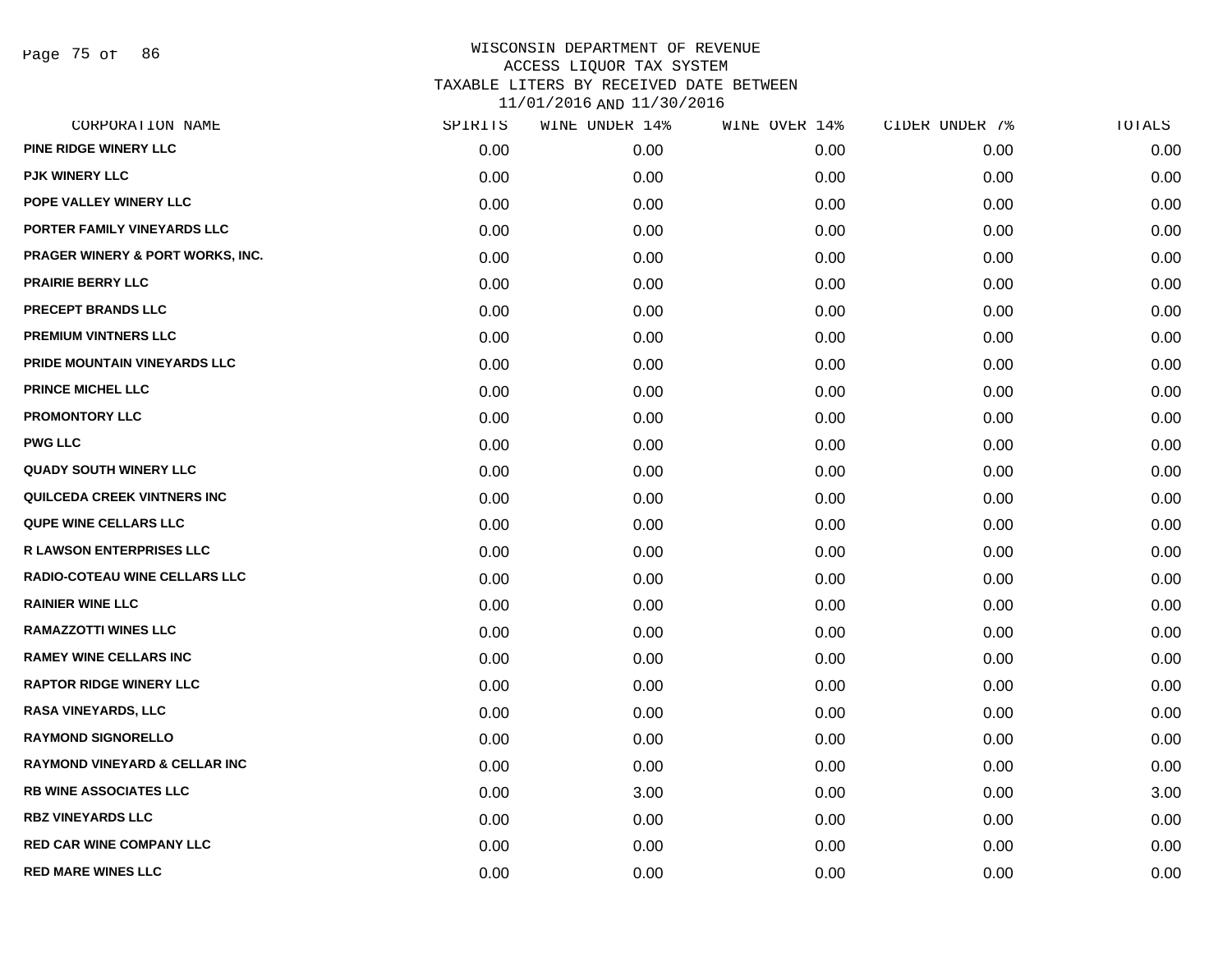Page 76 of 86

| CORPORATION NAME                            | SPIRITS | WINE UNDER 14% | WINE OVER 14% | CIDER UNDER 7% | TOTALS   |
|---------------------------------------------|---------|----------------|---------------|----------------|----------|
| <b>RED OAK VINEYARD INC</b>                 | 0.00    | 0.00           | 0.00          | 0.00           | 0.00     |
| <b>REGUSCI WINERY INC</b>                   | 0.00    | 0.00           | 0.00          | 0.00           | 0.00     |
| <b>REN ACQUISITION INC</b>                  | 0.00    | 0.00           | 0.00          | 0.00           | 0.00     |
| <b>REVANA FAMILY PARTNERS LP</b>            | 0.00    | 0.00           | 0.00          | 0.00           | 0.00     |
| <b>REVANA FAMILY PARTNERS LP</b>            | 0.00    | 0.00           | 0.00          | 0.00           | 0.00     |
| <b>REYNOLDS CREATIVE PRODUCTS INC</b>       | 0.00    | 0.00           | 0.00          | 0.00           | 0.00     |
| <b>RHYS VINEYARDS LLC</b>                   | 0.00    | 0.00           | 0.00          | 0.00           | 0.00     |
| <b>RICHARD E LIBBY</b>                      | 0.00    | 2,970.00       | 0.00          | 0.00           | 2,970.00 |
| <b>RICHARD FORTUNE</b>                      | 0.00    | 0.00           | 0.00          | 0.00           | 0.00     |
| <b>RIDGE VINEYARDS INC</b>                  | 0.00    | 0.00           | 0.00          | 0.00           | 0.00     |
| <b>RIGHT SIDE LLC</b>                       | 0.00    | 0.00           | 0.00          | 0.00           | 0.00     |
| <b>RIVER BEND VINEYARD &amp; WINERY LLC</b> | 0.00    | 0.00           | 0.00          | 0.00           | 0.00     |
| RIVER VALLEY VINEYARD INC                   | 0.00    | 0.00           | 0.00          | 0.00           | 0.00     |
| <b>RIVER VIEW WINERY LLC</b>                | 0.00    | 0.00           | 0.00          | 0.00           | 0.00     |
| <b>RIVERBENCH LLC</b>                       | 0.00    | 0.00           | 0.00          | 0.00           | 0.00     |
| <b>ROBERT BORUCKI</b>                       | 0.00    | 0.00           | 0.00          | 0.00           | 0.00     |
| <b>ROBERT CRAIG WINERY LP</b>               | 0.00    | 0.00           | 0.00          | 0.00           | 0.00     |
| <b>ROBERT FOLEY LLC</b>                     | 0.00    | 0.00           | 0.00          | 0.00           | 0.00     |
| <b>ROBERT HALL WINERY LLC</b>               | 0.00    | 0.00           | 0.00          | 0.00           | 0.00     |
| <b>ROBERT MUELLER CELLARS</b>               | 0.00    | 0.00           | 0.00          | 0.00           | 0.00     |
| <b>ROBERT YOUNG ESTATE WINERY LLC</b>       | 0.00    | 0.00           | 0.00          | 0.00           | 0.00     |
| <b>ROCCA FAMILY VINEYARDS INC</b>           | 0.00    | 0.00           | 0.00          | 0.00           | 0.00     |
| <b>ROCK N WOOL WINERY LLC</b>               | 0.00    | 0.00           | 0.00          | 0.00           | 0.00     |
| ROCK WALL WINE COMPANY INC                  | 0.00    | 0.00           | 0.00          | 0.00           | 0.00     |
| <b>ROEDERER ESTATE INC</b>                  | 0.00    | 0.00           | 0.00          | 0.00           | 0.00     |
| <b>ROMBAUER VINEYARDS INC</b>               | 0.00    | 0.00           | 0.00          | 0.00           | 0.00     |
| <b>RONALD L FENOLIO</b>                     | 0.00    | 0.00           | 0.00          | 0.00           | 0.00     |
| <b>RONALD T RUBIN</b>                       | 0.00    | 0.00           | 0.00          | 0.00           | 0.00     |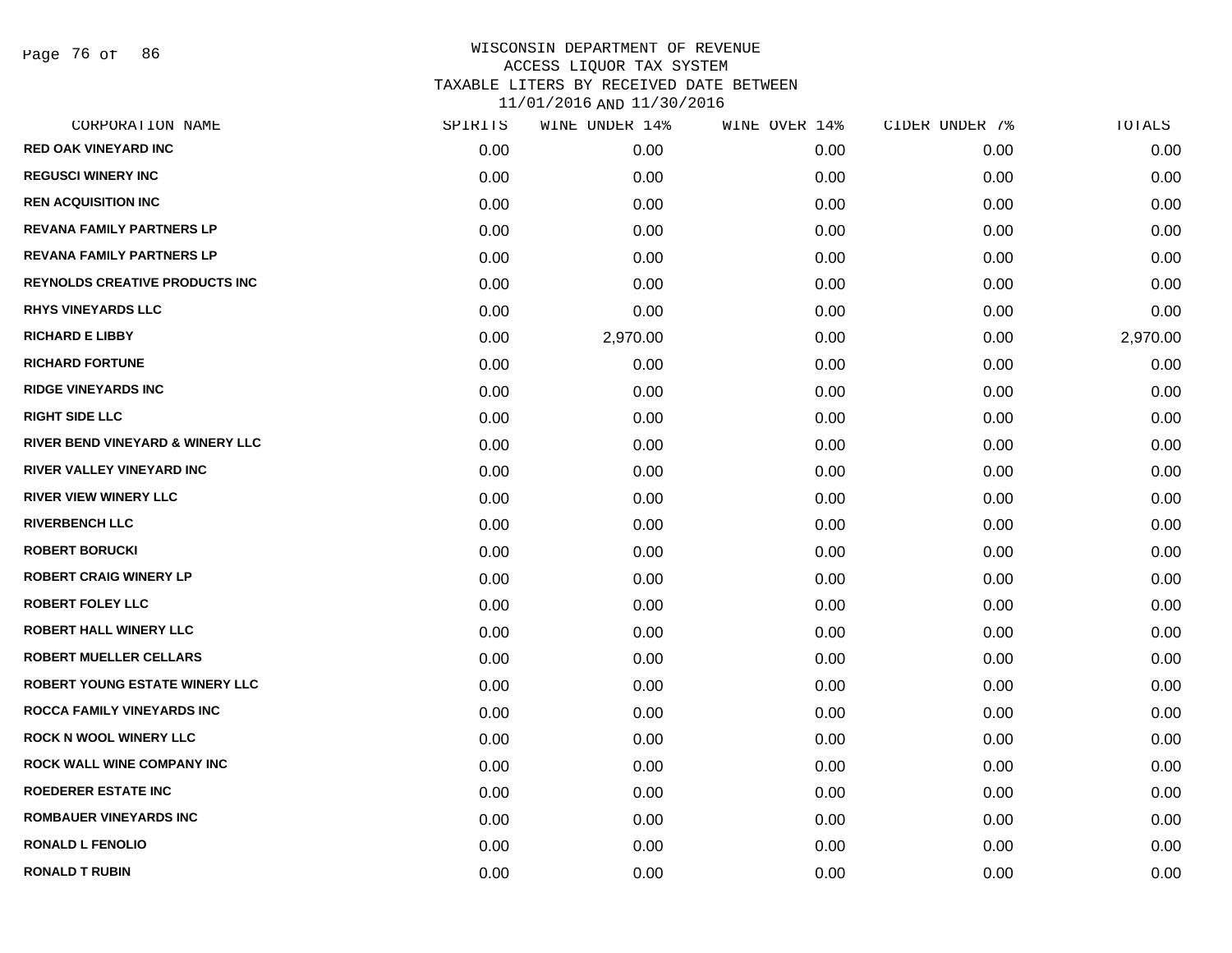| CORPORATION NAME                              | SPIRITS | WINE UNDER 14% | WINE OVER 14% | CIDER UNDER 7% | TOTALS |
|-----------------------------------------------|---------|----------------|---------------|----------------|--------|
| <b>ROUND POND ESTATE LLC</b>                  | 0.00    | 0.00           | 0.00          | 0.00           | 0.00   |
| <b>ROWLEY ESTATES LLC</b>                     | 0.00    | 0.00           | 0.00          | 0.00           | 0.00   |
| <b>RRJ REAL PROPERTIES LLC</b>                | 0.00    | 0.00           | 0.00          | 0.00           | 0.00   |
| <b>RSB VINEYARDS LLC</b>                      | 0.00    | 0.00           | 0.00          | 0.00           | 0.00   |
| <b>RUDD WINES INC</b>                         | 0.00    | 0.00           | 0.00          | 0.00           | 0.00   |
| <b>RUDIUS WINES, LLC</b>                      | 0.00    | 0.00           | 0.00          | 0.00           | 0.00   |
| <b>RUSHFORD MEADERY AND WINERY LLC</b>        | 0.00    | 0.00           | 0.00          | 0.00           | 0.00   |
| <b>RUTHERFORD HILL WINERY LLC</b>             | 0.00    | 0.00           | 0.00          | 0.00           | 0.00   |
| <b>RYAN PRELLWITZ</b>                         | 0.00    | 0.00           | 0.00          | 0.00           | 0.00   |
| <b>SAINTSBURY LLC</b>                         | 0.00    | 0.00           | 0.00          | 0.00           | 0.00   |
| SANDSTONE RIDGE VINEYARD & WINERY LLC         | 0.00    | 0.00           | 0.00          | 0.00           | 0.00   |
| <b>SANFORD WINERY COMPANY LP</b>              | 0.00    | 0.00           | 0.00          | 0.00           | 0.00   |
| <b>SARACINA VINEYARDS LLC</b>                 | 0.00    | 0.00           | 0.00          | 0.00           | 0.00   |
| SAVANNAH CHANELLE VINEYARDS INC               | 0.00    | 0.00           | 0.00          | 0.00           | 0.00   |
| <b>SAVIAH ROSE WINERY LLC</b>                 | 0.00    | 0.00           | 0.00          | 0.00           | 0.00   |
| <b>SAXUM VINEYARDS INC</b>                    | 0.00    | 0.00           | 0.00          | 0.00           | 0.00   |
| <b>SBRAGIA FAMILY VINEYARDS LLC</b>           | 0.00    | 0.00           | 0.00          | 0.00           | 0.00   |
| <b>SCHEID VINEYARDS CALIFORNIA INC</b>        | 0.00    | 0.00           | 0.00          | 0.00           | 0.00   |
| <b>SCHRADER CELLARS LLC</b>                   | 0.00    | 0.00           | 0.00          | 0.00           | 0.00   |
| <b>SCHRAMSBERG VINEYARDS CO INC</b>           | 0.00    | 0.00           | 0.00          | 0.00           | 0.00   |
| <b>SCHUG WINERY LLC</b>                       | 0.00    | 0.00           | 0.00          | 0.00           | 0.00   |
| <b>SCREAMING EAGLE LLC</b>                    | 0.00    | 0.00           | 0.00          | 0.00           | 0.00   |
| <b>SEAVER VINEYARDS LLC</b>                   | 0.00    | 0.00           | 0.00          | 0.00           | 0.00   |
| <b>SEAVEY VINEYARD LP</b>                     | 0.00    | 0.00           | 0.00          | 0.00           | 0.00   |
| <b>SEBASTOPOL VINEYARDS &amp; WINERY CORP</b> | 0.00    | 0.00           | 0.00          | 0.00           | 0.00   |
| <b>SELBY ENTERPRISES INC</b>                  | 0.00    | 0.00           | 0.00          | 0.00           | 0.00   |
| <b>SEQUOIA GROVE VINEYARDS LP</b>             | 0.00    | 0.00           | 0.00          | 0.00           | 0.00   |
| <b>SEVEN STONES WINERY LLC</b>                | 0.00    | 0.00           | 0.00          | 0.00           | 0.00   |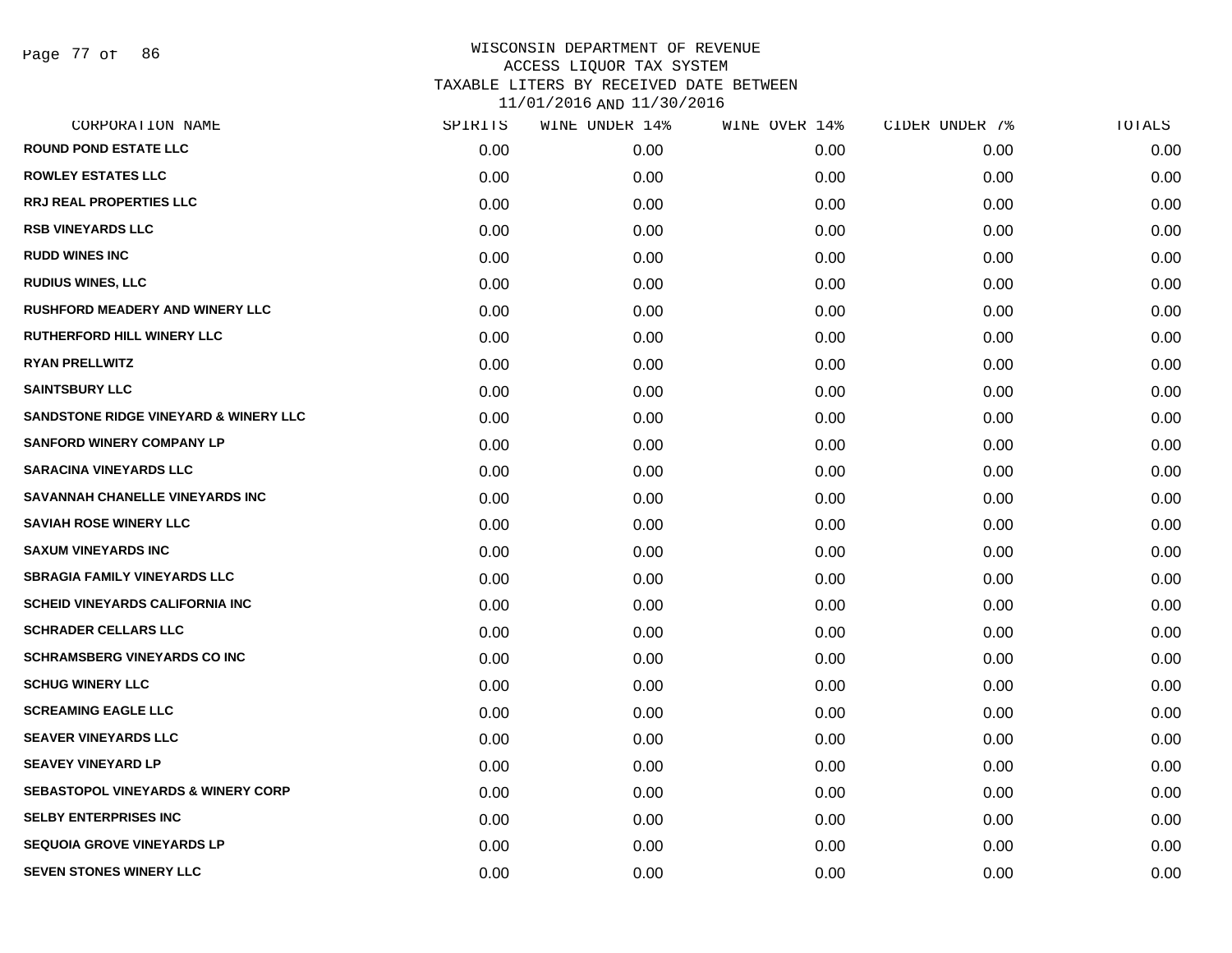Page 78 of 86

| CORPORATION NAME                      | SPIRITS | WINE UNDER 14% | WINE OVER 14% | CIDER UNDER 7% | TOTALS |
|---------------------------------------|---------|----------------|---------------|----------------|--------|
| <b>SHADY LADIES LLC</b>               | 0.00    | 0.00           | 0.00          | 0.00           | 0.00   |
| <b>SHAFER VINEYARDS INC</b>           | 0.00    | 0.00           | 0.00          | 0.00           | 0.00   |
| <b>SHANNON RIDGE INC</b>              | 0.00    | 0.00           | 0.00          | 0.00           | 0.00   |
| <b>SHARON L PINGEL</b>                | 0.00    | 0.00           | 0.00          | 0.00           | 0.00   |
| SHELTON-MACKENZIE WINE COMPANY        | 0.00    | 0.00           | 0.00          | 0.00           | 0.00   |
| SHERWIN FAMILY VINEYARDS LLC          | 0.00    | 0.00           | 0.00          | 0.00           | 0.00   |
| <b>SIERRA SUNRISE VINEYARDS</b>       | 0.00    | 0.00           | 0.00          | 0.00           | 0.00   |
| SILVER OAK WINE CELLARS LP            | 0.00    | 0.00           | 0.00          | 0.00           | 0.00   |
| SILVER TRIDENT WINERY LLC             | 0.00    | 0.00           | 0.00          | 0.00           | 0.00   |
| <b>SINE QUA NON INC</b>               | 0.00    | 0.00           | 0.00          | 0.00           | 0.00   |
| SINNIPEE VALLEY VINEYARD LLC          | 0.00    | 0.00           | 0.00          | 0.00           | 0.00   |
| <b>SINSKEY VINEYARDS INC</b>          | 0.00    | 0.00           | 0.00          | 0.00           | 0.00   |
| <b>SISYPHUS LLC</b>                   | 0.00    | 0.00           | 0.00          | 0.00           | 0.00   |
| <b>SIX SIGMA WINERY LLC</b>           | 0.00    | 0.00           | 0.00          | 0.00           | 0.00   |
| <b>SMALL VINES WINES INC</b>          | 0.00    | 0.00           | 0.00          | 0.00           | 0.00   |
| <b>SMITH &amp; SMITH</b>              | 0.00    | 0.00           | 0.00          | 0.00           | 0.00   |
| SMITH ANDERSON ENTERPRISES INC        | 0.00    | 0.00           | 0.00          | 0.00           | 0.00   |
| <b>SOKOL BLOSSER LTD</b>              | 0.00    | 0.00           | 0.00          | 0.00           | 0.00   |
| <b>SOMERSTON WINE COMPANY, LLC</b>    | 0.00    | 0.00           | 0.00          | 0.00           | 0.00   |
| SONOMA-CUTRER VINEYARDS INC           | 0.00    | 0.00           | 0.00          | 0.00           | 0.00   |
| SOUTH COAST WINERY INC                | 0.00    | 0.00           | 0.00          | 0.00           | 0.00   |
| SP GROSSNICKLE LLC                    | 0.00    | 0.00           | 0.00          | 0.00           | 0.00   |
| <b>SPANOS BERBERIAN WINERY LLC</b>    | 0.00    | 0.00           | 0.00          | 0.00           | 0.00   |
| <b>SPARKLING OREGON LLC</b>           | 0.00    | 0.00           | 0.00          | 0.00           | 0.00   |
| SPIRITS OF NORWAY VINEYARD LLC        | 0.00    | 0.00           | 0.00          | 0.00           | 0.00   |
| SPOTTSWOODE WINERY INC                | 0.00    | 0.00           | 0.00          | 0.00           | 0.00   |
| <b>SPRECHER BREWING COMPANY, INC.</b> | 0.00    | 0.00           | 0.00          | 0.00           | 0.00   |
| <b>SPRING MOUNTAIN VINEYARD INC</b>   | 0.00    | 0.00           | 0.00          | 0.00           | 0.00   |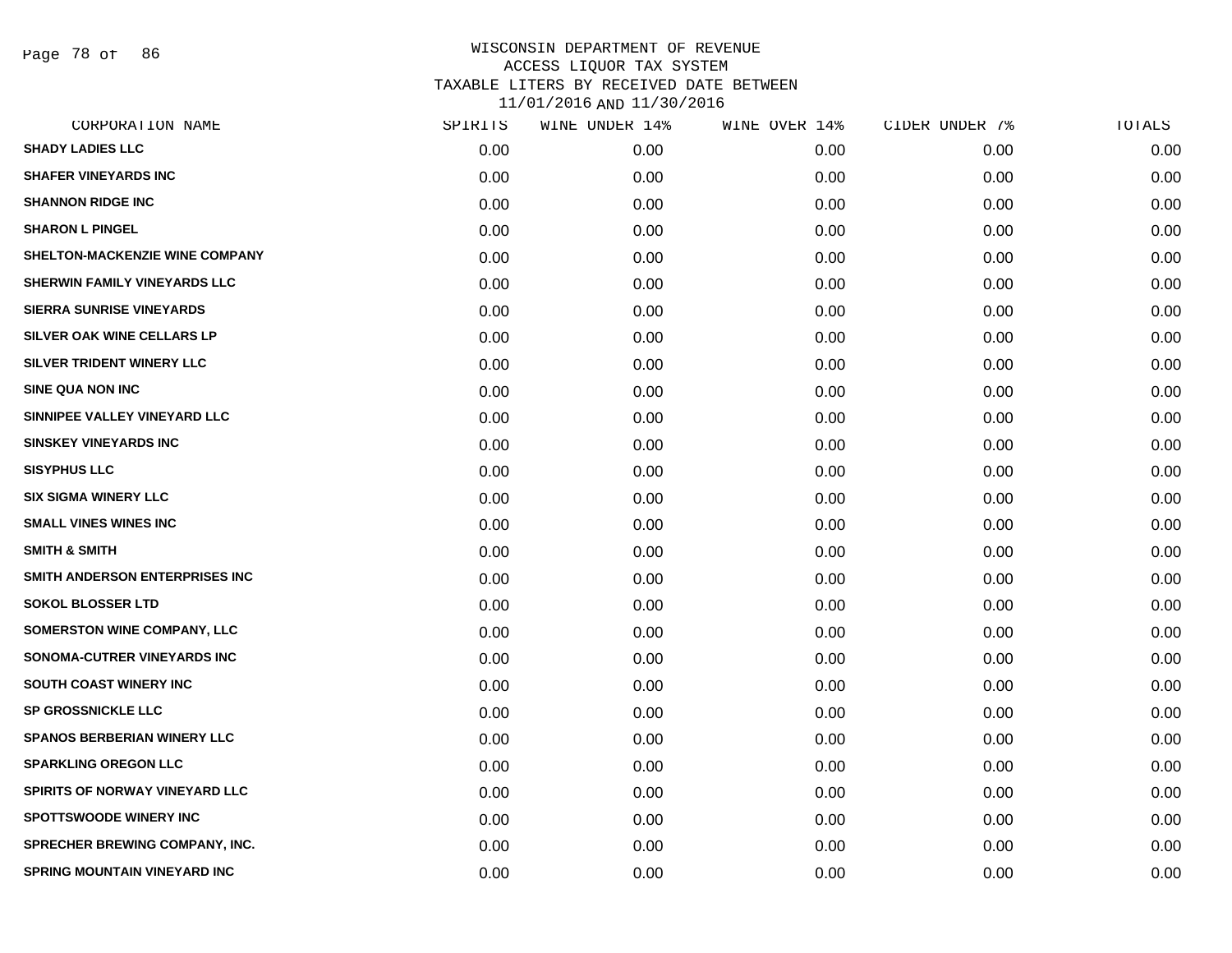Page 79 of 86

| CORPORATION NAME                           | SPIRITS | WINE UNDER 14% | WINE OVER 14% | CIDER UNDER 7% | TOTALS |
|--------------------------------------------|---------|----------------|---------------|----------------|--------|
| <b>SPURGEON VINEYARDS &amp; WINERY LLC</b> | 0.00    | 0.00           | 0.00          | 0.00           | 0.00   |
| <b>ST HELENA ESTATE LLC</b>                | 0.00    | 0.00           | 0.00          | 0.00           | 0.00   |
| <b>ST JAMES WINERY INC</b>                 | 0.00    | 0.00           | 0.00          | 0.00           | 0.00   |
| <b>ST JULIAN WINE COMPANY INC</b>          | 0.00    | 0.00           | 0.00          | 0.00           | 0.00   |
| <b>ST SUPERY INC</b>                       | 0.00    | 0.00           | 0.00          | 0.00           | 0.00   |
| ST. FRANCIS WINERY & VINEYARD L.P.         | 0.00    | 0.00           | 0.00          | 0.00           | 0.00   |
| <b>STAG'S LEAP WINE CELLARS LLC</b>        | 0.00    | 0.00           | 0.00          | 0.00           | 0.00   |
| <b>STAGLIN FAMILY VINEYARD LLC</b>         | 0.00    | 0.00           | 0.00          | 0.00           | 0.00   |
| <b>STANDING JOURNEY LLC</b>                | 0.00    | 0.00           | 0.00          | 0.00           | 0.00   |
| STE MICHELLE WINE ESTATES LTD              | 0.00    | 0.00           | 0.00          | 0.00           | 0.00   |
| <b>STEPHAN VINEYARD INC</b>                | 0.00    | 0.00           | 0.00          | 0.00           | 0.00   |
| <b>STEPHEN M KENNEDY</b>                   | 0.00    | 0.00           | 0.00          | 0.00           | 0.00   |
| <b>STEPHEN M REUSTLE</b>                   | 0.00    | 0.00           | 0.00          | 0.00           | 0.00   |
| STEPHEN W. PARRY AND SUSAN F. PARRY        | 0.00    | 0.00           | 0.00          | 0.00           | 0.00   |
| <b>STEVEN J DE BAKER</b>                   | 0.00    | 0.00           | 0.00          | 0.00           | 0.00   |
| <b>STEVEN KENT LLC</b>                     | 0.00    | 0.00           | 0.00          | 0.00           | 0.00   |
| STEVEN M & JUDITH A JACOBSON LLC           | 0.00    | 0.00           | 0.00          | 0.00           | 0.00   |
| <b>STEVEN N LEDSON</b>                     | 0.00    | 0.00           | 0.00          | 0.00           | 0.00   |
| <b>STOLLER VINEYARDS INC</b>               | 0.00    | 0.00           | 0.00          | 0.00           | 0.00   |
| <b>STOLPMAN VINEYARDS LLC</b>              | 0.00    | 0.00           | 0.00          | 0.00           | 0.00   |
| <b>STONE EDGE WINERY LLC</b>               | 0.00    | 0.00           | 0.00          | 0.00           | 0.00   |
| <b>STONE HILL WINE CO INC</b>              | 0.00    | 0.00           | 0.00          | 0.00           | 0.00   |
| <b>STONECUSHION INC</b>                    | 0.00    | 0.00           | 0.00          | 0.00           | 0.00   |
| STONEHAUS WINERY, INC.                     | 0.00    | 0.00           | 0.00          | 0.00           | 0.00   |
| <b>STONY HILL VINEYARD INC</b>             | 0.00    | 0.00           | 0.00          | 0.00           | 0.00   |
| <b>STORYBOOK MOUNTAIN WINERY INC</b>       | 0.00    | 0.00           | 0.00          | 0.00           | 0.00   |
| <b>STRYKER SONOMA WINERY LLC</b>           | 0.00    | 0.00           | 0.00          | 0.00           | 0.00   |
| SULLIVAN VINEYARDS CORPORATION             | 0.00    | 0.00           | 0.00          | 0.00           | 0.00   |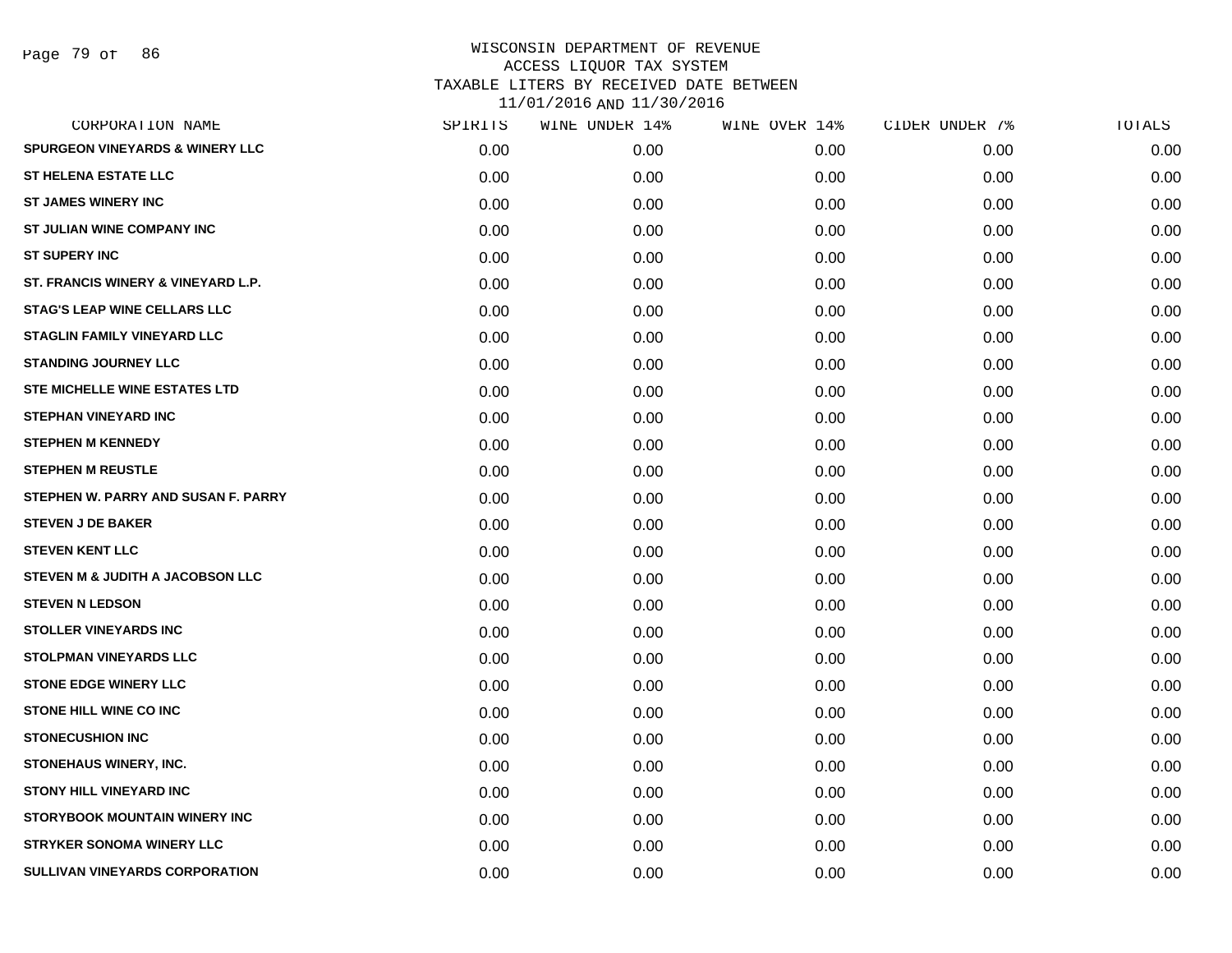| SPIRITS | WINE UNDER 14% | WINE OVER 14% | CIDER UNDER 7% | TOTALS |
|---------|----------------|---------------|----------------|--------|
| 0.00    | 0.00           | 0.00          | 0.00           | 0.00   |
| 0.00    | 0.00           | 0.00          | 0.00           | 0.00   |
| 0.00    | 0.00           | 0.00          | 0.00           | 0.00   |
| 0.00    | 0.00           | 0.00          | 0.00           | 0.00   |
| 0.00    | 0.00           | 0.00          | 0.00           | 0.00   |
| 0.00    | 0.00           | 0.00          | 0.00           | 0.00   |
| 0.00    | 0.00           | 0.00          | 0.00           | 0.00   |
| 0.00    | 0.00           | 0.00          | 0.00           | 0.00   |
| 0.00    | 0.00           | 0.00          | 0.00           | 0.00   |
| 0.00    | 0.00           | 0.00          | 0.00           | 0.00   |
| 0.00    | 0.00           | 0.00          | 0.00           | 0.00   |
| 0.00    | 0.00           | 0.00          | 0.00           | 0.00   |
| 0.00    | 0.00           | 0.00          | 0.00           | 0.00   |
| 0.00    | 0.00           | 0.00          | 0.00           | 0.00   |
| 0.00    | 0.00           | 0.00          | 0.00           | 0.00   |
| 0.00    | 0.00           | 0.00          | 0.00           | 0.00   |
| 0.00    | 0.00           | 0.00          | 0.00           | 0.00   |
| 0.00    | 0.00           | 0.00          | 0.00           | 0.00   |
| 0.00    | 0.00           | 0.00          | 0.00           | 0.00   |
| 0.00    | 0.00           | 0.00          | 0.00           | 0.00   |
| 0.00    | 0.00           | 0.00          | 0.00           | 0.00   |
| 0.00    | 0.00           | 0.00          | 0.00           | 0.00   |
| 0.00    | 0.00           | 0.00          | 0.00           | 0.00   |
| 0.00    | 0.00           | 0.00          | 0.00           | 0.00   |
| 0.00    | 0.00           | 0.00          | 0.00           | 0.00   |
| 0.00    | 0.00           | 0.00          | 0.00           | 0.00   |
| 0.00    | 0.00           | 0.00          | 0.00           | 0.00   |
| 0.00    | 0.00           | 0.00          | 0.00           | 0.00   |
|         |                |               |                |        |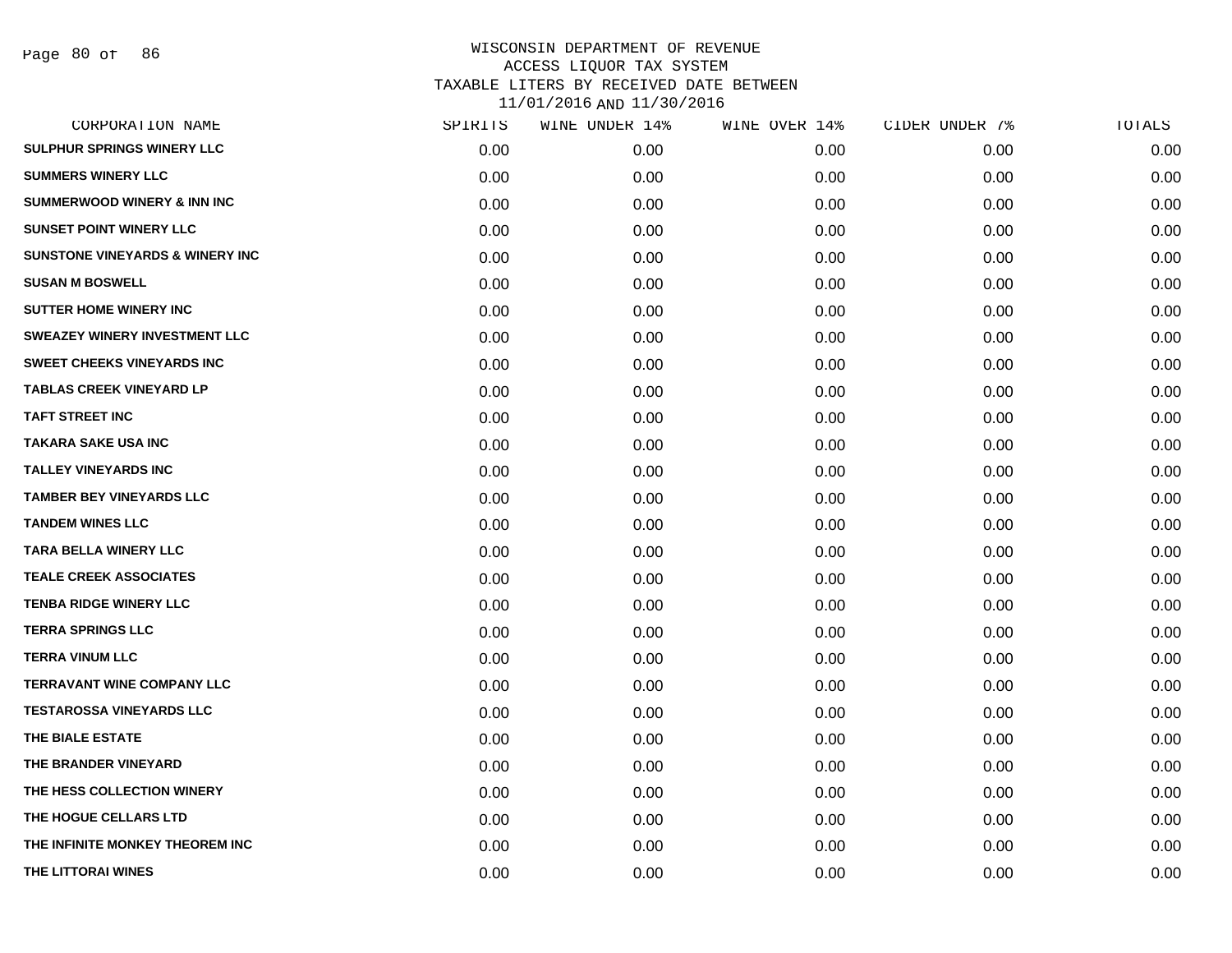Page 81 of 86

|      | WINE UNDER 14% |      | CIDER UNDER 7% | TOTALS |
|------|----------------|------|----------------|--------|
| 0.00 | 0.00           | 0.00 | 0.00           | 0.00   |
| 0.00 | 0.00           | 0.00 | 0.00           | 0.00   |
| 0.00 | 0.00           | 0.00 | 0.00           | 0.00   |
| 0.00 | 0.00           | 0.00 | 0.00           | 0.00   |
| 0.00 | 0.00           | 0.00 | 0.00           | 0.00   |
| 0.00 | 0.00           | 0.00 | 0.00           | 0.00   |
| 0.00 | 0.00           | 0.00 | 0.00           | 0.00   |
| 0.00 | 0.00           | 0.00 | 0.00           | 0.00   |
| 0.00 | 0.00           | 0.00 | 0.00           | 0.00   |
| 0.00 | 0.00           | 0.00 | 0.00           | 0.00   |
| 0.00 | 0.00           | 0.00 | 0.00           | 0.00   |
| 0.00 | 0.00           | 0.00 | 0.00           | 0.00   |
| 0.00 | 0.00           | 0.00 | 0.00           | 0.00   |
| 0.00 | 0.00           | 0.00 | 0.00           | 0.00   |
| 0.00 | 0.00           | 0.00 | 0.00           | 0.00   |
| 0.00 | 0.00           | 0.00 | 0.00           | 0.00   |
| 0.00 | 0.00           | 0.00 | 0.00           | 0.00   |
| 0.00 | 0.00           | 0.00 | 0.00           | 0.00   |
| 0.00 | 0.00           | 0.00 | 0.00           | 0.00   |
| 0.00 | 0.00           | 0.00 | 0.00           | 0.00   |
| 0.00 | 0.00           | 0.00 | 0.00           | 0.00   |
| 0.00 | 0.00           | 0.00 | 0.00           | 0.00   |
| 0.00 | 0.00           | 0.00 | 0.00           | 0.00   |
| 0.00 | 0.00           | 0.00 | 0.00           | 0.00   |
| 0.00 | 0.00           | 0.00 | 0.00           | 0.00   |
| 0.00 | 0.00           | 0.00 | 0.00           | 0.00   |
| 0.00 | 0.00           | 0.00 | 0.00           | 0.00   |
| 0.00 | 0.00           | 0.00 | 0.00           | 0.00   |
|      | SPIRITS        |      | WINE OVER 14%  |        |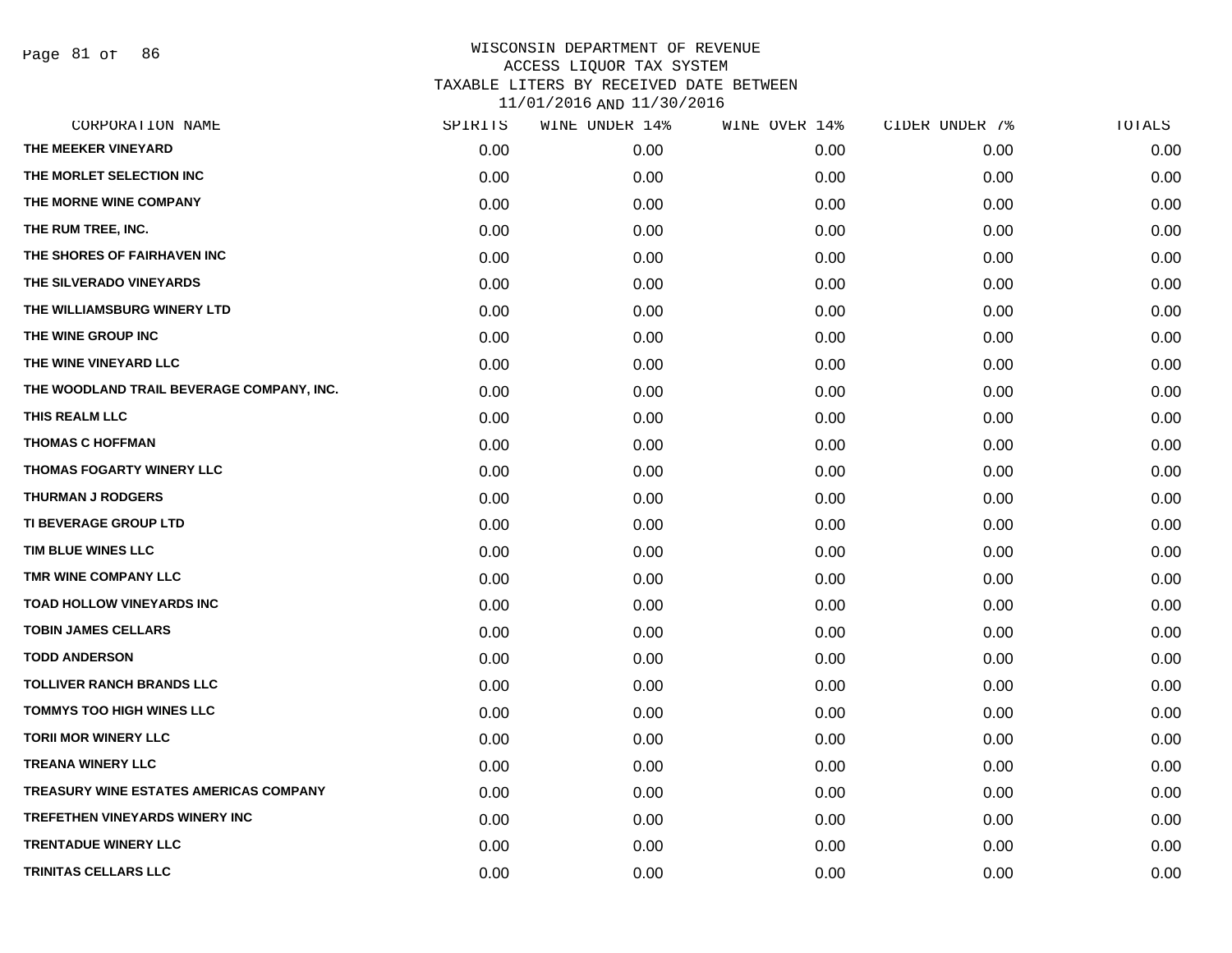Page 82 of 86

| CORPORATION NAME                      | SPIRITS | WINE UNDER 14% | WINE OVER 14% | CIDER UNDER 7% | TOTALS |
|---------------------------------------|---------|----------------|---------------|----------------|--------|
| <b>TRIONE VINEYARDS LLC</b>           | 0.00    | 0.00           | 0.00          | 0.00           | 0.00   |
| <b>TROY LANDWEHR</b>                  | 0.00    | 0.00           | 0.00          | 0.00           | 0.00   |
| <b>TSG LLC</b>                        | 0.00    | 0.00           | 0.00          | 0.00           | 0.00   |
| <b>TURKOVICH FAMILY WINES LLC</b>     | 0.00    | 0.00           | 0.00          | 0.00           | 0.00   |
| <b>TURLEY WINE CELLARS INC</b>        | 0.00    | 0.00           | 0.00          | 0.00           | 0.00   |
| <b>TURNBULL WINE CELLARS</b>          | 0.00    | 0.00           | 0.00          | 0.00           | 0.00   |
| TWIN PEAKS WINERY INC                 | 0.00    | 0.00           | 0.00          | 0.00           | 0.00   |
| <b>TWIN RIDGE ESTATES LLC</b>         | 0.00    | 0.00           | 0.00          | 0.00           | 0.00   |
| <b>TWISTED OAK WINERY LLC</b>         | 0.00    | 0.00           | 0.00          | 0.00           | 0.00   |
| <b>TWO LADS LLC</b>                   | 0.00    | 0.00           | 0.00          | 0.00           | 0.00   |
| <b>TWOMEY CELLARS LLC</b>             | 0.00    | 0.00           | 0.00          | 0.00           | 0.00   |
| UNTI WINE CO LLC                      | 0.00    | 0.00           | 0.00          | 0.00           | 0.00   |
| <b>URBAN CELLARS LLC</b>              | 0.00    | 0.00           | 0.00          | 0.00           | 0.00   |
| V & C LLC                             | 0.00    | 0.00           | 0.00          | 0.00           | 0.00   |
| <b>V SATTUI WINERY INC</b>            | 0.00    | 0.00           | 0.00          | 0.00           | 0.00   |
| VAN RUITEN FAMILY WINERY LLC          | 0.00    | 0.00           | 0.00          | 0.00           | 0.00   |
| VAN WYCHEN WINES INC.                 | 0.00    | 0.00           | 0.00          | 0.00           | 0.00   |
| <b>VENTANA VINTNERS LLC</b>           | 0.00    | 0.00           | 0.00          | 0.00           | 0.00   |
| <b>VERMEIL WINE GROUP LLC</b>         | 0.00    | 0.00           | 0.00          | 0.00           | 0.00   |
| <b>VERMONT HARD CIDER COMPANY LLC</b> | 0.00    | 0.00           | 0.00          | 0.00           | 0.00   |
| <b>VERNON VINEYARDS LTD</b>           | 0.00    | 0.00           | 0.00          | 0.00           | 0.00   |
| <b>VETRO WINERY LLC</b>               | 0.00    | 0.00           | 0.00          | 0.00           | 0.00   |
| <b>VICINI ENTERPRISES LLC</b>         | 0.00    | 0.00           | 0.00          | 0.00           | 0.00   |
| <b>VIGNETTE WINERY LLC</b>            | 0.00    | 0.00           | 0.00          | 0.00           | 0.00   |
| <b>VILLA AMOROSA INC</b>              | 0.00    | 0.00           | 0.00          | 0.00           | 0.00   |
| <b>VILLA ENCINAL PARTNERS LP</b>      | 0.00    | 0.00           | 0.00          | 0.00           | 0.00   |
| <b>VILLA TOSCANO INC</b>              | 0.00    | 0.00           | 0.00          | 0.00           | 0.00   |
| <b>VIN DE ZO LLC</b>                  | 0.00    | 0.00           | 0.00          | 0.00           | 0.00   |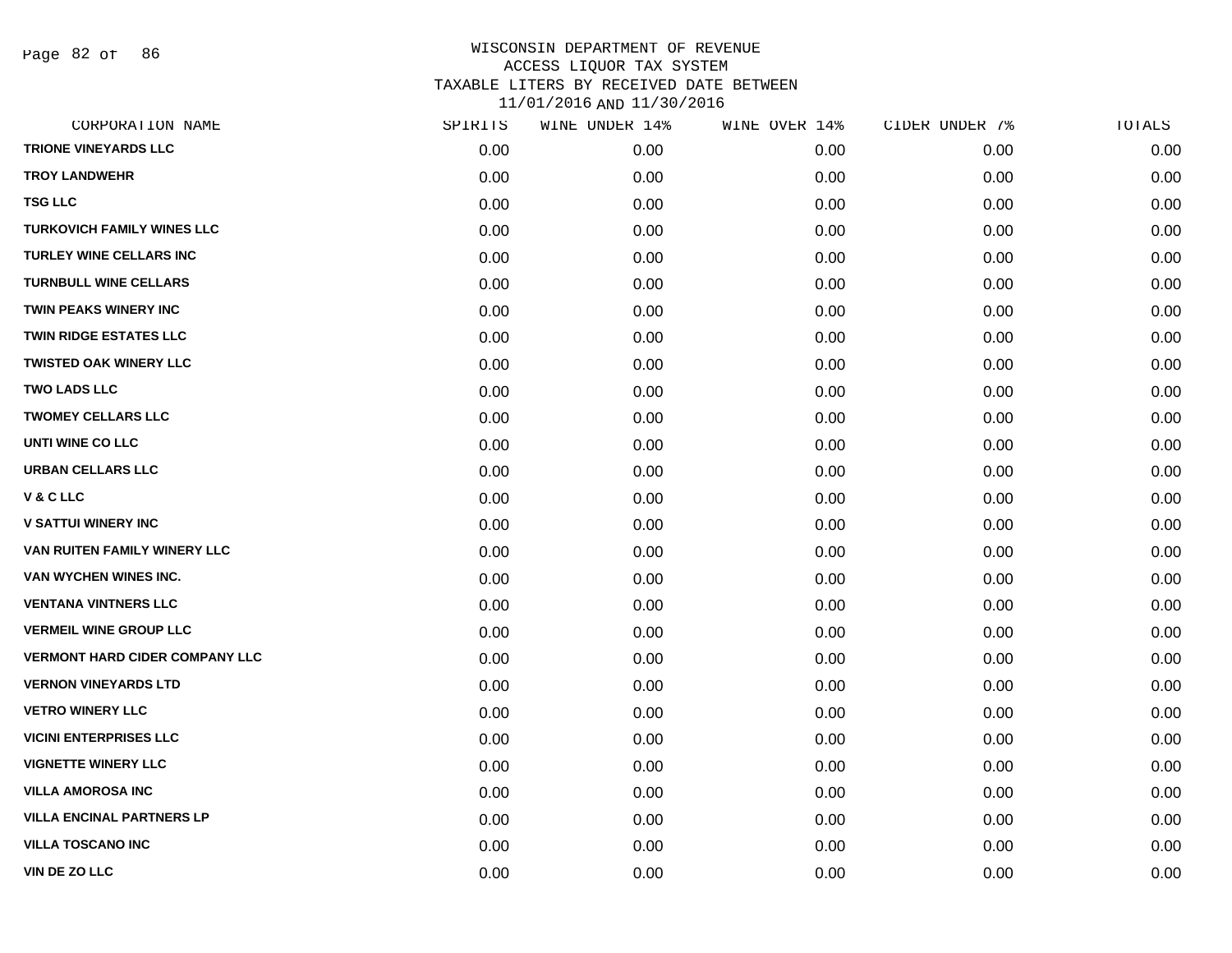Page 83 of 86

| CORPORATION NAME                     | SPIRITS | WINE UNDER 14% | WINE OVER 14% | CIDER UNDER 7% | TOTALS |
|--------------------------------------|---------|----------------|---------------|----------------|--------|
| <b>VINA ROBLES INC</b>               | 0.00    | 0.00           | 0.00          | 0.00           | 0.00   |
| <b>VINCENT ARROYO WINERY INC</b>     | 0.00    | 0.00           | 0.00          | 0.00           | 0.00   |
| <b>VINE &amp; SUN LLC</b>            | 0.00    | 0.00           | 0.00          | 0.00           | 0.00   |
| <b>VINE CLIFF WINERY INC</b>         | 0.00    | 0.00           | 0.00          | 0.00           | 0.00   |
| <b>VINEBURG LLC</b>                  | 0.00    | 0.00           | 0.00          | 0.00           | 0.00   |
| <b>VINEOAKS LLC</b>                  | 0.00    | 0.00           | 0.00          | 0.00           | 0.00   |
| <b>VINES TO CELLAR, INC.</b>         | 0.00    | 0.00           | 0.00          | 0.00           | 0.00   |
| <b>VINEYARD 29 LLC</b>               | 0.00    | 0.00           | 0.00          | 0.00           | 0.00   |
| <b>VINTAGE WINE ESTATES, INC.</b>    | 0.00    | 0.00           | 0.00          | 0.00           | 0.00   |
| <b>VINTAGE WINE ESTATES, INC.</b>    | 0.00    | 0.00           | 0.00          | 0.00           | 0.00   |
| <b>VINTAGE WINE ESTATES, INC.</b>    | 0.00    | 0.00           | 0.00          | 0.00           | 0.00   |
| <b>VINTAGE WINE ESTATES, INC.</b>    | 0.00    | 0.00           | 0.00          | 0.00           | 0.00   |
| <b>VINTAGE WINE ESTATES, INC.</b>    | 0.00    | 0.00           | 0.00          | 0.00           | 0.00   |
| <b>VINUM CELLARS INC</b>             | 0.00    | 0.00           | 0.00          | 0.00           | 0.00   |
| VON STIEHL WINERY LTD.               | 0.00    | 0.00           | 0.00          | 0.00           | 0.00   |
| <b>W G BEST WEINKELLEREI INC</b>     | 0.00    | 0.00           | 0.00          | 0.00           | 0.00   |
| <b>W J DEUTSCH &amp; SONS LTD</b>    | 0.00    | 0.00           | 0.00          | 0.00           | 0.00   |
| <b>WAITS-MAST FAMILY CELLARS LLC</b> | 0.00    | 0.00           | 0.00          | 0.00           | 0.00   |
| <b>WASHINGTON VINTNERS LLC</b>       | 0.00    | 0.00           | 0.00          | 0.00           | 0.00   |
| <b>WEIBEL INCORPORATED</b>           | 0.00    | 0.00           | 0.00          | 0.00           | 0.00   |
| <b>WELLINGTON VINEYARDS, INC.</b>    | 0.00    | 0.00           | 0.00          | 0.00           | 0.00   |
| <b>WENTE BROS</b>                    | 0.00    | 0.00           | 0.00          | 0.00           | 0.00   |
| <b>WEST COAST WINE PARTNERS LLC</b>  | 0.00    | 0.00           | 0.00          | 0.00           | 0.00   |
| <b>WEST PRAIRIE WINERY LLC</b>       | 0.00    | 0.00           | 0.00          | 0.00           | 0.00   |
| <b>WESTFALL WINERY LLC</b>           | 0.00    | 0.00           | 0.00          | 0.00           | 0.00   |
| <b>WESTON WINERIES LLC</b>           | 0.00    | 0.00           | 0.00          | 0.00           | 0.00   |
| <b>WESTPORT WINERY LLC</b>           | 0.00    | 0.00           | 0.00          | 0.00           | 0.00   |
| <b>WHEELER WINERY INC</b>            | 0.00    | 0.00           | 0.00          | 0.00           | 0.00   |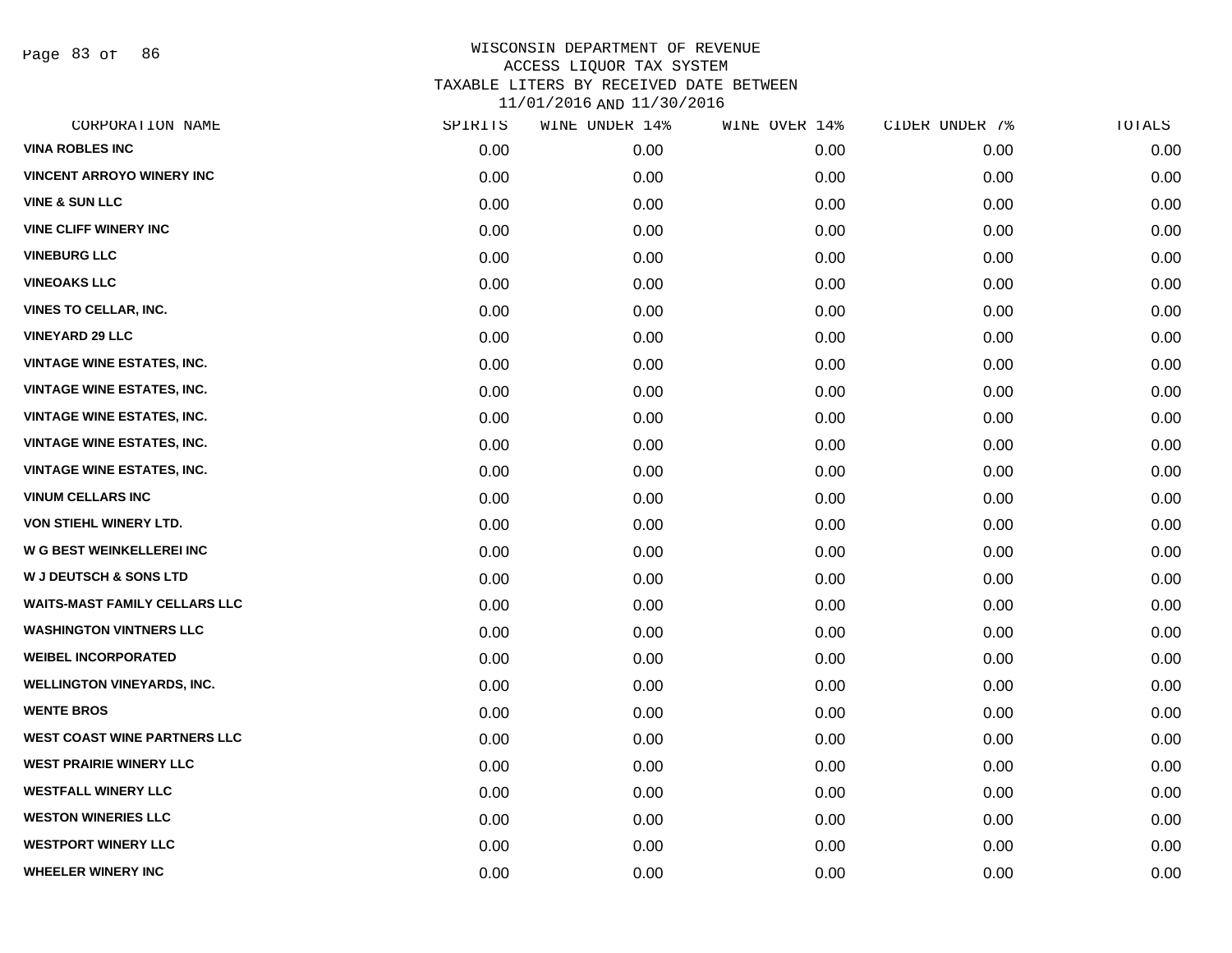| CORPORATION NAME                                   | SPIRITS | WINE UNDER 14% | WINE OVER 14% | CIDER UNDER 7% | TOTALS |
|----------------------------------------------------|---------|----------------|---------------|----------------|--------|
| <b>WHETSTONE WINE CELLARS LLC</b>                  | 0.00    | 0.00           | 0.00          | 0.00           | 0.00   |
| <b>WHISPERING BLUFFS VINEYARD &amp; WINERY LTD</b> | 0.00    | 0.00           | 0.00          | 0.00           | 0.00   |
| <b>WHISPERING WINDS WINERY LLC</b>                 | 0.00    | 0.00           | 0.00          | 0.00           | 0.00   |
| <b>WHITE BEAR SPIRITS LLC</b>                      | 0.00    | 0.00           | 0.00          | 0.00           | 0.00   |
| <b>WHITE OAK VINEYARDS &amp; WINERY LLC</b>        | 0.00    | 0.00           | 0.00          | 0.00           | 0.00   |
| <b>WHITE WINTER WINERY INC</b>                     | 0.00    | 0.00           | 0.00          | 0.00           | 0.00   |
| <b>WIENS CELLARS LLC</b>                           | 0.00    | 0.00           | 0.00          | 0.00           | 0.00   |
| <b>WILD MOUNTAIN WINERY INC</b>                    | 0.00    | 45.00          | 0.00          | 0.00           | 45.00  |
| <b>WILDEROTTER WINERY LLC</b>                      | 0.00    | 0.00           | 0.00          | 0.00           | 0.00   |
| <b>WILLAKENZIE ESTATE INC</b>                      | 0.00    | 0.00           | 0.00          | 0.00           | 0.00   |
| <b>WILLAMETTE VALLEY VINEYARDS INC</b>             | 0.00    | 0.00           | 0.00          | 0.00           | 0.00   |
| <b>WILLIAM F BLUHM</b>                             | 0.00    | 0.00           | 0.00          | 0.00           | 0.00   |
| <b>WILLIAM K PARSONS &amp; MARY ELLEN PARSONS</b>  | 0.00    | 0.00           | 0.00          | 0.00           | 0.00   |
| <b>WILLIAM MOSBY</b>                               | 0.00    | 0.00           | 0.00          | 0.00           | 0.00   |
| <b>WILLIAMS &amp; SELYEM LLC</b>                   | 0.00    | 0.00           | 0.00          | 0.00           | 0.00   |
| <b>WILRONA LLC</b>                                 | 0.00    | 0.00           | 0.00          | 0.00           | 0.00   |
| <b>WILSON CREEK WINERY &amp; VINEYARDS INC</b>     | 0.00    | 0.00           | 0.00          | 0.00           | 0.00   |
| <b>WIND GAP WINES LLC</b>                          | 0.00    | 0.00           | 0.00          | 0.00           | 0.00   |
| <b>WINDERLEA WINE COMPANY LLC</b>                  | 0.00    | 0.00           | 0.00          | 0.00           | 0.00   |
| <b>WINDWARD VINEYARD LLC</b>                       | 0.00    | 0.00           | 0.00          | 0.00           | 0.00   |
| <b>WINE BY JOE LLC</b>                             | 0.00    | 0.00           | 0.00          | 0.00           | 0.00   |
| WINE OF THE MONTH CLUB, INC.                       | 0.00    | 0.00           | 0.00          | 0.00           | 0.00   |
| <b>WINE ROAD VINTNERS LLC</b>                      | 0.00    | 0.00           | 0.00          | 0.00           | 0.00   |
| <b>WINE STATION HUDSON LLC</b>                     | 0.00    | 0.00           | 0.00          | 0.00           | 0.00   |
| <b>WINE.COM OF TEXAS LLC</b>                       | 0.00    | 0.00           | 0.00          | 0.00           | 0.00   |
| <b>WINEGREETING.COM INC</b>                        | 0.00    | 0.00           | 0.00          | 0.00           | 0.00   |
| <b>WINERY AT BLACK STAR FARMS LLC</b>              | 0.00    | 0.00           | 0.00          | 0.00           | 0.00   |
| <b>WINERY EXCHANGE, INC.</b>                       | 0.00    | 0.00           | 0.00          | 0.00           | 0.00   |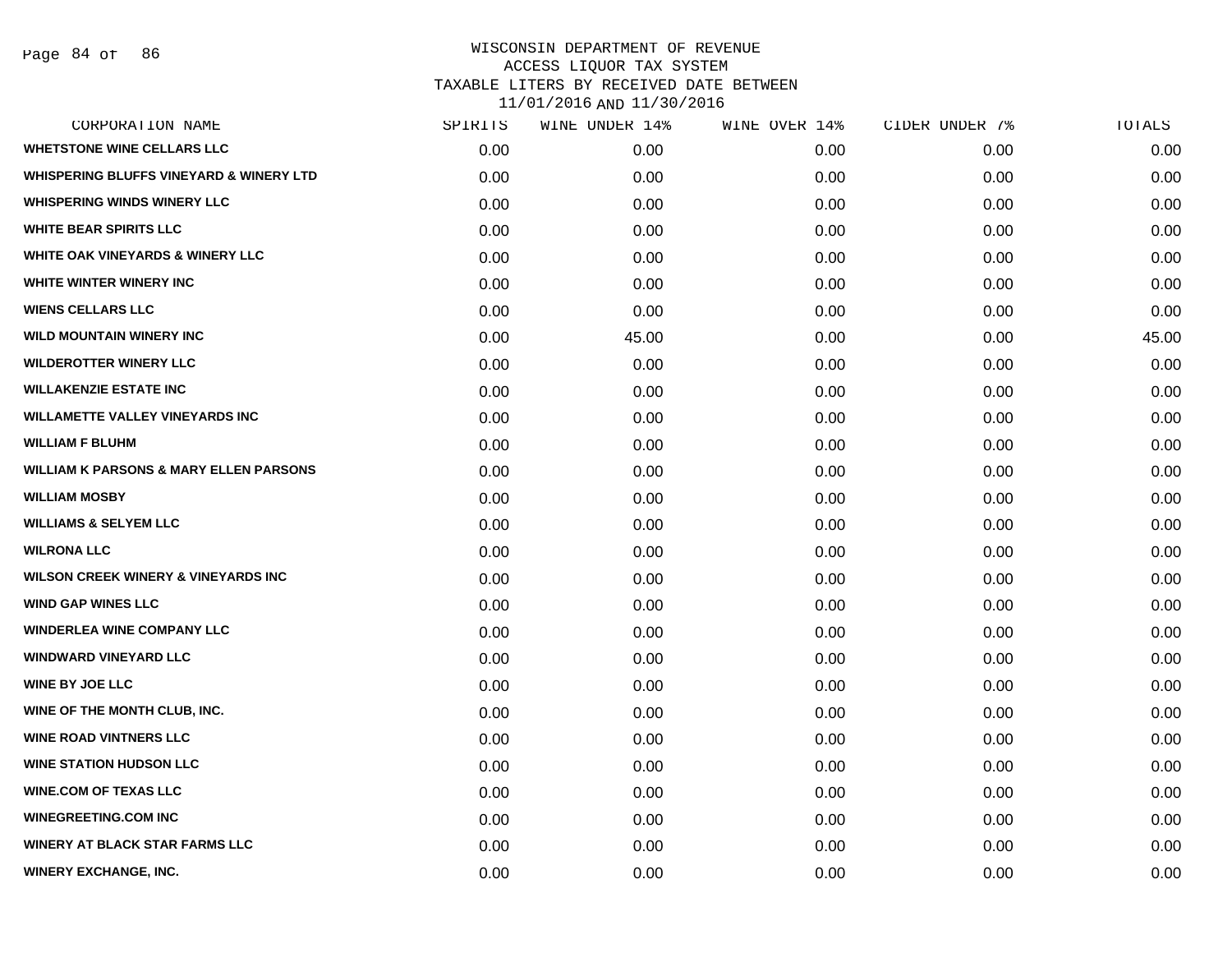Page 85 of 86

| CORPORATION NAME                       | SPIRITS | WINE<br>UNDER 14% | WINE OVER 14% | CIDER UNDER 7% | TOTALS   |
|----------------------------------------|---------|-------------------|---------------|----------------|----------|
| WINERY FULFILLMENT SERVICES LLC        | 0.00    | 0.00              | 0.00          | 0.00           | 0.00     |
| <b>WINESITTER BREWHOUSE LLC</b>        | 0.00    | 0.00              | 0.00          | 0.00           | 0.00     |
| <b>WINNESHIEK WILDBERRY WINERY LLC</b> | 0.00    | 0.00              | 0.00          | 0.00           | 0.00     |
| <b>WINSIDE USA INC</b>                 | 0.00    | 0.00              | 0.00          | 0.00           | 0.00     |
| <b>WOLFF VINEYARD LLC</b>              | 0.00    | 0.00              | 0.00          | 0.00           | 0.00     |
| <b>WOLLERSHEIM WINERY, INC.</b>        | 0.00    | 0.00              | 0.00          | 0.00           | 0.00     |
| <b>WOLLERSHEIM WINERY, INC.</b>        | 0.00    | 0.00              | 0.00          | 0.00           | 0.00     |
| <b>WOODWARD CANYON WINERY INC</b>      | 0.00    | 0.00              | 0.00          | 0.00           | 0.00     |
| <b>WORLD'S END LLC</b>                 | 0.00    | 0.00              | 0.00          | 0.00           | 0.00     |
| <b>WRH PARTNERS LLC</b>                | 0.00    | 0.00              | 0.00          | 0.00           | 0.00     |
| YORKVILLE CELLARS INC                  | 0.00    | 0.00              | 0.00          | 0.00           | 0.00     |
| <b>ZD WINES LLC</b>                    | 0.00    | 0.00              | 0.00          | 0.00           | 0.00     |
| <b>ZERO LINK MARKETS INC</b>           | 0.00    | 0.00              | 0.00          | 0.00           | 0.00     |
| TOTAL LITERS FOR 11/30/2016            | 0.00    | 3,199.50          | 174.76        | 0.00           | 3,374.26 |